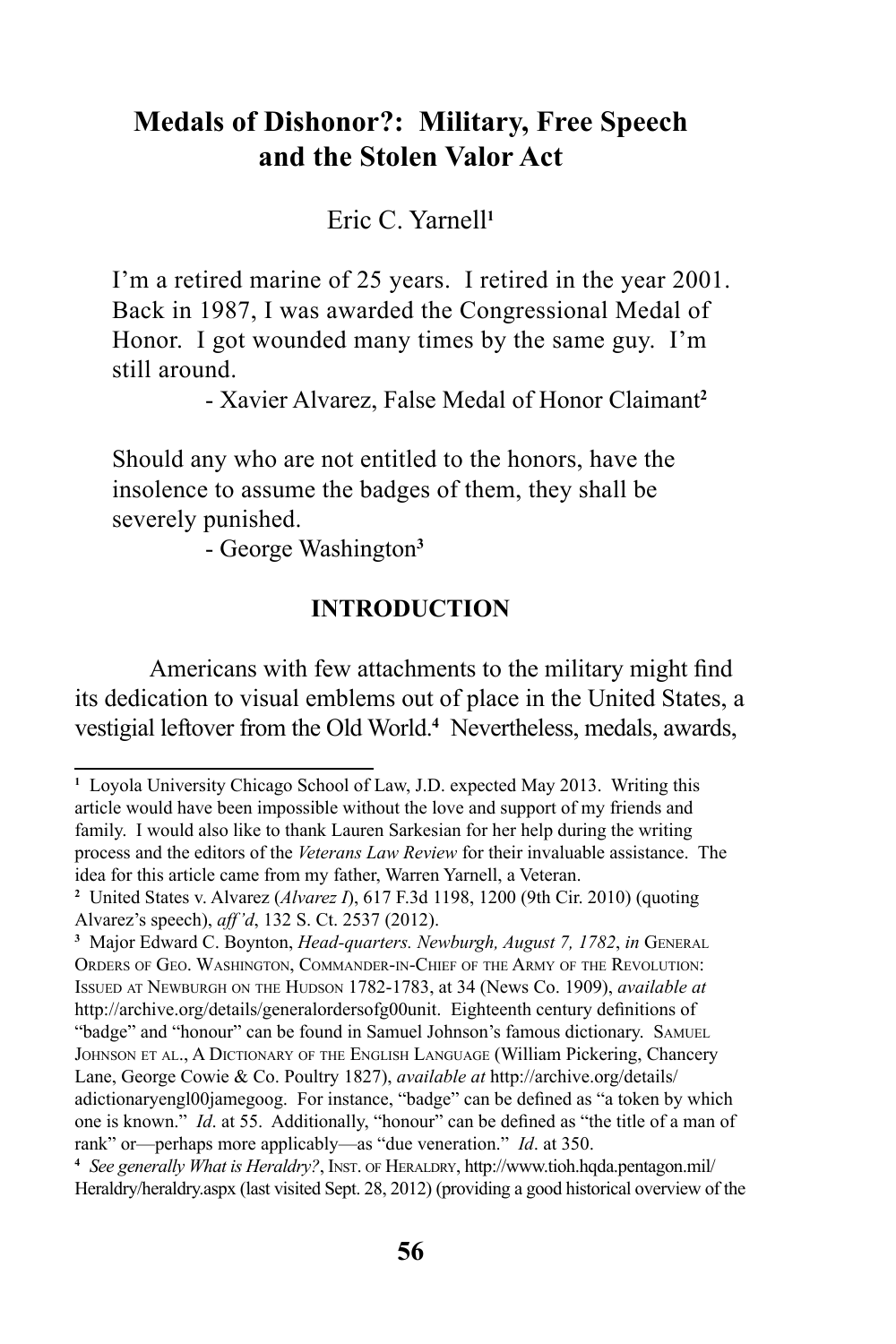and other decorations**<sup>5</sup>** hold an exalted place in the armed services, particularly since the turn of the twenty-first century.**<sup>6</sup>** In an attempt to protect these honors and further their uses, Congress enacted the Stolen Valor Act of 2005 ("the Act"), which made it a crime to falsely claim to have been awarded a military decoration or medal.**<sup>7</sup>** Despite

use of visual emblems). Indeed, such military heraldry originated from the knightly contests of the European battlefield. *Id*. The connection to Europe was so great that, following the American Revolution, there was, throughout society, a backlash against heraldry. *Id*. Even the Medal of Honor, which George Washington himself created, essentially fell into disuse until the Civil War. *Medal of Honor*, INST. OF HERALDRY, http://www.tioh.hqda.pentagon. mil/Awards/medal\_of\_honor.aspx (last visited Sept. 28, 2012). Not until 1918 did the President order the government to finally organize the plethora of insignias that had emerged in the military. *What is Heraldry?*, *supra. See generally* ROBERT E. WYLLIE, Orders, Decorations and Insignia, Military and Civil (G. P. Putnam's Sons 1921), *available at* http://archive.org/details/ordersdecoration00wyll (chronicling the early history of American medals and decorations).

<sup>5</sup> This Article uses the terms "medal," "decoration," "award," and "honor" interchangeably to refer to the tangible representations—conveyed by the military—that signify an accomplishment or feat. *See generally* HEADQUARTERS, DEP'T OF THE ARMY, PERSONNEL-GENERAL: MILITARY AWARDS, ARMY REGULATION 600-8-22 (rev. ed. Sept. 15, 2011), http://www.apd.army.mil/pdffiles/r600\_8\_22.pdf (providing guidelines on such representations).

**<sup>6</sup>** *See, e.g.*, *Examination of Criteria for Awards and Decorations: Hearing Before the Subcomm. on Military Pers. of the H. Comm. on Armed Servs.*, 109th Cong. 24 (2006) [hereinafter *Examination of Awards*] (statement of Lieutenant Gen. Roger A. Brady, Deputy Chief of Staff, Manpower and Pers., Headquarters, U.S. Air Force), *available at* http:// babel.hathitrust.org/cgi/pt?id=pst.000061500716 ("An integral part of taking care of our people is timely and appropriate recognition of our airmen. To that end, the Air Force awards program fosters morale, mission accomplishment and esprit de corps by recognizing acts of valor, heroism and exceptional duty and achievement . . . ."). *See generally* Petition for Writ of Certiorari, United States v. Alvarez, No. 11-210 (Aug. 18, 2011), 2011 WL 3645396, at \*3-7 (describing the value and goals of utilizing military medals); *infra* notes 408-21 and accompanying text (discussing the importance of medals and decorations). **7** Stolen Valor Act of 2005, Pub. L. No. 109-437, 120 Stat. 3266 (2006) (codified as amended at 18 U.S.C. § 704 (2006)). The Stolen Valor Act ("the Act") states, in relevant part:

> (b) . . . Whoever falsely represents himself or herself, verbally or in writing, to have been awarded any decoration or medal authorized by Congress for the Armed Forces of the United States, any of the service medals or badges awarded to the members of such forces, the ribbon, button, or rosette of any such badge, decoration, or medal, or any colorable imitation of such item shall be fined under this title, imprisoned not more than six months, or both.

> $(c)(1)$ ... If a decoration or medal involved in an offense... is a Congressional Medal of Honor . . . the offender shall be fined under this title, imprisoned not more than 1 year, or both.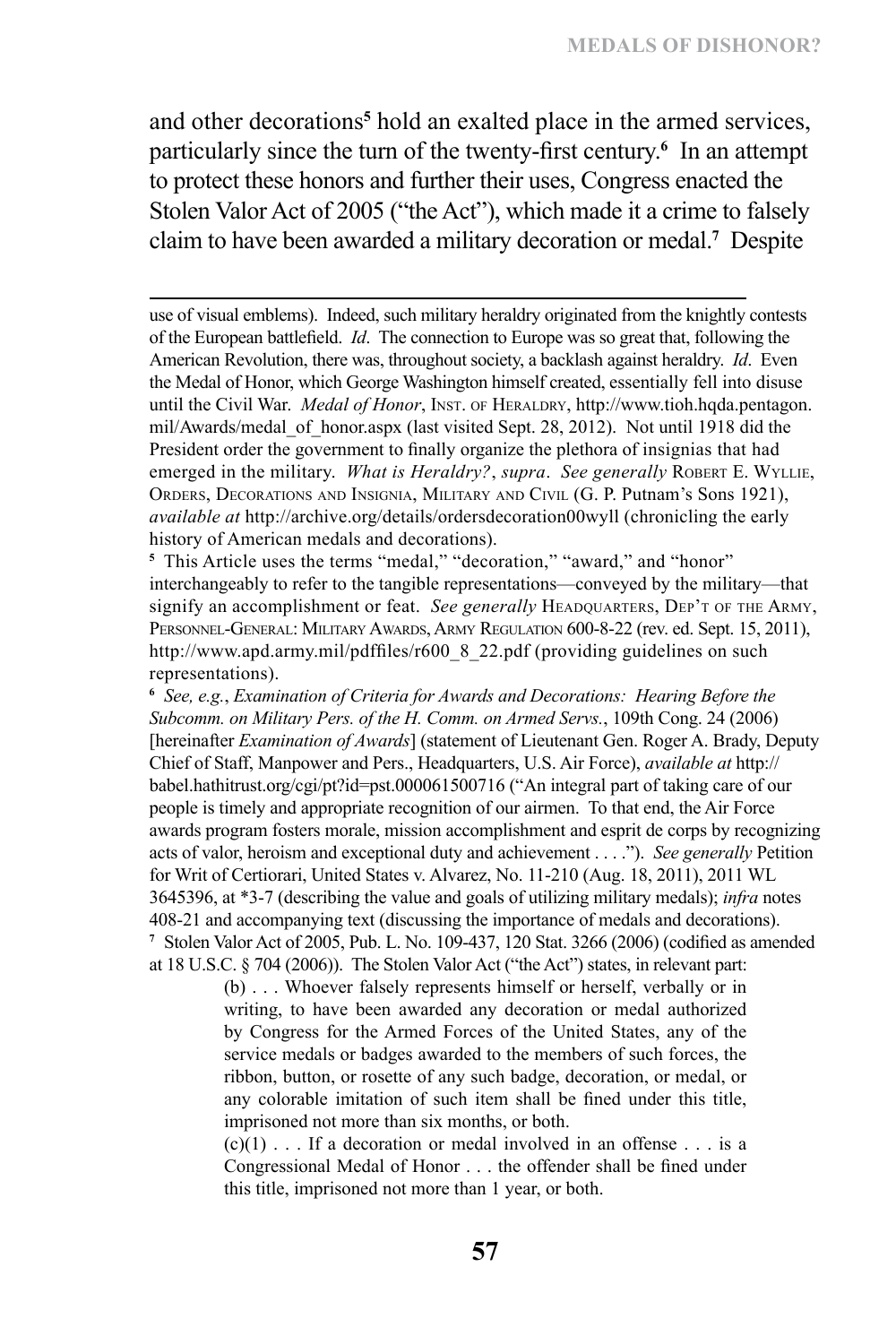the popular<sup>8</sup> and practical<sup>9</sup> successes of the Act, scholarly opposition to the new law on freedom of speech**<sup>10</sup>** grounds was widespread.**<sup>11</sup>** Many critics lambasted the Act as being an impermissible content-based restriction on pure speech.**<sup>12</sup>** In

*Id.* Congress found that fraudulent claims "damage the reputation and meaning of [military] decorations and medals." *Id.* Congress also noted the apparent difficulty in federally prosecuting the offenders. *Id*. Under the Act, offenses involving the most prestigious decorations carry enhanced penalties. *Id.* The Congressional Medal of Honor may be awarded to a member of the military who "distinguished himself conspicuously by gallantry and intrepidity at the risk of his life above and beyond the call of duty." 10 U.S.C. § 3741 (2006). In addition, a soldier who displays "extraordinary heroism" may be awarded a distinguished-service cross, *id.* § 3742, a Navy cross, *id.* § 6242, or an Air Force cross, *id.* § 8742. The Silver Star may be awarded for "gallantry." *Id.* § 3746. Lastly, a Purple Heart may be awarded to a member of the military who was "killed or wounded." *Id.* § 1131.

**8** The bill was unanimously passed by Congress. Press Release, Kent Conrad, Senate Passes Conrad's Stolen Valor Act (Sept. 8, 2006), *available at* http://conrad.senate.gov/ pressroom/record.cfm?id=276639. Senator Conrad co-sponsored the bill in the Senate, and Representative John Salazar introduced the bill in the House of Representatives. *Id*.; *see* Anne C. Mulkern, *Rep. Salazar's Bill on Falsely Claiming Medals Now a Law*, Denv. Post (Dec. 21, 2006, 1:00 AM), http://www.denverpost.com/nationworld/ci\_4876210 (reporting on the bill's passage); *see also infra* Part I.B (providing historical background on the Stolen Valor Act).

**<sup>9</sup>** *See* Dan Frosch, *Fighting for the Right to Tell Lies*, N.Y. Times, May 20, 2011, at A10, http://www.nytimes.com/2011/05/21/us/21valor.html? $r=0$  (reporting that, as of May 2011, there had been over sixty prosecutions); *see also* John Crewdson, *Claims of Medals Amount to Stolen Valor*, Chi. Trib. (Oct. 26, 2008, 1:53 AM CDT), http:// www.chicagotribune.com/news/local/chi-valor-oct25,0,4301227.story (reporting that, as of October 2008, there had been over forty prosecutions). Although most of these prosecutions ended with pleas, others did result in prison sentences. *Id*.

**<sup>10</sup>** The oft-quoted language of the First Amendment orders that "Congress shall make no law . . . abridging the freedom of speech." U.S. Const. amend. I; *see generally The First Amendment in History*, Illinois First Amendment Center, http://www. illinoisfirstamendmentcenter.com/history.php (last visited Sept. 28, 2012) (providing a history of the First Amendment).

**<sup>11</sup>** *See* David L. Hudson, Jr., *Rumors of War Medals*, 97-Jul A.B.A. J. 18, 19 (2011) (providing an overview of some of the opposition); *see also infra* Part II.B (examining the judicial critiques of the Stolen Valor Act).

**<sup>12</sup>** Hudson, *supra* note 11, at 19. No less a luminary than Erwin Chemerinsky criticized the Stolen Valor Act by stating the following: "[T]he law violates the First Amendment[.] This is a content-based restriction on speech. It does not fit into any of the categories of unprotected speech. Nor do I believe that the government has a compelling interest

<sup>(</sup>d) . . . If a decoration or medal involved in an offense . . . is a distinguished-service cross . . . a Navy cross . . . an Air Force cross . . . a silver star . . . [or] a Purple Heart . . . the offender shall be fined under this title, imprisoned not more than 1 year, or both.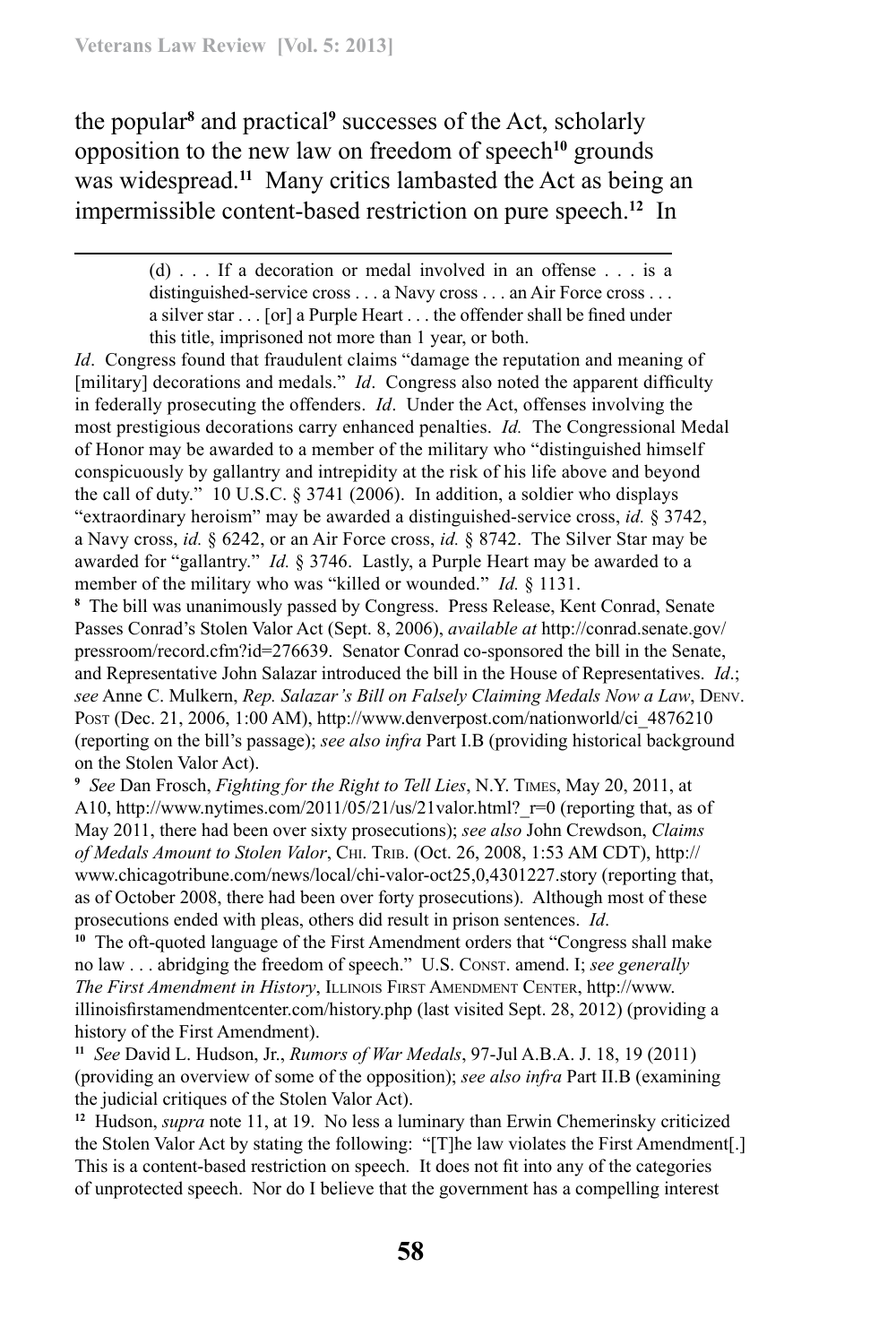recent years, as a passionate debate has raged over the Stolen Valor Act,**<sup>13</sup>** federal district and appellate courts began hearing legal challenges to the Act's constitutionality.**<sup>14</sup>** The culmination of the dispute occurred when the Supreme Court of the United States (Supreme Court or "Court") finally struck down the law in *United States v. Alvarez*. **15**

**<sup>13</sup>** *See, e.g.*, Hudson, *supra* note 11 (describing the overall debate); Mark Seavey, Lying to America: Stolen Valor Act Must Be Restored, THE HILL'S CONGRESS BLOG (Aug. 18, 2010, 2:49 PM), http://thehill.com/blogs/congress-blog/judicial/114871 lying-to-america-stolen-valor-act-must-be-restored (defending the Stolen Valor Act). **<sup>14</sup>** For a thorough discussion of the Stolen Valor Act cases, see *infra* Part II.B. In the summer of 2011, the Government petitioned the Supreme Court of the United States (Supreme Court or "Court") to decide the issue. Petition for Writ of Certiorari, *supra* note 6. The Court eventually granted this petition and heard oral arguments on February 22, 2012. *See* Adam Liptak, *Justices Appear Open to Affirming Medal Law*, N.Y. Times, Feb. 23, 2012, at A13, http://www.nytimes.com/2012/02/23/us/stolen-valor-act-argued-before-supreme-court. html (reporting on the *Alvarez* oral arguments before the Court); *see also* David G. Savage, *Supreme Court to Rule on Law that Punishes Lies about Military Honors*, Denv. Post (Oct. 18, 2011, 2:29:09 AM), http://www.denverpost.com/nationworld/ci\_19134230. **<sup>15</sup>** 132 S. Ct. 2537 (2012). On June 28, 2012, the Supreme Court held the Stolen Valor Act unconstitutional in a six-to-three decision. *Id.* Justice Kennedy penned the plurality opinion. *Id.* In addition, Justice Breyer wrote a concurrence, and Justice Alito wrote a dissent. *Id.* Reflecting the importance of the issue, the Supreme Court delayed issuing its decision until very late in the 2011/2012 term. *See generally* Peter Landers, *Supreme Court Saves Best for Last*, Wall St. J. Law Blog (June 11, 2012, 11:56 AM), http://blogs.wsj.com/law/2012/06/11/supreme-court-saves-best-for-last (listing the case about the Stolen Valor Act as one of the "big cases" of the term); Debra Cassens Weiss, *Several Potential Blockbuster Cases Await Supreme Court Decision*, A.B.A. J. (June 12, 2012, 1:59 PM), http://www.abajournal.com/news/article/several\_potential\_ blockbuster\_cases\_await\_supreme\_court\_decision (calling *Alvarez* a "blockbuster case"). Coincidentally, the last month of the term proved to be particularly compelling. *See* Noah Feldman, *Supreme Court's Super Mondays Don't Serve Justice*, Bloomberg (June 17, 2012, 11:04 AM), http://www.bloomberg.com/news/2012-06-17/supremecourt-s-super-mondays-don-t-serve-justice.html ("With just two Mondays left on the U.S. Supreme Court's calendar to announce opinions . . . the five most important cases of the term all remain undecided.").

in punishing such speech." *Id.* at 19. For an overview of content-based restrictions, see *infra* Part I.A. "Pure speech" refers to expression that is not in the form of conduct. *See*  Cox v. Louisiana, 379 U.S. 536, 555 (1965) ("We emphatically reject the notion urged by appellant that the First and Fourteenth Amendments afford the same kind of freedom to those who would communicate ideas by conduct . . . as these amendments afford to those who communicate ideas by pure speech.").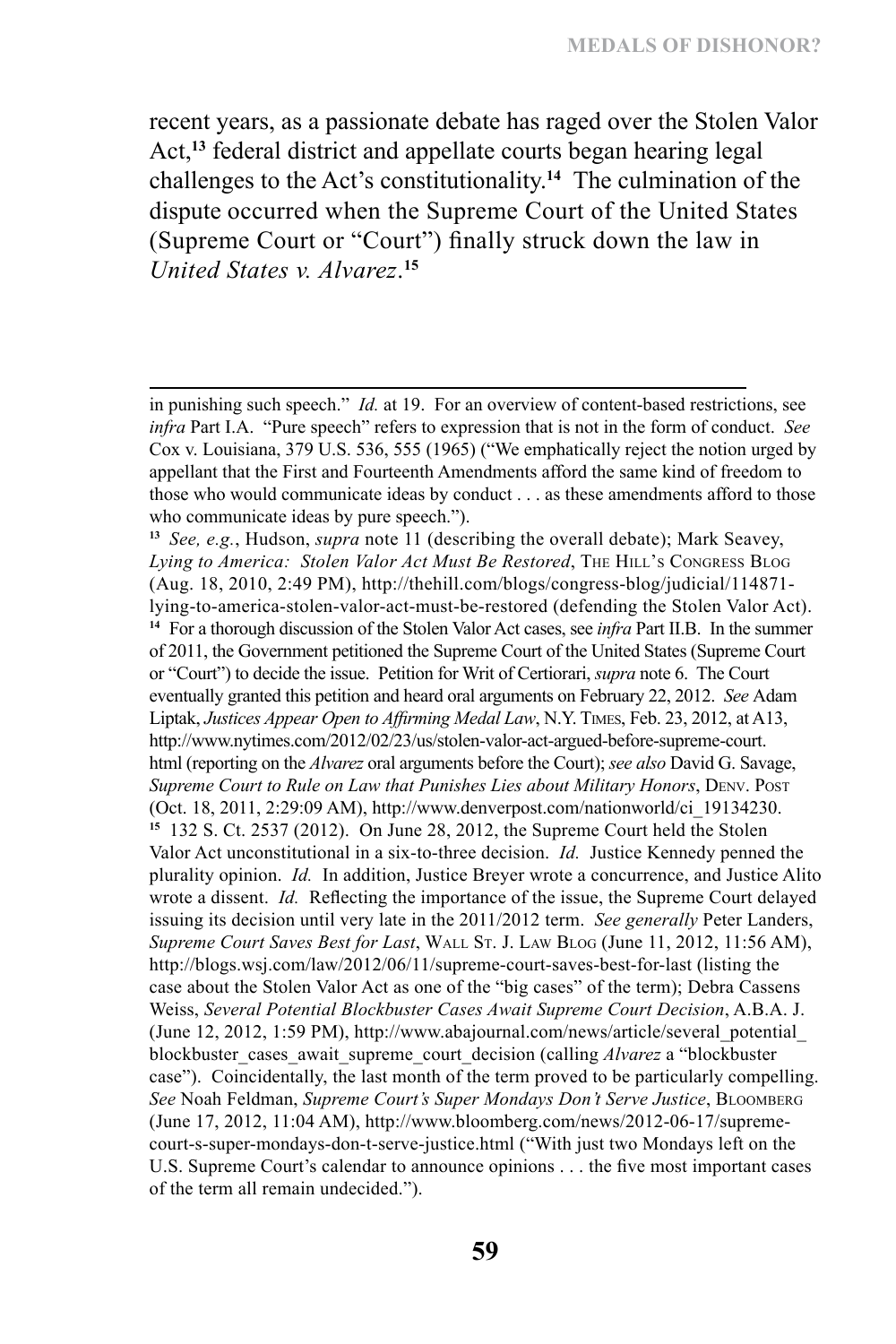Given the venerable positions held by both free speech and the military throughout American history, the inevitable confrontation between the two touched upon the very heart of the national *zeitgeist*. **<sup>16</sup>** This Article explores the freedom of speech issues implicated by the Stolen Valor Act and proposes that the Act was constitutional.**<sup>17</sup>** The judicial determination of the Act's constitutionality depended upon a line of free speech cases, and Part I of this Article provides the necessary overview of this jurisprudence. To gain further insight into the Stolen Valor Act, Part I also examines the statute's legislative background and popular support. Part II then analyzes the Supreme Court free speech case of *United States v. Stevens*, **<sup>18</sup>** a decision that factored heavily into every determination of the Stolen Valor Act's constitutionality. In addition, Part II discusses the Supreme Court's decision in *United States v. Alvarez*. Part II also examines the federal district and appellate court approaches to the Stolen Valor Act with particular focus on the various**<sup>19</sup>** proffered rationales. Utilizing an analysis of both historical and recent case law, Part III considers the various arguments regarding the Act's constitutionality. Part III discusses whether false statements of fact *do* comprise a general category of unprotected speech. Further, Part III addresses whether the Stolen Valor Act constituted a proper defamation or fraud statute—two *recognized* categories of unprotected speech. Lastly, Part IV proposes that the Supreme Court should have utilized strict scrutiny analysis to uphold the Stolen Valor Act.**<sup>20</sup>**

**<sup>16</sup>** *Compare Freedom of Expression*, Am. Civil Liberties Union (Oct. 31, 2005), http:// www.aclu.org/free-speech/freedom-expression ("Without [freedom of expression], other fundamental rights, like the right to vote, would wither and die."), *with* Proclamation No. 8598, 75 Fed. Reg. 69,329 (Nov. 10, 2010) ("In an unbroken line of valor stretching across more than two centuries, our veterans have charged into harm's way, sometimes making the ultimate sacrifice, to protect the freedoms that have blessed America."). **<sup>17</sup>** *See infra* Part IV (proposing that the Stolen Valor Act is, in fact, constitutional when subjected to strict scrutiny analysis).

**<sup>18</sup>** 130 S. Ct. 1577 (2010).

**<sup>19</sup>** "Various" in both type and quality. *See infra* Parts II.B & III (examining these arguments). **<sup>20</sup>** Strict scrutiny is the most exacting form of judicial review. *See* Adam Winkler, *Fatal in Theory and Strict in Fact: An Empirical Analysis of Strict Scrutiny in the*  Federal Courts, 59 VAND. L. REV. 793, 797 (2006) ("[T]he majority of laws subjected to strict scrutiny fall . . . ."). There are two components necessary to satisfy strict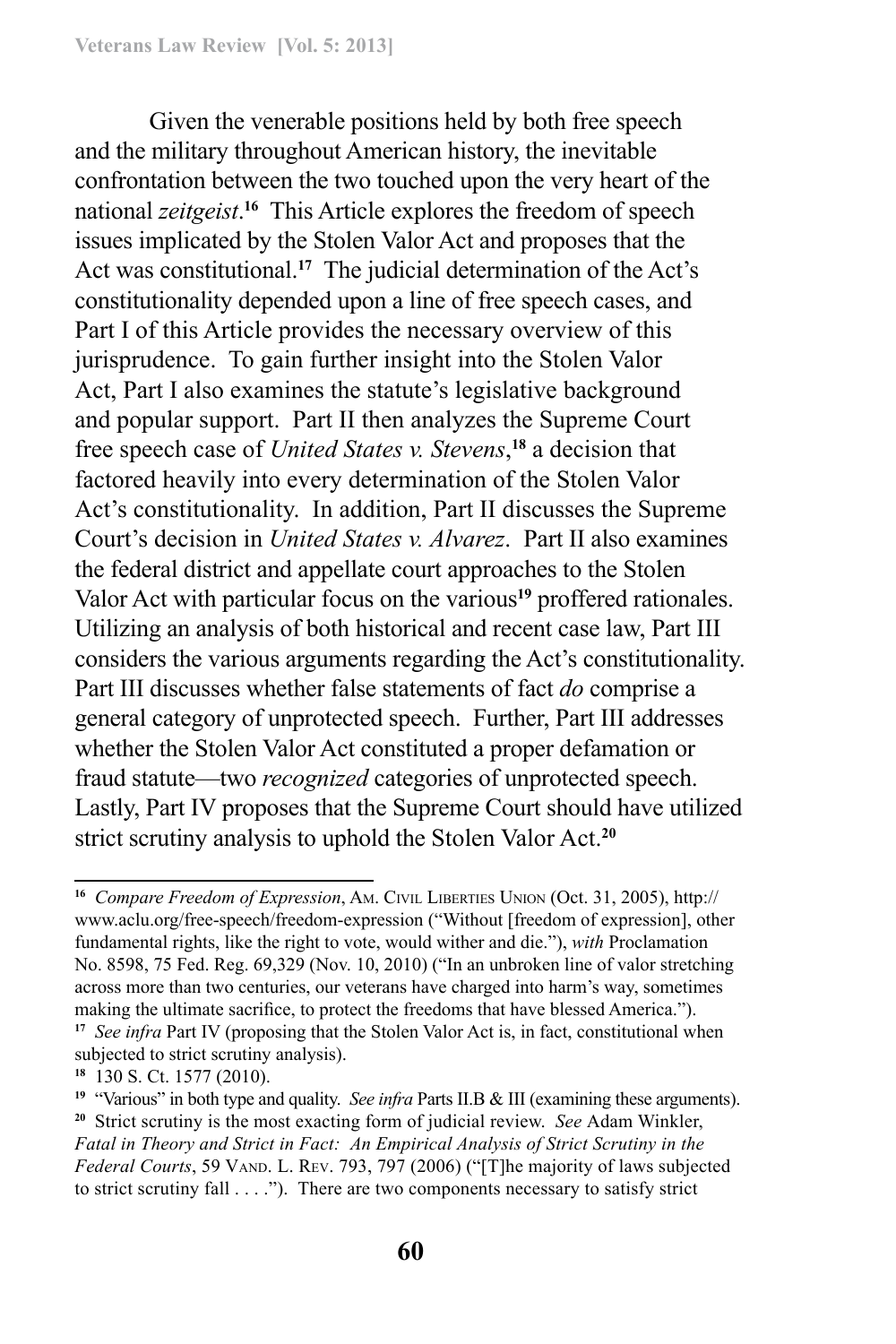## **I. Background**

This Part will provide necessary background on freedom of speech jurisprudence and the Stolen Valor Act. Part I.A will begin with a general look at content-based restrictions on speech, followed by an overview of certain speech categories that have traditionally not received full constitutional protection. Subsequently, Part I.B will explore the legislative and historical background of the Stolen Valor Act, as well as the former statute's continued popular support.

#### **A. Freedom of Speech Jurisprudence**

The commandment of the First Amendment that Congress shall not pass a law prohibiting speech**<sup>21</sup>** has not generally been thought of as being an absolute restriction.**<sup>22</sup>** Of course, laws aimed at restricting the content of speech can be a particular source of evil.**<sup>23</sup>** As opposed to content-*neutral* restrictions, content-*based* restrictions are generally subjected to the seldom-deferential strict scrutiny analysis.**<sup>24</sup>** Nevertheless, the Supreme Court has

scrutiny: 1) the governmental objective behind the law must be compelling; and 2) the law must be narrowly tailored to achieve that compelling objective. *Id.* at 800. *See infra* Part IV (providing a more in-depth look at strict scrutiny analysis). <sup>21</sup> U.S. CONST. amend. I.

**<sup>22</sup>** *See, e.g.*, R.A.V. v. City of St. Paul, 505 U.S. 377, 382–83 (1992) ("From 1791 to the present, however, our society, like other free but civilized societies, has permitted restrictions upon the content of speech in a few limited areas . . . .").

**<sup>23</sup>** *See* Police Dep't of Chi. v. Mosley, 408 U.S. 92, 95 (1972) ("[A]bove all else, the First Amendment means that government has no power to restrict expression because of its message, its ideas, its subject matter, or its content."); *R.A.V.*, 505 U.S. at 382 (stating that content-based laws are "presumptively" unconstitutional). The Supreme Court cases reflect the Court's view that the prohibition of content-based restrictions is at the "very core of the First Amendment." Erwin Chemerinsky, Constitutional Law: Principles and Policies 932 (3d ed. 2006).

**<sup>24</sup>** *Compare* Turner Broad. Sys., Inc. v. FCC, 512 U.S. 622, 642 (1994) ("[R]egulations that are unrelated to the content of speech are subject to an intermediate level of scrutiny . . . .") with United States v. Playboy Entm't Grp., Inc., 529 U.S. 803, 812-13 (2000) (finding that a law regulating only sexual speech was content-based and was subject to strict scrutiny analysis); *see infra* Part IV (applying strict scrutiny analysis to the Stolen Valor Act). *See generally* Chemerinsky, *supra* note 23, at 934 (discussing the difference between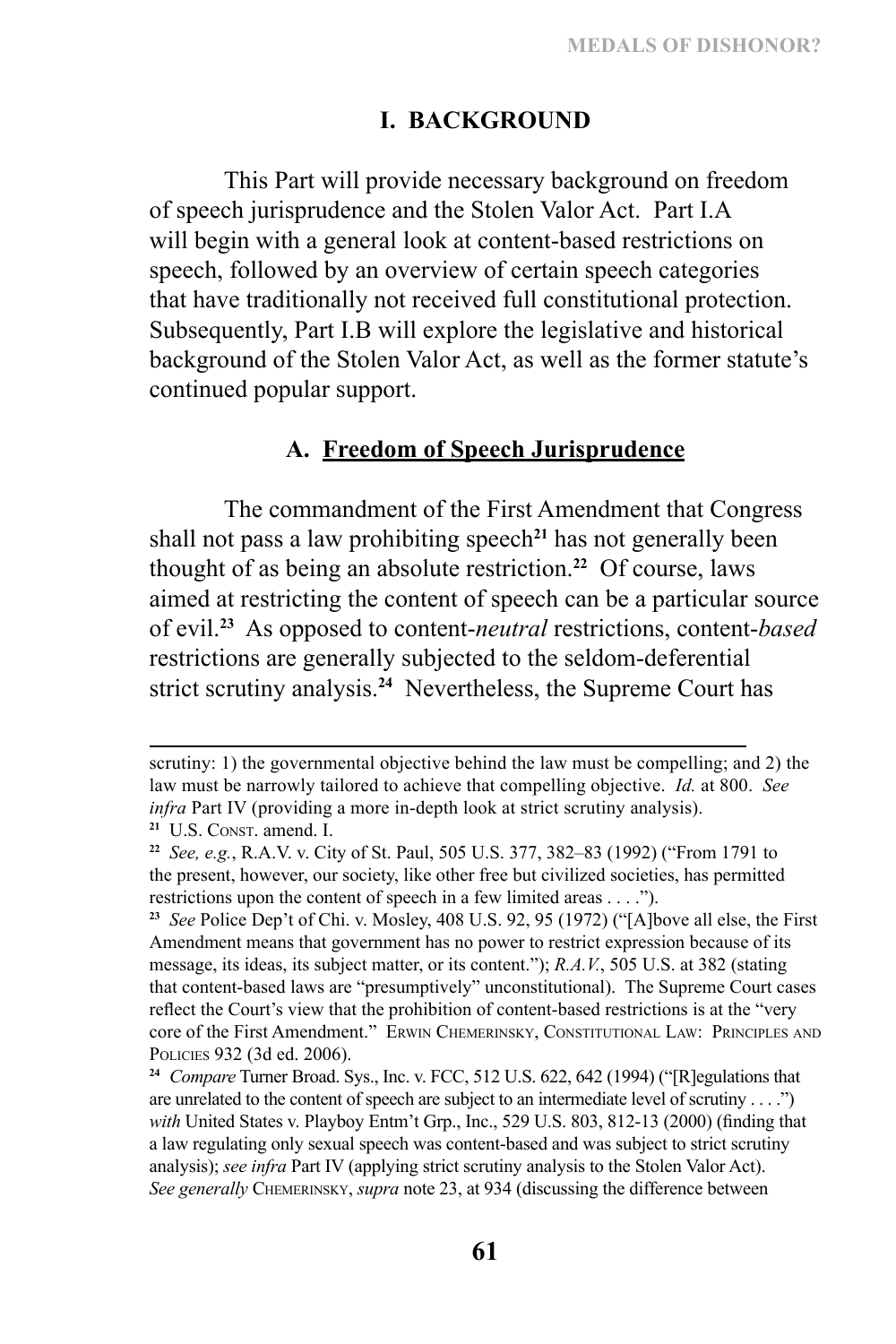carved out exceptions for certain categories of content, which have historically been thought of as existing outside the full protection of the Constitution.**<sup>25</sup>** Although certain types of speech—such as obscenity**<sup>26</sup>** and defamation**<sup>27</sup>**—receive near-universal recognition as falling within this zone of exclusion, the exact number and nature of the categories have been debated.**<sup>28</sup>**

Oliver Wendell Holmes's venerable opinion in *Schenck v. United States***<sup>29</sup>** cast a long shadow on later arguments that certain speech ought to be excluded from the First Amendment's protective reach.**<sup>30</sup>** Holmes opined that even the First Amendment could never

content-neutral and content-based speech); Nadine Strossen, *United States v. Stevens: Restricting Two Major Rationales for Content-Based Speech Restrictions*, 2010 Cato Sup. CT. Rev. 67, 77–78 (describing the Supreme Court's approach to content-based restrictions). **<sup>25</sup>** *See* Chemerinsky, *supra* note 23, at 986 ("The Supreme Court has identified some categories of unprotected speech that the government can prohibit and punish."); Strossen, *supra* note 24, at 77 ("[T]he Court has recognized a series of content-based categorical exceptions to First Amendment coverage . . . ."); *see also* Chelsea Norell, *Criminal Cookbooks: Proposing a New Categorical Exclusion for the First Amendment*, 84 S. Cal. L. Rev. 933, 936 (2011) ("[T]he criteria for defining an exclusion represent a compromise between the state's interest in suppressing certain speech and the speaker's fundamental right to free speech.").

**<sup>26</sup>** *See* Black's Law Dictionary 1182 (9th ed. 2009) ("[Obscene speech is] morally abhorrent or socially taboo, esp[ecially] as a result of referring to or depicting sexual or excretory functions.").

**<sup>27</sup>** *See id.* at 479 ("[Defamation is a] false written or oral statement that damages another's reputation.").

**<sup>28</sup>** *Compare* Chaplinsky v. New Hampshire, 315 U.S. 568, 572 (1942) (listing lewd and obscene speech, profanity, libel, and insulting or fighting words as unprotected speech), *with*  United States v. Stevens, 130 S. Ct. 1577, 1584 (2010) (listing obscenity, defamation, fraud, incitement, and "speech integral to criminal conduct" as unprotected speech); *see infra* Part II.A (discussing *Stevens*, where the parties debated the nature of categorical exceptions).

**<sup>29</sup>** 249 U.S. 47 (1919). In *Schenck*, the defendant was convicted of violating the Espionage Act of 1917. *Id*. at 48-49. He was involved with mailing leaflets, which stated that the draft was analogous to slavery. *Id*. at 49-51. Specifically, the leaflets read: "Do not submit to intimidation . . . . If you do not assert and support your rights, you are helping to deny or disparage rights which it is the solemn duty of all citizens and residents of the United States to retain." *Id.* at 51. The Court rejected the defendant's First Amendment arguments. *Id*. at 52; *see* Debs v. United States, 249 U.S. 211, 212, 216-17 (1919) (affirming the Espionage Act conviction of a defendant who had given a speech critical of the draft); Frohwerk v. United States, 249 U.S. 204, 205, 210 (1919) (affirming the Espionage Act conviction of a defendant who had published material critical of World War I).

**<sup>30</sup>** *See* Chemerinsky, *supra* note 23, at 987 ("[T]he doctrines articulated in [the area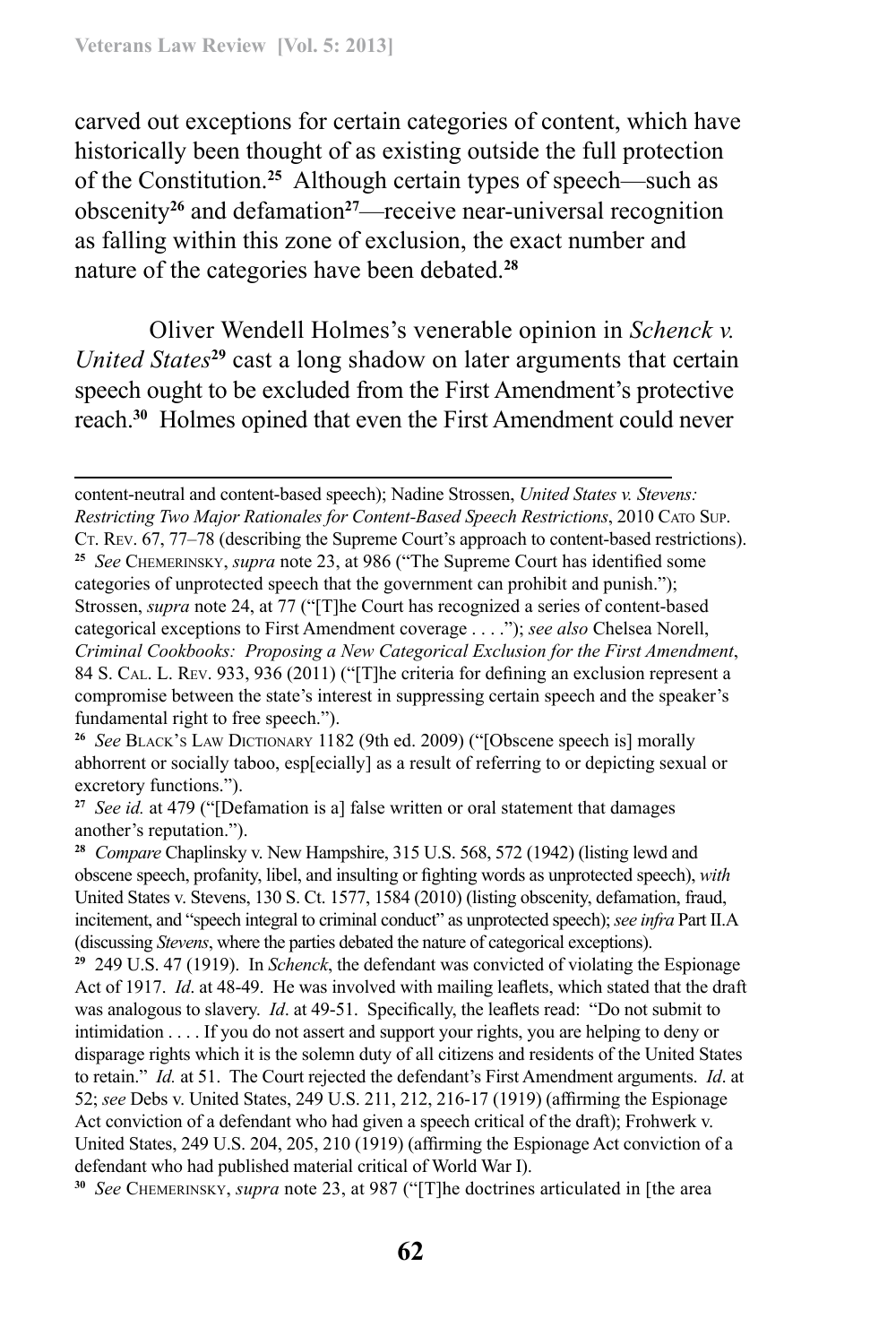allow someone to falsely shout "fire!" in a crowded theater.**<sup>31</sup>** To Holmes, a false proclamation under these circumstances created a "clear and present danger," and, as a result, the government had the right to restrict such speech.**<sup>32</sup>** Later arguments that falsities should be beyond the scope of the First Amendment often depend on the *falseness* aspects of the uttered proclamation in Holmes's example.**<sup>33</sup>**

The Supreme Court, in *Chaplinsky v. New Hampshire*, **34** further solidified the doctrine that the First Amendment did not *absolutely* protect all speech.**<sup>35</sup>** In particular, the Court

**<sup>33</sup>** *See* Calvert & Rich, *supra* note 30, at 31–32 (explaining that Holmes's test requires that the lie produce a harm before it can be punished); *see also Alvarez I*, 617 F.3d 1198, 1215 (9th Cir. 2010) ("Following *Schenck*, then, we might articulate the class of false factual speech unprotected by the First Amendment to be that false factual speech which creates a clear and present danger of a harm Congress has a right to prevent."), *aff'd*, 132 S. Ct. 2537 (2012).

**<sup>34</sup>** 315 U.S. 568 (1942). In *Chaplinsky*, the defendant, a Jehovah's Witness, was convicted under a New Hampshire statute because he yelled that another individual was "a God damned racketeer" and "a damned Fascist." *Id*. at 569. The Court rejected his First Amendment arguments. *Id.* at 573. The kind of speech uttered by the defendant comprises the unprotected speech category of "fighting words." *Id.*; *see* Chemerinsky, *supra* note 23, at 1001-02 (describing the two situations recognized in *Chaplinsky* as fighting words); Norell, *supra* note 25, at 949 ("In *Chaplinsky*, the bellwether case for the fighting words categorical exclusion, the Court attached a low value to the speech . . . ."). *But cf.* Street v. New York, 394 U.S. 576, 592 (1969) (referring to the fighting words exception as a "small class" of speech). **<sup>35</sup>** *Chaplinsky*, 315 U.S. at 571-72 ("Allowing the broadest scope to the language and purpose of the Fourteenth Amendment, it is well understood that the right of free speech

of incitement] have been carried over to many other areas of First Amendment law."); *see also* Clay Calvert & Rebekah Rich, *Low-Value Expression, Offensive Speech, and the Qualified First Amendment Right to Lie: From Crush Videos to Fabrications about Military Medals*, 42 U. Tol. L. Rev. 1, 31–32 (2010) (highlighting a connection between *Schenck* and the Stolen Valor Act cases).

**<sup>31</sup>** *Schenck*, 249 U.S. at 52; *see* Chemerinsky, *supra* note 23, at 991 ("The famous analogy to shouting fire in a crowded theater invokes a situation where speech obviously poses a great likelihood of imminent substantial harm.").

**<sup>32</sup>** *Schenck*, 249 U.S. at 52. Justice Holmes indicated that determining whether something was a clear and present danger was "a question of proximity and degree." *Id.* ("When a nation is at war many things that might be said in time of peace are such a hindrance to its effort that their utterance will not be endured so long as men fight and that no Court could regard them as protected by any constitutional right."). *See generally* Rodney A. Smolla, *Beginnings of the Clear and Present Danger Test--Early Holmes Opinions: "Bad Tendency" Concept in the* Schenck *Decision*, 1 Smolla & Nimmer on Freedom of Speech § 10:4 (2012) ("[Clear and present danger is] a phrase that has been forever absorbed into our legal culture, and that remains important in modern thinking about freedom of speech.").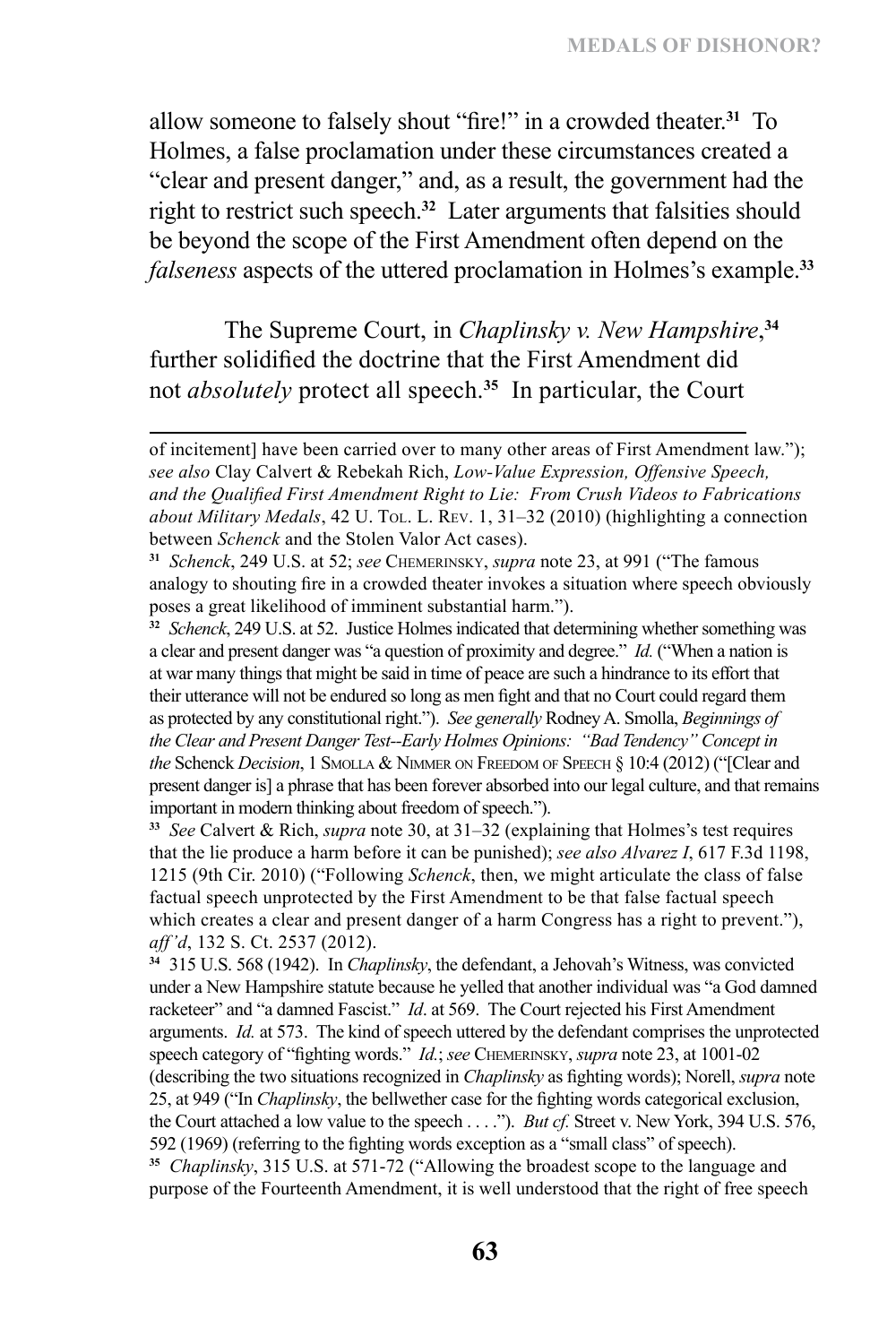determined that restrictions on "well-defined and narrowly limited" categories of speech were never historically thought to have drawn the ire of the Constitution.**<sup>36</sup>** Among the categories of speech the Court listed were libel and fighting words.**<sup>37</sup>** To the Court, such speech did not play any necessary or important role in society.**<sup>38</sup>** In language that was frequently cited by the later free speech cases, these categories of speech were "of such slight social value as a step to truth that any benefit that may be derived from them is clearly outweighed by the social interest in order and morality."**<sup>39</sup>** Seemingly, the Court based its reasoning upon a determination of the societal *worth* of the speech in question.**<sup>40</sup>**

The Supreme Court further articulated *Chaplinsky*'s exception for "libelous" speech in the 1964 decisions of *New York Times Co. v. Sullivan***<sup>41</sup>** and *Garrison v. Louisiana*. **<sup>42</sup>** In *New York* 

**<sup>39</sup>** *Id.* The Government's argument in *Stevens* relied heavily on this quotation. Strossen, *supra* note 24, at 81; *see infra* Part II.A (examining *Stevens*).

is not absolute at all times and under all circumstances."); Norell, *supra* note 25, at 949 ("Categorical exclusions [to First Amendment protection] were first recognized by the Supreme Court in *Chaplinsky v. New Hampshire* . . . .").

**<sup>36</sup>** *Chaplinsky*, 315 U.S. at 571–72; *see infra* Part III.A (applying this *Chaplinsky* reasoning to a potentially unprotected category comprised of false statements of fact). **<sup>37</sup>** *Chaplinsky*, 315 U.S. at 572. The other types of speech were "the lewd and obscene" and "the profane." *Id. But cf.* United States v. Stevens, 130 S. Ct. 1577, 1584 (2010) (tweaking and adding to the list of categorical exclusions).

**<sup>38</sup>** *Chaplinsky*, 315 U.S. at 572 ("It has been well observed that such utterances are no essential part of any exposition of ideas . . . .").

**<sup>40</sup>** *See* Christopher M. Schultz, *Content-Based Restrictions on Free Expression: Reevaluating the High Versus Low Value Speech Distinction*, 41 Ariz. L. Rev. 573, 577 (1999) ("The 'low value theory' first appeared in *Chaplinsky v. New Hampshire* . . . ."); Strossen, *supra* note 24, at 81 ("*Chaplinsky* invites the . . . argument . . . that the Court may now and in the future continue the process of recognizing potentially unlimited new categories of unprotected expression . . . so long as the Court deems the expression at issue to fail the open-ended, subjective balancing test . . . ."); *see also* Calvert & Rich, *supra* note 30, at 12 (discussing the *Chaplinsky* Court's focus on the value of the speech at issue). *But cf. Stevens*, 130 S. Ct. at 1585-86 (criticizing the Government's advocacy of using a balancing test to determine whether speech is entitled to First Amendment protection). **<sup>41</sup>** 376 U.S. 254 (1964) (involving a civil libel action). In *New York Times*, an elected official sued the *New York Times* newspaper over an advertisement that was critical of the

official's police force. *Id.* at 256-58.

**<sup>42</sup>** 379 U.S. 64 (1964) (involving a criminal defamation statute). The defendant in *Garrison* was a district attorney who had criticized several local judges during a press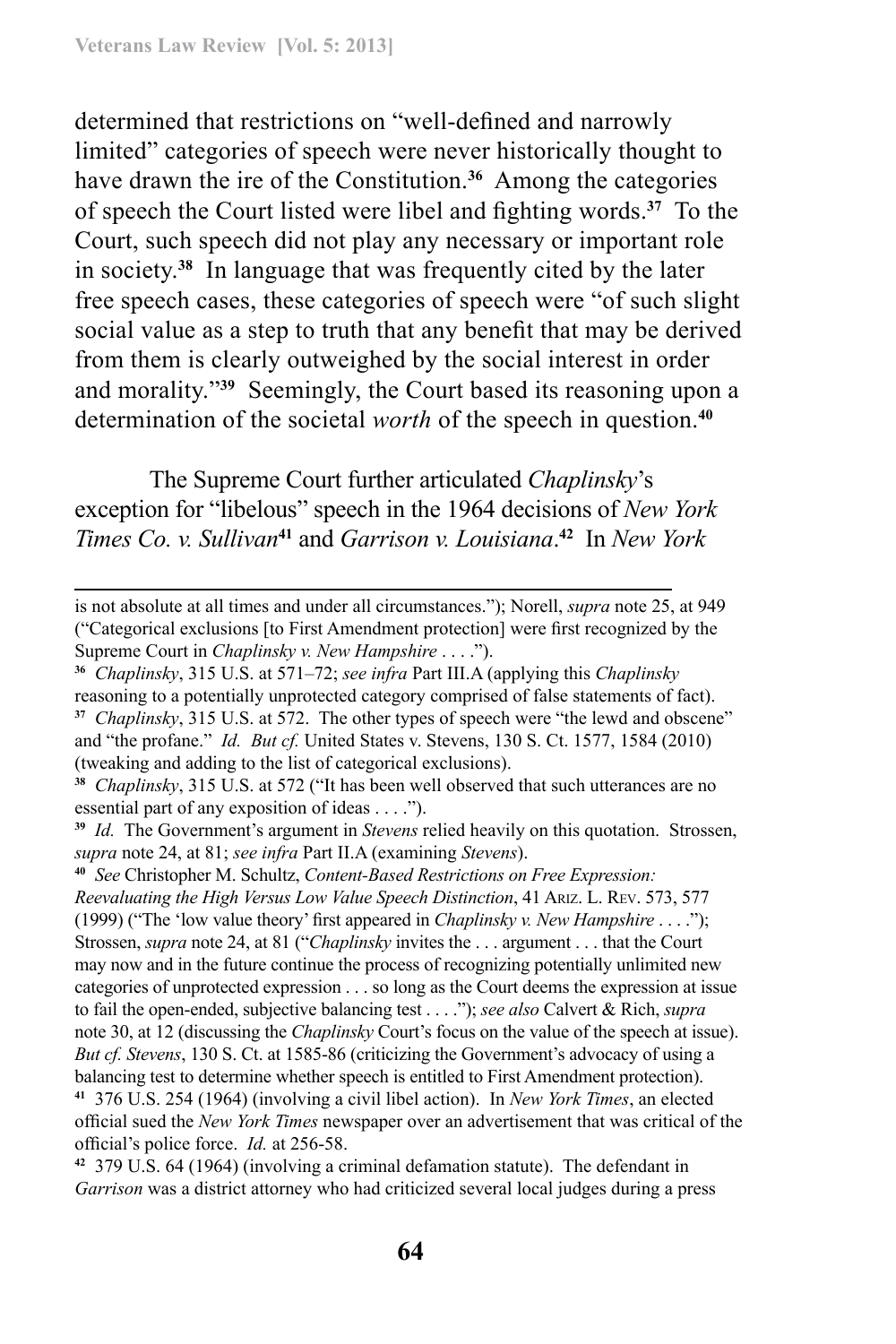*Times*, the Court—in striking down an Alabama libel statute cautioned that the existence of false statements in a free society was unavoidable.**<sup>43</sup>** As such, falsities should be protected to the extent that First Amendment rights have adequate "breathing space."<sup>44</sup> To facilitate this objective within the context of defamation jurisprudence, the Court formulated a requirement whereby, for a public official to recover in a defamation suit, the false statements at issue must have been made with "actual malice."**<sup>45</sup>** Similarly, in *Garrison*, the Court extended the "actual malice" requirement to criminal defamation statutes.**<sup>46</sup>** Nevertheless, although the Court overturned the defamation conviction in *Garrison*, the Court also emphasized that a *calculated* lie obstructed democratic expression.**<sup>47</sup>** Referencing

**<sup>44</sup>** *New York Times*, 376 U.S. at 271-72 (quoting NAACP v. Button, 371 U.S. 415, 433 (1963)); *see* Dragas, *supra* note 42, at 127 ("With *New York Times*, the Supreme Court began balancing the interests of preserving freedom of expression against protecting an individual's reputation in light of constitutional policies.").

**<sup>45</sup>** *New York Times*, 376 U.S. at 279–80. In other words, an allegedly defamatory statement must have been made "with knowledge that it was false or with reckless disregard" as to whether it was false. *Id.* at 280; Chemerinsky, *supra* note 23, at 1045 ("Actual malice means that the defendant knew that the statement was false or acted with reckless disregard of the truth.").

**<sup>46</sup>** *Garrison*, 379 U.S. at 67 ("At the outset, we must decide whether, in view of the differing history and purposes of criminal libel, the *New York Times* rule also limits state power to impose criminal sanctions for criticism of the official conduct of public officials. We hold that it does."); *see* Dragas, *supra* note 42, at 128 ("[In *Garrison*, the] Court then began to enunciate the standards it would apply in determining whether the statement at issue satisfied the *New York Times* rule."). **<sup>47</sup>** *Garrison*, 379 U.S. at 75 ("[T]he use of the known lie as a tool is at once at odds with the premises of democratic government and with the orderly manner in which economic,

social, or political change is to be effected."); *see, e.g.*, *Alvarez I*, 617 F.3d 1198, 1219 (9th Cir. 2010) (Bybee, J., dissenting) (referencing *Garrison* approvingly to support the Stolen Valor Act's constitutionality), *aff'd*, 132 S. Ct. 2537 (2012).

conference. *Id.* at 64–66 ("The principal charges alleged to be defamatory were his attribution of a large backlog of pending criminal cases to the inefficiency, laziness, and excessive vacations of the judges . . . ."). Technically, "libel" is merely defamation in written form. M. Linda Dragas, *Curing a Bad Reputation: Reforming Defamation Law*, 17 U. Haw. L. Rev. 113, 125 (1995). Before *New York Times* and *Garrison*, defamation jurisprudence was mostly articulated by the states. *Id.* at 127. As a civil wrong under common law, defamation had been a strict liability offense. *Id.* at 125.

**<sup>43</sup>** *New York Times*, 376 U.S. at 271–72; *see* Chemerinsky, *supra* note 23, at 1045-46 (explaining that the Supreme Court was concerned about the chilling of speech). *See generally infra* Part III.A (analyzing whether false statements of fact comprise a general category of unprotected speech).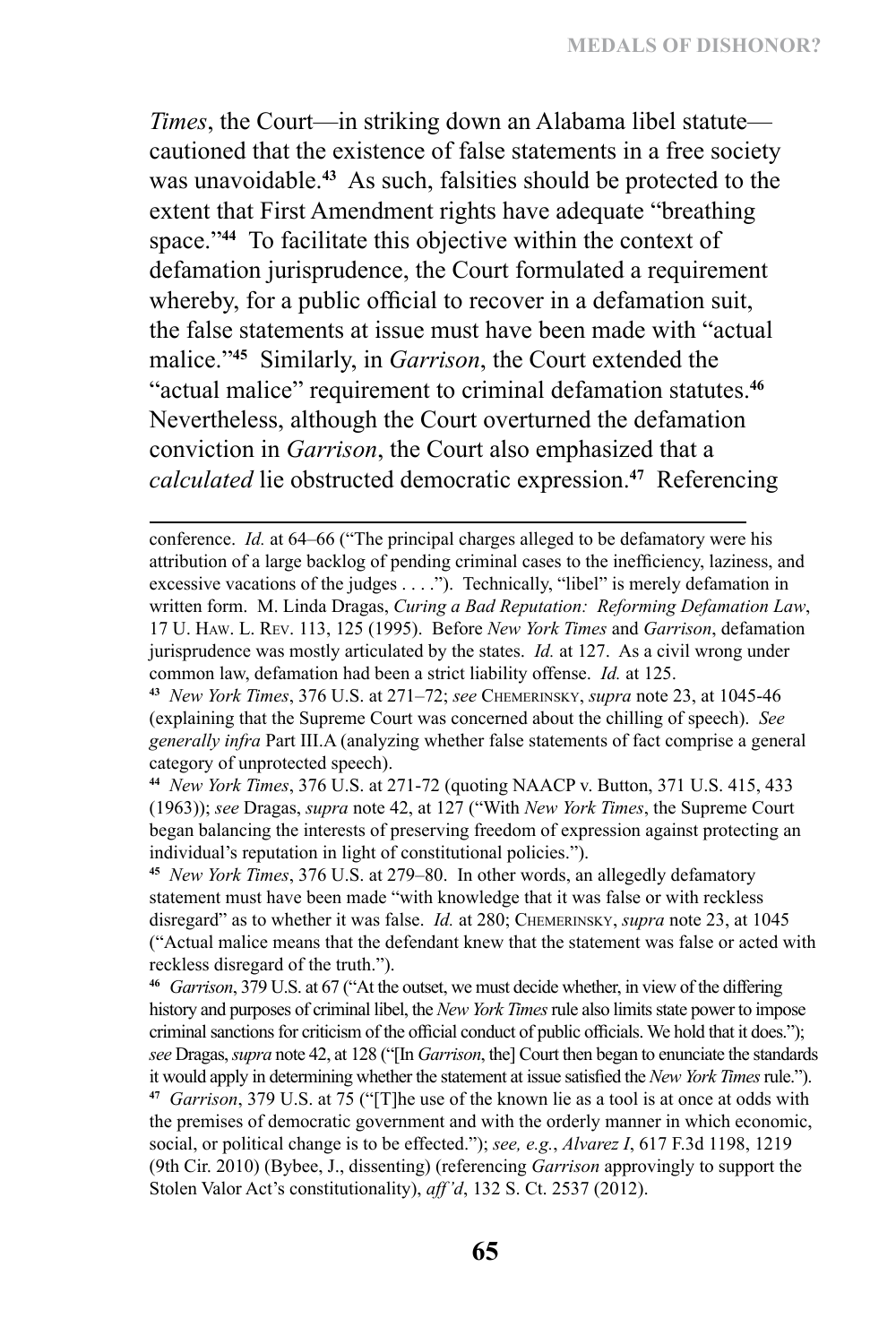*Chaplinsky*'s categorical approach to unprotected speech, the Court reasoned that an intentional lie had only a limited value to society.**<sup>48</sup>**

Whereas both *New York Times* and *Garrison* involved the alleged defamation of *public* figures, *Gertz v. Robert Welch, Inc.***<sup>49</sup>** dealt with lies about *private* individuals.**<sup>50</sup>** In *Gertz*, the Court refused to extend the "actual malice" requirement to such a situation.**<sup>51</sup>** Nevertheless, the Court—in fateful dicta—reasoned that false statements were "not worthy of constitutional protection."**<sup>52</sup>** Although protecting "speech that matters" required protecting *some* false statements, the Court reasoned that neither the intentional nor the unintentional falsity significantly furthered democratic expression.**<sup>53</sup>** The Court again referenced the unprotected speech categories from *Chaplinsky*, suggesting

**<sup>48</sup>** *Garrison*, 379 U.S. at 75 (quoting Chaplinsky v. New Hampshire, 315 U.S. 568, 572 (1942)). The Court broadly noted that the "knowingly false statement and the false statement made with reckless disregard of the truth do not enjoy constitutional protection." *Id. See generally infra* Part III.A (analyzing whether the language in cases such as *Garrison* stands for the rule that false statements of fact are generally unprotected). **<sup>49</sup>** 418 U.S. 323 (1974).

**<sup>50</sup>** *Id. Gertz* involved an attorney's libel claim against a magazine publisher. *Id.* at 326-27. An article had stated that the attorney was—among other things—a Leninist and an official in an organization that advocated the violent overthrow of the government. *Id.* at 326. *See generally* Chemerinsky, *supra* note 23, at 1050–51 (providing an overview of the case). **<sup>51</sup>** *Gertz*, 418 U.S. at 345–46 ("[W]e conclude that the States should retain substantial latitude in their efforts to enforce a legal remedy for defamatory falsehood injurious to the reputation of a private individual. The extension of the *New York Times* test . . . would abridge this legitimate state interest to a degree that we find unacceptable."); *see*  Chemerinsky, *supra* note 23, at 1051 ("A public figure can recover for defamation only by meeting the *New York Times* standard . . . a private figure can recover compensatory damages for defamation by proving falsity of the statement and negligence."); *cf.* Dragas, *supra* note 42, at 129 ("In *Gertz*, the Court held that the states could not impose strict liability in defamation cases: some showing of fault was required.").

**<sup>52</sup>** *Gertz*, 418 U.S. at 340 ("[T]he erroneous statement of fact is not worthy of constitutional protection . . . ."). This language would later form the basis of many arguments in favor of the Stolen Valor Act's constitutionality. *See* Calvert & Rich, *supra* note 30, at 28–29 (outlining the *Gertz*-based argument that false statements of fact comprise an unprotected category of speech); *infra* Part II.B (discussing the Stolen Valor Act cases).

**<sup>53</sup>** *Gertz*, 418 U.S. at 340 ("Neither the intentional lie nor the careless error materially advances society's interest in uninhibited, robust, and wide-open debate on public issues." (internal quotation marks omitted)); *see infra* notes 182-88 and accompanying text (examining the subsequent arguments surrounding this language).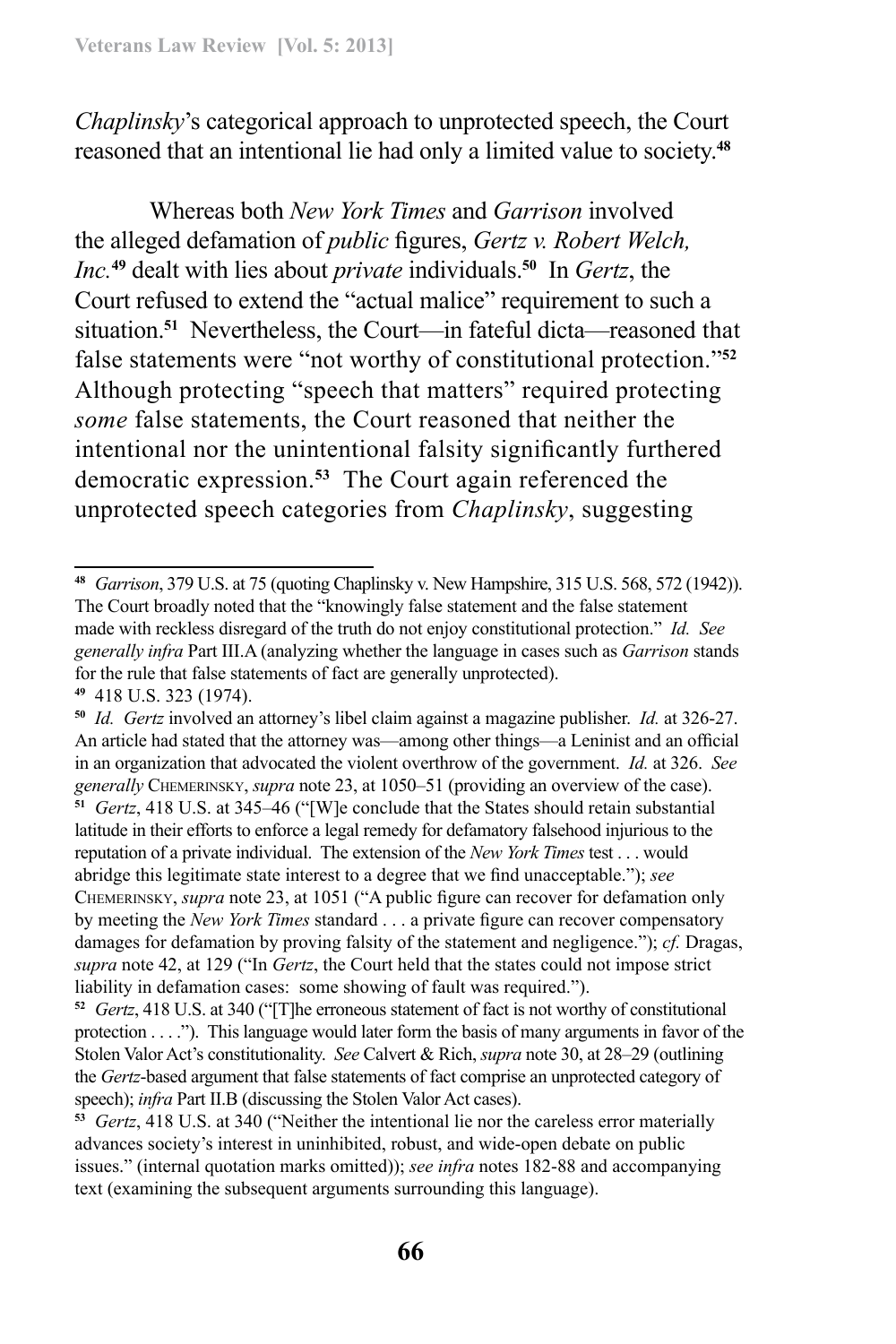that lies escaped First Amendment protection because they did not have any social worth.**<sup>54</sup>** The meaning behind the Court's broad language in *Gertz*—particularly, whether the case truly stood for the general proposition that false statements received no constitutional protection—continued to be debated via the Stolen Valor Act cases.**<sup>55</sup>**

Over a decade later, the Supreme Court decided *Texas v. Johnson*, **<sup>56</sup>** another free speech case that had implications for the constitutionality of the Stolen Valor Act.**<sup>57</sup>** At issue in *Johnson* was a Texas statute that prohibited the desecration of an American flag in a way intended to cause serious offense.**<sup>58</sup>** The burning of the flag constituted communicative conduct and thus fell within the scope of free speech jurisprudence.**<sup>59</sup>** However, the Court held that this type of expression did not fall within a constitutionally

**<sup>54</sup>** *Gertz*, 418 U.S. at 340 ("They belong to that category of utterances which 'are no essential part of any exposition of ideas, and are of such slight social value as a step to truth that any benefit that may be derived from them is clearly outweighed by the social interest in order and morality.'" (quoting Chaplinsky v. New Hampshire, 315 U.S. 568, 572 (1942))). *But see* Dragas, *supra* note 42, at 129 ("[T]he majority believed that important constitutional protections were also necessary.").

**<sup>55</sup>** *See* Calvert & Rich, *supra* note 30, at 28 ("The government in *Alvarez* argued . . . that a single, simple 11-word statement from dicta in . . . *Gertz v. Robert Welch, Inc.* supported its position that lies lack any constitutional protection." (footnotes omitted)); *infra* Part II.B (discussing these arguments); *see also* Julia K. Wood, *Truth, Lies, and Stolen Valor: A Case for Protecting False Statements of Fact under the First Amendment*, 61 Duke L.J. 469, 472 (2011) ("[The Supreme Court] has never adequately explained the reasoning behind its blanket statement that false statements of fact have no constitutional value."). **<sup>56</sup>** 491 U.S. 397 (1989).

**<sup>57</sup>** *See, e.g.*, United States v. Strandlof, 746 F. Supp. 2d 1183, 1189 (D. Colo. 2010) ("I find the Supreme Court's decision in *Texas v. Johnson* highly instructive." (citations omitted)); Wood, *supra* note 55, at 501 ("Both the *Alvarez* and *Strandlof* opinions relied on *Texas v. Johnson* . . . .").

**<sup>58</sup>** *Johnson*, 491 U.S. at 400. The defendant was convicted for burning the American flag during a public protest. *Id.* at 399–400. However, there was "no disturbance of the peace." *Id.* at 408. *See generally* Chemerinsky, *supra* note 23, at 1067–68 (providing background on the *Johnson* case).

**<sup>59</sup>** *Johnson*, 491 U.S. at 404 ("[W]e have acknowledged that conduct may be sufficiently imbued with elements of communication to fall within the scope of the First and Fourteenth Amendments. . . . Especially pertinent to this case are our decisions recognizing the communicative nature of conduct relating to flags." (citations omitted) (internal quotation marks omitted)).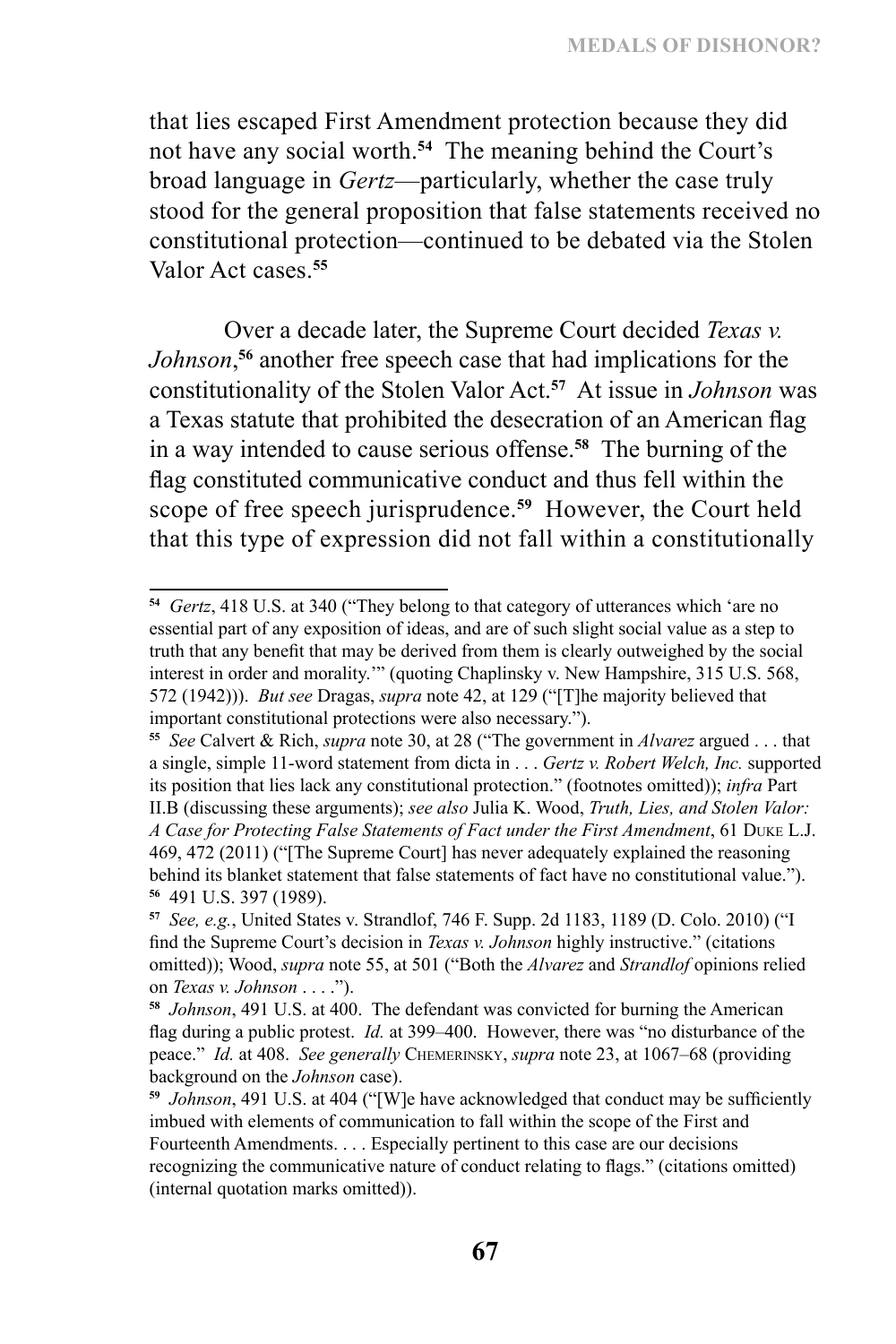unprotected category of speech like incitement or fighting words.**<sup>60</sup>** The Court also rejected the government's claimed interest—preserving the flag as a national symbol—because the defendant's conviction was based upon the particularized, anti-flag viewpoint his actions expressed.**<sup>61</sup>** Subjected to strict scrutiny, the Texas statute failed**<sup>62</sup>** because the Court reasoned that a core tenet of the First Amendment was that the government could not prohibit certain speech merely because it was disagreeable.**<sup>63</sup>**

In addition to the other unprotected categories of speech referred to in this Part, the Supreme Court has long held that fraudulent speech exists outside the full scope of First Amendment protection.**<sup>64</sup>** Although the precise meaning of

**<sup>60</sup>** *Id.* at 409 ("No reasonable onlooker would have regarded Johnson's generalized expression of dissatisfaction with the policies of the Federal Government as a direct personal insult or an invitation to exchange fisticuffs."); *see* Brandenburg v. Ohio, 395 U.S. 444, 447 (1969) ("[T]he constitutional guarantees of free speech and free press do not permit a State to forbid or proscribe advocacy of the use of force or of law violation except where such advocacy is directed to inciting or producing imminent lawless action and is likely to incite or produce such action."). **<sup>61</sup>** *Johnson*, 491 U.S. at 410; *see* Chemerinsky, *supra* note 23, at 1067 ("[T]he government's interest was not unrelated to suppression of the message . . . the law's purpose was to keep the flag from being used to communicate protest or dissent."). The Court recognized that, under certain circumstances, the *burning* of an American flag can be required under federal law. *Johnson*, 491 U.S. at 411. Therefore, the Texas statute directly targeted the offensive nature of the expression. *Id.*; *see* Chemerinsky, *supra* note 23, at 1067 ("Texas law did not prevent all flag destruction, but rather applied only when there would be offense to others."). *See generally infra* Part IV (differentiating this reasoning from that offered in support of the Stolen Valor Act). **<sup>62</sup>** *Johnson*, 491 U.S. at 412 ("We must therefore subject the State's asserted interest in preserving the special symbolic character of the flag to the most exacting scrutiny." (internal quotation marks omitted)); *see Strandlof*, 746 F. Supp. 2d at 1189-90 (utilizing *Johnson* in holding that the Stolen Valor Act failed strict scrutiny).

**<sup>63</sup>** *Johnson*, 491 U.S. at 414 ("If there is a bedrock principle underlying the First Amendment, it is that the government may not prohibit the expression of an idea simply because society finds the idea itself offensive or disagreeable."). Note, however, that the mere act of lying about one's own military accomplishments is not an expression of a particularized, political viewpoint. *See infra* Part IV (analyzing the Stolen Valor Act under strict scrutiny). **<sup>64</sup>** *See, e.g.*, United States v. Stevens, 130 S. Ct. 1577, 1584 (2010) (listing "fraud" as an unprotected category of speech); Donaldson v. Read Magazine, 333 U.S. 178, 190 (1948) ("[The government's power] to protect people against fraud . . . has always been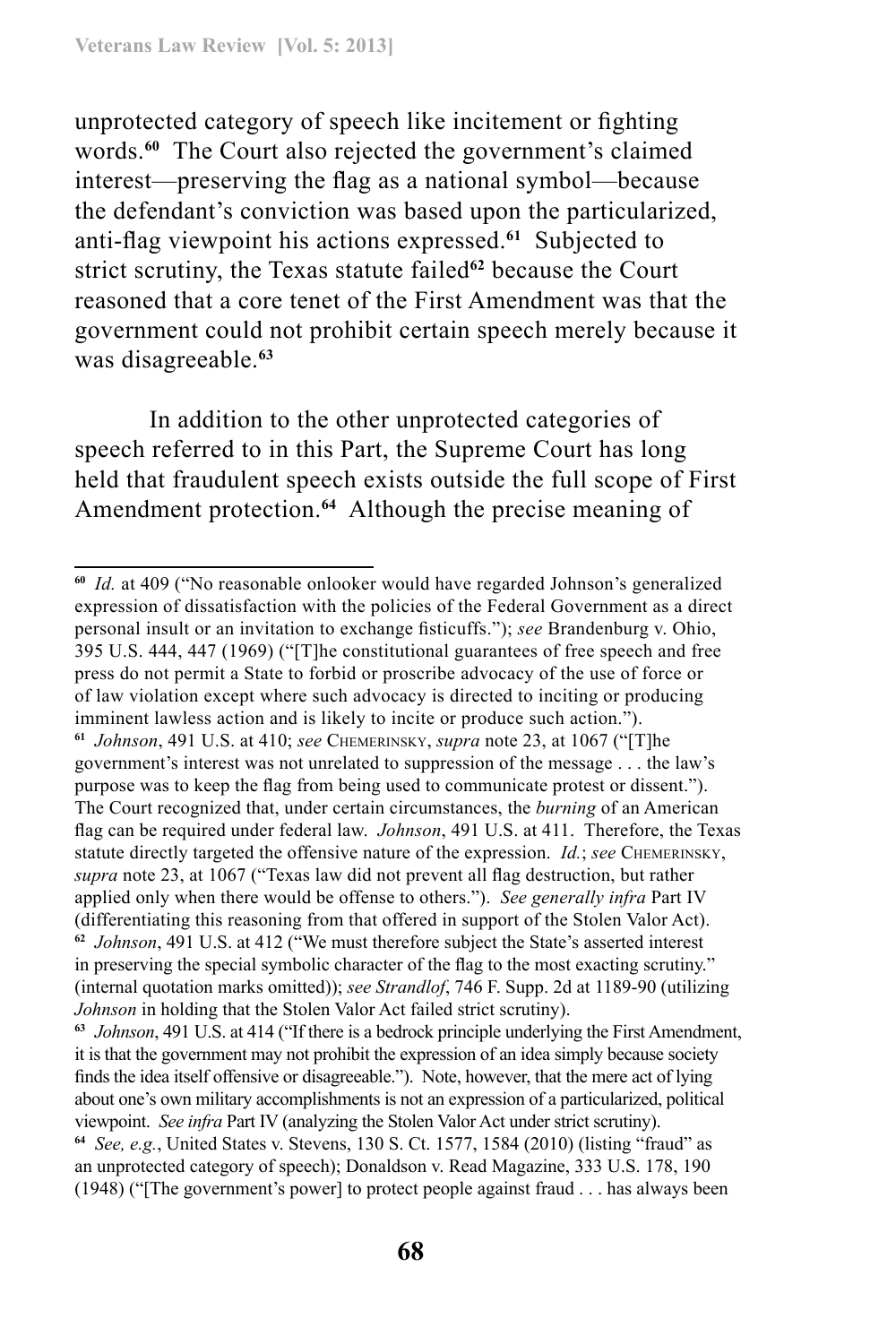"fraud" is somewhat debated, the term can refer to a deception intended to cause the listener to act to the listener's detriment.**<sup>65</sup>** In *Illinois ex rel. Madigan v. Telemarketing Associates, Inc.*, **66** the Supreme Court held that liability for fraud required a showing of the declarant's fraudulent *intent* as well as proof of the *harm* that the fraud caused the listener.**<sup>67</sup>** Thus, First Amendment jurisprudence has recognized that fraud restrictions must allow breathing space for protected speech, just as proper defamation statutes allow.**<sup>68</sup>**

recognized in this country and is firmly established."); Schneider v. Town of Irvington, 308 U.S. 147, 164 (1939) ("Frauds may be denounced as offenses and punished by law."); *Strandlof*, 746 F. Supp. 2d at 1187 (describing "fraud" as unprotected speech). **<sup>65</sup>** 37 C.J.S. *Fraud* § 1 (2012) ("Fraud has also been defined as any cunning, deception, or artifice used to circumvent, cheat, or deceive another."); *see* 37 Am. Jur. 2D *Fraud and Deceit* § 1 (2012) ("[T]here can be no all-embracing definition of 'fraud.""). Traditionally, the declarant's deception must actually result in harm to the listener. 37 C.J.S. *Fraud* § 1. **<sup>66</sup>** 538 U.S. 600 (2003).

**<sup>67</sup>** *Id.* at 620 ("False statement alone does not subject [the speech] to fraud liability. . . . [T]o prove a defendant liable for fraud, the complainant must show that the defendant made a false representation of a material fact knowing that the representation was false; further, the complainant must demonstrate that the defendant made the representation with the intent to mislead the listener, and succeeded in doing so."); *see, e.g.*, *Alvarez I*, 617 F.3d 1198, 1211 (9th Cir. 2010) (holding that fraud statutes require proof of "bona fide harm"), *aff'd*, 132 S. Ct. 2537 (2012).

**<sup>68</sup>** *Telemarketing Assocs.*, 538 U.S. at 620 ("Exacting proof requirements of this order, in other contexts, have been held to provide sufficient breathing room for protected speech."); *see Alvarez I*, 617 F.3d at 1211 (analogizing the "limiting characteristics" of fraud to those of defamation); *Strandlof*, 746 F. Supp. 2d at 1188 (discussing the limiting characteristics present in common law fraud). Proponents of the Stolen Valor Act later debated the nature of fraud when they attempted to equate the Act with a proper fraud statute. *See infra* Part II.B (discussing the Stolen Valor Act cases).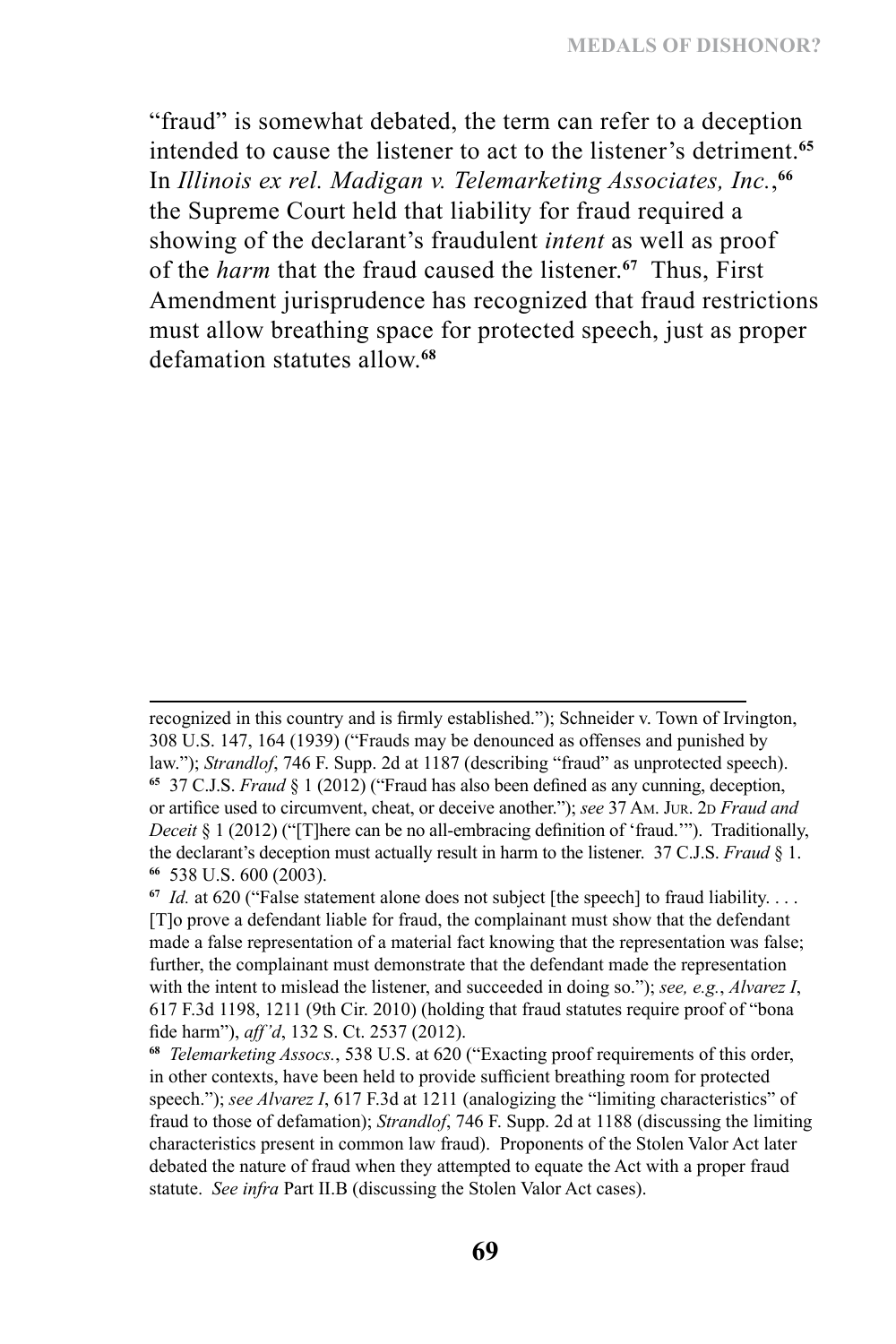### **B. The Stolen Valor Act of 2005**

This section chronicles the origins of the Stolen Valor Act's passage.**<sup>69</sup>** In 1923, Congress adopted the earliest ancestor of the Act, which was a law that prohibited the unauthorized wearing, manufacturing, or selling of military decorations.**<sup>70</sup>** Since then, this law has remained essentially unchanged, and it is now codified at 18 U.S.C. § 704(a).**<sup>71</sup>** Historically, there have been few prosecutions under this paragraph of § 704 due to the difficulty of acquiring enough evidence to achieve convictions.**<sup>72</sup>**

Following the attacks of September 11, 2001, patriotism abounded, and the military enjoyed a surge in popularity.**<sup>73</sup>**

*Id.*; *see* United States v. Perelman, 737 F. Supp. 2d 1221, 1234-35 (D. Nev. 2010) (highlighting minor word changes over the years), *aff'd*, 658 F.3d 1134 (9th Cir. 2011)*.*  Paragraphs (c) and (d) of 18 U.S.C. § 704 describe enhanced penalties for particular medals. **<sup>72</sup>** John Crewdson, *Fake Claims of War Heroics a Federal Offense*, Chi. Trib. (May 27, 2008, 11:09 PM), http://www.chicagotribune.com/news/nationworld/ chi-valormay28,0,4768252.story ("Before the [Stolen Valor Act], however, prosecutions were difficult because a photograph of the alleged impostor wearing the medal was necessary for charges to be brought."); *see Perelman*, 737 F. Supp. 2d at 1233 (noting that "scant case law has developed to illuminate the meaning of  $\S 704(a)$ "). In-depth analysis of § 704(a) is beyond the scope of this Article.

**<sup>73</sup>** *See* Michael Kirkland, *Under the U.S. Supreme Court: Can U.S. Law Punish a Theft of Honor?*, UNITED PRESS INT'L (Sept. 11, 2011, 3:30 AM), http://www.upi.com/Top\_News/ US/2011/09/11/Under-the-US-Supreme-Court-Can-US-law-punish-a-theft-of-honor/UP I-61691315726200/?spt=hs&or=tn (reporting that the terrorist attacks added "fuel to the fire" of the problem of military impostors); *see also* Justin Engel, *Fallout 9/11: Military Recruitment Ramped Up after Sept. 11 Attacks*, MLIVE.com (Sept. 11, 2011, 9:44 PM), http://www.mlive.com/news/saginaw/index.ssf/2011/09/fallout\_911\_military\_recruitme. html (describing the popularity of the military after September 11th).

**<sup>69</sup>** 18 U.S.C. § 704 (2006).

**<sup>70</sup>** Act of Feb. 24, 1923, ch. 110, 42 Stat. 1286. The law was adopted amid the War Department's worries that unauthorized imitations would cheapen the decorations and erode their important purpose. *See* Petition for Writ of Certiorari, *supra* note 6, at \*6. **<sup>71</sup>** Section 704(a) of Title 18 of the United States Code currently states, in relevant part:

Whoever knowingly wears, purchases, attempts to purchase, solicits for purchase, mails, ships, imports, exports, produces blank certificates of receipt for, manufactures, sells, attempts to sell, advertises for sale, trades, barters, or exchanges for anything of value any decoration or medal authorized by Congress for the armed forces of the United States . . . except when authorized under regulations made pursuant to law, shall be fined under this title or imprisoned not more than six months, or both.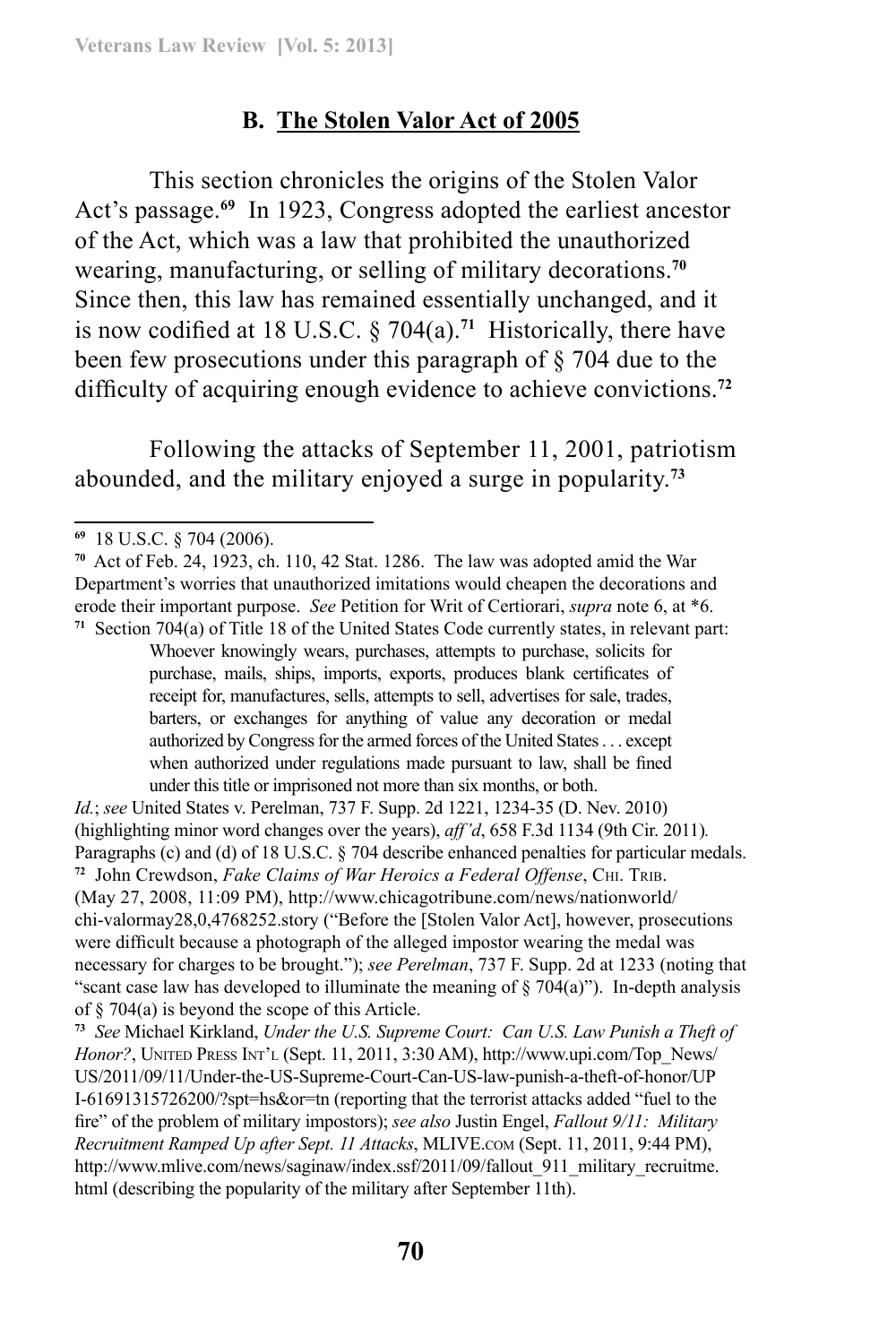John Salazar, a member of the House of Representatives and a veteran of the Vietnam War, proposed the bill that would eventually become the Stolen Valor Act.**<sup>74</sup>** Representative Salazar's actions were partially inspired by a term paper written by one of his constituents, university student Pam Sterner.**<sup>75</sup>** In her paper, Sterner had criticized the lack of a law criminalizing anything beyond the improper wearing or manufacturing of military decorations.**<sup>76</sup>** Representative Salazar was joined by Senator Kent Conrad, who proposed the bill in the Senate.**<sup>77</sup>** The proceedings in the two houses of Congress offered a telling glimpse into the legislative mood surrounding the Stolen Valor Act.**<sup>78</sup>** Prior to introducing the Act, Representative Salazar reiterated his desire to pay tribute to those in the armed services

**<sup>74</sup>** Mulkern, *supra* note 8; *see* Peter Roper, *High Court Will Settle Stolen Valor Fight*, Pueblo Chieftain (Oct. 18, 2011, 12:00 AM), http://www.chieftain.com/ news/local/high-court-will-settle-stolen-valor-fight/article\_4ee6151a-f942-11e0 b713-001cc4c002e0.html (describing the history of the Stolen Valor Act).

**<sup>75</sup>** Pamla M. Sterner, The Stolen Valor Act of 2005: Medal of Honor Legislative Changes – Title 18 (U.S.C.) (July 13, 2005) (unpublished term paper, Colorado State University-Pueblo) (on file with author); *see* Mulkern, *supra* note 8 (reporting on the Act's origins). Pam Sterner herself had been inspired by the 1998 book *Stolen Valor: How the Vietnam Generation Was Robbed of its Heroes and its History*, by B.G. Burkett and Glenna Whitley. Calvert & Rich, *supra* note 30, at 15 (stating that Sterner sought a law that would prevent further dishonor). Additionally, her husband, Doug Sterner, was an activist and Veteran of the Vietnam War. *About HomeofHeroes.com*, HOMEOFHEROES. com, http://www.homeofheroes.com/a\_homepage/admin/aboutus.html (last visited Sept. 28, 2012). The Sterners continue to operate the Home of Heroes website, which provides information about various military medals. *Id.* During their work on the site, they have encountered several instances of fraudulent claims. *See* C. Douglas Sterner, *The Stolen Valor Act of 2005*, The Fake Warrior Project, http://www.fakewarriors.org/ phonies/stolen\_valor\_media\_information\_sheet.htm (last visited Sept. 28, 2012). In turn, the POW Network works to catalogue military imposters. *See* Tina Reed, *Bill Targets Military Phonies*, Las Vegas Rev.-J., Dec. 7, 2006, http://www.reviewjournal.com/lvrj\_ home/2006/Dec-07-Thu-2006/news/11275601.html.

**<sup>76</sup>** Sterner, *supra* note 75, at 13 ("Ignoring the problem can only lead to increased numbers of what are commonly called 'wannabe heroes' speaking in our schools, marching in local parades, and providing role-models for our future heroes.")*.*

**<sup>77</sup>** Press Release, Kent Conrad, *supra* note 8; *see* Dale Wetzel, *Senator Decries Ruling in Stolen Valor Case*, Navy Times (Aug. 19, 2010, 4:01:40 PM), http://www.navytimes.com/ news/2010/08/ap-stolen-valor-081910 (calling Senator Conrad the "primary Senate sponsor"). **<sup>78</sup>** *See* 151 Cong. Rec. H5643 (daily ed. July 12, 2005); 151 Cong. Rec. S12,688 (daily ed. Nov. 10, 2005). The bill quickly gained bipartisan support. Roper, *supra* note 74.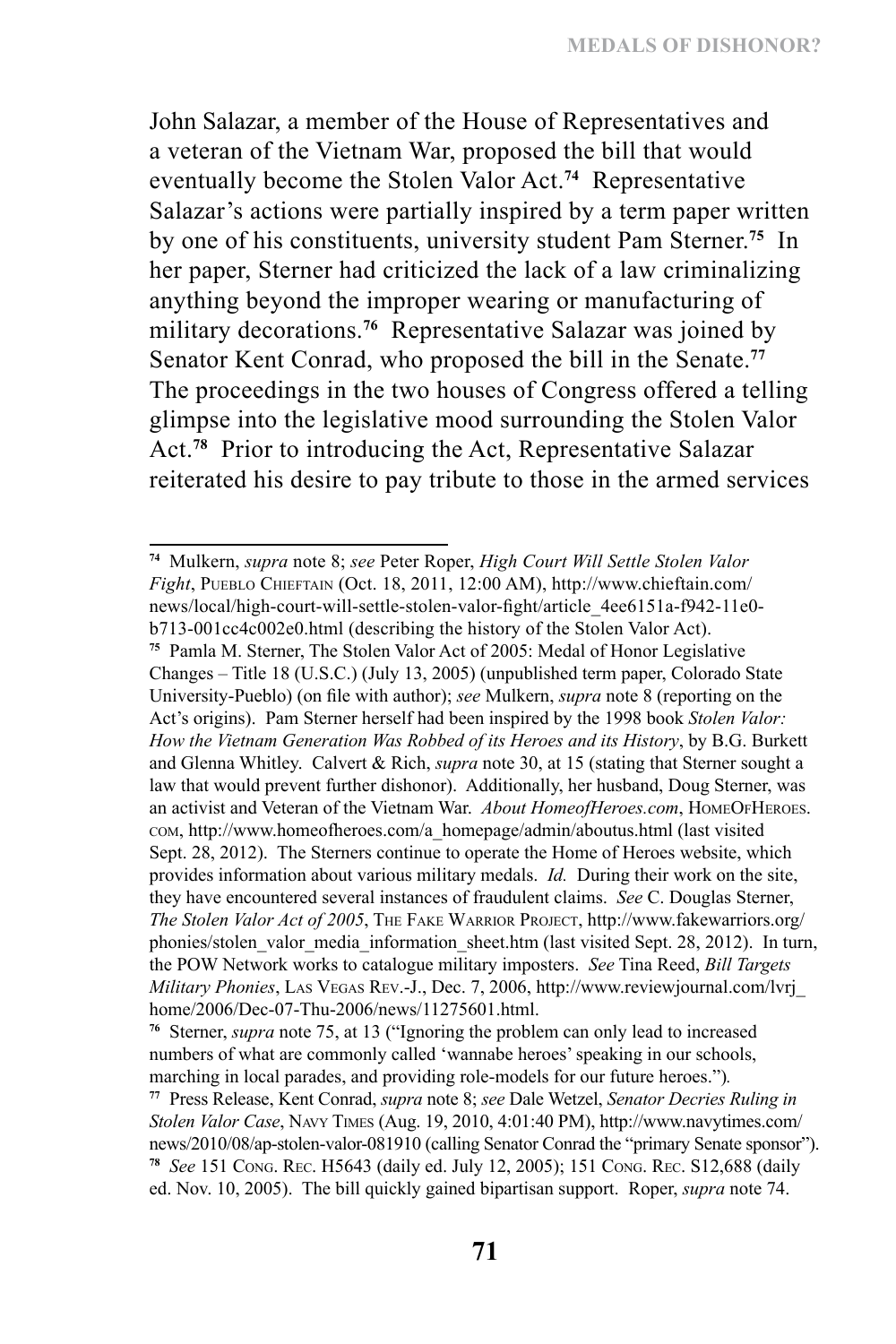and his worries over the potential diminishment of military medals.**<sup>79</sup>** As a result, he sought to enable the government to prosecute phony medal recipients more effectively.**<sup>80</sup>** Similarly, Senator Conrad lamented the limits of the existing § 704 provisions, which only outlawed the improper *wearing* of medals.**<sup>81</sup>** On December 20, 2006, President George W. Bush signed the Stolen Valor Act into law after Congress had unanimously passed the bill.**<sup>82</sup>**

False claims of military accolades constitute a surprisingly widespread phenomenon.**<sup>83</sup>** In 2008, the *Chicago Tribune* conducted an investigation into these claims.**<sup>84</sup>** Upon examining the reference service *Who's Who*, **<sup>85</sup>** the *Tribune* discovered 333 separate instances of individuals claiming to

**<sup>79</sup>** 151 Cong. Rec. H5643 (daily ed. July 12, 2005) (statement of Rep. Salazar) ("I am outraged by the impostors who claim they have received this and other honors the military awards for deeds and actions of soldiers. These criminals not only dishonor themselves, but they dishonor the sacrifice that true recipients have made.").

**<sup>80</sup>** *Id.* ("This piece of legislation will make it easier for Federal law enforcement officials to prosecute phonies and impostors and restore the true meaning of these illustrious awards.").

**<sup>81</sup>** 151 Cong. Rec. S12, 688 (daily ed. Nov. 10, 2005) (statement of Sen. Conrad) ("Currently, Federal law enforcement officials are only able to prosecute those who wear counterfeit medals."). Senator Conrad also intended for the law to "honor the brave veterans of our Nation who have been awarded valorous medals for their service to our Nation." *Id.* Additionally, he noted that those claiming to have won unearned decorations "diminish" those who legitimately did win them. *Id.*

**<sup>82</sup>** Stolen Valor Act of 2005, Pub. L. No. 109-437, 120 Stat. 3266 (2006); Calvert & Rich, *supra* note 30, at 16; Press Release, Kent Conrad, *supra* note 8.

**<sup>83</sup>** *See, e.g.*, Calvert & Rich, *supra* note 30, at 17 ("[T]he bill addressed a real problem."); Crewdson, *supra* note 9 ("A Tribune investigation has found that the fabrication of heroic war records is far more extensive than [one] might think.").

**<sup>84</sup>** Crewdson, *supra* note 9.

**<sup>85</sup>** *See Our History*, Marquis Who's Who, http://www.marquiswhoswho.com/about-us (last visited Sept. 28, 2012) ("The family of Marquis Who's Who publications presents unmatched coverage of the lives of today's leaders and achievers from both the United States and around the world, and from every significant field of endeavor. Librarians, students, researchers, corporate executives, journalists, personnel recruiters, and many others rely on Marquis Who's Who every day for in-depth biographical information they can use with confidence."). *Who's Who* entries are comprised of information provided by the listed individuals themselves—although *Who's Who* solicits the individuals "on the basis of past achievement or future promise." Crewdson, *supra* note 9.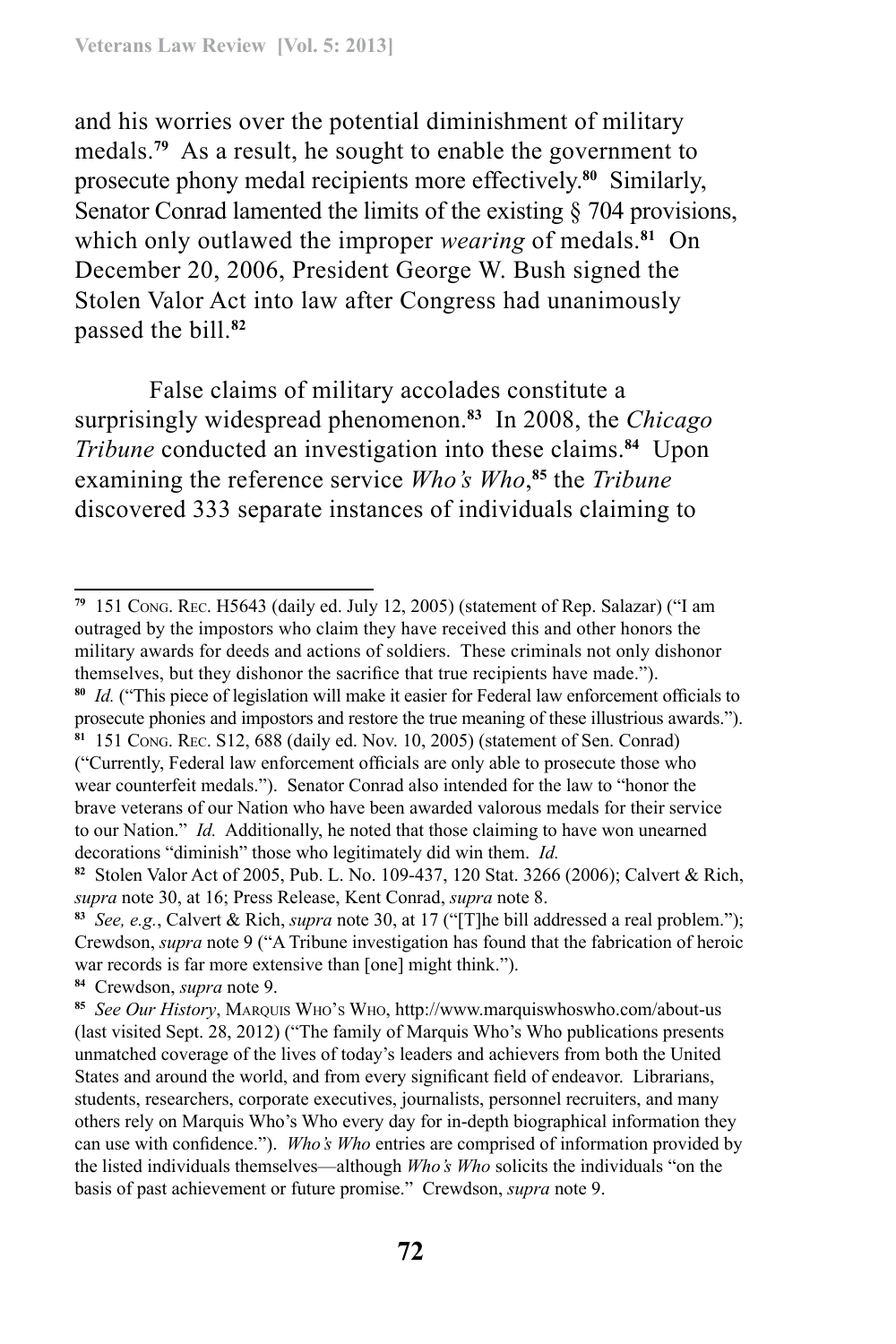have received a particular, venerated decoration.**<sup>86</sup>** However, one third of the claims were unsupported by military records.**<sup>87</sup>** Surprisingly, the list of false medal claimants included such notables as doctors, lawyers, politicians, and Chief Executive Officers.**<sup>88</sup>** In sum, after consulting original military records, the *Tribune* uncovered at least 400 false claims.**<sup>89</sup>**

Once enacted, the Stolen Valor Act enjoyed many popular and practical successes.**<sup>90</sup>** As of May 2011, there had been over sixty prosecutions under the Act.**<sup>91</sup>** Despite the growing constitutional objections, popular sentiment in support of the

**<sup>86</sup>** Crewdson, *supra* note 9.

**<sup>87</sup>** *Id.* In addition, the *Tribune* discovered two Medals of Honor that were falsely claimed via headstones in military cemeteries. *Id.* Obituaries also contained false claims. *Id.* Furthermore, after the *Tribune* contacted some of the *living* false claimants, the excuses given for the falsifications ranged from the romantic—"to make myself a hero to my wife, or something like that"—to the bizarre—"I did it for my own selfgratification"—to the spiteful—"I had been recommended for it, and I deserved it. And to tell you the truth, I'm still angry about it." *Id.* What's more, many of the *Who's Who* claims were brazenly unbelievable. *See id.* For example, one individual claimed to have received a Silver Star due to his purported actions during the Tet Offensive—an event during which he was only fourteen years old. *Id.* Another's biography boasted sixty-six awarded Silver Stars—despite the fact that the most Silver Stars *ever* awarded to an individual soldier is ten. *Id.*

**<sup>88</sup>** *Id.* For example, the long-time mayor of Springboro, Ohio, falsely claimed to have won the Silver Star, and he continued the deception even when the *Tribune* initially confronted him. *Id.*

**<sup>89</sup>** *Id.* Aside from checking military records, "there is no easy way to verify claims." *Id.* Even so, military records are sometimes lost or incomplete. *See infra* Part IV.B (suggesting that the creation of "lists" of actual award recipients would not be an effective means of corroborating medal claims).

**<sup>90</sup>** *See, e.g.*, Robert Barnes, *Supreme Court to Review Free Speech Issue on Lying about Military Honors*, Wash. Post, Oct. 17, 2011, at A2, http://www. washingtonpost.com/politics/supreme-court-to-review-free-speech-issue-on-lyingabout-military-honors/2011/10/17/gIQAFh0frL\_story.html (calling the Act "politically popular"). According to Doug Sterner, who helped draft the language of the Stolen Valor Act, "'Stolen Valor is not just lying: it is stealing an identity of a combat hero or a wounded soldier . . . . Why should the Army give out a Silver Star to someone who performs heroically if anybody who wants one can buy a medal, print a citation and claim it with impunity?'" Frosch, *supra* note 9.

**<sup>91</sup>** Frosch, *supra* note 9. There had been approximately forty prosecutions as of 2008. Calvert & Rich, *supra* note 30, at 17. Additionally, according to Doug Sterner, thousands of cases of false claims are reported every year. Frosch, *supra* note 9.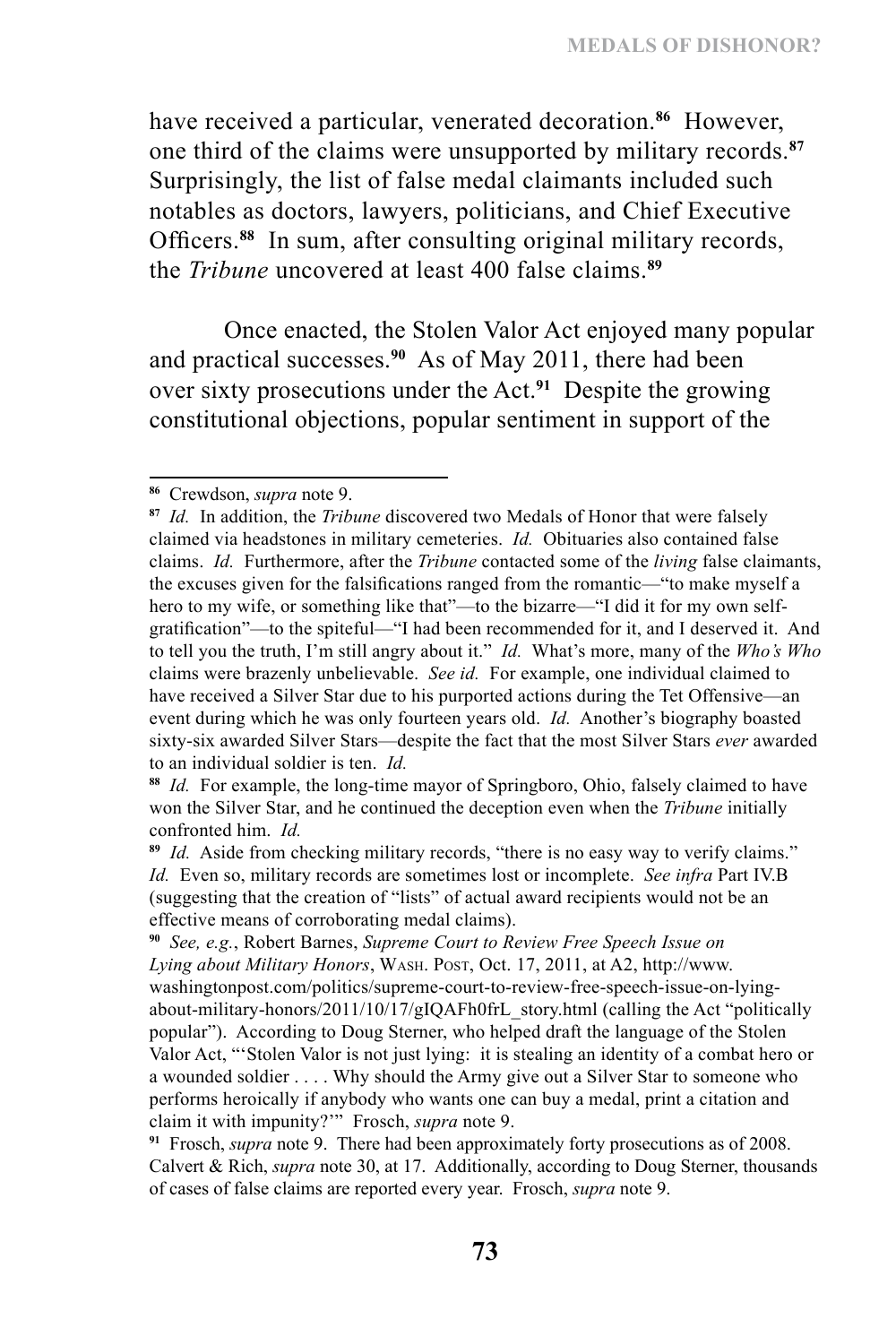Act remained very strong.**<sup>92</sup>** Additionally, many people discussed creating state laws that would be similar to the Stolen Valor Act.**<sup>93</sup>**

#### **II. DISCUSSION**

This Part will discuss the First Amendment issues implicated by the Stolen Valor Act. Part II.A will examine *United States v. Stevens*, **<sup>94</sup>** a recent Supreme Court free speech case that was pertinent to the later Stolen Valor Act cases. Then,

**<sup>93</sup>** *See* Paul Cook, *California Stolen Valor Act Heads to Governors Desk*, Vote29.com (June 23, 2011), http://www.vote29.com/newmyblog/archives/22945 ("The bill will force elected officials to forfeit office if they are convicted under the California Stolen Valor Act."); *Nevada Seeking State Counterpart of Stolen Valor Act*, LAVAN & NEIDENBERG, P.A. (June 7, 2010), http://www.disabilitylawclaims.com/blog/nevada-seekingstate-counterpart-of-stolen-valor-act.cfm (noting that the Nevada Veterans Services Commission began drafting legislation to give Nevada the ability to prosecute people violating the Stolen Valor Act); *see also* Farid Sharaby, *Chapter 93: Expanding the Stolen Valor Act within California*, 41 McGeorge L. Rev. 619, 623–24 (2010) (supporting California's efforts to adopt provisions of the Stolen Valor Act in California). Possibly, Sharaby oversimplifies the contentious issues involved. *Cf. id*. at 624 ("Predictably, Chapter 93 has no registered opposition. The lack of opposition is probably due to the high regard in which we hold veterans."). Several states already have similar provisions. Nancy Lofholm, *Stolen Valor, Faking Military Duty Is Easy; Unmasking "Why" Is More Complex*, DENV. POST, June 7, 2009, at A22 ("[As of 2009] 13 states also prosecute military phonies."); *Nevada Seeking State Counterpart of Stolen Valor Act*, *supra* (listing Connecticut, Illinois, Missouri, California, and Kentucky as states that have enacted laws similar to the Stolen Valor Act).

**94** 130 S. Ct. 1577 (2010).

**<sup>92</sup>** *See, e.g.*, Andrew Dao, *Stealing Valor: Should the Stolen Valor Act of 2005 Be Put Out to Pasture?*, LEGALMATCH LAW BLOG (Oct. 20, 2011), http://lawblog.legalmatch. com/2011/10/20/stealing-valor-stolen-valor-act-2005-put-pasture (anticipating "hate mail" and "angry mob[s]" in response to the author's opinion that the Stolen Valor Act is unconstitutional); Seavey, *supra* note 13 ("In October 2008, The American Legion passed a resolution that urged Congress to make Stolen Valor Act crimes punishable as felonies—not misdemeanors . . . ."); Kevin A. Lehmann, *Xavier Alvarez Ruling a Disgrace to All US Military Personnel!*, CatchKevin.com, http://catchkevin.com/ xavier-alvarez-ruling-a-disgrace-to-all-us-military-personnel (last visited Sept. 3, 2012) (passionately defending the Stolen Valor Act). Furthermore, many Americans reacted negatively to the Supreme Court's invalidation of the Act. *See* James Dao, *Lying About Earning War Medals is Protected Speech, Justices Rule*, N.Y. Times, June 28, 2012, at A18, http://www.nytimes.com/2012/06/29/us/justices-say-lying-about-military-honors-isprotected.html; *Veterans Passionate about the Stolen Valor Act*, DAILY TRIB. (July 6, 2012, 6:01 PM), http://www.dailytribune.com/article/20120706/NEWS01/120709664/veteranspassionate-about-the-stolen-valor-act.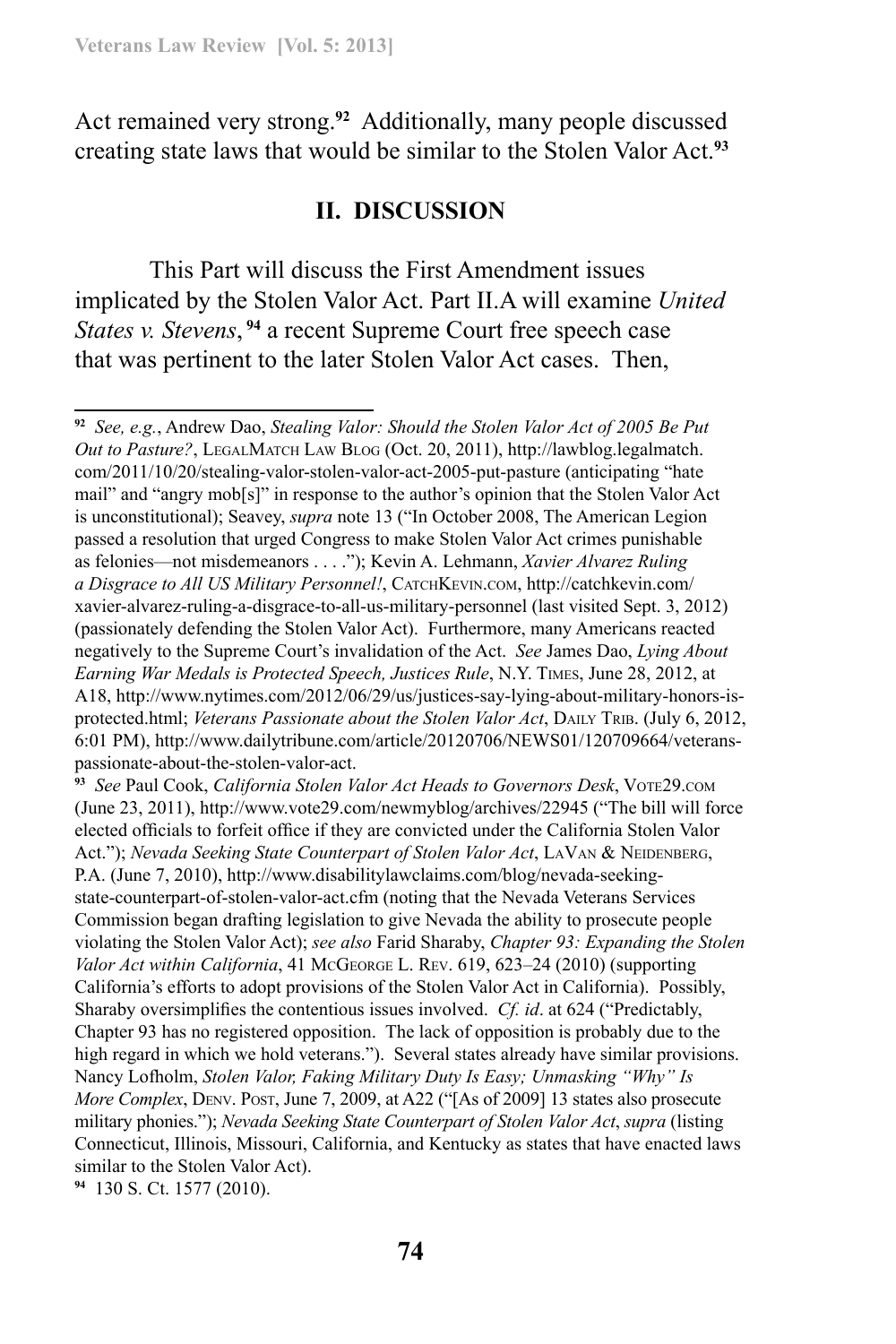Part II.B will examine *United States v. Strandlof*<sup>95</sup> and *United* States v. Alvarez,<sup>96</sup> two cases involving the Stolen Valor Act's constitutionality.

### **A.** *United States v. Stevens***, False Statements, and Free Speech Jurisprudence**

The Supreme Court changed the landscape of future First Amendment cases with its landmark decision in *United States v. Stevens*. **<sup>97</sup>** Although *Stevens* involved the purported unconstitutionality of a federal statute outlawing depictions of animal cruelty,**<sup>98</sup>** the origins of that law bear some striking similarities to the legislative background of the Stolen Valor Act.**<sup>99</sup>** Congress enacted 18 U.S.C. § 48 to combat the proliferation of animal "crush videos"—hugely controversial productions that had engendered a public outcry.**<sup>100</sup>** But the statute's reach exceeded this limited purpose, and the law also criminalized the commercial creation, sale, and possession of most depictions of animal

**<sup>95</sup>** 746 F. Supp. 2d 1183 (D. Colo. 2010), *rev'd*, 667 F.3d 1146 (10th Cir. 2012).

**<sup>96</sup>** 617 F.3d 1200 (9th Cir. 2010), *aff'd*, 132 S. Ct. 2537 (2012).

**<sup>97</sup>** *Categorical Exclusions*, 124 Harv. L. Rev. 239, 239 (2010) ("Stevens redefined how courts delineate categories of unprotected speech, making it harder to account for both social harms and First Amendment values in changing contemporary contexts."); *see* 

J. Matthew Barnwell, *Taking a Bite Out of Speech Regulation: The Supreme Court Upholds First Amendment Protection for Depictions of Animal Cruelty in United States v. Stevens*, 62 Mercer L. Rev. 1031, 1049 (2011) ("The case reveals the current Court's development of a decidedly libertarian approach to content-based speech regulation."). *See generally* Calvert & Rich, *supra* note 30 (discussing the future ramifications of *Stevens*); Strossen, *supra* note 24, at 67–69 (providing an overview of the consequences of the *Stevens* decision).

**<sup>98</sup>** *Stevens*, 130 S. Ct. at 1582.

**<sup>99</sup>** *See supra* Part I.B (describing the legislative history of the Stolen Valor Act).

**<sup>100</sup>** 18 U.S.C. § 48 (2006); *see* Calvert & Rich, *supra* note 30, at 5–9 (describing the origins of § 48). Crush videos are productions pruriently showcasing the stomping and killing of various animals. Barnwell, *supra* note 97, at 1034 ("[L]awmakers were . . . intent on shutting down the growing market for crush videos, which are short films that show women crushing small animals to death, either with their bare feet or while wearing high-heeled shoes and speaking in a dominatrix fashion."); Calvert & Rich, *supra* note 30, at 5. Popular support for § 48 was extensive enough to draw in celebrities such as Mickey Rooney and Loretta Swit. Calvert & Rich, *supra* note 30, at 8-9.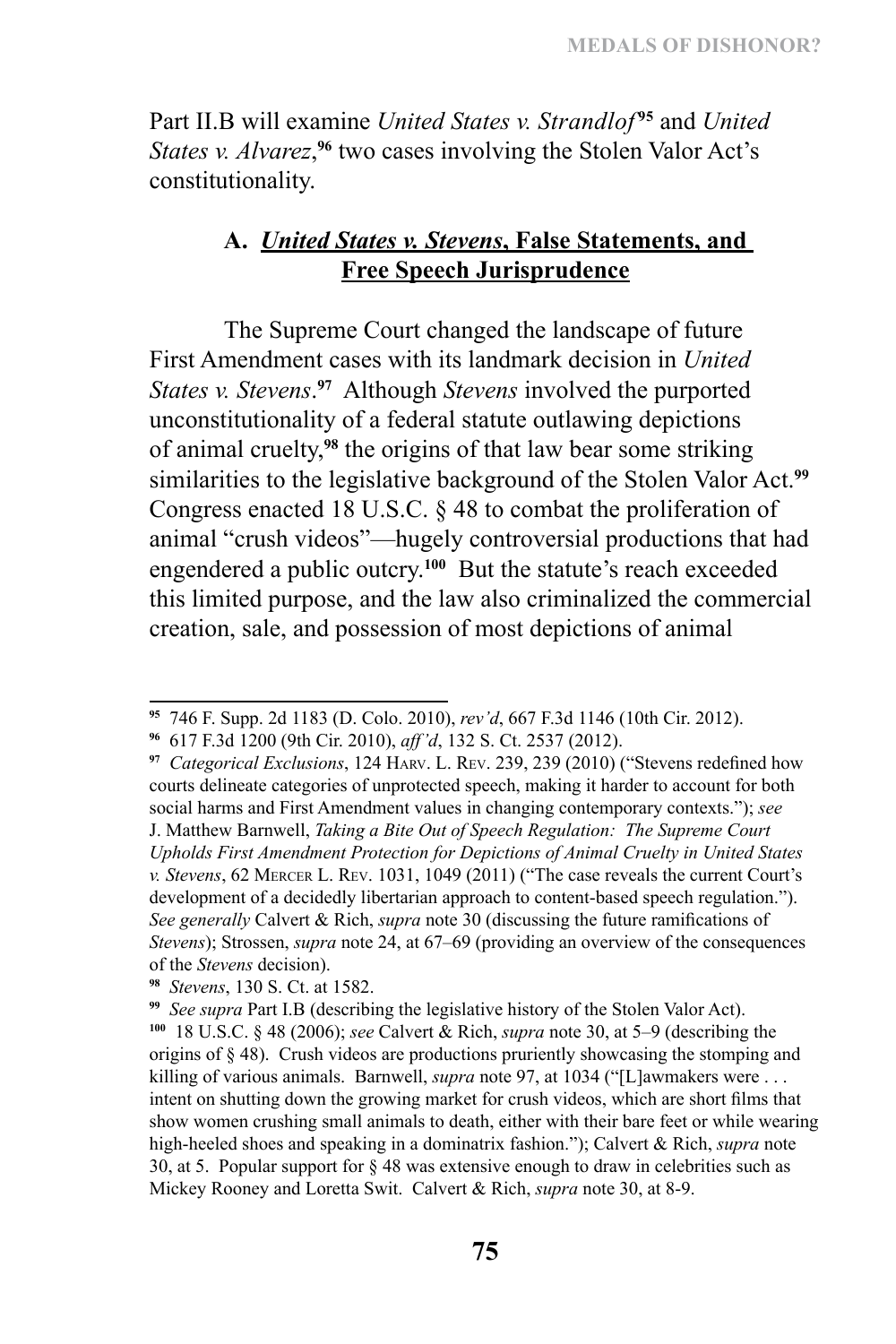cruelty.**<sup>101</sup>** Mirroring the later popularity of the Stolen Valor Act, the provisions of § 48 enjoyed bipartisan support in Congress, and the bill was signed into law in 1999.**<sup>102</sup>**

Robert Stevens was convicted under § 48 for operating a business that sold videos depicting dogfights, animal deaths, and similar activities.**<sup>103</sup>** Stevens challenged the law as being facially unconstitutional under the First Amendment.**<sup>104</sup>** The Government defended on the ground that the outlawed depictions of animal cruelty were so socially valueless that they represented a *Chaplinsky*

18 U.S.C. § 48 (2006).

**<sup>102</sup>** *Compare* Barnwell, *supra* note 97, at 1034; Calvert & Rich, *supra* note 30, at 10 (describing the bill's passage); *and* Press Release, Elton Gallegly, Moran, Gallegly & 54 Others Respond to Supreme Court Ruling on Animal Cruelty (Apr. 21, 2010), *available at*  http://votesmart.org/public-statement/501771/moran-gallegly-54-others-respond-to-supremecourt-ruling-on-animal-cruelty (stating that the Senate vote was unanimous in the bill's favor, while the House vote was 372 to 42 in the bill's favor); *with supra* Part I.B (describing the popularity of the Stolen Valor Act). Prior to the *Stevens* decision, the new law apparently did "shut down the crush video industry." Press Release, Elton Gallegly, *supra*. **<sup>103</sup>** *Stevens*, 130 S. Ct. at 1583. Some of the videos featured dogfights that were purportedly "legal" in Japan or in the United States in the 1960s and 1970s. *Id.* One video featured footage of pit bulls hunting and killing domestic pigs. *Id.* **<sup>104</sup>** *Id.* at 1587 ("In the First Amendment context, however, this Court recognizes a second type of facial challenge, whereby a law may be invalidated as overbroad if a substantial number of its applications are unconstitutional, judged in relation to the statute's plainly legitimate sweep." (internal quotation marks omitted)). A facial challenge is a "claim that a statute is unconstitutional on its face—that is, that it always operates unconstitutionally." BLACK's LAW DICTIONARY 261 (9th ed. 2009).

**<sup>101</sup>** *See* Strossen, *supra* note 24, at 72 ("Section 48 outlawed a much wider range of depictions than those on which its legislative history focused."). At the time, § 48 stated, in relevant part:

<sup>(</sup>a) CREATION, SALE, OR POSSESSION.—Whoever knowingly creates, sells, or possesses a depiction of animal cruelty with the intention of placing that depiction in interstate or foreign commerce for commercial gain, shall be fined under this title or imprisoned not more than 5 years, or both.

<sup>(</sup>b) EXCEPTION.—Subsection (a) does not apply to any depiction that has serious religious, political, scientific, educational, journalistic, historical, or artistic value.

 $(c)$ ...  $(1)$ ... "[D]epiction of animal cruelty" means any visual or auditory depiction . . . of conduct in which a living animal is intentionally maimed, mutilated, tortured, wounded, or killed, if such conduct is illegal under Federal law or the law of the State in which the creation, sale, or possession takes place . . . .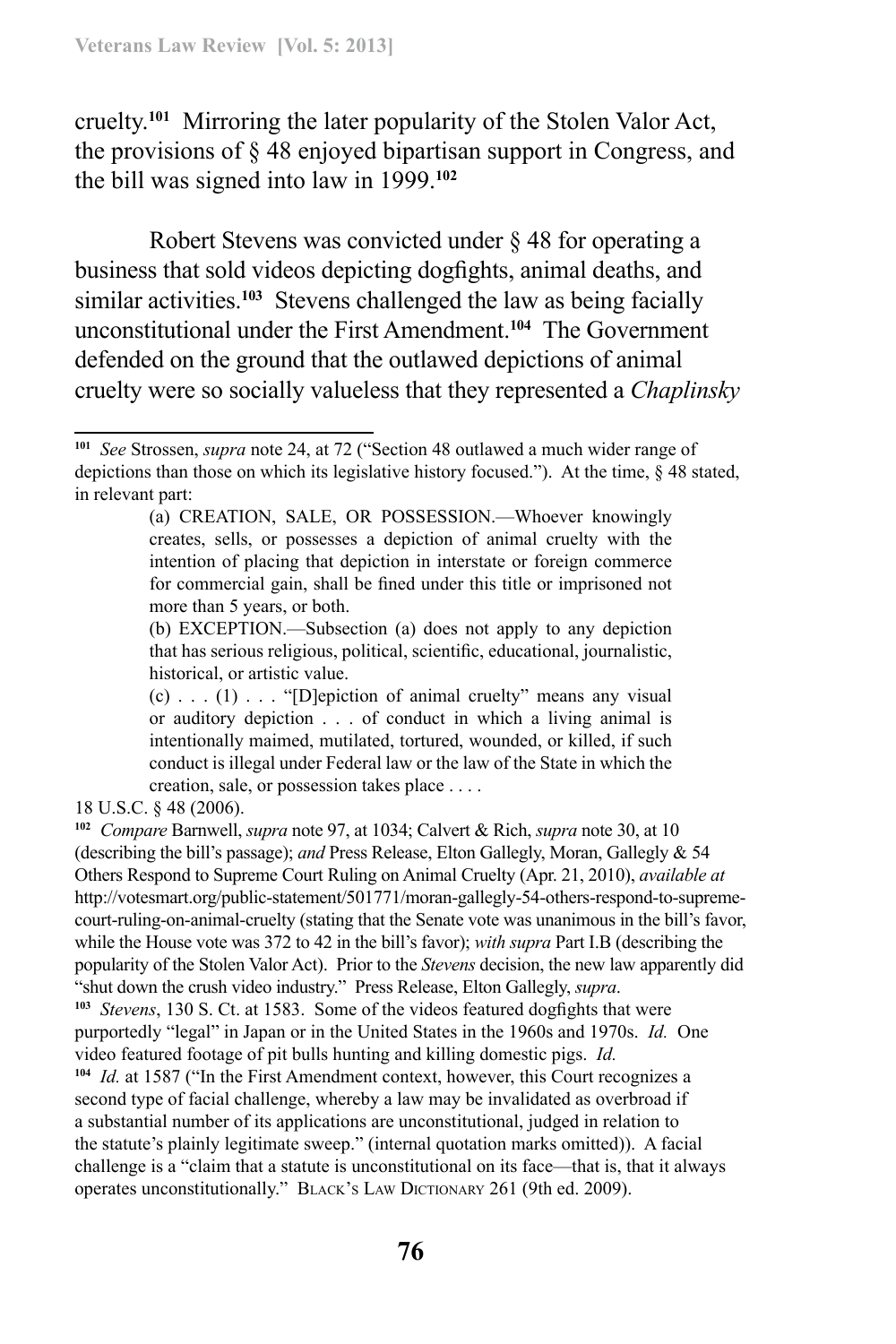category of constitutionally unprotected speech.**<sup>105</sup>** To achieve this result, the Government advocated a balancing test, which would determine when a category of speech should be excluded from constitutional protection.**<sup>106</sup>** The proposed test balanced the value of the speech in question against its societal cost.**<sup>107</sup>**

In rejecting the balancing test and the Government's arguments, the Court—in an opinion by Chief Justice Roberts—began by providing an overview of First Amendment jurisprudence.**<sup>108</sup>** As a preliminary matter, the Court agreed with the Government's assertion that the restriction of certain, distinct, historical categories of speech escaped a presumption of unconstitutionality.**<sup>109</sup>** Echoing *Chaplinsky*, the Court listed several of these categories, including defamation, fraud, incitement, speech integral to criminal conduct, and obscenity.**<sup>110</sup>** However, the Supreme Court rejected the Government's

**<sup>105</sup>** *Stevens*, 130 S. Ct. at 1584-85; *see* Strossen, *supra* note 24, at 79 ("In the *Stevens* litigation, the government had relied on the broadest language in *Chaplinsky*'s pertinent passage to support its request that the Court carve out from the First Amendment a new category of unprotected expression."); *see also supra* Part I.A (describing the seemingly "value-infused" language of *Chaplinsky*). Moreover, the Government contended that the prevention of animal cruelty had been a facet of American law since colonial times. *Stevens*, 130 S. Ct. at 1585. The Government also cited the executive branch's proclamation that it would enforce § 48 so that the law would only apply to "extreme" cruelty to animals. *Id.* at 1591. The Court found this idea unconvincing. *Id.* ("We would not uphold an unconstitutional statute merely because the Government promised to use it responsibly."). **<sup>106</sup>** *Stevens*, 130 S. Ct. at 1585; *see* Strossen, *supra* note 24, at 79 (describing the Government's test).

**<sup>107</sup>** *Stevens*, 130 S. Ct. at 1585 ("The Government . . . proposes that a claim of categorical exclusion should be considered under a simple balancing test: 'Whether a given category of speech enjoys First Amendment protection depends upon a categorical balancing of the value of the speech against its societal costs.'").

**<sup>108</sup>** *Id.* at 1584; *see* Barnwell, *supra* note 97, at 1041 (detailing the Court's approach). **<sup>109</sup>** *Stevens*, 130 S. Ct. at 1584 ("These [are] historic and traditional categories long familiar to the bar . . . ." (internal quotation marks omitted)); *see* Calvert & Rich, *supra*  note 30, at 10 ("[T]he Court acknowledged that a few well-defined historic and traditional categories of speech have fallen outside the scope of First Amendment protection . . . ."). **<sup>110</sup>** *Stevens*, 130 S. Ct. at 1584; *see* Chaplinsky v. New Hampshire, 315 U.S. 568, 571-72 (1942) ("There are certain well-defined and narrowly limited classes of speech, the prevention and punishment of which has never been thought to raise any Constitutional problem."); *supra* Part I.A (examining *Chaplinsky*).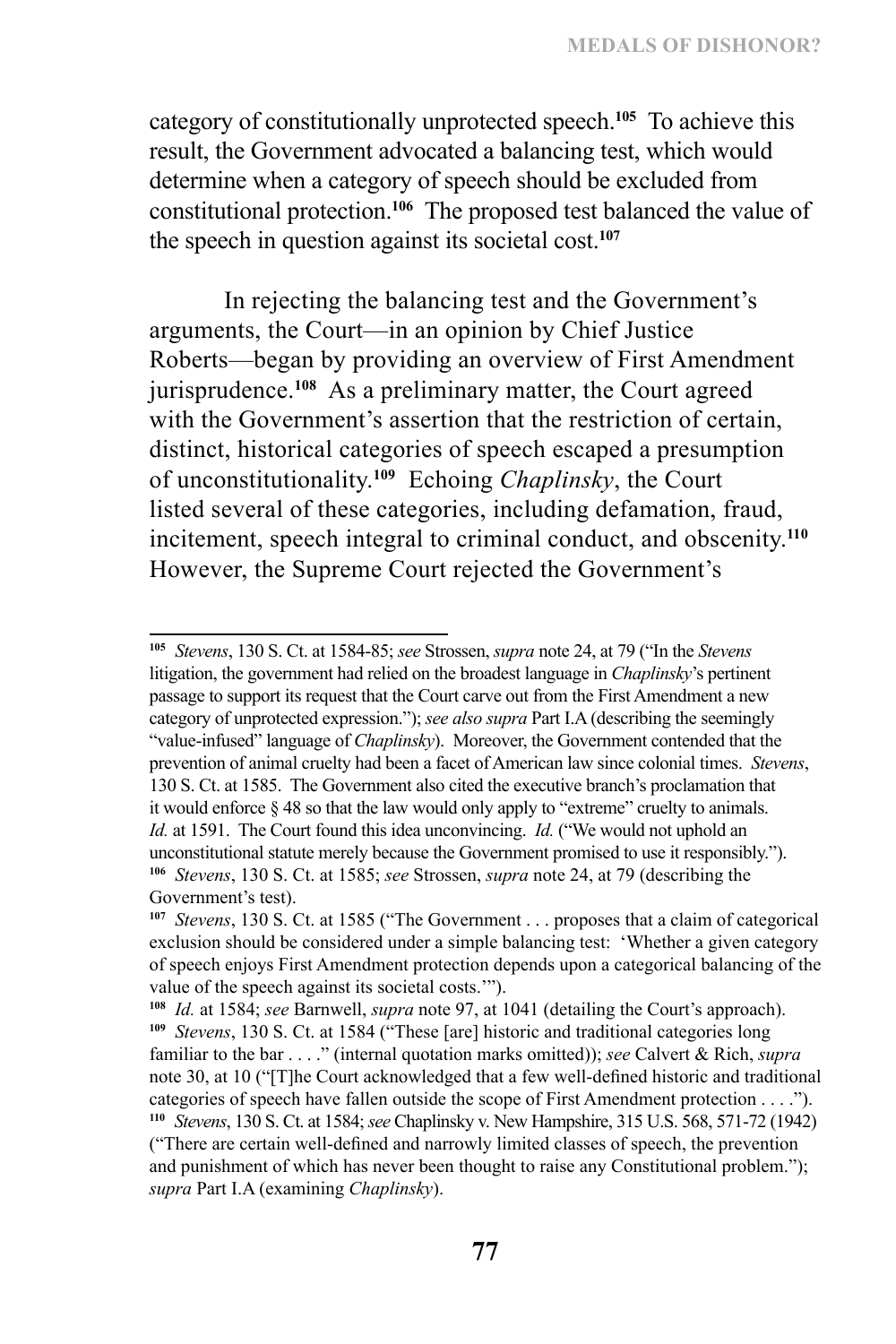suggested balancing test because the test to determine whether a speech category was unprotected relied upon the "value" of the speech in question.**<sup>111</sup>** The Court reasoned that the test was too manipulable and that certain speech's apparent lack of worth did not constitutionally justify the speech's restriction.**<sup>112</sup>** Although in cases such as *Chaplinsky*, the Supreme Court historically *described* unprotected speech using "value," such language did not invite a test that would allow restriction if the speech in question was considered worthless.**<sup>113</sup>**

The Supreme Court ultimately ruled that depictions of animal cruelty did not comprise a category of speech removed from First Amendment protection.**<sup>114</sup>** The Court reasoned that, to be an unprotected category, the speech must be "historically unprotected."**<sup>115</sup>** Although animal cruelty itself had a history of being restricted, no such historical restrictions existed for

**<sup>111</sup>** *Stevens*, 130 S. Ct. at 1585 ("The First Amendment itself reflects a judgment by the American people that the benefits of its restrictions on the Government outweigh the costs."); *see Categorical Exclusions*, *supra* note 97, at 242 ("[T]he Court repudiated the government's argument that First Amendment protection for a category of speech depends on balancing the value of the speech against its societal costs.").

**<sup>112</sup>** *Stevens*, 130 S. Ct. at 1585 ("As a free floating test for First Amendment coverage, [the Government's proposal] is startling and dangerous. . . . Our Constitution forecloses any attempt to revise [free speech protections] simply on the basis that some speech is not worth it."); *see* Calvert & Rich, *supra* note 30, at 11 ("[T]he fact that the value of speech is zero . . . is not determinative of whether the speech is protected.").

**<sup>113</sup>** *Stevens*, 130 S. Ct. at 1585–86 ("To be fair to the Government, its view did not emerge from a vacuum. . . . The Government derives its proposed test from . . . descriptions in our precedents. But such descriptions are just that—descriptive. They do not set forth a test that may be applied . . . to permit the Government to imprison any speaker . . . so long as an ad hoc calculus of costs and benefits tilts in a statute's favor." (citations omitted)); *see* Strossen, *supra* note 24, at 81 ("The *Stevens* Court went on to impose an important limitation on the significance of this language . . . by stressing that it was . . . merely describing [unprotected categories]. The *Stevens* Court emphatically rejected any reading of this language as normative . . . ." (footnote omitted)).

**<sup>114</sup>** *Stevens*, 130 S. Ct. at 1586; *see* Calvert & Rich, *supra* note 30, at 10 (stating that the Supreme Court "resoundingly rejected" the idea that depictions of animal cruelty constituted unprotected expression).

**<sup>115</sup>** *Stevens*, 130 S. Ct. at 1586; *see* Strossen, *supra* note 24, at 82 (arguing that history and tradition comprise a prerequisite to identifying an unprotected category of speech); *see also Categorical Exclusions*, *supra* note 97, at 246 ("*Stevens* thus introduced a new emphasis on historical vintage for the precise prohibition at issue.").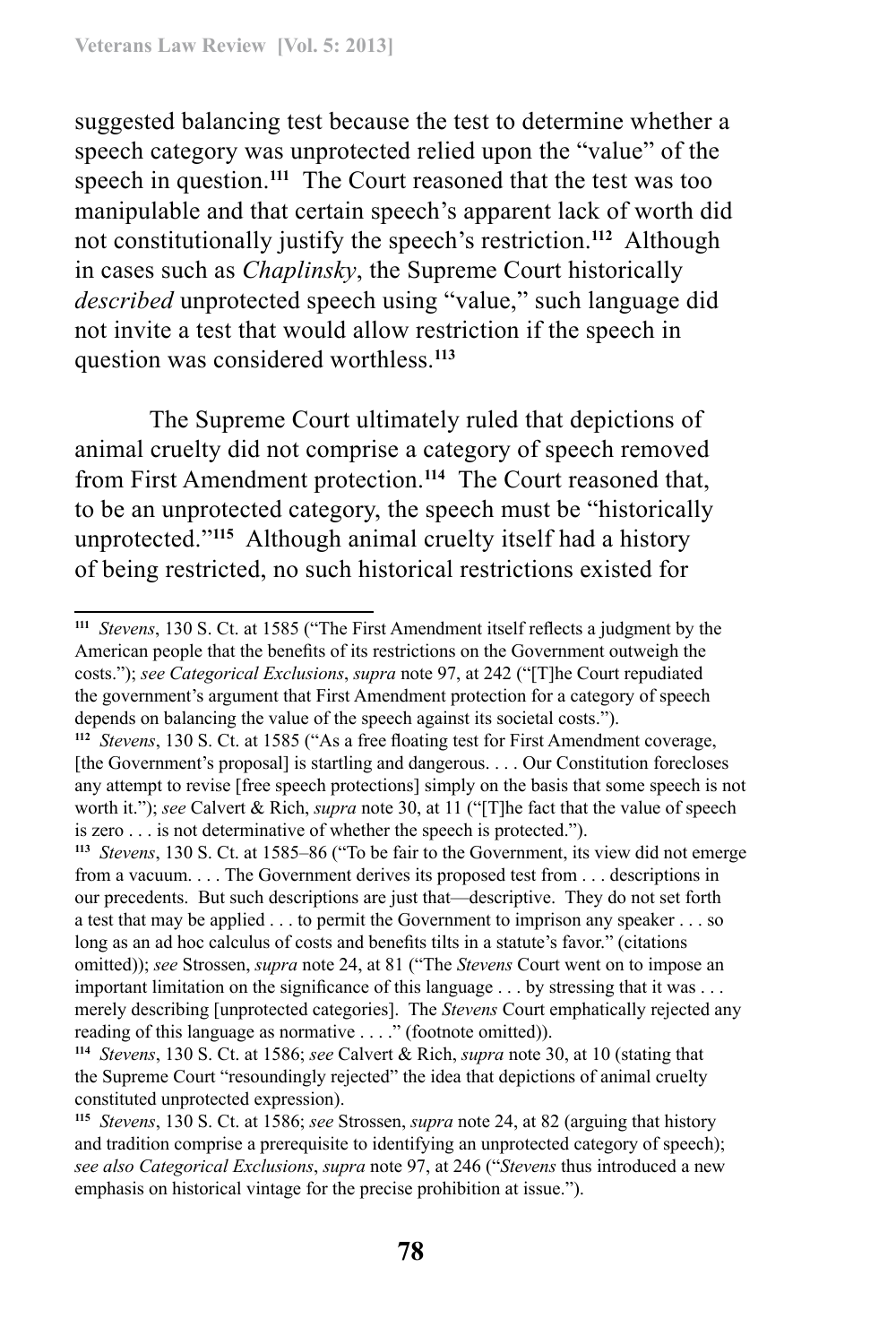depictions of animal cruelty.**<sup>116</sup>** The Court also reinterpreted an earlier case, *New York v. Ferber*, **<sup>117</sup>** explaining that "child pornography" had not been *newly* recognized as a category of unprotected speech in *Ferber*. **<sup>118</sup>** Rather, the Court merely considered child pornography to be speech integral to criminal conduct—a previously articulated unprotected category of speech.**<sup>119</sup>** Although the Court criticized the declaration of *new* unprotected categories, the Court also acknowledged the future possibility of *recognizing* historically unprotected categories that had yet to be so identified.**<sup>120</sup>**

The Supreme Court's decision in *Stevens* was notable for several reasons.**<sup>121</sup>** First, the Court was highly critical of any assessment of the "value" of particular speech.**<sup>122</sup>** Second, the Court emphasized the narrow classes of speech that were *historically* unprotected.**<sup>123</sup>** Thus, the Court in *Stevens* appeared to

**<sup>116</sup>** *Stevens*, 130 S. Ct. at 1585; *see* Barnwell, *supra* note 97, at 1041 ("[T]he Court accepted that animal cruelty as an action in itself has been forbidden since the earliest settlers arrived in the colonies. Even so, the Court found no known tradition forcing depictions of such conduct outside of the First Amendment shelter." (footnotes omitted)). **<sup>117</sup>** 458 U.S. 747 (1982) (upholding a statute that prohibited the distribution of child pornography).

**<sup>118</sup>** *Stevens*, 130 S. Ct. at 1586; *see* Strossen, *supra* note 24, at 84–85 (suggesting that the Supreme Court "recast[]" *Ferber*).

**<sup>119</sup>** *Stevens*, 130 S. Ct. at 1586; *see* Barnwell, *supra* note 97, at 1042 ("[T]he analysis in *Ferber* was rooted in a previously recognized and long-established category of unprotected speech: that which is integral to criminal conduct.").

**<sup>120</sup>** *Stevens*, 130 S. Ct. at 1586 ("We need not foreclose the future recognition of such additional categories to reject the Government's highly manipulable balancing test as a means of identifying them."); *see* Strossen, *supra* note 24, at 82 ("*Stevens* did not rule out the possibility that the Court could in the future recognize a category of [unprotected speech]."). **<sup>121</sup>** *But see* Calvert & Rich, *supra* note 30, at 11 (arguing that the Supreme Court did not formulate a clear rule for future cases).

**<sup>122</sup>** *See* Barnwell, *supra* note 97, at 1050 (suggesting that "value" can no longer serve as the basis for recognizing an unprotected category of speech). For an extensive analysis of the Court's criticism of value-based arguments, see Calvert & Rich, *supra* note 30, at 31-33. According to these authors, Justice Holmes's oft-quoted retort—that even stringent free speech protections would not protect an individual's right to falsely shout "fire" in a crowded theater—is based on a *harm*, rather than a value, analysis: "Surely one possesses the right to falsely shout fire in an otherwise empty theater." *Id*. at 31. The authors interpret *Stevens* as utilizing a "[s]peech-[p]lus-[h]arm" analysis. *Id*. **<sup>123</sup>** *See* Strossen, *supra* note 24, at 81–82 (detailing the Court's reliance on history and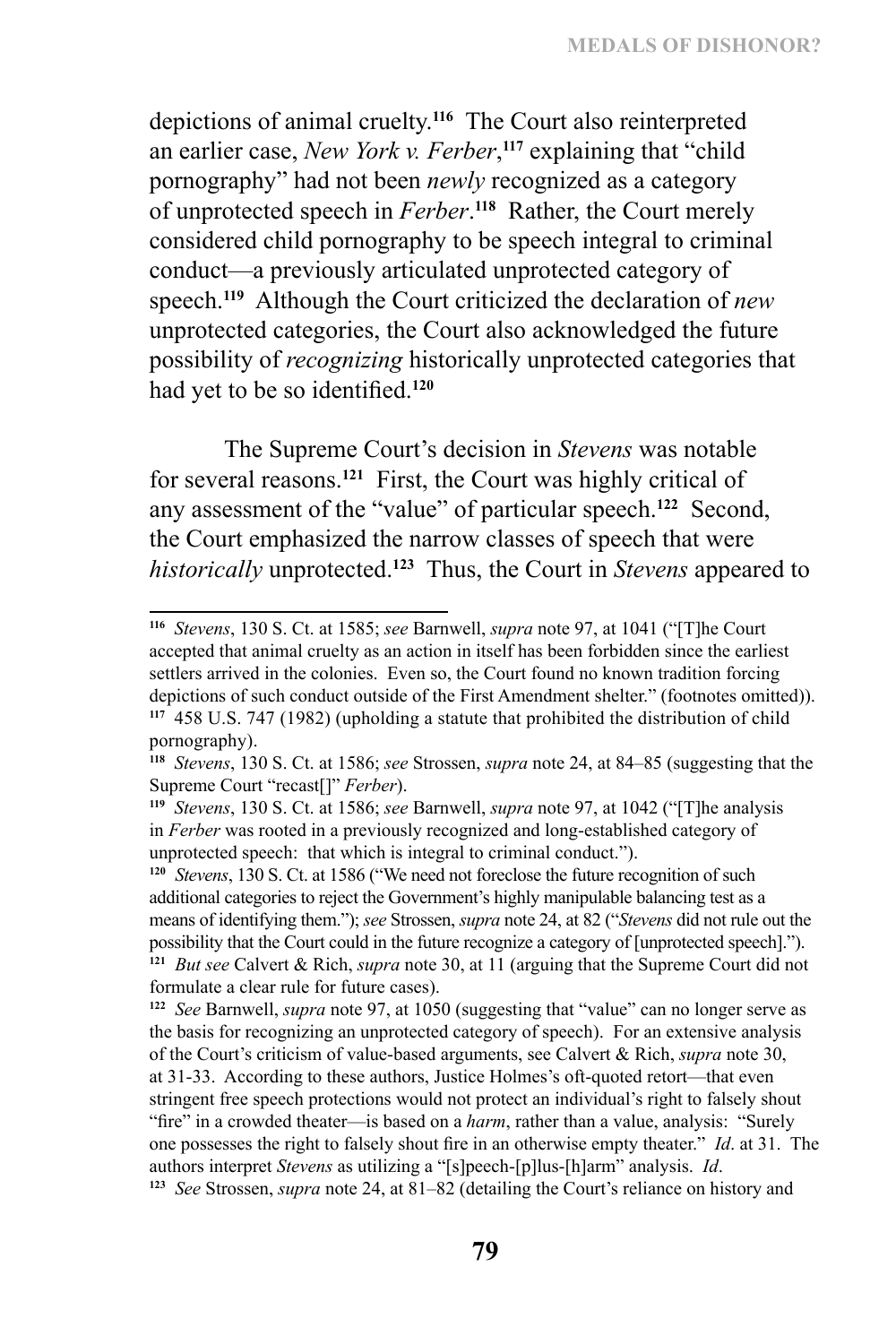place more emphasis on *Chaplinsky*'s declaration that unprotected speech was historically "well-defined and narrowly limited" rather than on weighing the purported "slight social value" of the speech.**<sup>124</sup>**

The Court's reasoning from *Stevens* was solidified in *Brown v. Entertainment Merchants Ass'n*, **<sup>125</sup>** a decision that reiterated the Court's refusal to create new categories of unprotected speech.**<sup>126</sup>** In *Brown*, the Court struck down a California statute that restricted the sale of violent video games to minors.**<sup>127</sup>** To the Court, there was no historical tradition of preventing minors from accessing depictions of violence.**<sup>128</sup>** Furthermore, as a type of speech, violent video games did not fit into a "well-defined and narrowly limited"**<sup>129</sup>** category of unprotected speech.**<sup>130</sup>**

**<sup>129</sup>** *Chaplinsky*, 315 U.S. at 571.

tradition); *see also* Calvert & Rich, *supra* note 30, at 12 (predicting that history and tradition will guide the Court in the future).

**<sup>124</sup>** *Stevens*, 130 S. Ct. at 1584-86; Chaplinsky v. New Hampshire, 315 U.S. 568, 571–72 (1942); *see* Calvert & Rich, *supra* note 30, at 12 (examining the relationship between *Chaplinsky* and *Stevens*). *See generally* Strossen, *supra* note 24 (providing extensive commentary about the effect *Stevens* had on interpretations of *Chaplinsky*). **<sup>125</sup>** 131 S. Ct. 2729 (2011).

**<sup>126</sup>** *Id.* at 2734 ("[I]n *Stevens*, we held that new categories of unprotected speech may not be added to the list by a legislature that concludes certain speech is too harmful to be tolerated."). *See generally* Beatrice M. Hahn, *The More Things Change, the More They Stay the Same: Schwarzenegger v. Entertainment Merchants Association*, 6 Duke J. Const. L. & PUB. POL'Y SIDEBAR 111 (2011) (describing the analytical background of the case). **<sup>127</sup>** *Brown*, 131 S. Ct. at 2742. *See generally* David G. Post, *Sex, Lies, and Videogames: Brown v. Entertainment Merchants Association*, 2011 CATO SUP. CT. REV. 27 (2011) (providing an overview of the case).

**<sup>128</sup>** *Brown*, 131 S. Ct. at 2736 ("Certainly the *books* we give children to read—or read to them when they are younger—contain no shortage of gore."). The Court also rejected California's attempt to shoehorn "violent speech" into the unprotected First Amendment category of obscenity. *Id.* at 2734 ("California has tried to make violent-speech regulation look like obscenity regulation by appending a saving clause required for the latter. That does not suffice.").*See generally* Post, *supra* note 127, at 38-44 (describing the Court's reasoning in *Brown*).

**<sup>130</sup>** *See Brown*, 131 S. Ct. at 2734 (affirming the reasoning from *Stevens*). The Court held that "obscenity" was limited to depictions of sexual conduct, not "whatever a legislature finds shocking." *Id*.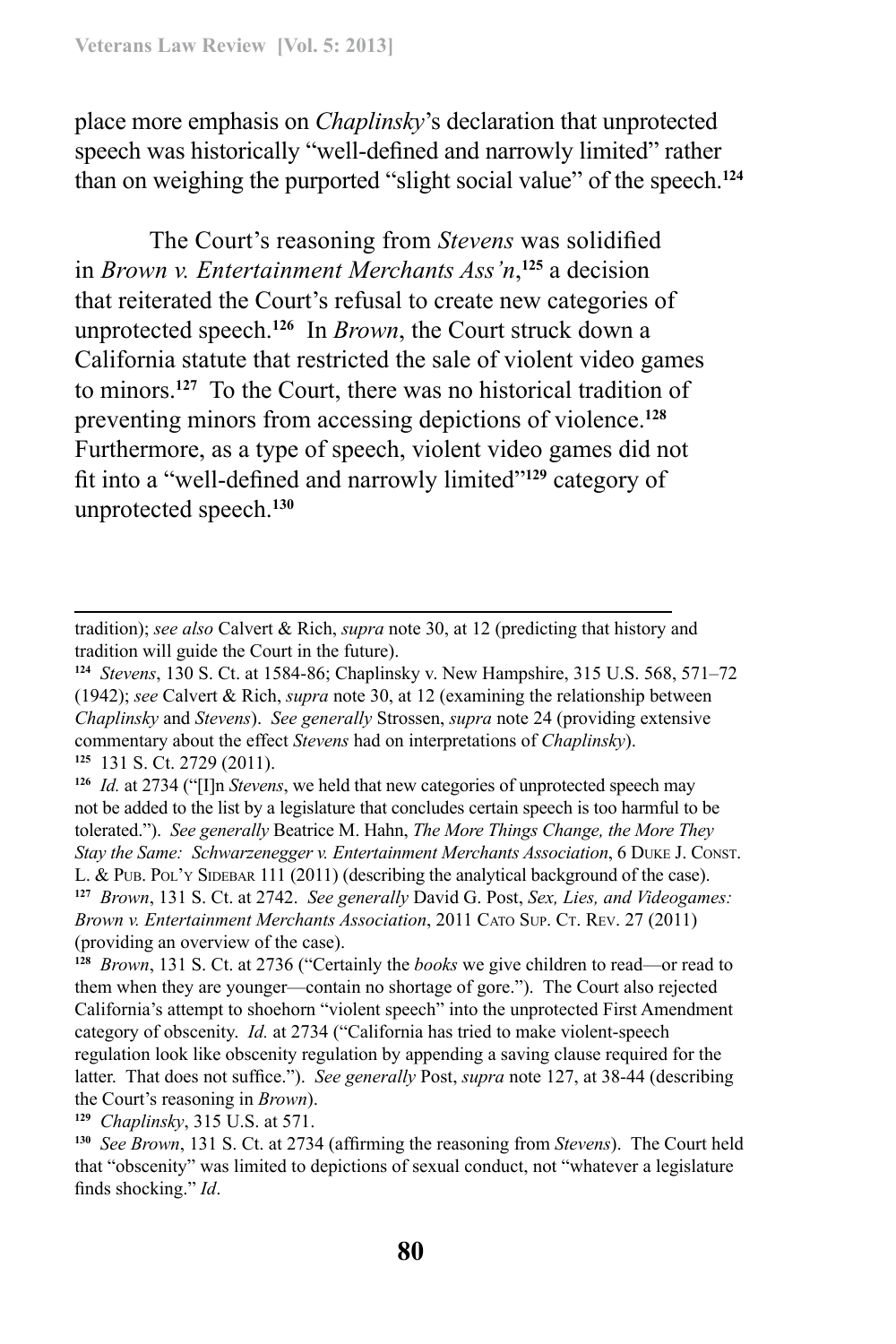#### **B. The Stolen Valor Act Cases**

The Stolen Valor Act was a content-based restriction of speech because it prohibited a certain topic of speech: false claims of military decorations.**<sup>131</sup>** Therefore, for the Stolen Valor Act to have been found constitutional, the speech restricted by the Act would have needed to either fit within a category of constitutionally unprotected speech or survive strict scrutiny analysis.<sup>132</sup> This section will discuss some court cases involving the Stolen Valor Act and the various approaches taken by these courts.

*i.* United States v. Strandlof**<sup>133</sup>**

Spinning a complex web of deceit, Richard Glen Strandlof assumed the fake name of "Rick Duncan" and claimed that he was a wounded Marine Corps Veteran.**<sup>134</sup>** Among "Duncan's" many accomplishments were graduating from the Naval Academy, serving three tours in Iraq, and winning both the Purple Heart and the Silver Star.**<sup>135</sup>** The outspoken Strandlof created his own organization, the Colorado Veterans Alliance,

**<sup>131</sup>** *See, e.g.*, United States v. Strandlof (*Strandlof I*), 746 F. Supp. 2d 1183, 1188–89 (D. Colo. 2010) ("The government does not seriously contest that the Stolen Valor Act criminalizes speech on the basis of its content. . . . I therefore have little trouble in concluding that the Stolen Valor Act constitutes a content-based restriction on speech."); *Alvarez I*, 617 F.3d 1198, 1202 (9th Cir. 2010) ("[T]he Act targets words about a specific subject: military honors. The Act is plainly a content-based regulation of speech."), *aff'd*, 132 S. Ct. 2537 (2012).

**<sup>132</sup>** *See* Strossen, *supra* note 24, at 77–78 (describing the First Amendment analytical framework); *see also Alvarez I*, 617 F.3d at 1200 (holding that restrictions of "false factual speech" must either fall within an unprotected category or pass strict scrutiny). **133** 746 F. Supp. 2d 1183.

**<sup>134</sup>** *See* Kevin Simpson, *Many Faces of 'Fake Vet' Rick Strandlof Exposed*, Denv. Post (June 7, 2009, 2:03:38 PM), http://www.denverpost.com/commented/ci\_12537680 (reporting on Strandlof's deceit); Calvert & Rich, *supra* note 30, at 19 ("Strandlof . . . actually went so far as to create an alter persona called Rick Duncan . . . .").

**<sup>135</sup>** Felisa Cardona, *Charge Dismissed in Fake Hero's Case, Valor Act Ruled Unconstitutional*, Denv. Post (July 16, 2010, 11:56:08 AM), http://www.denverpost.com/ commented/ci\_15532591. Simpson, *supra* note 134.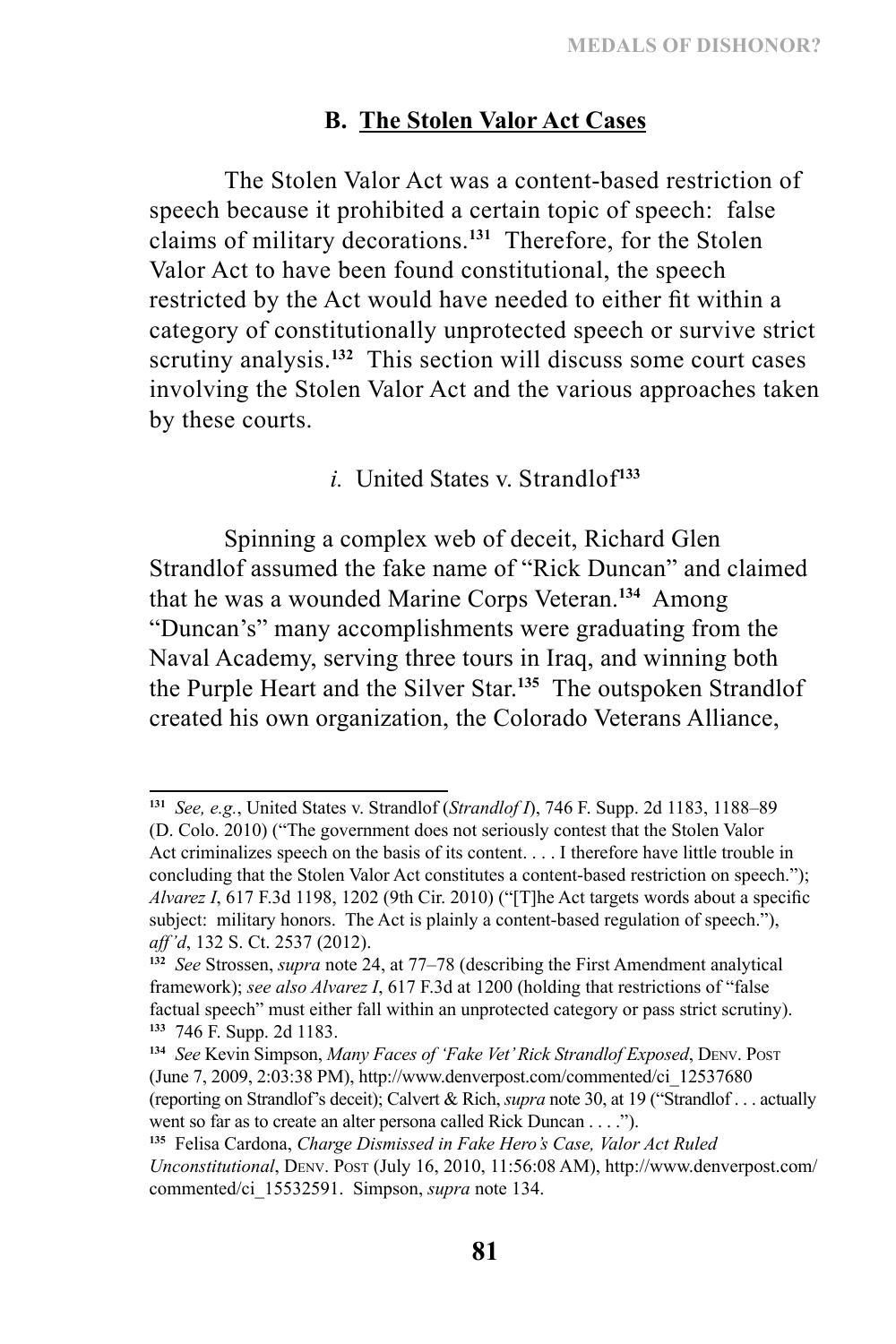and took up veterans' issues in the community.**<sup>136</sup>** On the back of his "war record," he participated in political campaigns, but he usually endorsed anti-war candidates.**<sup>137</sup>** After several years of deception, Rick Strandlof was finally uncovered and charged with several counts of violating the Stolen Valor Act.**<sup>138</sup>**

In deciding *Strandlof*, the District Court for the District of Colorado rejected the Government's value-based argument that false statements inherently enjoyed no First Amendment protection.**<sup>139</sup>** District Judge Blackburn analogized this argument to the unsuccessful one proffered by the government in *United States v. Stevens*, **<sup>140</sup>** which had involved balancing the relative "value" of particular speech.**<sup>141</sup>** Next, the court considered whether the speech restricted by the Stolen Valor Act fit within the "limited universe" of categorical exceptions to the First Amendment.**<sup>142</sup>** The court rejected this idea, determining that the Act could not be considered a fraud statute because—although it restricted *potentially* fraudulent speech—it did not actually require a listener to have been deceived by a

**<sup>136</sup>** Simpson, *supra* note 134; *see* Calvert & Rich, *supra* note 30, at 19 (describing Strandlof's actions prior to his prosecution). At first, few questioned Strandlof's claims. *See generally* Simpson, *supra* note 134 ("It never occurred to [Army Spec. Garett] Reppenhagen, an infantry sniper who actually did a tour in Iraq, to dig deeper. Vets don't press other vets for combat details like that. 'You sort of feel like a jerk by even doubting someone,' he said." (quoting Reppenhagen)).

**<sup>137</sup>** Simpson, *supra* note 134.

**<sup>138</sup>** *Strandlof I*, 746 F. Supp. 2d at 1185–86.

**<sup>139</sup>** *Id.* at 1186 ("The government's argument, which invites it to determine what topics of speech 'matter' enough for the citizenry to hear, is troubling, as well as contrary, on multiple fronts, to well-established First Amendment doctrine."); *see* Calvert & Rich, *supra* note 30, at 21 ("Judge Blackburn squarely rejected the argument that [valueless] speech . . . goes bare, devoid of any constitutional safeguard." (footnote omitted)). **<sup>140</sup>** *Strandlof I*, 746 F. Supp. 2d at 1186 ("[T]he United States Supreme Court recently has rejected, in the strongest possible terms, this precise argument.").

**<sup>141</sup>** *Id.* at 1187 ("[T]he Court [in *Stevens*] noted that where speech has been found to enjoy no First Amendment protection, it is not because of its relative value . . . ."); *see supra* Part II.A (describing the *Stevens* decision).

**<sup>142</sup>** *Strandlof I*, 746 F. Supp. 2d at 1187 (citing United States v. Stevens, 130 S. Ct. 1577, 1584 (2010)).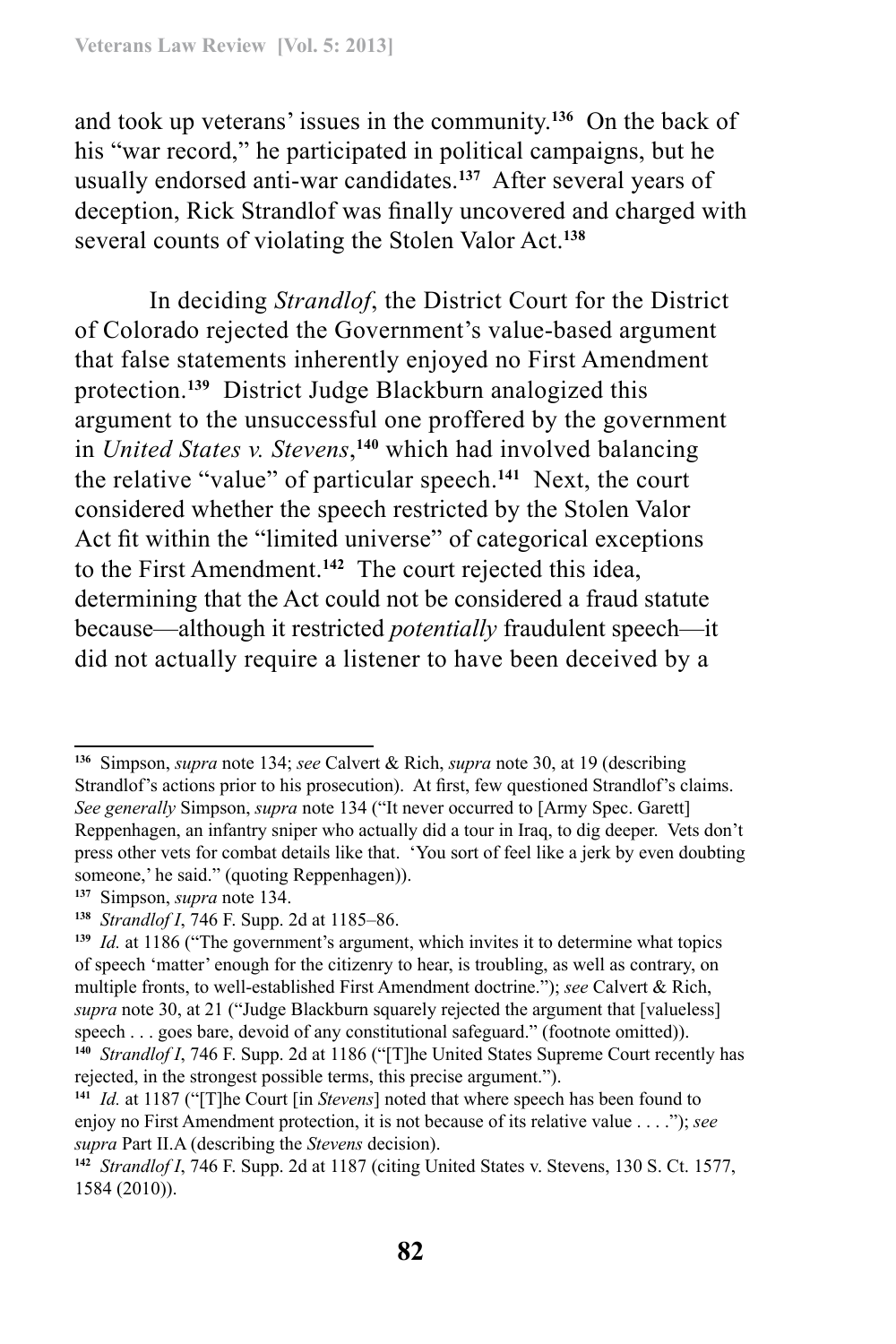false claim.**<sup>143</sup>** Because the Act lacked a harm requirement, the restricted false expression was simply too far removed from any underlying crime.**<sup>144</sup>**

Having concluded that the Act did not fit within any categorical exclusion, the court subjected the statute to strict scrutiny.**<sup>145</sup>** The court did not find that the governmental interest in preserving the symbolism of military decorations was a compelling one.**<sup>146</sup>** The court paralleled this interest with the one proffered by a state government—years earlier in *Texas v. Johnson*—in defense of the state's flag burning prohibition.**<sup>147</sup>** Judge Blackburn criticized at length the notion that the Government had a compelling interest in preventing the dilution of military decorations *because* decorations motivated members of the military.**<sup>148</sup>** He deplored the Government's "unsubstantiated" suggestion that soldiers could be deterred from performing their duty *even if* someone could falsely

**<sup>143</sup>** *Id.* at 1188 ("[A]s written, the Act criminalizes the mere utterance of the false statement, regardless whether anyone is harmed thereby."); *see* Calvert & Rich, *supra* note 30, at 22 (stating that fraud requires proof of harm); *supra* Part I.A (describing fraud as a category of unprotected speech).

**<sup>144</sup>** *Strandlof I*, 746 F. Supp. 2d at 1188 ("It is merely fraud in the air, untethered from any underlying crime at all. Given the clear language of *Stevens*, I cannot find such incipient and inchoate criminality completely beyond the purview of the First Amendment."); *cf.* Calvert & Rich, *supra* note 30, at 22 ("[L]ies that directly harm a person are not protected by the First Amendment, but lies that injure no one are protected.").

<sup>&</sup>lt;sup>145</sup> *Strandlof I*, 746 F. Supp. 2d at 1189 ("[T]he universe of interests sufficiently compelling to justify content-based restrictions on pure speech is extraordinarily limited."); *see*  Calvert & Rich, *supra* note 30, at 23–25 (describing the court's application of strict scrutiny). **<sup>146</sup>** *Strandlof I*, 746 F. Supp. 2d at 1190.

**<sup>147</sup>** *Id.* (citing Texas v. Johnson, 491 U.S. 397, 416-17 (1989)) ("Following *Johnson*, I am hard pressed to find that the government's interest in preserving the symbolic meaning of military awards is sufficiently compelling to withstand First Amendment scrutiny."); *see*  Calvert & Rich, *supra* note 30, at 23 ("Just as a military medal possesses symbolic meaning, so too does the American flag."); Wood, *supra* note 55, at 501 (explaining how the *Strandlof I* court relied on *Johnson*); *see also supra* Part I.A (discussing the *Johnson* case).

**<sup>148</sup>** *Strandlof I*, 746 F. Supp. 2d at 1191 ("I have profound faith—a faith that appears to be questioned by the government here—that the reputation, honor, and dignity military decorations embody are not so tenuous or ephemeral as to be erased by the mere utterance of a false claim of entitlement."); *see* Wood, *supra* note 55, at 502 (discussing the court's criticism of the government's argument). *But see infra* Part IV.A (proposing that the government *does* indeed have a compelling interest in preventing false claims).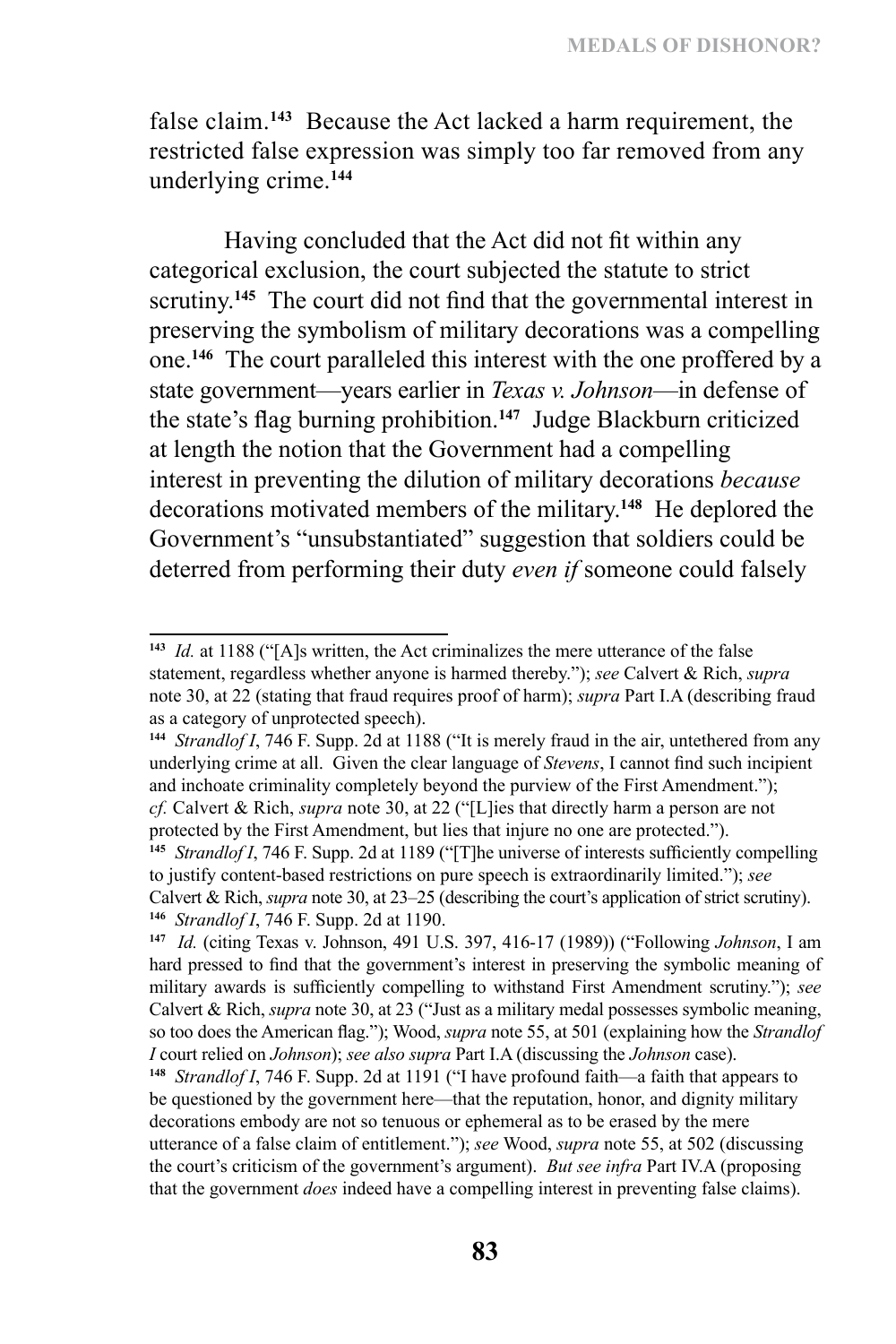claim to have received a medal.**<sup>149</sup>** In short, the court determined that American troops were not incentivized by the prospect of earning a military decoration.**<sup>150</sup>** Having identified no compelling governmental interest, the court held that the Stolen Valor Act failed strict scrutiny.**<sup>151</sup>**

The Government appealed this decision to the United States Court of Appeals for the Tenth Circuit (Tenth Circuit).**<sup>152</sup>** In an opinion by Judge Tymkovich, the Tenth Circuit reversed the District Court on appeal.**<sup>153</sup>** To the Tenth Circuit, all the Constitution required was that speech restrictions provide sufficient *breathing room* for "core protected speech."**<sup>154</sup>** In reaching its decision, the court interpreted the Stolen Valor Act as possessing several key limits.**<sup>155</sup>** First, the court reasoned that the Act criminalized only *knowingly* false statements.**<sup>156</sup>** Second, the court reasoned that the Act criminalized only those

**<sup>155</sup>** *Id.* at 1155 (describing these limits).

**<sup>149</sup>** *Strandlof I*, 746 F. Supp. 2d at 1190 ("[The] assertion is, frankly, shocking, and indeed, unintentionally insulting to the profound sacrifices of military personnel the Stolen Valor Act purports to honor."); *see* Wood, *supra* note 55, at 502 ("It is more likely that such medals are the byproducts of heroic acts in battle, not the goal of such acts."). **<sup>150</sup>** *Strandlof I*, 746 F. Supp. 2d at 1191 (stating that such motivations are "antithetical to the nature of their training"). *But see infra* Part IV.A (arguing that medals and decoration are a valuable tool in the military).

**<sup>151</sup>** *Strandlof I*, 746 F. Supp. 2d at 1190; *see* Calvert & Rich, *supra* note 30, at 23 (noting that the Act failed strict scrutiny).

**<sup>152</sup>** John Ingold, *Federal Appeals Court Hears Fake Veteran Case*, Denv. Post (May 12, 2011, 11:57:22 AM), http://www.denverpost.com/ci\_18048724.

**<sup>153</sup>** United States v. Strandlof (*Strandlof II*), 667 F.3d 1146, 1151 (10th Cir. 2012), *vacated*, 684 F.3d 962 (10th Cir. 2012). The United States Court of Appeals for the Tenth Circuit (Tenth Circuit) vacated its decision in light of the Supreme Court's decision in *United States v. Alvarez*, 132 S. Ct. 2537 (2012). *Strandlof II*, 684 F.3d at 963; *see infra* Part II.B.ii (discussing the *Alvarez* case). As a result, the District Court's order was affirmed. 684 F.3d at 963.

**<sup>154</sup>** *Strandlof II*, 667 F.3d at 1153 ("As the Supreme Court has repeatedly asserted, the Constitution does not foreclose laws criminalizing knowing falsehoods, so long as the laws allow 'breathing space' for core protected speech—as the Supreme Court calls it, 'speech that matters.'").

**<sup>156</sup>** *Id.* ("This interpretation aligns with the presumption that criminal statutes contain an implied mens rea requirement. Thus, the Act does not punish unwitting lies about military awards." (citations omitted)).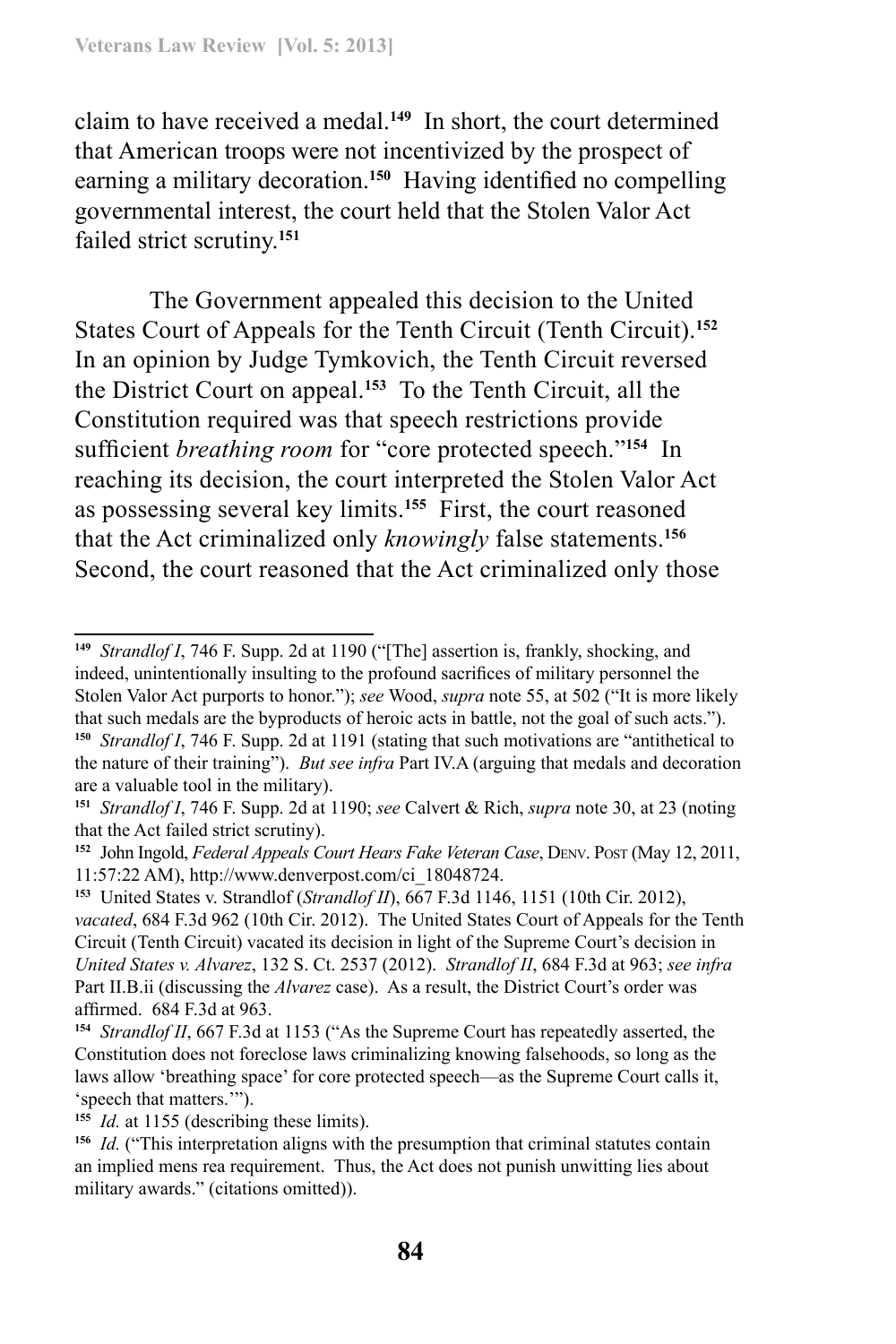statements uttered with an intent to deceive; thus, theatrical proclamations, satirical boasts, and similar types of statements were not implicated by the law.**<sup>157</sup>** In short, the Stolen Valor Act only targeted blatant lies.**<sup>158</sup>**

The Tenth Circuit then determined that knowingly false statements of fact were a category of speech that did not inherently receive "full" constitutional protection.**<sup>159</sup>** On the contrary, falsities were protected only to the extent that "constitutionally valuable speech" had sufficient breathing space.**<sup>160</sup>** Moreover, the Tenth Circuit reasoned that this "breathing space" principle applied *beyond* defamation cases like *New York Times*, *Garrison*, and *Gertz*. **<sup>161</sup>** Indeed, it was the "default" approach to all restrictions of falsities, regardless of whether the targeted expression was historically unprotected or not.**<sup>162</sup>**

Furthermore, the Tenth Circuit considered the effects of the Supreme Court's decisions in *Stevens* and *Brown v. Entertainment Merchants Ass'n*. **<sup>163</sup>** Importantly, the majority did not believe that

**<sup>158</sup>** *Id.* at 1156 ("Read with these two limitations, only outright lies—not ideas, opinions, artistic statements, or unwitting misstatements of fact—are punishable under the Act."). **<sup>159</sup>** *Id.* at 1157 ("Since the 1960s, the Supreme Court has repeatedly declared that knowingly false statements of fact, as a category of speech, are not generally entitled to full First Amendment protection.").

**<sup>157</sup>** *Id.* ("The Act's requirement that false statements be made with an intent to deceive . . . would not allow the government to prosecute individuals for making ironic or other artistically or politically motivated statements.").

**<sup>160</sup>** *Id.* at 1158. The Tenth Circuit went on to analyze the "breathing space" aspects to the Supreme Court's opinions in *New York Times*, *Garrison*, and *Gertz*. *Id.* at 1158–60; *see supra* Part I.A (discussing these three cases). *But see supra* Part II.A (discussing *Stevens*  and the Supreme Court's criticism of value-based arguments).

**<sup>161</sup>** *Strandlof II*, 667 F.3d at 1161–62 (reasoning that a "breathing space"-type inquiry was also utilized in cases involving fraud, false-light torts, perjury, baseless litigation, and intentional infliction of emotional distress).

**<sup>162</sup>** *Id.* at 1162 ("[M]oreover, the Supreme Court has never suggested that breathing space analysis is appropriate only for historically unprotected categories of false speech."). As an example, the Tenth Circuit cited *Time, Inc. v. Hill*, 385 U.S. 374 (1967), a false-light tort case. *Id.* at 1162. According to the Tenth Circuit, the false-light tort had no historical tradition, unlike a defamation action*. Id.* 

**<sup>163</sup>** *Id.* at 1162-64; *see supra* Part II.A (discussing these two cases).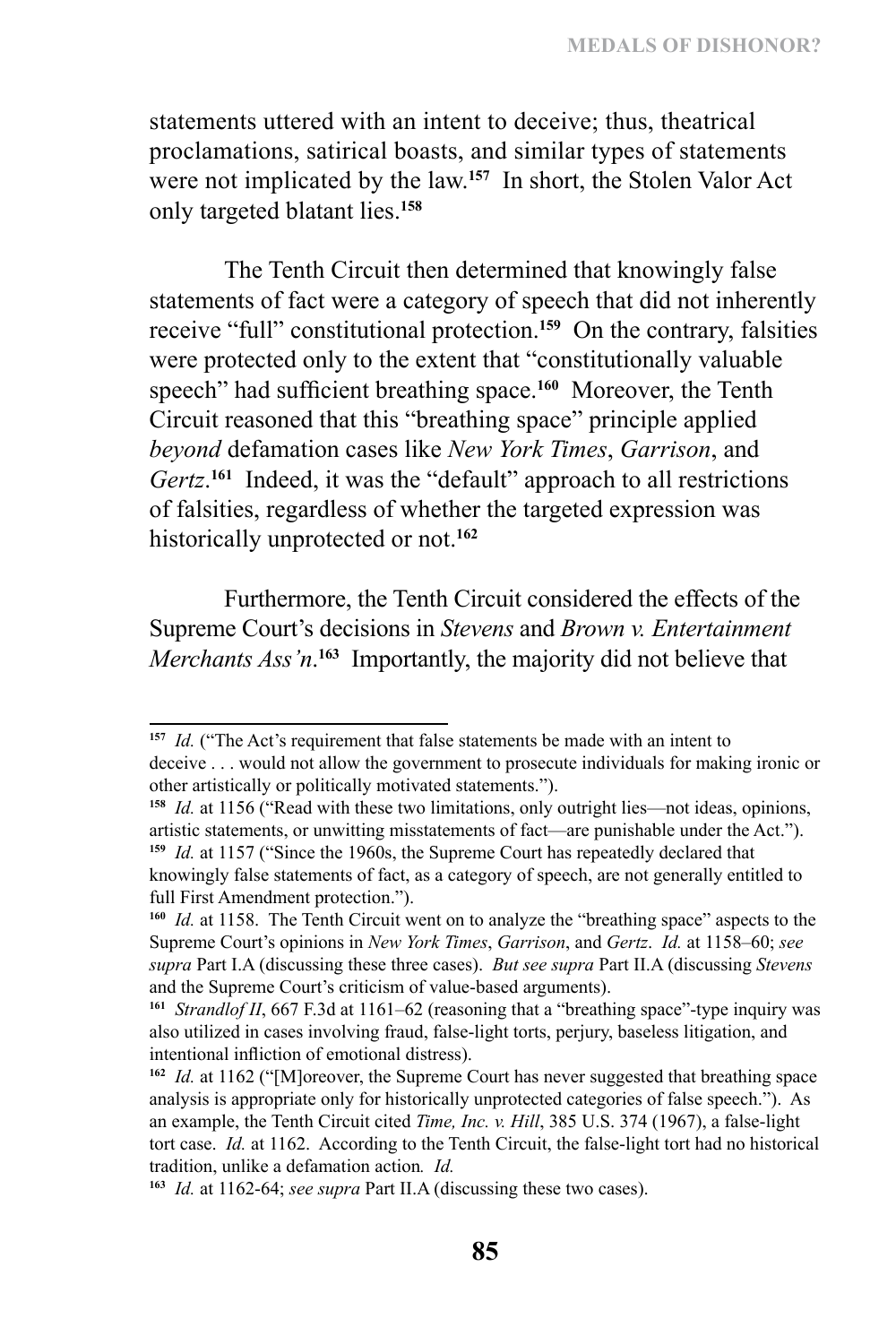the *Stevens* list of unprotected speech categories was exhaustive, instead emphasizing that the Supreme Court had left open the possibility of recognizing other categories of historically unprotected speech.**<sup>164</sup>** Moreover, the Tenth Circuit also rejected the notion that "breathing space analysis" represented an arbitrary balancing test akin to the one the Supreme Court rejected in *Stevens*. **165**

Applying this framework to the Stolen Valor Act, the Tenth Circuit held that the law provided sufficient breathing space for "valuable speech."**<sup>166</sup>** The Act did not curtail the public's ability to comment on issues of public importance or criticize the government.**<sup>167</sup>** Likewise, the court held that there was only a remote possibility that innocent people would overly restrict their own speech due to a fear of prosecution.**<sup>168</sup>** Lastly, the court emphasized the Government's legitimate interest in protecting the military honors program.**<sup>169</sup>**

In dissent, Judge Holmes rejected the majority's use of breathing space analysis and reasoned that the Act was an unconstitutional restriction on speech.**<sup>170</sup>** Judge Holmes emphasized the Supreme Court's inclusion of "fraud" and "defamation" and omission of "false factual statements" in the

**<sup>164</sup>** *Strandlof II*, 667 F.3d at 1163 ("[T]he Court has never voiced an intention to craft a comprehensive and inflexible list of unshielded utterances.").

**<sup>165</sup>** *Id.* ("[T]his analysis is more aptly characterized as a specific method of review the Court uses to assess laws regulating false factual statements. Breathing space review is no more of a balancing test than strict scrutiny, intermediate scrutiny, or rational basis review."). **<sup>166</sup>** *Id.* at 1167 ("The Act prohibits only knowingly false statements of fact, it provides breathing space for valuable speech, and it reaches no farther than is necessary to protect

the legitimate interest involved." (internal quotation marks omitted)).

**<sup>167</sup>** *Id.* at 1168 ("No one is inhibited from criticizing the armed forces, opining about military actions and administration, stating political opinions, or reporting on governmental affairs.").

**<sup>168</sup>** *Id.* at 1167 ("There is almost no danger anyone would suppress their speech to avoid punishment under the Act.").

**<sup>169</sup>** *Id.* at 1169 (describing the importance of the system of military honors). For an indepth look at the government's interest in protecting the awards system, see *infra* Part IV. **<sup>170</sup>** *Strandlof II*, 667 F.3d at 1170 (Holmes, J., dissenting).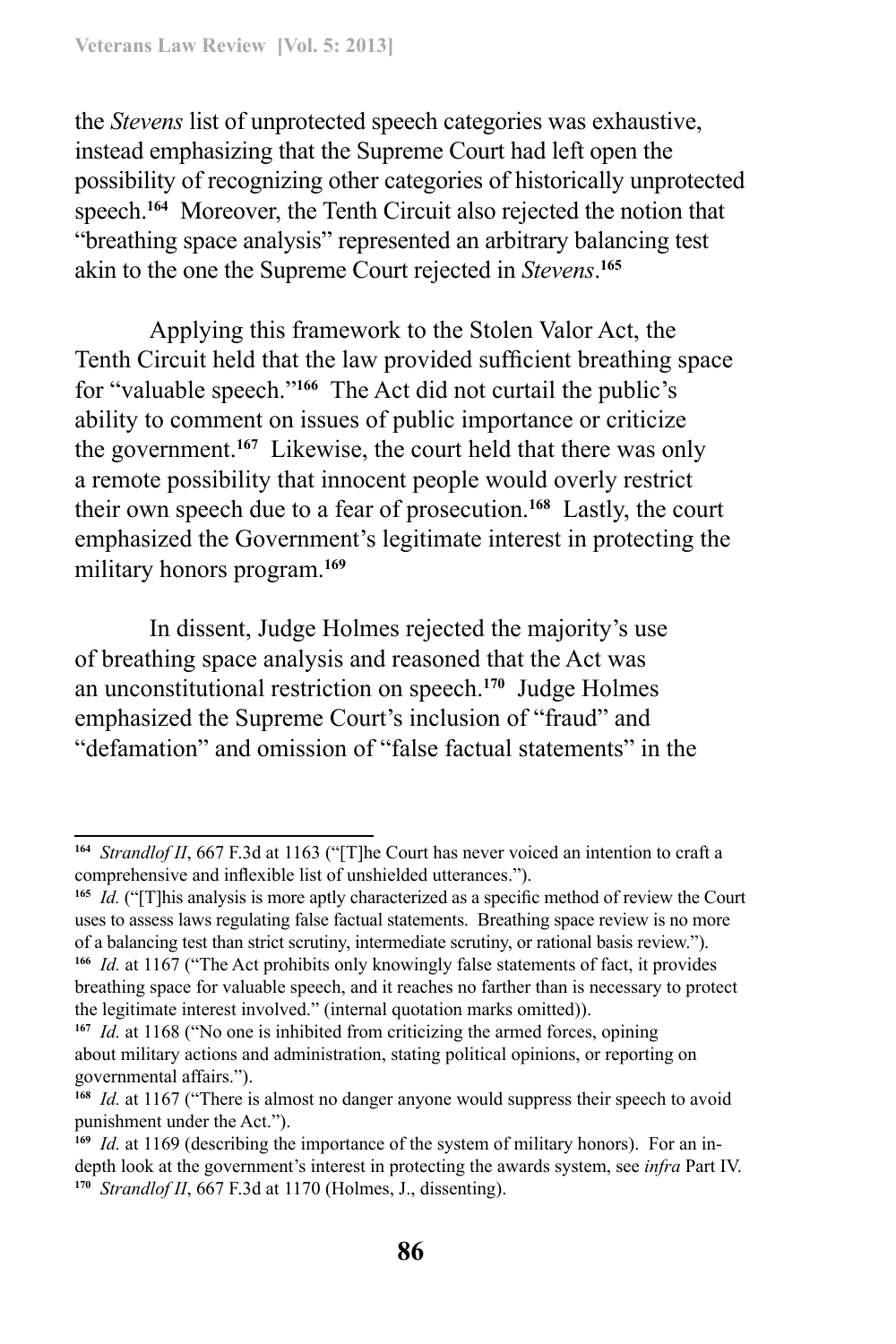*Stevens* list of unprotected categories of speech.**<sup>171</sup>** To Judge Holmes, mere falsity by itself was not sufficient to kick certain expression out of the First Amendment sphere of protection.**<sup>172</sup>** Furthermore, Holmes opined that the majority's breathing space analysis *was*, in fact, a case-by-case balancing test of the sort that the Supreme Court had criticized in *Stevens*. **<sup>173</sup>** But the Act's key problem, to Judge Holmes, was that prosecution under the Act did not require proving a "harm" that occurred as a result of a false medal claim.**<sup>174</sup>** Finally, Judge Holmes reasoned that the Act would fail strict scrutiny because the law was not narrowly tailored.**<sup>175</sup>**

*ii.* United States v. Alvarez**<sup>176</sup>**

Just like Richard Strandlof, Xavier Alvarez had a propensity for regaling others with fictitious tales of an illustrious military career.<sup>177</sup> In 2007, after winning a seat on his local water

**<sup>171</sup>** *Id.* at 1176 ("If it is the false factual statement *generally* that is unprotected, then it is surely puzzling not only that the Court has never said so over the past four decades, but also that it has repeatedly taken pains to enumerate particular types of false factual statements rather than advert to a unitary unprotected category—false factual statements."). **<sup>172</sup>** *Id.* at 1177 ("As the Court has reminded us often, *bare falsity* is not enough to strip a

statement of constitutional protection.").

**<sup>173</sup>** *Id.* at 1187 ("Perhaps worst of all, the majority's rule invites a case-by-case consideration of the importance of speech only *after* the fact—specifically, only *after* the penal or prosecutorial forces of the State have arrayed against the speaker. . . . [The speaker] would be left to hope that a court would find a sufficient link between his 'valueless' false speech and some nebulous cluster of 'important' speech . . . .").

**<sup>174</sup>** *Id.* at 1189 ("The most glaring problem with the Stolen Valor Act is the absence of a nexus between the proscribed 'false[] represent[ation]' and any resulting injury." (alteration in original)).

**<sup>175</sup>** *Id.* at 1198. *See generally infra* Part IV (arguing that the Stolen Valor Act passes strict scrutiny).

**<sup>176</sup>** 132 S. Ct. 2537 (2012). This Article discusses the *United States v. Alvarez* case as follows: "*Alvarez I*" refers to the original United States Court of Appeals for the Ninth Circuit (Ninth Circuit) decision. 617 F.3d 1198 (9th Cir. 2010), *aff'd,* 132 S. Ct. 2537 (2012). "*Alvarez II*" refers to the Ninth Circuit's denial of rehearing en banc. 638 F.3d 666 (9th Cir. 2011). "*Alvarez III*" refers to the Supreme Court's decision. 132 S. Ct. 2537. **<sup>177</sup>** *Alvarez III*, 132 S. Ct. at 2542; *Alvarez I*, 617 F.3d at 1200; *see* Bill Mears, *Appeals Court Rules Stolen Valor Act Unconstitutional*, CNN (Aug. 18, 2010), http://articles.cnn. com/2010-08-18/justice/california.stolen.valor.ruling\_1\_appeals-court-stolen-valor-actsplit-ruling (describing the background of the case). Remarkably, Alvarez's boasts were even more brazen than Strandlof's. Among his various claims were that he had won the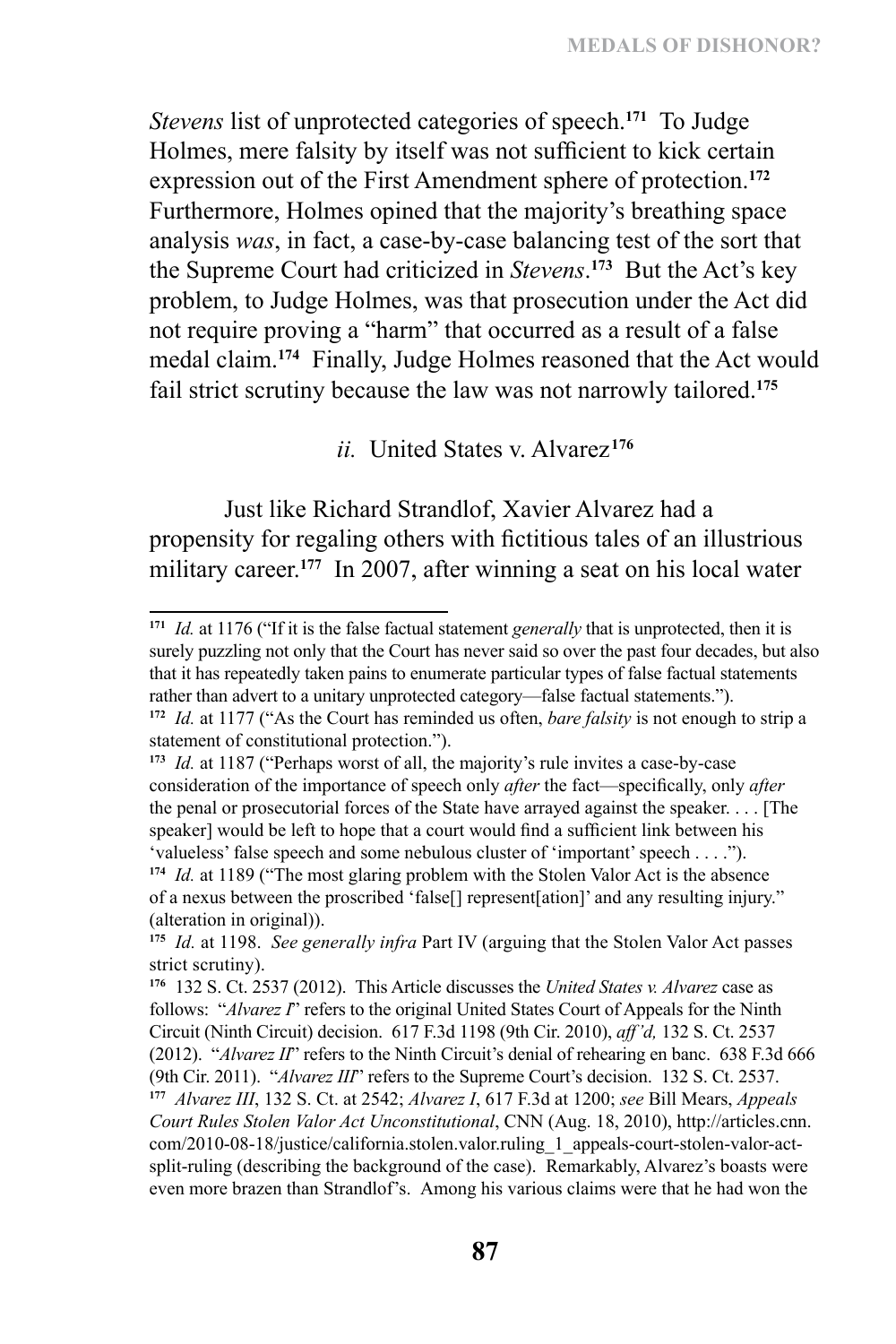district Board of Directors, Alvarez introduced himself by stating that he had served in the Marines for twenty-five years and was a Medal of Honor winner.**<sup>178</sup>** Even before this charade occurred, some were suspicious of Alvarez's numerous boasts and alerted the FBI.**<sup>179</sup>** As a result of his untruths, Alvarez was charged with and convicted of two counts of violating the Stolen Valor Act.**<sup>180</sup>**

In *Alvarez I*, the United States Court of Appeals for the Ninth Circuit (Ninth Circuit) held the Stolen Valor Act unconstitutional, rejecting the Government's primary contention that false statements of fact comprised a general category of unprotected speech.**<sup>181</sup>** The Government relied upon language from Gertz v. Robert Welch, Inc.,<sup>182</sup> stating that the "'erroneous statement of fact is not worthy of constitutional protection.'"**<sup>183</sup>** Importantly, however, Judge Smith, writing for the majority, identified no basis for the conclusion that the general category of false factual

Medal of Honor after having rescued the American Ambassador from Iran, that he had been shot in the back while trying to save the American flag, and that he had been shot down while piloting a helicopter during the Vietnam War. *Alvarez I*, 617 F.3d at 1201. **<sup>178</sup>** *Alvarez I*, 617 F.3d at 1200–01 (opining that Alvarez's statement was "nothing but a series of bizarre lies"); *see Alvarez III*, 132 S. Ct. at 2542 ("For all the record shows, [Alvarez's] statements were but a pathetic attempt to gain respect that eluded him."); Calvert & Rich, *supra* note 30, at 25 (describing Alvarez's deception).

**<sup>179</sup>** *Alvarez I*, 617 F.3d at 1201. Nor were Alvarez's lies confined to a martial subject matter. *Id.* Indeed, he also falsely claimed that he had been a professional hockey player and that he had "secretly married . . . a Mexican starlet." *Id.*; *see Alvarez III*, 132 S. Ct. at 2542 ("Lying was his habit."); Editorial, *Xavier Alvarez Must Resign Now*, DailyBulletin.com (Jan. 3, 2008, 4:41:34 PM), http://www.dailybulletin.com/ opinions/ci\_7301687 ("Alvarez is an embarrassment to Three Valleys and to Pomona, which elected him to the water board seat last November.").

**<sup>180</sup>** *Alvarez I*, 617 F.3d at 1201; Mears, *supra* note 177. At the district court level, Alvarez conditionally pled guilty, reserving his right to appeal the constitutionality of the Stolen Valor Act. *Alvarez I*, 617 F.3d at 1199.

**<sup>181</sup>** *Alvarez I*, 617 F.3d at 1200; *see* Wood, *supra* note 55, at 471 (explaining the Ninth Circuit's holding).

**<sup>182</sup>** 418 U.S. 323, 340 (1974); *see supra* notes 49-54 and accompanying text (describing the *Gertz* case).

**<sup>183</sup>** *Alvarez I*, 617 F.3d at 1206 (quoting *Gertz*, 418 U.S. at 340); *see* Calvert & Rich, *supra* note 30, at 28 ("The government in *Alvarez* argued, however, that a single, simple 11-word statement from dicta in . . . *Gertz* . . . supported its position that lies lack any constitutional protection." (footnotes omitted)).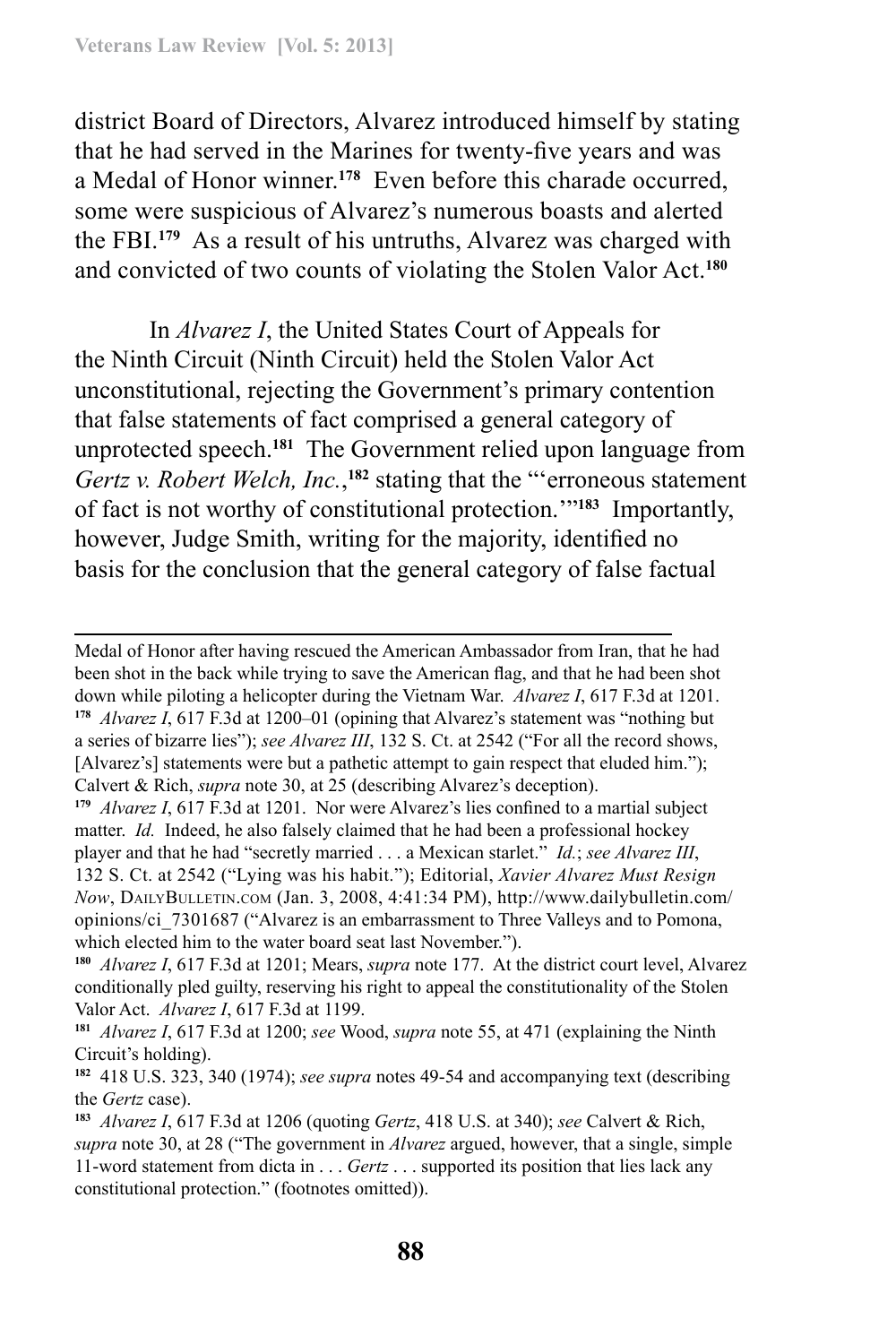speech had a *history and tradition* of being unprotected.**<sup>184</sup>** If that were true, the government could theoretically have the authority to criminalize mundane lies involving a declarant's own weight, for example.**<sup>185</sup>** Accordingly, the Supreme Court had not listed "false statements" as a general category of unprotected speech in its *Stevens'*s decision**<sup>186</sup>**—the Court *had* listed defamation and fraud.**<sup>187</sup>** Therefore, the Ninth Circuit maintained that this isolated language from *Gertz* could not simply be plucked from that case's defamation context.**<sup>188</sup>**

As a result, the Ninth Circuit proceeded to analyze whether the Stolen Valor Act could fit into a recognized categorical exclusion.**<sup>189</sup>** As a defamation statute, however, the Act lacked a "scienter requirement."**<sup>190</sup>** Furthermore, even if a scienter

**<sup>184</sup>** *Alvarez I*, 617 F.3d at 1206 (quoting United States v. Stevens, 130 S. Ct. 1577, 1584 (2010)); Calvert & Rich, *supra* note 30, at 26 ("In particular, the Ninth Circuit both cited and quoted *Stevens* [to support the court's reasoning]."). Of course, *Stevens* emphasized that—to be a categorical exclusion—a proposed category must have a history and tradition of being unprotected. *See supra* Part II.A (discussing the *Stevens* holding); *infra* Part III.A (analyzing whether false statements of fact have a history and tradition of being unprotected). **<sup>185</sup>** *Alvarez I*, 617 F.3d at 1200 ("[If all false statements were unprotected], then there would be no constitutional bar to criminalizing lying about one's height, weight, age, or financial status on Match.com . . . .").

**<sup>186</sup>** *Id.* at 1207–08.

**<sup>187</sup>** *Stevens*, 130 S. Ct. at 1584; *see* Calvert & Rich, *supra* note 30, at 10-11 (discussing the list in *Stevens*).

**<sup>188</sup>** *Alvarez I*, 617 F.3d at 1207-09 ("[W]e believe the historical category of unprotected speech identified in *Gertz* and related law is defamation, not all false factual speech. The dissent . . . ignor[ed] what *Gertz* actually *held*, and how the Court . . . framed the issues . . . ."); *see* Calvert & Rich, *supra* note 30, at 28–29 (explaining the court's approach to *Gertz*).

**<sup>189</sup>** *Alvarez I*, 617 F.3d at 1209–15; *see* Calvert & Rich, *supra* note 30, at 29–32 (overviewing the court's analysis of defamation, fraud, and other unprotected categories). **<sup>190</sup>** *Alvarez I*, 617 F.3d at 1209 ("The Act, however, does not require a malicious violation, nor does it contain any other requirement or element of scienter . . . ."); *see infra* Part III (suggesting that the Act's language does imply a scienter requirement). "Scienter" is knowledge that makes one legally responsible for the consequences of an action. BLACK's LAW DICTIONARY 1463 (9th ed. 2009). In the context of defamation, scienter takes the form of "actual malice." *See* Wood, *supra* note 55, at 482 (stating that, in Time, Inc. v. Hill, 385 U.S. 374 (1967), the Supreme Court applied a "heightened scienter requirement[]" similar to that required in *New York Times* and *Garrison*); *see also supra* Part I.A (discussing several defamation cases decided by the Supreme Court).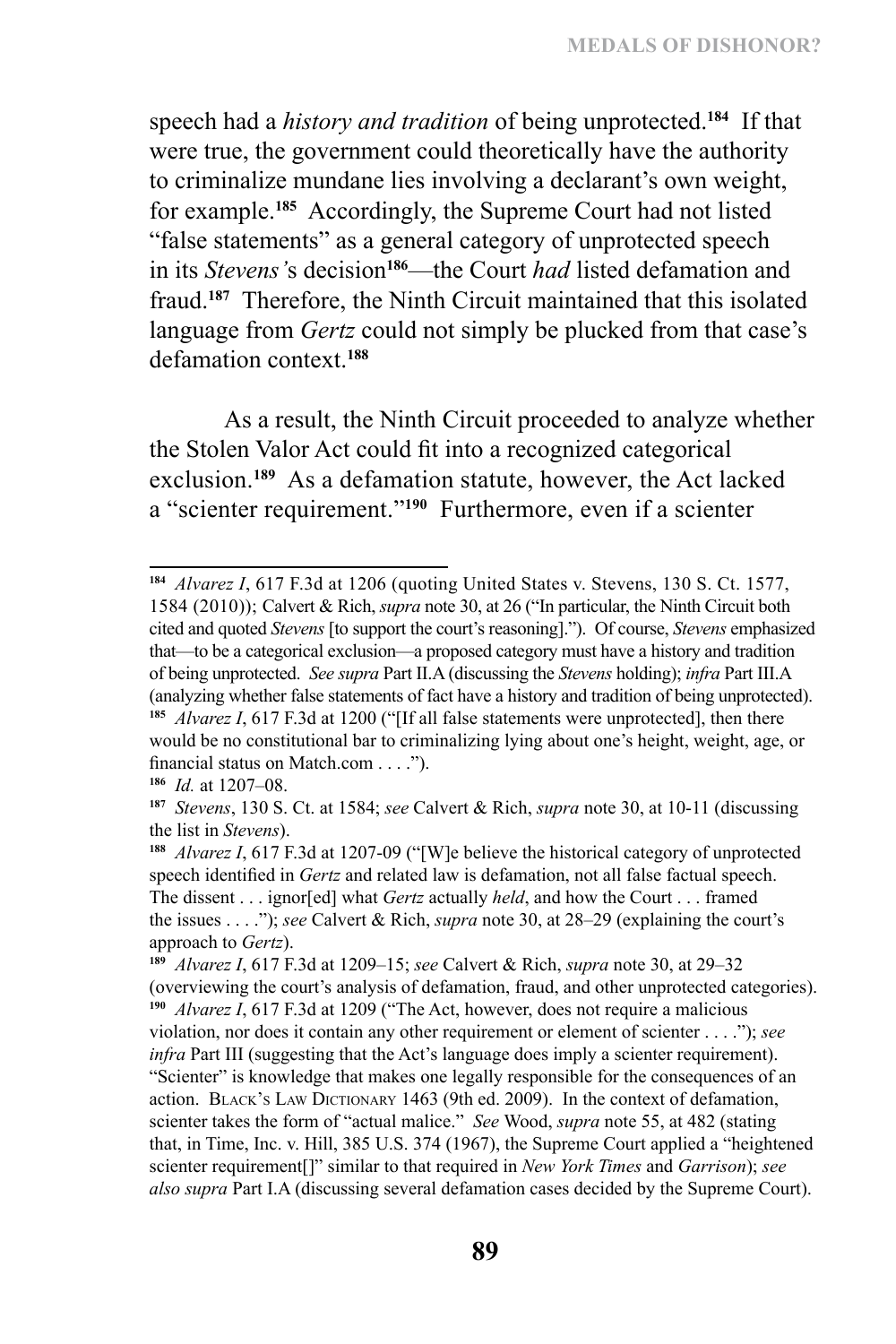requirement could be read in,**<sup>191</sup>** prosecutions under the Stolen Valor Act did not require proof of either harm or identifiable presumptive harm.**<sup>192</sup>** The Ninth Circuit was not persuaded that the meaning of military decorations was damaged every time a false claim occurred.**<sup>193</sup>** Even so, the court reasoned that governmental institutions, as such, did not possess any right against defamation.**<sup>194</sup>** Further, the Ninth Circuit elucidated a fundamental difference between the Stolen Valor Act and a defamation statute, with regard to the nature of the harm restricted.**<sup>195</sup>** The harm of defamatory speech is "thought to be *irreparable*" even after the truth is revealed.**<sup>196</sup>** In contrast, the Ninth Circuit reasoned that public ridicule of a false medal claimant exposed the false claims and undid any damage caused by them.**<sup>197</sup>**

Continuing on, the Ninth Circuit determined that the Act could not be construed as a proper fraud statute either.**<sup>198</sup>** Similar to the way it approached defamation, the court reasoned that the Act did not require the government to prove that a declarant

**<sup>198</sup>** *Alvarez I*, 617 F.3d at 1212 ("[W]e cannot construe the Act as falling within the

**<sup>191</sup>** *Alvarez I*, 617 F.3d at 1209 ("If a scienter requirement would save the statute, we would be obliged to read it in if possible. Such an approach might be reasonable since most people know the truth about themselves, thereby permitting us to construe the Act to require a knowing violation." (citations omitted)).

**<sup>192</sup>** *Id.* at 1209–10; *see* Calvert & Rich, *supra* note 30, at 29 (stating that the Act punishes falsities regardless of whether there is any resulting harm). The Ninth Circuit was not persuaded by the congressional findings that such statements "damage the reputation and meaning of such decorations and medals." *Alvarez I*, 617 F.3d at 1209 (internal quotation marks omitted).

**<sup>193</sup>** *Alvarez I*, 617 F.3d at 1210 ("To the contrary, the most obvious reason people lie about receiving military honors is because they believe that their being perceived as recipients of such honors brings them acclaim, suggesting that generally the integrity and reputation of such honors remain unimpaired.").

**<sup>194</sup>** *Id.* ("[T]he government may not restrict speech as a means of self-preservation."); *see* Wood, *supra* note 55, at 481 ("[D]efamation actions generally require harm to an individual's reputation.").

**<sup>195</sup>** *Alvarez I*, 617 F.3d at 1211.

**<sup>196</sup>** *Id.*; Calvert & Rich, *supra* note 30, at 29–30.

**<sup>197</sup>** *Alvarez I*, 617 F.3d at 1211; *see* Bethany Hanson, *U.S. v. Alvarez*, 43 Urb. Law. 629, 630 (2011) ("[T]he speech of the defendant could be remedied with more speech . . . .").

historical First Amendment exception for anti-fraud laws."); *see* Hanson, *supra* note 197, at 630 (stating that the court did not find the Act to be sufficiently analogous to fraud statutes).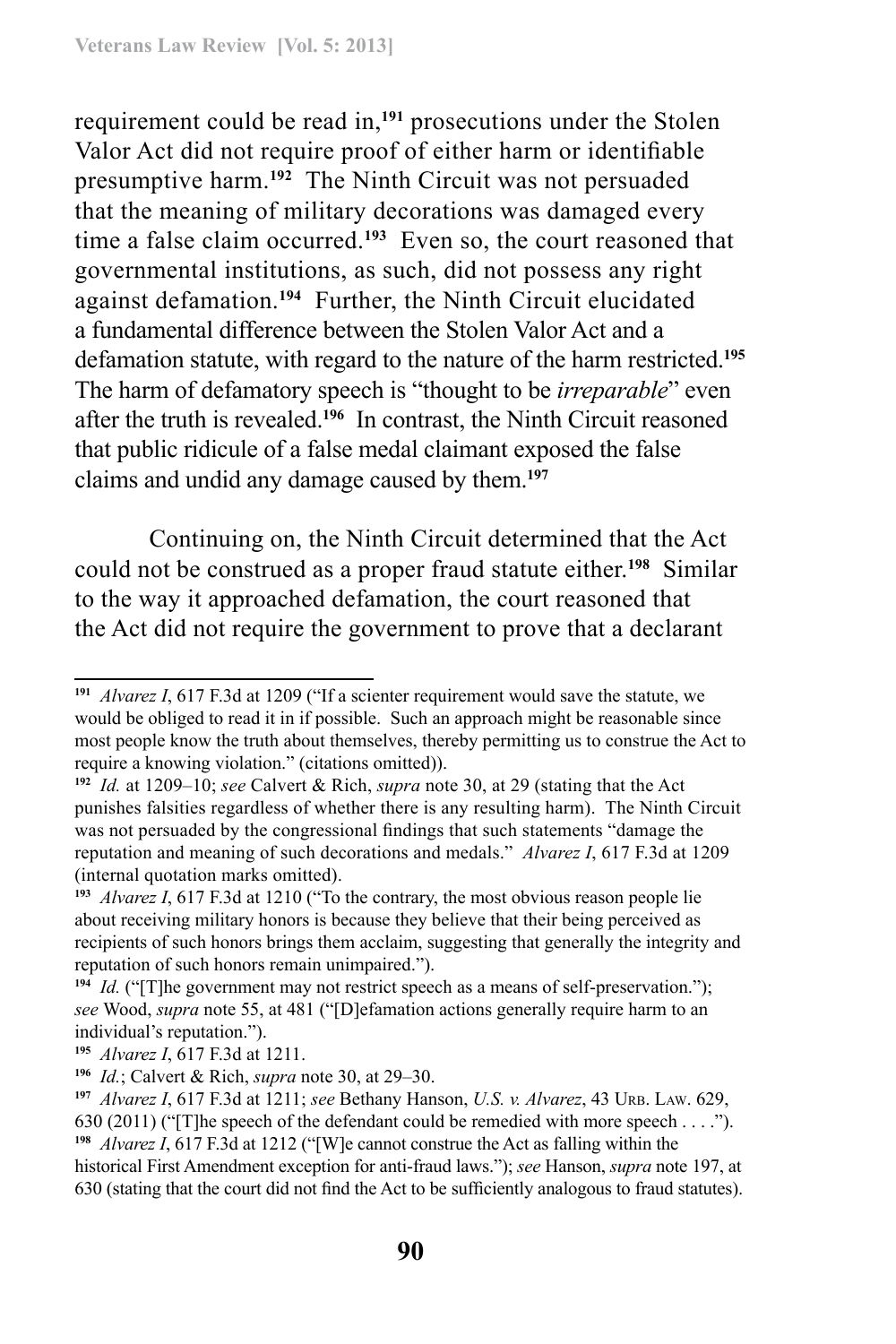materially lied, intended to be deceptive, and was successful in deceiving a listener.**<sup>199</sup>** The Ninth Circuit did concede that Congress could theoretically rewrite elements of the Act into a proper fraud statute, but the court refused to suggest how.**<sup>200</sup>**

Having concluded that the Act restricted speech that was not categorically unprotected, the court then applied strict scrutiny analysis to the statute.**<sup>201</sup>** However, unlike the District Court of Colorado in *Strandlof I*, the Ninth Circuit *did*  recognize a compelling governmental interest in protecting the reputation of military medals and decorations.**<sup>202</sup>** However, the Act failed the other component of strict scrutiny, as the court determined that the statute was not narrowly tailored to achieve the aforementioned interest.**<sup>203</sup>** The court reiterated that lies about earning military medals could be remedied by public "notice and correction."**<sup>204</sup>** Regardless, the court postulated that the reputation of the medals might be completely unaffected by the lies involving them.**<sup>205</sup>**

**<sup>199</sup>** *Alvarez I*, 617 F.3d at 1212 (criticizing the lack of "injury elements"); Hanson, *supra*  note 197, at 630 ("The Act also failed to fall within the fraud exception . . . because it did not require the prohibited misrepresentations be willful, material, or injurious."). **<sup>200</sup>** *Alvarez I*, 617 F.3d at 1212 (refusing on separation of powers grounds); *see* Wood,

*supra* note 55, at 505–06 (suggesting ways in which the Act could be redrafted). **<sup>201</sup>** *Alvarez I*, 617 F.3d at 1215-18.

**<sup>202</sup>** *Compare id.* at 1216 ("Especially at a time in which our nation is engaged in the longest war in its history, Congress certainly has an interest, *even a compelling interest*, in preserving the integrity of its system of honoring our military men and women for their service and, at times, their sacrifice." (emphasis added)), *with Strandlof I*, 746 F. Supp. 2d 1183, 1190 (D. Colo. 2010) (concluding that the Government's interest in preserving the symbolic meaning of military awards was not compelling).

**<sup>203</sup>** *Alvarez I*, 617 F.3d at 1216-17.

**<sup>204</sup>** *Id.* at 1216; *see also* Calvert & Rich, *supra* note 30, at 29–30 (suggesting that the "marketplace of ideas" could rectify harms associated with speech).

**<sup>205</sup>** *Alvarez I*, 617 F.3d at 1217. The Ninth Circuit's argument mirrored that of the district court in *Strandlof I*. *See Alvarez I*, 617 F.3d at 1217 ("[T]here is no evidence—nor any reasonable basis for assuming—that some people's false claims to have received the medal has a demotivating impact on our men and women in uniform."); *see also supra*  Part II.B.i (discussing the *Strandlof I* reasoning).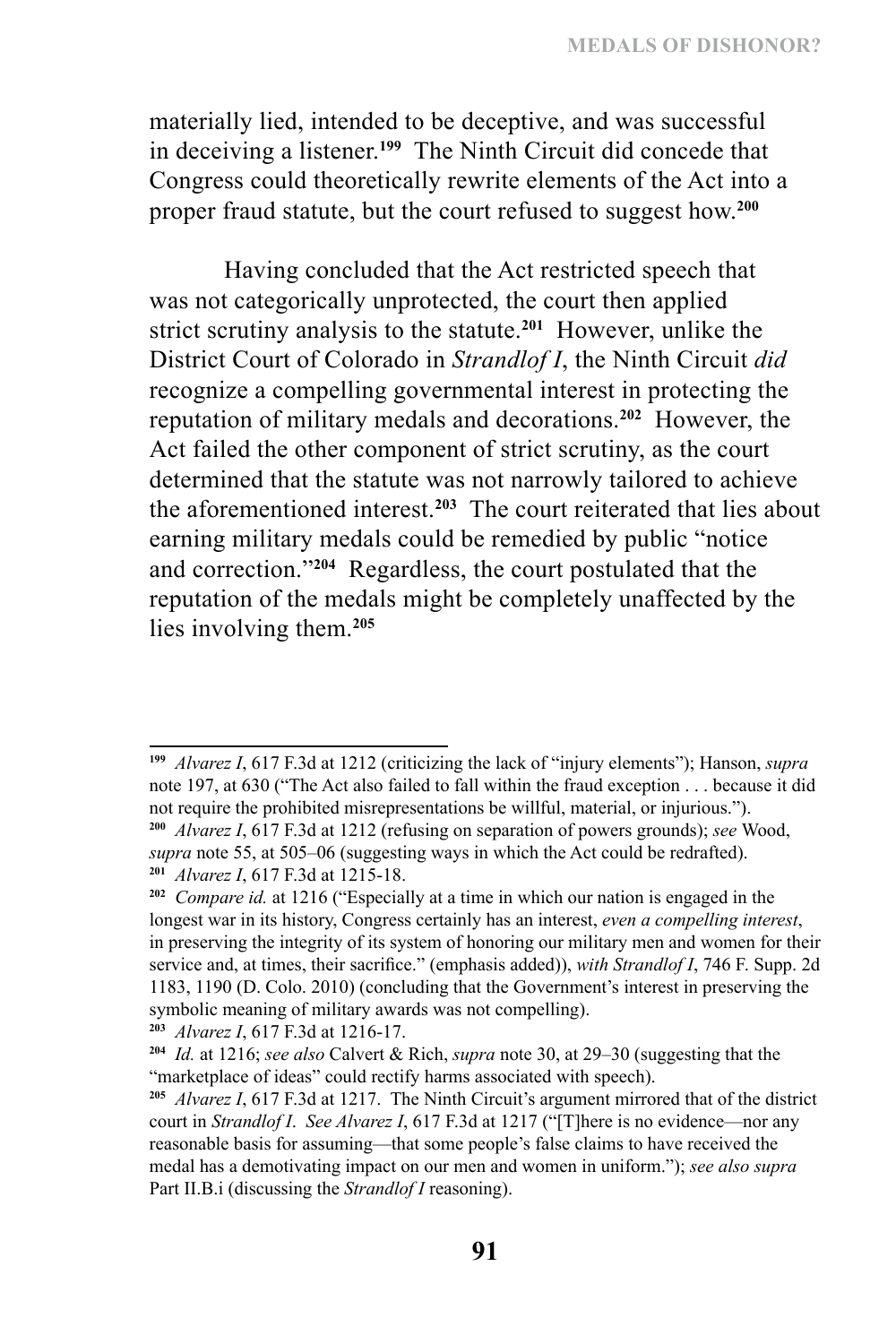In dissent, Judge Bybee lambasted the majority's reasoning, maintaining that false statements *were* categorically excluded from First Amendment protection.**<sup>206</sup>** He opined that the types of speech recited by the Supreme Court in *Stevens* and *Chaplinsky*—such as defamation and fraud—were only examples, which together reflected a *general*, unprotected category of false speech.**<sup>207</sup>** Bybee quoted phrases from a plethora of Supreme Court cases, which he believed suggested that false statements were historically unprotected.**<sup>208</sup>** According to Bybee, constitutional protection of false statements existed only to the extent necessary to protect "speech that matters."**<sup>209</sup>** Further criticizing the majority, Bybee argued that the *Gertz* case was important because of what the Supreme Court "actually says."**<sup>210</sup>** In other words, in *Gertz*, the Supreme Court denounced the "erroneous" statement of fact, and Bybee argued that the Ninth Circuit should not then reinterpret this language as referring only to "defamation."**<sup>211</sup>** Bybee conceded that, under his approach, the

**<sup>207</sup>** *See id.* (stating that defamation fell within a larger unprotected category); *supra*  Part II.A (discussing the *Stevens* list of unprotected speech); *see also* Mark Tushnet, *"Telling Me Lies": The Constitutionality of Regulating False Statements of Fact* 6 (Harvard

**<sup>206</sup>** *Alvarez I*, 617 F.3d at 1220 (Bybee, J., dissenting) ("The Supreme Court has regularly repeated, both inside and outside of the defamation context, that false statements of fact are valueless and generally not within the protection of the First Amendment.").

Law Sch. Pub. Law & Legal Theory Working Paper Series, Paper No. 11-02, 2011), *available at* http://papers.ssrn.com/sol3/papers.cfm?abstract\_id=1737930 ("Judge Bybee argued that the Supreme Court had consistently held that false statements as such were unprotected . . . . "). Judge Bybee believed the Court often used the term "defamation" because many of its cases dealing with false statements involved defamation. *Alvarez I*, 617 F.3d at 1225 (Bybee, J., dissenting).

**<sup>208</sup>** *Alvarez I*, 617 F.3d at 1220 (Bybee, J., dissenting); *see* Tushnet, *supra* note 207, at 6 ("[Bybee began his dissent] by piling quotation upon quotation from Supreme Court decisions asserting, in varying words but constant content, that the erroneous statement of fact is not worthy of constitutional protection." (internal quotation marks omitted)). **<sup>209</sup>** *Alvarez I*, 617 F.3d at 1221 (Bybee, J., dissenting) (quoting Gertz v. Robert Welch, Inc., 418 U.S. 323, 341 (1974)).

**<sup>210</sup>** *Id.* at 1223 (Bybee, J., dissenting); *see* Warren Richey, *Supreme Court to Decide Constitutionality of 'Stolen Valor Act'*, Alaska Dispatch (Oct. 17, 2011), http://www. alaskadispatch.com/article/supreme-court-decide-constitutionality-stolen-valor-act (summarizing Bybee's criticism of the majority).

**<sup>211</sup>** *Alvarez I*, 617 F.3d at 1223 (Bybee, J., dissenting) (quoting *Gertz*, 418 U.S. at 340). Of course, *Gertz* was a defamation case. *See supra* Part I.A (discussing defamation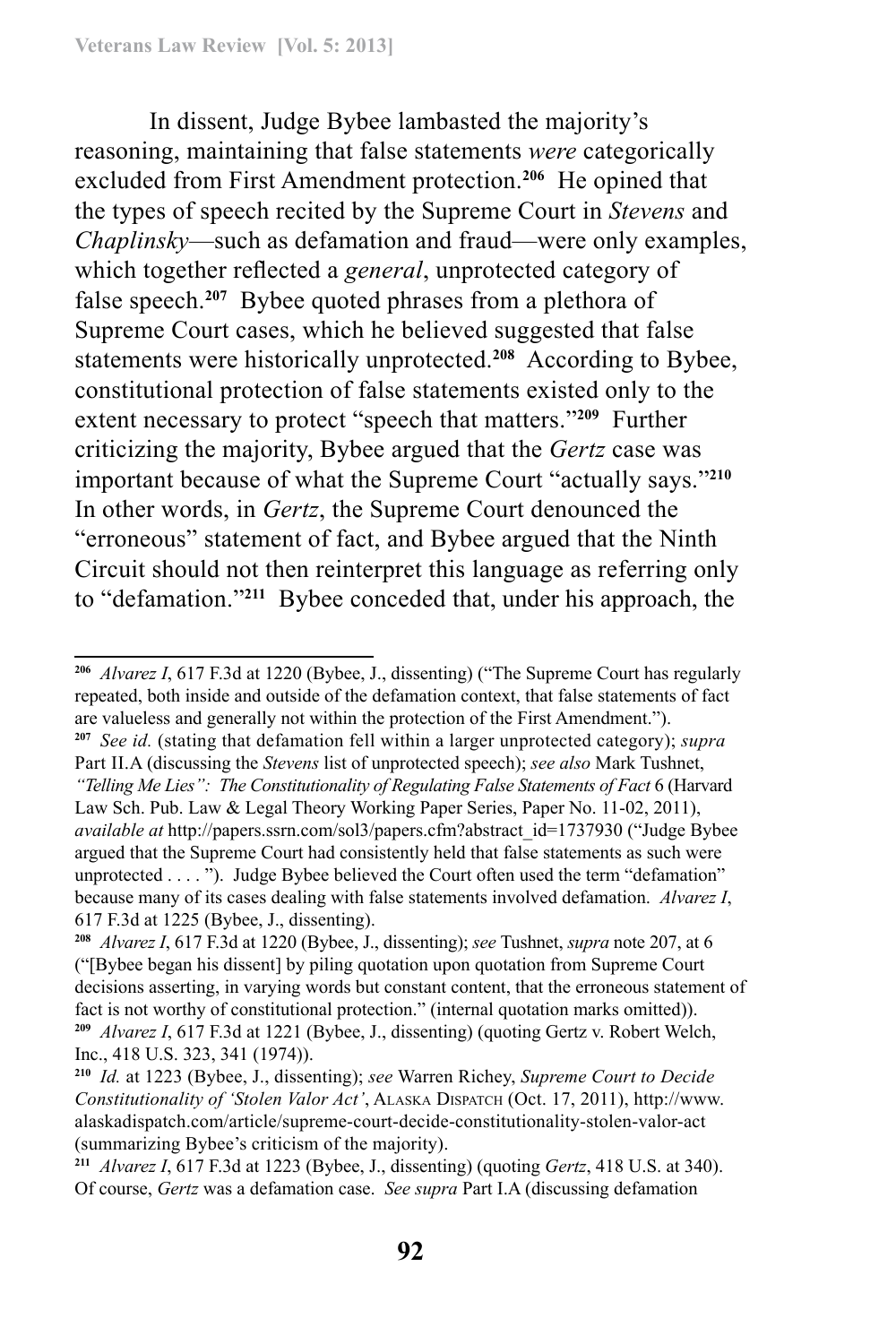government could restrict trivial lies, but he maintained that this was an issue for the legislature to address.**<sup>212</sup>**

Judge Bybee also criticized the majority's assertion that false statements were unprotected only when a "bona fide harm" element was present.**<sup>213</sup>** He found parallels with the lack of a required, identifiable "harm" in obscenity jurisprudence.**<sup>214</sup>** Even so, Bybee concluded that false claims of military honors did harm the small group of legitimate medal recipients.**<sup>215</sup>**

After the decision in *Alvarez I*, the Government petitioned for rehearing en banc.**<sup>216</sup>** The decision to deny the petition produced equally colorful arguments from the Ninth Circuit.**<sup>217</sup>** In concurrence, Judge Smith criticized the dissent for relying on isolated phrases from Supreme Court cases to support the assertion that false statements constituted a categorical exclusion.**<sup>218</sup>** Citing

**<sup>214</sup>** *Id.* at 1229 ("[T]he majority holds the Stolen Valor Act unconstitutional because it does not require *proof* that any particular statement causes harm. . . . The problem is that this is true of obscenity regulations as well . . . they do not explicitly require that the government even *identify* . . . a cognizable harm in every case." (footnote omitted) (citation omitted)). In *Brown v. Entertainment Merchants Ass'n*, however, the Supreme Court was hesitant to expand obscenity reasoning beyond a very narrow context. 131 S. Ct. 2729, 2734 (2011); *supra* Part II.A (discussing *Brown* in relation to *Stevens*).

**<sup>215</sup>** *Alvarez I*, 617 F.3d at 1234 (Bybee, J., dissenting) (stating that the harm was "self-evident"). Judge Bybee broadly stated that "Alvarez's statements dishonor every Congressional Medal of Honor winner, every service member who has been decorated in any away [sic], and every American now serving." *Id.* at 1235.

jurisprudence). Additionally, Judge Bybee cautioned that the Ninth Circuit did not have the authority "to limit the [Supreme] Court's statements to what we believe they mean rather than what they actually say." *Alvarez I*, 617 F.3d at 1223 (Bybee, J., dissenting). **<sup>212</sup>** *Alvarez I*, 617 F.3d at 1232 n.9 (Bybee, J., dissenting).

**<sup>213</sup>** *Id.* at 1227 (internal quotation marks omitted) (citing United States v. Stevens, 130 S. Ct. 1577, 1585 (2010)) ("*Stevens* rejected the notion that the First Amendment protection afforded a class of speech depends on a consideration of the 'societal costs' of the class of speech. Rather . . . [it] depends on whether a class of speech has traditionally been thought to be of low First Amendment *value*." (citation omitted)).

**<sup>216</sup>** *Alvarez II*, 638 F.3d 666, 666 (9th Cir. 2011) (denying petition for rehearing en banc). **<sup>217</sup>** *Id.* at 666-70 (Smith, J., concurring); *see* Petition for Writ of Certiorari, *supra* note 6, at \*11–12 (summarizing the Ninth Circuit's opinions).

**<sup>218</sup>** *Alvarez II*, 638 F.3d at 668 (Smith, J., concurring) (arguing that the dissenters examined neither the "context" nor the "holdings" of those cases). Furthermore, Judge Smith—who had written the majority opinion in *Alvarez I*—felt that any reliance on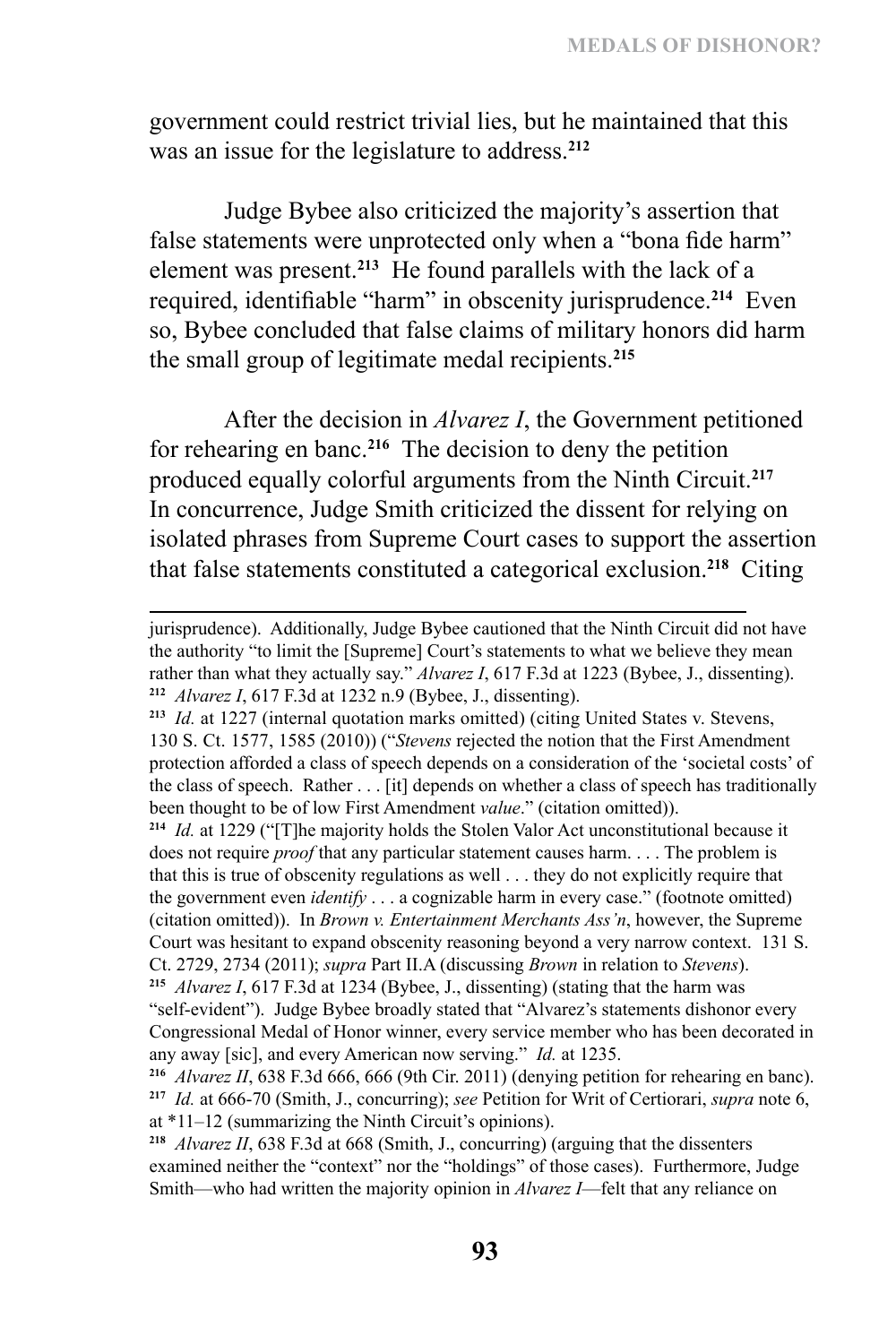*Stevens* and *Chaplinsky*, he was informed by the Supreme Court's specific use of the words "defamation" and "fraud" to describe unprotected speech—*not* "false statements of fact."**<sup>219</sup>** Echoing *Stevens*, Smith did not recognize a *historical* basis for the general regulation of false statements.**<sup>220</sup>**

In a separate concurrence, Chief Judge Kozinski urged against the view that false statements were "always" unprotected by the constitution.**<sup>221</sup>** He proceeded to paint a dystopian portrait,**<sup>222</sup>** in which the government could prohibit any number of innocuous lies, subjected only to a rational basis review.**<sup>223</sup>**

In dissent, Judge O'Scannlain mirrored the earlier argument of Judge Bybee, finding it inappropriate for the Ninth Circuit to diminish the many references to "false statements of fact" throughout the Supreme Court's free speech jurisprudence.**<sup>224</sup>**

*Gertz v. Robert Welch, Inc.*, 418 U.S. 323 (1974), for the prospect that false statements generally enjoyed no constitutional protection, was misplaced and distorted. *Id.* at 669-70 (reiterating that *Gertz* was a defamation case).

**<sup>219</sup>** *Id.* at 670 ("[T]he Court has *never* included 'false statements of fact' in its list."); *see, e.g.*, United States v. Stevens, 130 S. Ct. 1577, 1584 (2010) (listing categories of unprotected speech).

**<sup>220</sup>** *Alvarez II*, 638 F.3d at 672 (Smith, J., concurring). In *Stevens*, the Supreme Court emphasized the importance of history and tradition in the recognition of an unprotected category of speech. 130 S. Ct. at 1586; *see supra* Part II.A (discussing *Stevens*); *infra*  Part III (analyzing the likely effects of *Stevens* on free speech jurisprudence).

**<sup>221</sup>** *Alvarez II*, 638 F.3d at 673 (Kozinski, C.J., concurring) ("'Always' is a deliciously dangerous word, often eaten with a side of crow."); *see* Petition for Writ of Certiorari, *supra* note 6, at \*11 (summarizing Kozinski's concurrence).

**<sup>222</sup>** *Alvarez II*, 638 F.3d at 673 (Kozinski, C.J., concurring) (calling such a reality "terrifying"). **<sup>223</sup>** *Id.* ("If false factual statements are unprotected, then the government can prosecute . . . the JDater who falsely claims he's Jewish or the dentist who assures you it won't hurt a bit."); *see* Petition for Writ of Certiorari, *supra* note 6, at \*11 ("Kozinski . . . noted that lies about oneself are commonplace in day-to-day social interactions"). *See generally* Tony Mauro, *Stolen Valor Case: False Speech May*  Leave Some Justices Cold, FIRST AMENDMENT CENTER (Oct. 18, 2011), http://www. firstamendmentcenter.org/stolen-valor-case-false-speech-may-leave-some-justices-cold (describing the "colorful" language of Chief Judge Kozinski).

**<sup>224</sup>** *Alvarez II*, 638 F.3d at 678–83 (O'Scannlain, J., dissenting); *id.* at 683 ("I cannot assume that the Court would have blithely used 'false statements' to mean 'defamation' for four decades running."); *see* Petition for Writ of Certiorari, *supra* note 6, at \*12 (stating that O'Scannlain believed the majority's approach ran counter to Supreme Court precedent).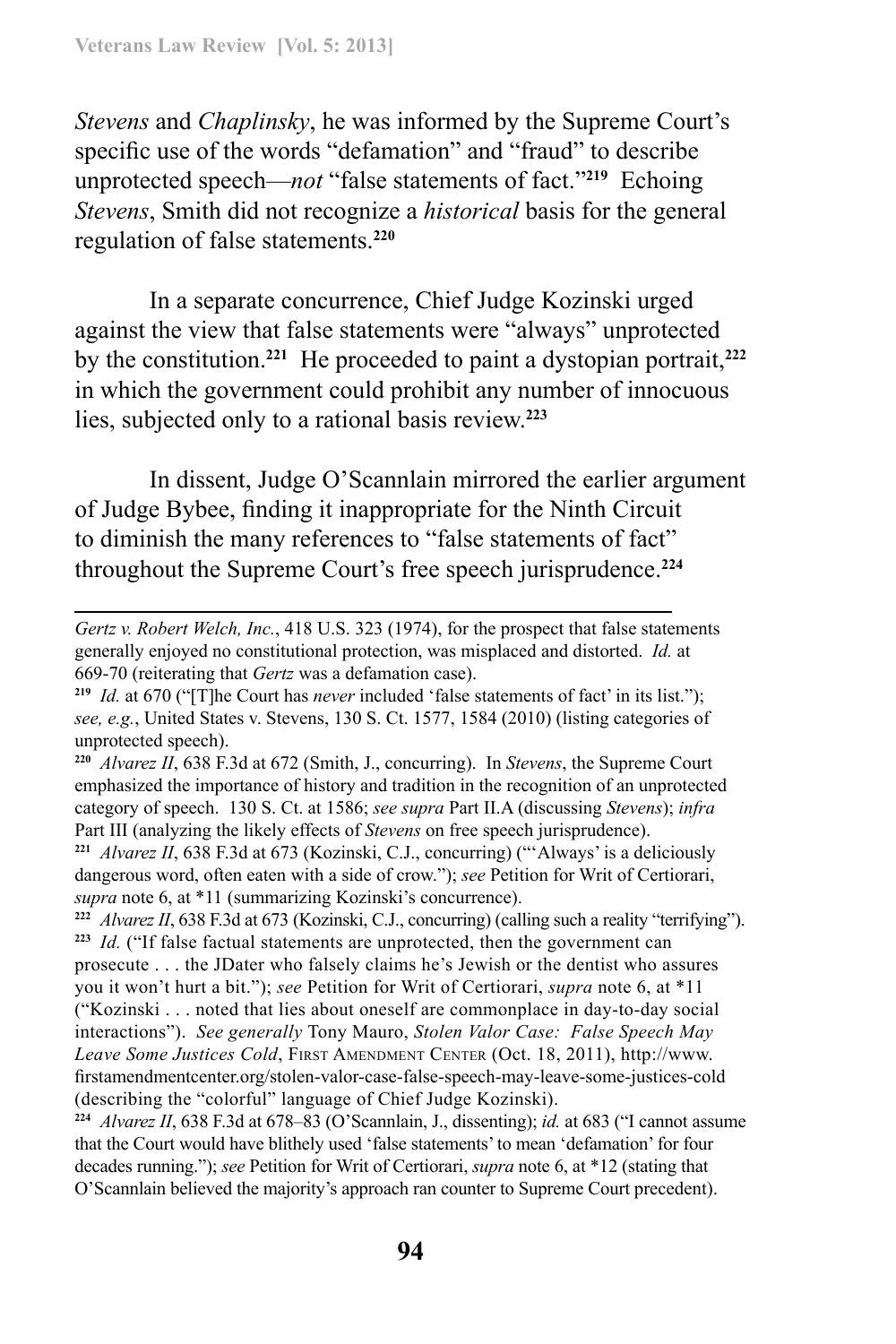Turning to *Stevens*, O'Scannlain did not view the Supreme Court's inclusion of "defamation" and "fraud" and omission of "false statements of fact" to be important.**<sup>225</sup>** Even so, O'Scannlain criticized the majority's assertion that the validity of the Stolen Valor Act as a fraud or defamation statute depended upon a scienter requirement and a showing of harm.**<sup>226</sup>** But O'Scannlain nevertheless believed that reputational harm to the military—alluded to in the congressional "Findings" section of the Act—was adequate harm.**<sup>227</sup>**

Also dissenting, Judge Gould suggested a different approach to finding the Stolen Valor Act constitutional, an approach based on Congress's power and responsibility over the proper functioning of the military.**<sup>228</sup>** Therefore, given the important societal interest involved, he felt that a more "permissive" standard than strict scrutiny should be applied to the Act.**<sup>229</sup>**

**<sup>225</sup>** *Alvarez II*, 638 F.3d at 683 (O'Scannlain, J., dissenting) ("It is obvious that the Supreme Court's brief, illustrative list was in no way intended to call into question its decades of precedent explicitly stating that false statements of fact do not receive First Amendment protection."); *see* Mauro, *supra* note 223 (summarizing O'Scannlain's reliance on historical Supreme Court cases).

**<sup>226</sup>** *Alvarez II*, 638 F.3d at 684 (O'Scannlain, J., dissenting) ("But upon closer look at current laws, the majority's self-created requirements do not hold water."); *see*  Petition for Writ of Certiorari, *supra* note 6, at \*12 ("O'Scannlain reasoned further that the panel majority had erred in concluding that the First Amendment required . . . a showing of individualized harm . . . ."). Moreover, even accepting a scienter requirement, O'Scannlain could not envision a situation where someone would honestly—yet incorrectly—believe that he or she had received a military decoration. *Alvarez II*, 638 F.3d at 685 (O'Scannlain, J., dissenting).

**<sup>227</sup>** *Alvarez II*, 638 F.3d at 685 (O'Scannlain, J., dissenting) ("That the Act does not explicitly limit its scope only to those false statements that incur this congressionally identified harm is inconsequential; the underlying point is that *all* such statements contribute to the harm."); *see* Stolen Valor Act of 2005, Pub. L. No. 109-437, 120 Stat. 3266, § 2 (2006) (describing the congressional findings).

**<sup>228</sup>** *Alvarez II*, 638 F.3d at 687 (Gould, J., dissenting) ("I stress that the military context, in which the power of Congress is necessarily strong, together with the lack of any societal utility in tolerating false statements of military valor . . . which steal or dilute significant honors bestowed on military heroes, counsel that it's improper to apply strict scrutiny to invalidate this law on its face."); *see* Petition for Writ of Certiorari, *supra* note 6, at \*12 (summarizing Judge Gould's dissent).

**<sup>229</sup>** *Alvarez II*, 638 F.3d at 687-88 (Gould, J., dissenting) ("A rational Congress might think that the quality of military service and instances of award winning heroism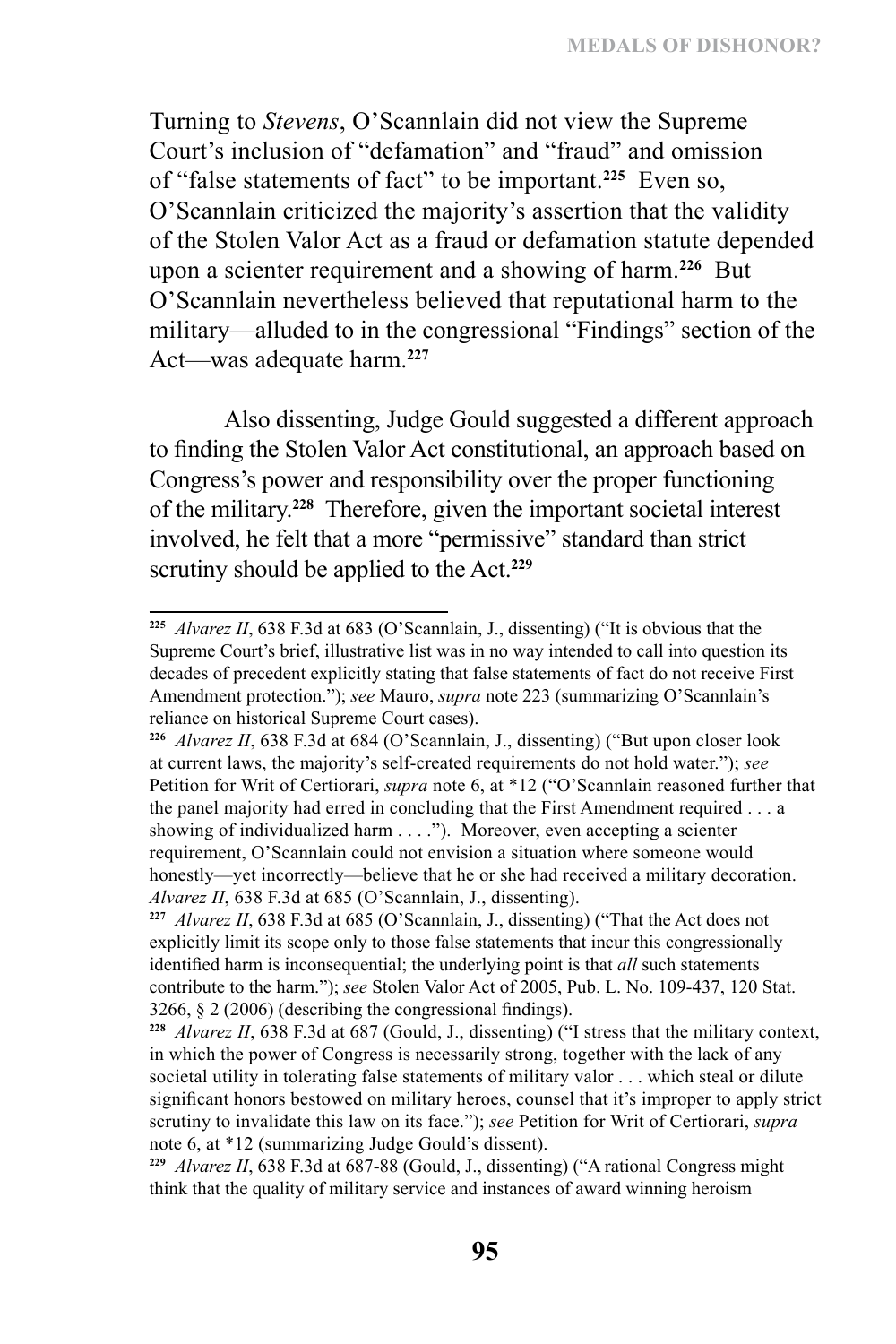Subsequently, Xavier Alvarez appealed to the Supreme Court, and oral arguments were heard in early 2012.**<sup>230</sup>** The Court's decision was delayed until the last day of the term, perhaps signifying the importance of a decision to uphold or invalidate the Stolen Valor Act.**<sup>231</sup>** By this point, the federal courts had split on the Act's constitutionality.**<sup>232</sup>**

**<sup>230</sup>** *See* David G. Savage, *Supreme Court Hears Medal of Honor Case, Ponders Political Lies*, L.A. Times (Feb. 23, 2012), http://articles.latimes.com/print/2012/feb/23/nation/ la-na-court-lies-20120223. At oral argument, most of the justices appeared to side with the government. *Id.* ("With the exception of Justice Sonia Sotomayor, none of the justices sounded as though they were convinced by a lawyer for Xavier Alvarez that the law should be struck down on 1st Amendment grounds.").

<sup>231</sup> *See Doug Mataconis, Congress Looks to Rewrite Stolen Valor Act, Outside the* Beltway (July 11, 2012), http://www.outsidethebeltway.com/congress-looks-to-rewritestolen-valor-act ("Lost amid all the attention that was paid on the last day of the Supreme Court's term to the Court's ruling on the constitutionality of the Affordable Care Act was the equally interesting decision in *United States v. Alvarez* . . . ."). *See generally*  Nina Totenberg, *Supreme Court Has a Term to Remember*, 89.3 KPCC (July 6, 2012), http://www.scpr.org/news/2012/07/06/33131/supreme-court-has-a-term-to-remember (describing the "historic" Supreme Court term).

**<sup>232</sup>** See *supra* discussion of the Tenth Circuit's decision in *United States v. Strandlof* and the Ninth Circuit's decision in *United States v. Alvarez*. Various district courts were also divided about the Act's constitutionality. For example, in *United States v. Robbins*, the District Court for the Western District of Virginia held that the Stolen Valor Act was constitutional. 759 F. Supp. 2d 815, 822 (W.D. Va. 2011). The court proffered a rationale similar to that of the *Alvarez I* and *II* dissenters: that false statements of fact—not merely defamation and fraud—were categorically excluded from First Amendment protection. *Id.* at 817-18; see David L. Hudson, Jr., *Federal Judge Upholds Stolen Valor Act*, FIRST AMENDMENT CENTER (Jan. 6, 2011), http://www.firstamendmentcenter.org/federal-judge-upholds-stolenvalor-act (describing the court's ruling). The court reasoned that the Stolen Valor Act neither chilled protected speech nor led to overly protective self-censoring because the false claims necessarily described the declarant and were thus "easily verifiable." *Robbins*, 759 F. Supp. 2d at 820 ("There is no risk of stifling opinions or true statements."). Furthermore, in contrast to those falsities that bolstered a legitimate, underlying truth in the marketplace, the Act restricted lies far removed from political, cultural, historical, and scientific viewpoints. *Id.*

will be enhanced to the extent that there aren't false claims of entitlement to military honors."); Petition for Writ of Certiorari, *supra* note 6, at \*12. Judge Gould did not go so far as to say that *any* speech regarding the military would not be protected by the Constitution. *Alvarez II*, 638 F.3d at 688 (Gould, J., dissenting). In his concurrence, Chief Judge Kozinski disagreed with Gould's approach, calling it "vague" as to how much otherwise protected speech could be restricted. *Alvarez II*, 638 F.3d at 676–77 (Kozinski, C.J., concurring). Kozinski also cautioned that, if all speech about the military were unprotected by the First Amendment, "Congress could pretty much have banned the entire Vietnam protest movement . . . ." *Id.* at 676; *cf. infra* Part IV.A (discussing congressional interest in preserving the value of military medals).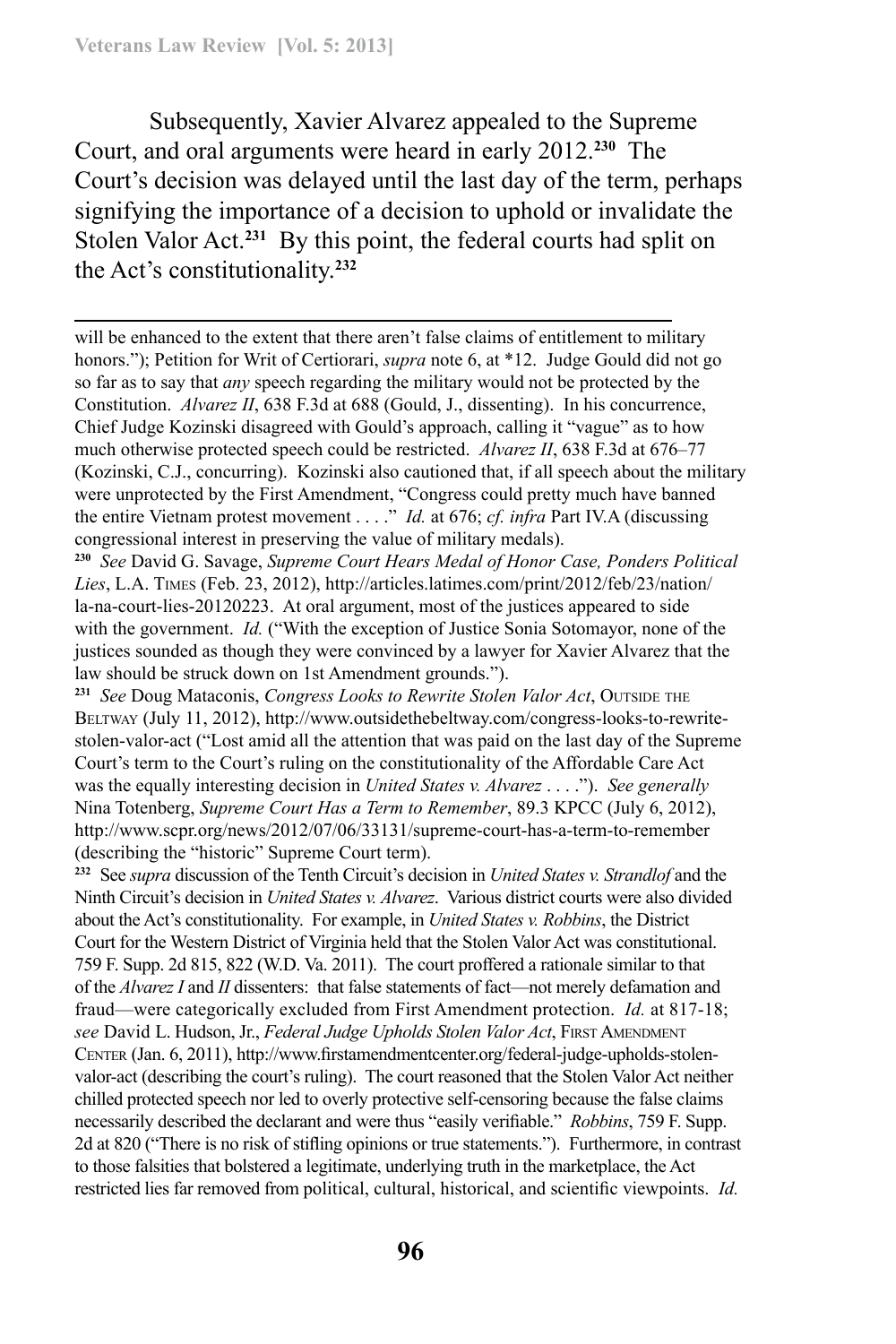On June 28, 2012, the Supreme Court struck down the Stolen Valor Act, affirming the Ninth Circuit in a six-to-three decision.**<sup>233</sup>** Writing for a four-justice plurality, Justice Kennedy began by examining First Amendment jurisprudence.**<sup>234</sup>** In so doing, the plurality reiterated principles that were previously articulated in *United States v. Stevens*: one, that *ad hoc*, cost/ benefit balancing tests could not be used to determine when speech was restricted;**<sup>235</sup>** and two, that content-based speech restrictions were only permissible for certain recognized, "historic and traditional" categories of expression.**<sup>236</sup>** Just as the Supreme Court had previously done in *Chaplinsky* and *Stevens*, the plurality listed several examples of unprotected speech.**<sup>237</sup>** Among these examples were fraud, defamation, speech integral to criminal conduct, and obscenity.**<sup>238</sup>** The plurality emphasized that there was no *general* unprotected category of "false statements."**<sup>239</sup>**

**<sup>233</sup>** *Alvarez III*, 132 S. Ct. 2537, 2539 (2012); *see* Eugene Volokh, *Freedom of Speech and Knowing Falsehoods*, The Volokh Conspiracy (June 28, 2012, 5:19 PM), http://www. volokh.com/2012/06/28/freedom-of-speech-and-knowing-falsehoods ("[T]he Court held, 6-3, that the Stolen Valor Act . . . violated the First Amendment. But lurking behind this was a more complicated 4-2-3 split that was in some ways a 5-4 split in favor of treating lies as generally less constitutionally protected.").

**<sup>234</sup>** *See Alvarez III*, 132 S. Ct. at 2543-45. Justice Kennedy was joined by Justice Ginsburg, Justice Sotomayor, and Chief Justice Roberts. *Id.* at 2542.

**<sup>235</sup>** *Id.* at 2544 (citing United States v. Stevens, 130 S. Ct. 1577 (2010)).

**<sup>236</sup>** *Id.* ("[C]ontent-based restrictions on speech have been permitted, as a general matter, only when confined to the few 'historic and traditional categories . . . long familiar to the bar.'"). **<sup>237</sup>** *Id*.; *see* Volokh, *supra* note 233 (describing the Court's list of examples); *see also supra* Part II.A (discussing *Stevens*).

**<sup>238</sup>** *Alvarez III*, 132 S. Ct. at 2544 ("Among these categories [of unprotected speech] are advocacy intended, and likely, to incite imminent lawless action; obscenity; defamation; speech integral to criminal conduct; so-called 'fighting words'; child pornography; fraud; true threats; and speech presenting some grave and imminent threat the government has the power to prevent, although a restriction under the last category is most difficult to sustain." (citations omitted)).

**<sup>239</sup>** *Id.* ("This comports with the common understanding that some false statements are inevitable if there is to be an open and vigorous expression of views in public and private conversation . . . ."); Tejinder Singh, *Opinion Analysis: Stolen Valor Act Violates the First Amendment*, SCOTUSblog (June 28, 2012, 2:47 PM), http://www.scotusblog.com/2012/06/ opinion-recap-stolen-valor-act-violates-the-first-amendment ("The plurality held that false statements of fact do not fall within a historically recognized exception, and so the Stolen Valor Act can survive only if it is narrowly tailored to a compelling government interest . . . ."); *see* Volokh, *supra* note 233 (discussing the Supreme Court decision).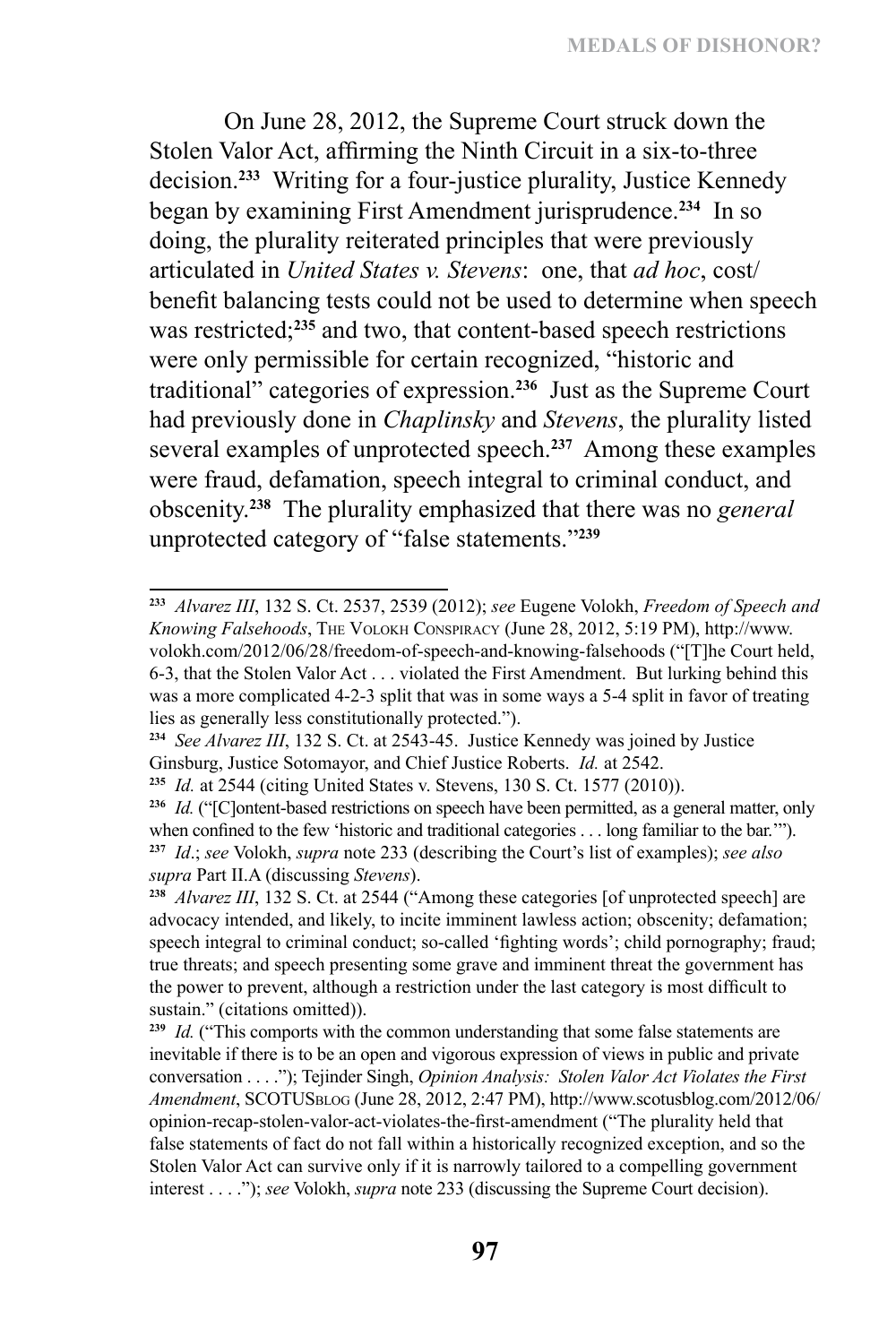Like the Ninth Circuit panel in *Alvarez I*, the plurality found unpersuasive the Government's citation to isolated sentences, plucked from different Supreme Court cases, that indicated "'there is no constitutional value in false statements of fact.'"**<sup>240</sup>** On the contrary, in those cases, the false statements at issue were directly associated with some type of resulting harm, such as defamation or fraud.**<sup>241</sup>** To the plurality, however, the Act outlawed false statements that were *not* associated with a "legally cognizable harm."**<sup>242</sup>** The plurality then addressed three types of speech restrictions, which, the Government argued, never drew the ire of the First Amendment: laws restricting false statements to government officials, laws forbidding perjury, and laws preventing an individual from falsely claiming that he or she was speaking on behalf of the government.**<sup>243</sup>** But again, to the plurality, these laws targeted a specific "harm" that resulted from the false speech.**<sup>244</sup>** As a result, such prohibitions were constitutional "to the extent that they implicate[d] fraud or speech integral to criminal conduct."**<sup>245</sup>**

**<sup>243</sup>** *Id.* at 2545-46.

**<sup>240</sup>** *Alvarez III*, 132 S. Ct. at 2545 (quoting Gertz v. Robert Welch, Inc., 418 U.S. 323, 340 (1974)); *id.* at 2544-45 ("These isolated statements in some earlier decisions do not support the Government's submission that false statements, as a general rule, are beyond constitutional protection.").

**<sup>241</sup>** *Id.* at 2545 ("These quotations all derive from cases discussing defamation, fraud, or some other legally cognizable harm associated with a false statement, such as an invasion of privacy or the costs of vexatious litigation. . . . The Court has never endorsed the categorical rule . . . that false statements receive no First Amendment protection."). **<sup>242</sup>** *Id.* ("Our prior decisions have not confronted a measure, like the Stolen Valor Act, that targets falsity and nothing more.").

**<sup>244</sup>** *Id.* at 2546 ("These restrictions, however, do not establish a principle that all proscriptions of false statements are exempt from exacting First Amendment scrutiny."). For example, both false statements to government officials and false statements that one is speaking on behalf of the government directly interfere with government processes. *Id.* In addition, perjury erodes the operation of judiciary. *Id.* ("It is not simply because perjured statements are false that they lack First Amendment protection. . . . Perjury undermines the function and province of the law and threatens the integrity of judgments that are the basis of the legal system." (citation omitted)).

<sup>&</sup>lt;sup>245</sup> *Id.* It is unclear whether the plurality meant to imply that these types of laws were constitutional *only* to the extent that they were proper restrictions on "fraud" or "speech integral to criminal conduct." *Cf. id.* at 2546-47 ("This opinion does not imply that any of these targeted prohibitions are somehow vulnerable. But it also rejects the notion that false speech should be in a general category that is presumptively unprotected.").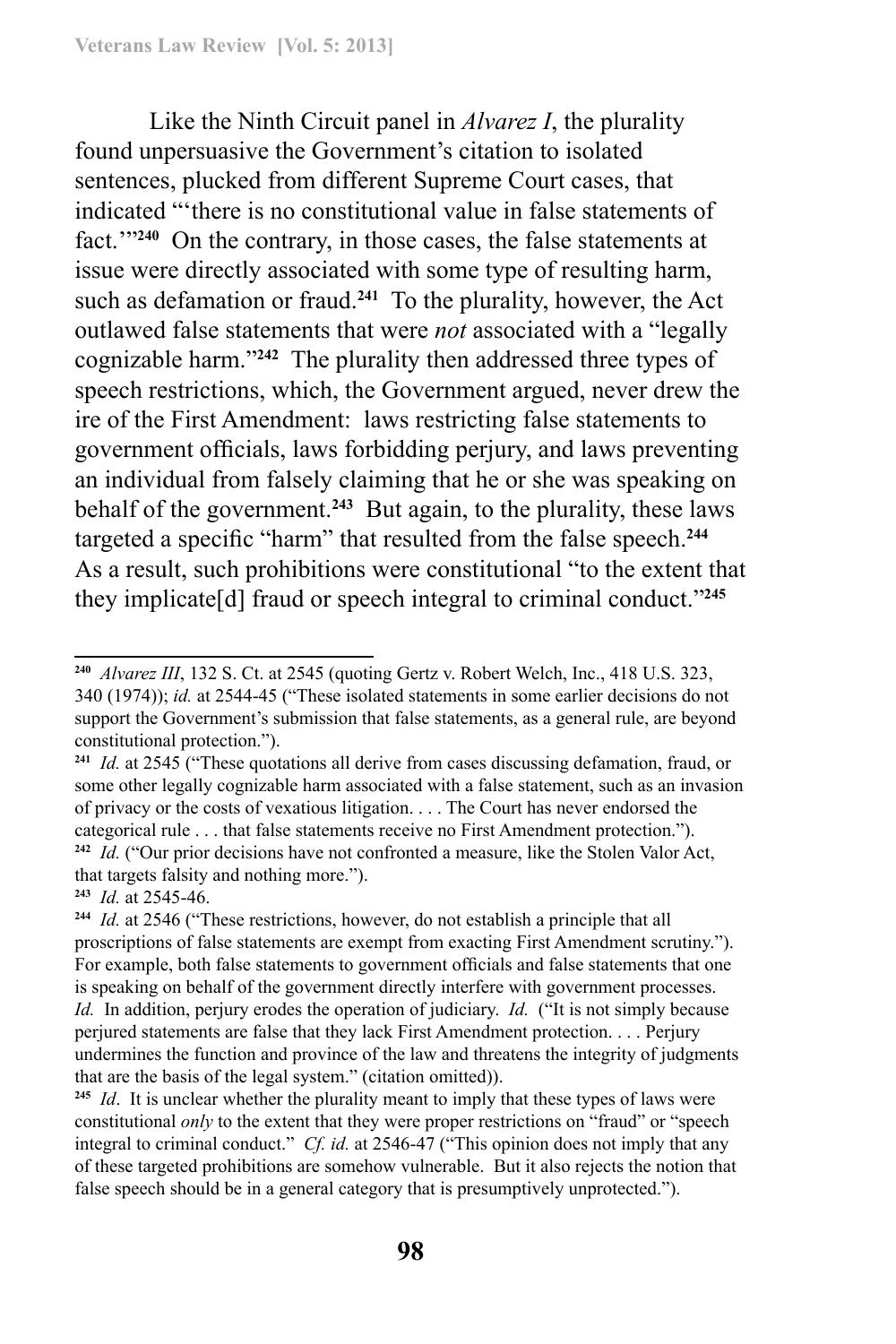**MEDALS OF DISHONOR?**

Turning to the Stolen Valor Act specifically, the plurality criticized the law's breadth.**<sup>246</sup>** Theoretically, an individual could violate the Act by making a false medal claim within the confines of the individual's home and without any intention of attaining something of value.**<sup>247</sup>** To the plurality, permitting this type of restriction on false speech would invite the government to restrict false statements about any number of other subjects.**<sup>248</sup>**

The plurality further reasoned that the Act failed strict scrutiny.<sup>249</sup> As a preliminary matter, the plurality found the Government's interest in recognizing military valor to be compelling.**<sup>250</sup>** Moreover, protecting military honors played an important role in achieving the Government's interest.**<sup>251</sup>** But the plurality reasoned that the Act was not necessary to realize that interest.**<sup>252</sup>** The Government presented no evidence that public sentiment about military medals was eroded by the false claims involving them.**<sup>253</sup>** Furthermore, the plurality reasoned

**<sup>246</sup>** *Id.* at 2547 ("The probable, and adverse, effect of the Act . . . illustrates . . . the reasons for the Law's distrust of content-based speech prohibitions. The Act by its plain terms applies to a false statement made at any time, in any place, to any person.").

**<sup>247</sup>** *Id*. ("[T]he statute would apply with equal force to personal, whispered conversations within a home. The statute seeks to control and suppress all false statements on this one subject in almost limitless times and settings. And it does so entirely without regard to whether the lie was made for the purpose of material gain.").

**<sup>248</sup>** *Id.* ("That governmental power has no clear limiting principle. Our constitutional tradition stands against the idea that we need Oceania's Ministry of Truth. Were this law to be sustained, there could be an endless list of subjects the [government] could single out." (citation omitted)); *see* Singh, *supra* note 239 (analyzing the plurality opinion). **<sup>249</sup>** *Alvarez III*, 132 S. Ct. at 2548 ("Although the objectives the Government seeks to further by the statute are not without significance . . . the Act does not satisfy exacting scrutiny."); *see* Singh, *supra* note 239.

**<sup>250</sup>** *See Alvarez III*, 132 S. Ct. at 2549 (labeling the Government's interest as "compelling"). **<sup>251</sup>** *Id*. at 2548 ("These interests are related to the integrity of the military honors system in general, and the Congressional Medal of Honor in particular."). The plurality also emphasized the fact that the Medal of Honor had only been bestowed on 3,476 occasions. *Id.*

**<sup>252</sup>** *Id.* at 2549 ("The link between the Government's interest in protecting the integrity of the military honors system and the Act's restriction on the false claims of liars . . . has not been shown.").

**<sup>253</sup>** *Id.*; *see* Singh, *supra* note 239 ("[The plurality] noted that the government had not provided evidence that the significance of medals had been diluted . . . .").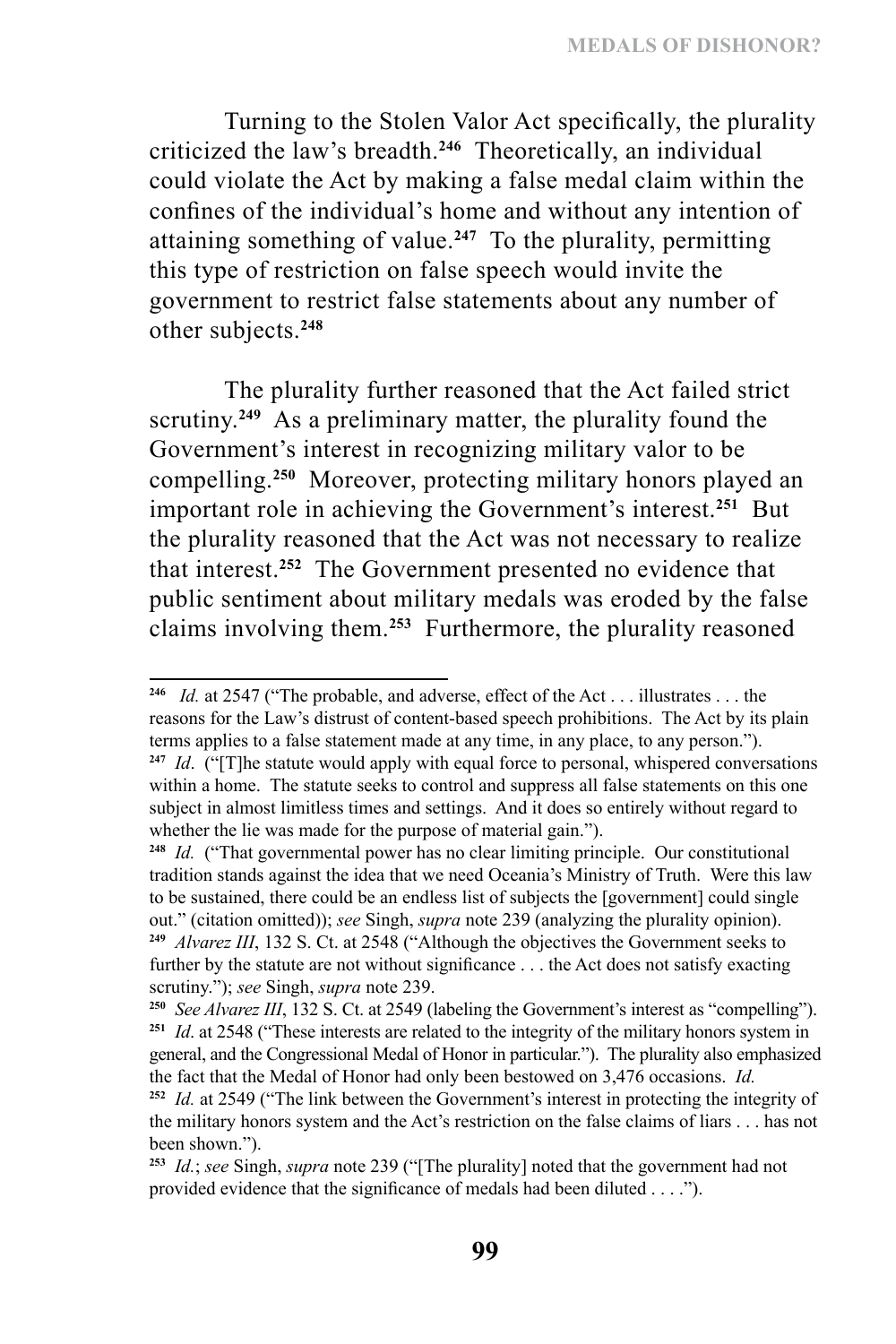that both the "refutation" of false claims and the ridicule of false claimants achieved the same purposes as a criminal statute.**<sup>254</sup>**

Additionally, the plurality reasoned that even if governmental intervention was necessary to facilitate the compelling interest, the Act was not the least restrictive means of doing so.**<sup>255</sup>** As an alternative, the plurality suggested that the government could create a verifiable database of rightful medal recipients.**<sup>256</sup>**

Justice Breyer wrote a concurrence, which was joined by Justice Kagan.**<sup>257</sup>** He also concluded that the Act was unconstitutional, but he rejected the "strict categorical" approach used by the plurality.**<sup>258</sup>** To Breyer, the First Amendment analysis required addressing whether the Act harmed protected expression in a way disproportionate to the Act's justifications.**<sup>259</sup>** In his concurrence, Breyer called this approach "intermediate scrutiny" or "proportionality."**<sup>260</sup>** He reasoned that such a test was necessary in situations where, although a speech restriction did not suppress important ideas, it nevertheless adversely affected First Amendment rights.**<sup>261</sup>**

**<sup>254</sup>** *Alvarez III*, 132 S. Ct. at 2550 ("[O]utrage and contempt expressed for . . . lies can serve to reawaken and reinforce the public's respect for the Medal, its recipients, and its high purpose."). The plurality refers to such expression as "counterspeech." *Id.* at 2549. The plurality noted that the Government was unable to show that refutation of false medal claims would be unsuccessful. *Id.*

**<sup>255</sup>** *Id*. at 2551 ("There is, however, at least one less speech-restrictive means by which the Government could likely protect the integrity of the military awards system."). **<sup>256</sup>** *Id.*

**<sup>257</sup>** *Id.* at 2551-56 (Breyer, J., concurring); *see* Singh, *supra* note 239 (analyzing Justice Breyer's concurring opinion).

**<sup>258</sup>** *Alvarez III*, 132 S. Ct. at 2551 (Breyer, J., concurring) ("I base that conclusion upon the fact that the statute works First Amendment harm, while the Government can achieve its legitimate objectives in less restrictive ways.").

**<sup>259</sup>** *Id.* ("[T]his Court has often found it appropriate to examine the fit between statutory ends and means."); *see* Singh, *supra* note 239 ("Under this test . . . courts ask whether restrictions on speech are proportional to the corresponding government interest."). **<sup>260</sup>** *Alvarez III*, 132 S. Ct. at 2552 (Breyer, J., concurring) ("Regardless of the label, some such approach is necessary if the First Amendment is to offer proper protection in the many instances in which a statute adversely affects constitutionally protected interests but warrants neither near-automatic condemnation . . . nor near-automatic approval . . . ."). **<sup>261</sup>** *Id.* at 2552; *see* Singh, *supra* note 239 ("The concurring Justices argued that intermediate scrutiny should apply here because the Government should have some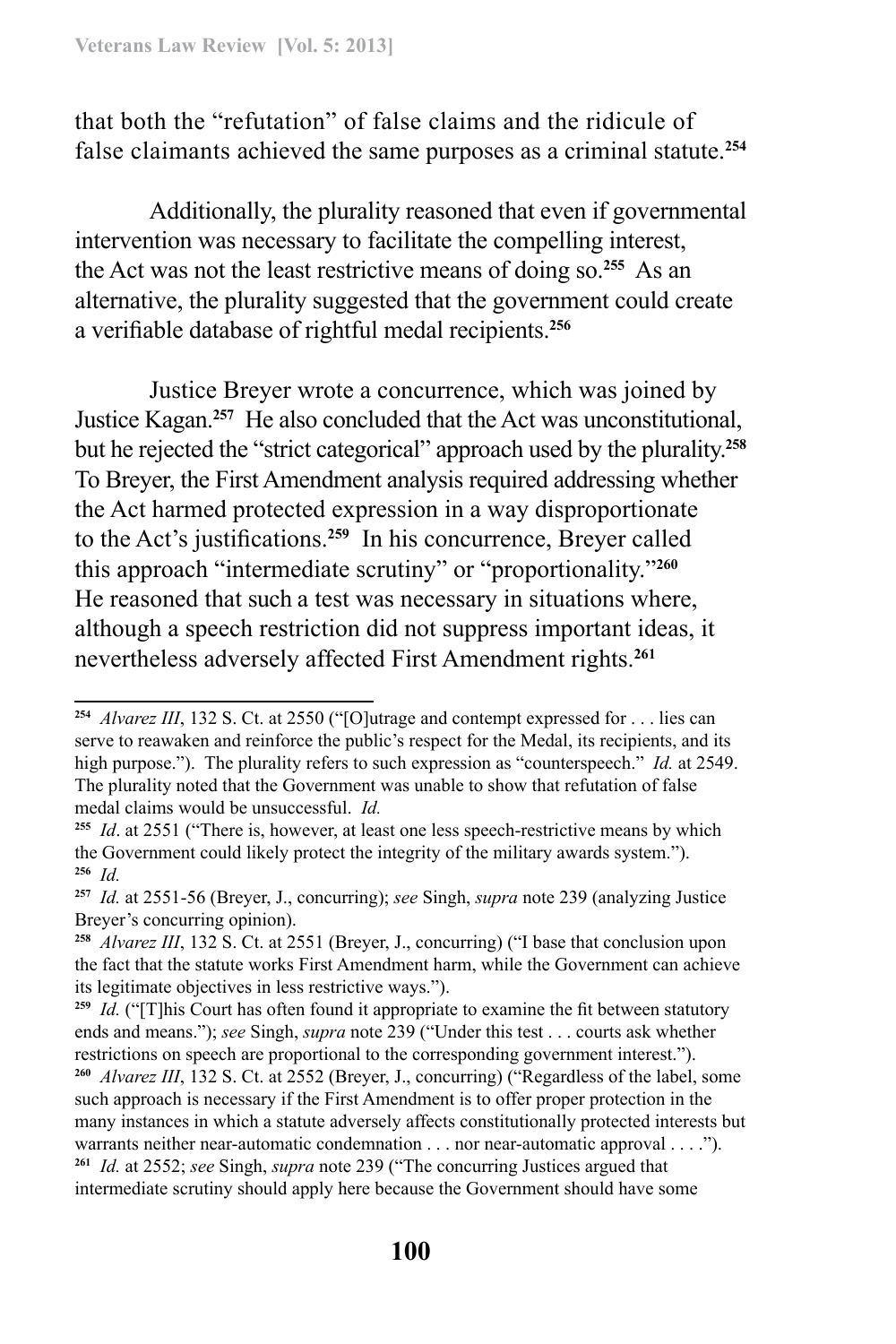Accordingly, Justice Breyer believed that false statements of fact did receive a *small* amount of First Amendment protection.**<sup>262</sup>** After all, people often used lies for beneficial purposes in society.**<sup>263</sup>** Furthermore, mirroring Chief Judge Kozinski's worry in *Alvarez II*, Breyer argued that false statements were far too pervasive in society to enable the government to widely restrict them.**<sup>264</sup>** Such restrictions could also dissuade speakers from engaging in truthful speech for fear of over-zealous prosecution.**<sup>265</sup>**

Therefore, Justice Breyer reasoned that a statute restricting a type of false statement must possess characteristics that limit the scope of the restriction.**<sup>266</sup>** Breyer then listed several examples, such as the requirements that a fraud prosecution involve proof of detrimental reliance and that a defamation statute only target reputational harm.**<sup>267</sup>** To Breyer, these limitations ensured that

**<sup>262</sup>** *Alvarez III*, 132 S. Ct. at 2553 (Breyer, J., concurring) ("[T]his Court has frequently said or implied that false factual statements enjoy little First Amendment protection. . . . But these judicial statements cannot be read to mean 'no protection at all.'" (citations omitted)). **<sup>263</sup>** *Id.* ("False factual statements can serve useful human objectives, for example: in social contexts, where they may prevent embarrassment, protect privacy, shield a person from prejudice, provide the sick with comfort, or preserve a child's innocence; in public contexts, where they may stop a panic . . . and even in technical, philosophical, and scientific contexts, where . . . examination of a false statement . . . can promote a form of thought that ultimately helps realize the truth.").

ability to regulate false statements of fact."). Important ideas would be those involving "philosophy, religion, history, the social sciences, [and] the arts." *Alvarez III*, 132 S. Ct. at 2552 (Breyer, J., concurring). Justice Breyer believed that laws targeting this type of speech *would* be subjected to strict scrutiny in many cases. *Id.*

**<sup>264</sup>** *Id.* ("[T]he pervasiveness of false statements, made for better or for worse motives, made thoughtlessly or deliberately, made with or without accompanying harm, provides a weapon to a government broadly empowered to prosecute falsity without more."). **<sup>265</sup>** *Id.* (stating that a speech restriction must allow sufficient "breathing room" for "more valuable" expression).

**<sup>266</sup>** *Id.* at 2553-54 ("I . . . must concede that many statutes . . . make the utterance of certain kinds of false statements unlawful. Those prohibitions, however, tend to be narrower than the statute before us, in that they limit the scope of their application, sometimes by requiring proof of specific harm to identifiable victims; sometimes by specifying that the lies be made in contexts in which a tangible harm to others is especially likely to occur; and sometimes by limiting the prohibited lies to those that are particularly likely to produce harm."). **<sup>267</sup>** *Id.* at 2554. In addition, Justice Breyer also discussed perjury statutes, statutes prohibiting false claims of terrorist attacks, impersonation of a public official, and trademark infringement. *Id.*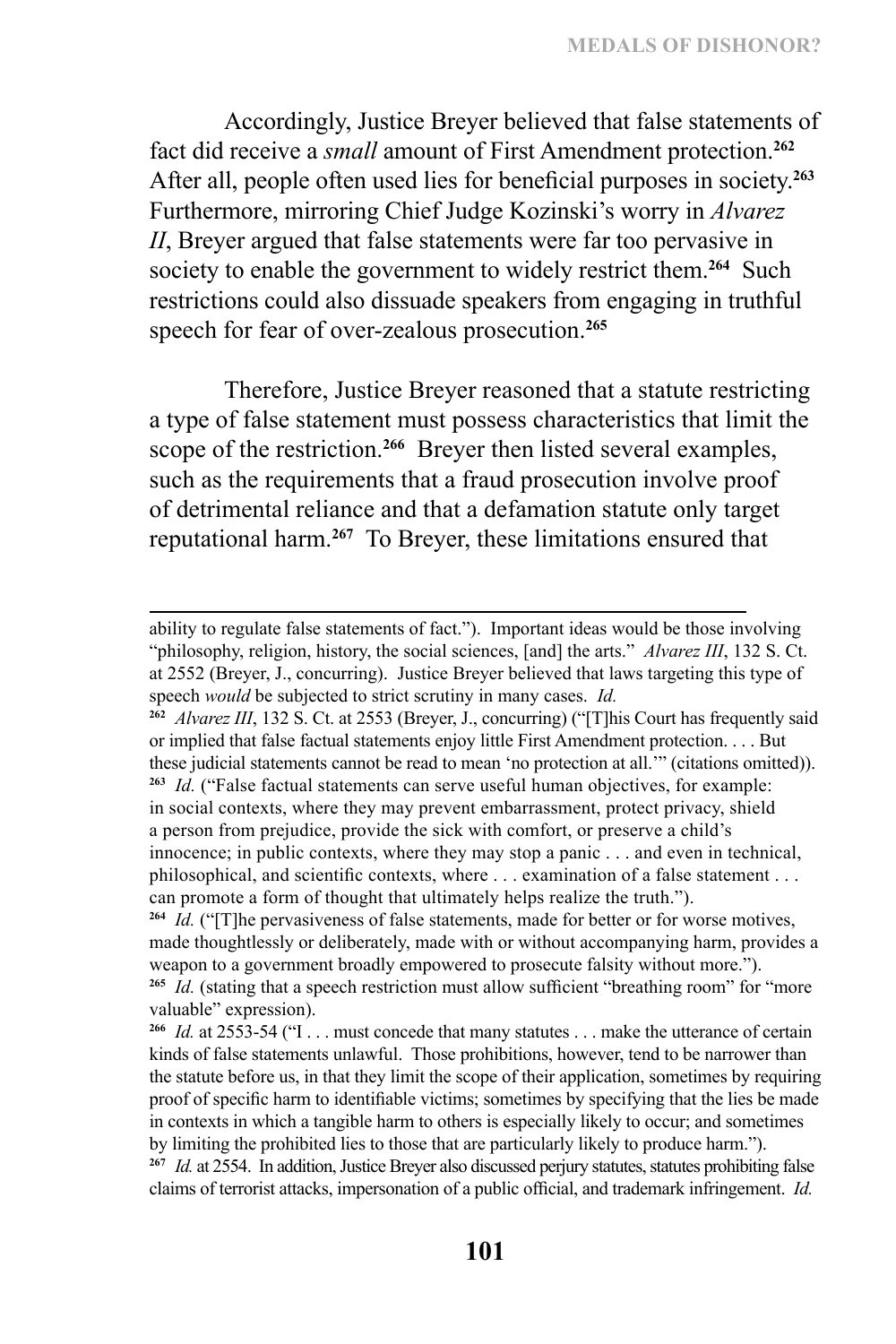protected speech had sufficient breathing space.**<sup>268</sup>** But Breyer concluded that the Stolen Valor Act did not have adequate limits, as it applied even in purely private settings, such as false medal claims made within an individual's home.**<sup>269</sup>** Breyer did believe, though, that a more narrowly tailored version of the Act could pass constitutional muster.**<sup>270</sup>** As an example, he suggested a statute that targeted only those false claims that resulted in a material harm.**<sup>271</sup>**

In dissent, Justice Alito, joined by Justices Scalia and Thomas, reasoned that the Act was constitutional.**<sup>272</sup>** Justice Alito argued that false statements of fact comprised a general category of unprotected expression.**<sup>273</sup>** He noted that fraud and defamation statutes were historically constitutional.**<sup>274</sup>** But, in addition, he believed that the Court had approved of false-speech restrictions that had not been recognized when the First Amendment was enacted.**<sup>275</sup>** Among Alito's examples was the "modern" false-light invasion of privacy tort.**<sup>276</sup>**

**<sup>268</sup>** *Id.* at 2555 ("The limitations help to make certain that the statute does not allow its threat of liability or criminal punishment to roam at large, discouraging or forbidding the telling of the lie in contexts where harm is unlikely or the need for the prohibition is small.").

**<sup>269</sup>** *Id.*; *see* Singh, *supra* note 239 ("[The concurring Justices found that the Act] creates too significant a burden on protected speech.").

**<sup>270</sup>** *Alvarez III*, 132 S. Ct*.* at 2555 (Breyer, J., concurring) ("We must therefore ask whether it is possible substantially to achieve the Government's objective in less burdensome ways. In my view, the answer to this question is 'yes.'"); *see* Dao, *supra* note 92 (noting that Justice Breyer provided ideas for rewriting the Act).

**<sup>271</sup>** *Alvarez III*, 132 S. Ct. at 2556 (Breyer, J., concurring); *see* Dao, *supra* note 92. **<sup>272</sup>** *Alvarez III*, 132 S. Ct. at 2556-65 (Alito, J., dissenting); *see* Volokh, *supra* note 233 (briefly describing Alito's dissent). *See generally* Dao, *supra* note 92 (calling Alito's dissent "sharply worded").

**<sup>273</sup>** *Alvarez III*, 132 S. Ct. at 2557 (Alito, J., dissenting) ("By holding that the First Amendment . . . shields these lies, the Court breaks sharply from a long line of cases recognizing that the right to free speech does not protect false factual statements that inflict real harm and serve no legitimate interest."); *see* Volokh, *supra* note 233 ("Three Justices . . . took the view that lies are basically categorically unprotected by the First Amendment . . . .").

**<sup>274</sup>** *Alvarez III*, 132 S. Ct. at 2561 (Alito, J., dissenting) ("Laws prohibiting fraud, perjury, and defamation, for example, were in existence when the First Amendment was adopted, and their constitutionality is now beyond question.").

**<sup>275</sup>** *Id.* ("We have also described as falling outside the First Amendment's protective shield certain false factual statements that were neither illegal nor tortious at the time of the Amendment's adoption.").

**<sup>276</sup>** *Id.* Alito's examples also included the tort of "intentional infliction of emotional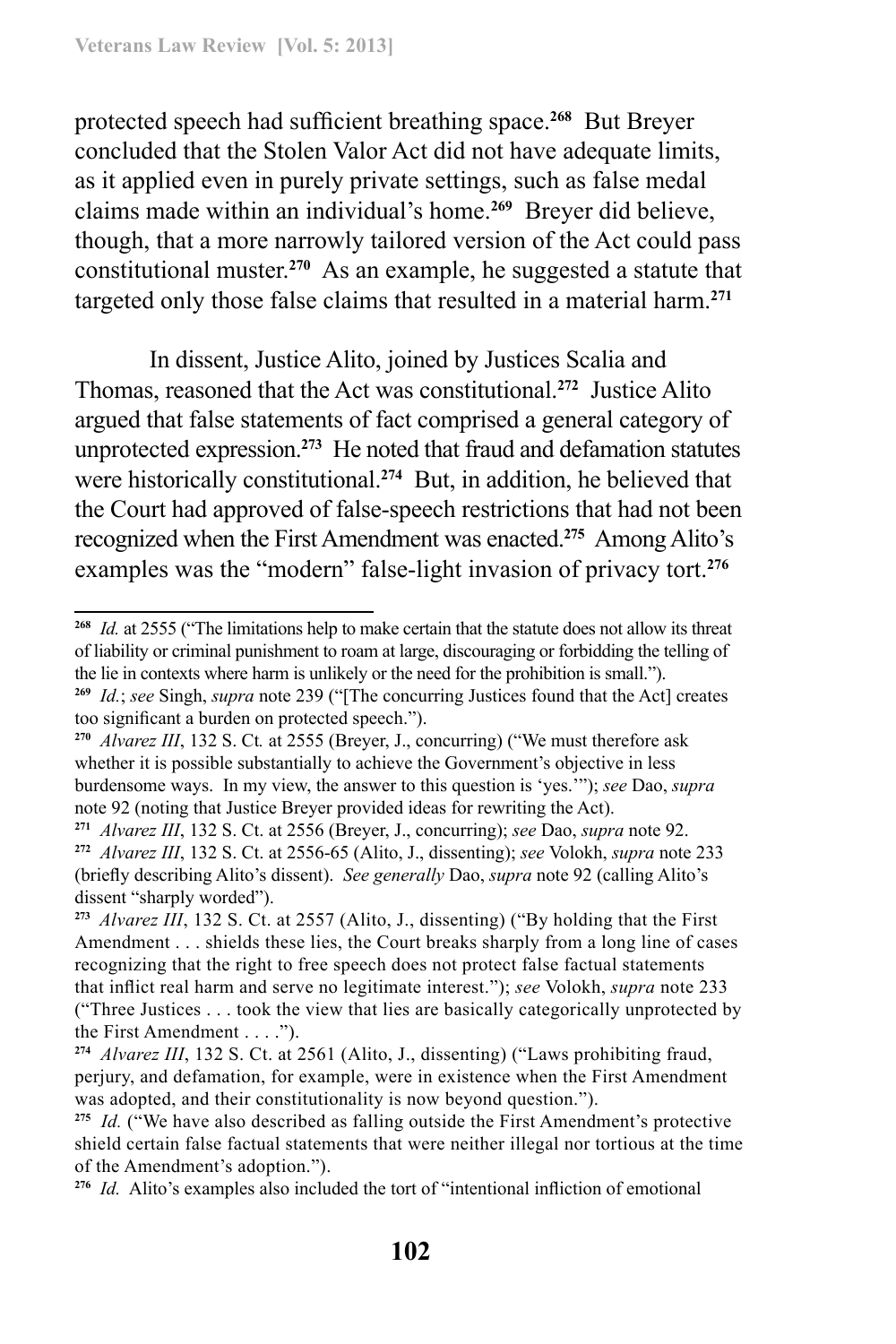Importantly, Alito reasoned that false statements of fact were only constitutionally protected to the extent necessary to provide "breathing space" for protected, truthful speech.**<sup>277</sup>** Accordingly, the First Amendment protected false statements about religion, science, art, and philosophy—all matters of public concern.**<sup>278</sup>** On these subjects, Alito believed that it would be "perilous" for the government to be the "arbiter of truth."**<sup>279</sup>**

However, Justice Alito argued that the Stolen Valor Act did not stifle any of this "valuable" expression at all.**<sup>280</sup>** Lies about military medals were both worthless and incapable of furthering any quintessential First Amendment purpose.**<sup>281</sup>**

distress by means of a false statement" and statutes that made it a crime to falsely represent that an individual was speaking on behalf of the federal government. *Id.* **<sup>277</sup>** *Id.* at 2563; *see* Singh, *supra* note 239 ("The dissenters recognized that false statements may be protected when laws restricting them might chill otherwise protected speech . . . ."); *see also* Volokh, *supra* note 233 (summarizing Alito's reasoning). Alito referred to the "actual malice" requirement articulated in *New York Times Co. v. Sullivan* and *Garrison v. Louisiana*. *Alvarez III*, 132 S. Ct. at 2563 (Alito, J., dissenting). *See generally supra* Part I.A (discussing the "actual malice" requirement in First Amendment jurisprudence).

**<sup>278</sup>** *Alvarez III*, 132 S. Ct. at 2564 (Alito, J., dissenting) (stating that government restriction of false statements in these areas would present a "grave and unacceptable danger of suppressing truthful speech").

**<sup>279</sup>** *Id.*

**<sup>280</sup>** *Id.* ("In stark contrast to hypothetical laws prohibiting false statements about history, science, and similar matters, the Stolen Valor Act presents no risk at all that valuable speech will be suppressed."); *see* Singh, *supra* note 239 ("[T]he subject matter of the lies [targeted by the Stolen Valor Act] does not relate to any protected expression.").

**<sup>281</sup>** *Alvarez III*, 132 S. Ct. at 2564 (Alito, J., dissenting) ("The speech punished by the Act is not only verifiably false and entirely lacking in intrinsic value, but it also fails to serve any instrumental purpose that the First Amendment might protect.").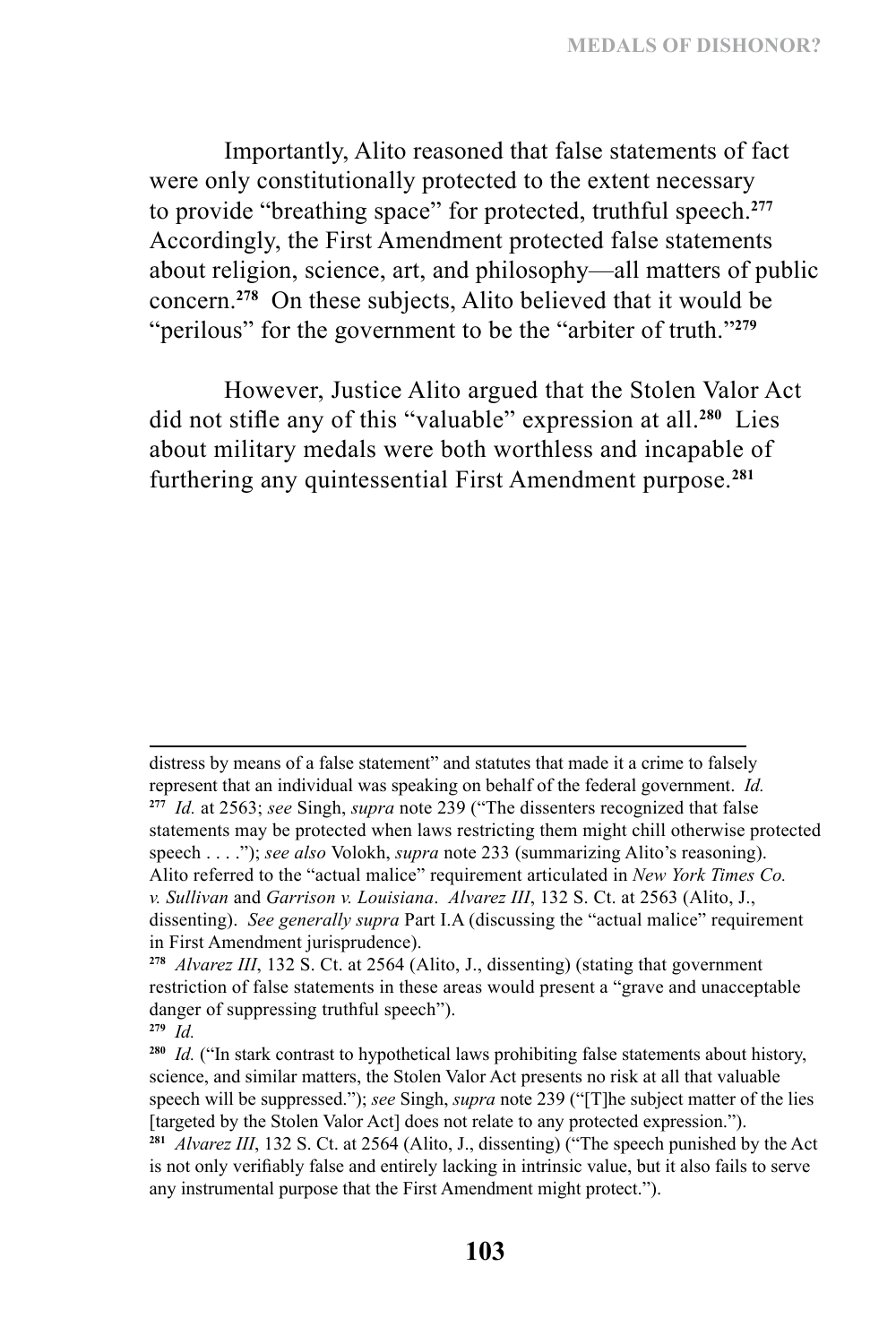Moreover, Justice Alito believed that the reach of the Act *was* limited in several key respects.**<sup>282</sup>** For example, the law was viewpoint neutral,**<sup>283</sup>** and a conviction under the Act required proof beyond a reasonable doubt that the declarant intentionally uttered a false fact.**<sup>284</sup>** Additionally, Alito argued that the Act targeted a real harm because false medal claims both devalued military honors**<sup>285</sup>** and caused offense to legitimate recipients.**<sup>286</sup>** He also attacked the plurality's assertion that less restrictive alternatives to the Act would be effective.**<sup>287</sup>** Alito cited evidence suggesting that any verifiable database of actual medal recipients would be incomplete.**<sup>288</sup>** Furthermore, he believed that, if Congress were to enact a narrower version of the Act—such as a version that only targeted those false claims made to attain a financial benefit—unprosecuted lies about military decorations would still cause great harm.**<sup>289</sup>**

**<sup>282</sup>** *Id.* at 2557 ("Properly construed, this statute is limited in five significant respects. First, the Act applies to only a narrow category of false representations about objective facts that can almost always be proved or disproved with near certainty. Second, the Act concerns facts that are squarely within the speaker's personal knowledge. Third . . . a conviction under the Act requires proof beyond a reasonable doubt that the speaker actually knew that the representation was false. Fourth, the Act applies only to statements that could reasonably be interpreted as communicating actual facts . . . . Finally, the Act is strictly viewpoint neutral." (footnotes omitted)).

**<sup>283</sup>** *Id.* ("[T]he Act applies equally to all false statements, whether they tend to disparage or commend the Government, the military, or the system of military honors."). **<sup>284</sup>** *Id.*

**<sup>285</sup>** *Id.* at 2558-59. Justice Alito analogized the Stolen Valor Act to trademark law. *Id.*  at 2559 ("In much the same way, the proliferation of false claims about military awards blurs the signal given out by the actual awards by making them seem more common than they really are, and this diluting effect harms the military by hampering its efforts to foster morale and esprit de corps.").

**<sup>286</sup>** *Id.* at 2559 ("[L]egitimate award recipients and their families have expressed the harm they endure when an imposter takes credit for heroic actions that he never performed."). **<sup>287</sup>** *Id.* ("Congress had ample reason to believe that alternative approaches would not be adequate.").

**<sup>288</sup>** *Id.* (citing a Department of Defense report, which stated that a database would only be accurate as to medals awarded since 2001).

**<sup>289</sup>** *Id.* at 2560 ("[M]uch damage is caused, both to real award recipients and to the system of military honors, by false statements that are not linked to any financial or other tangible reward.").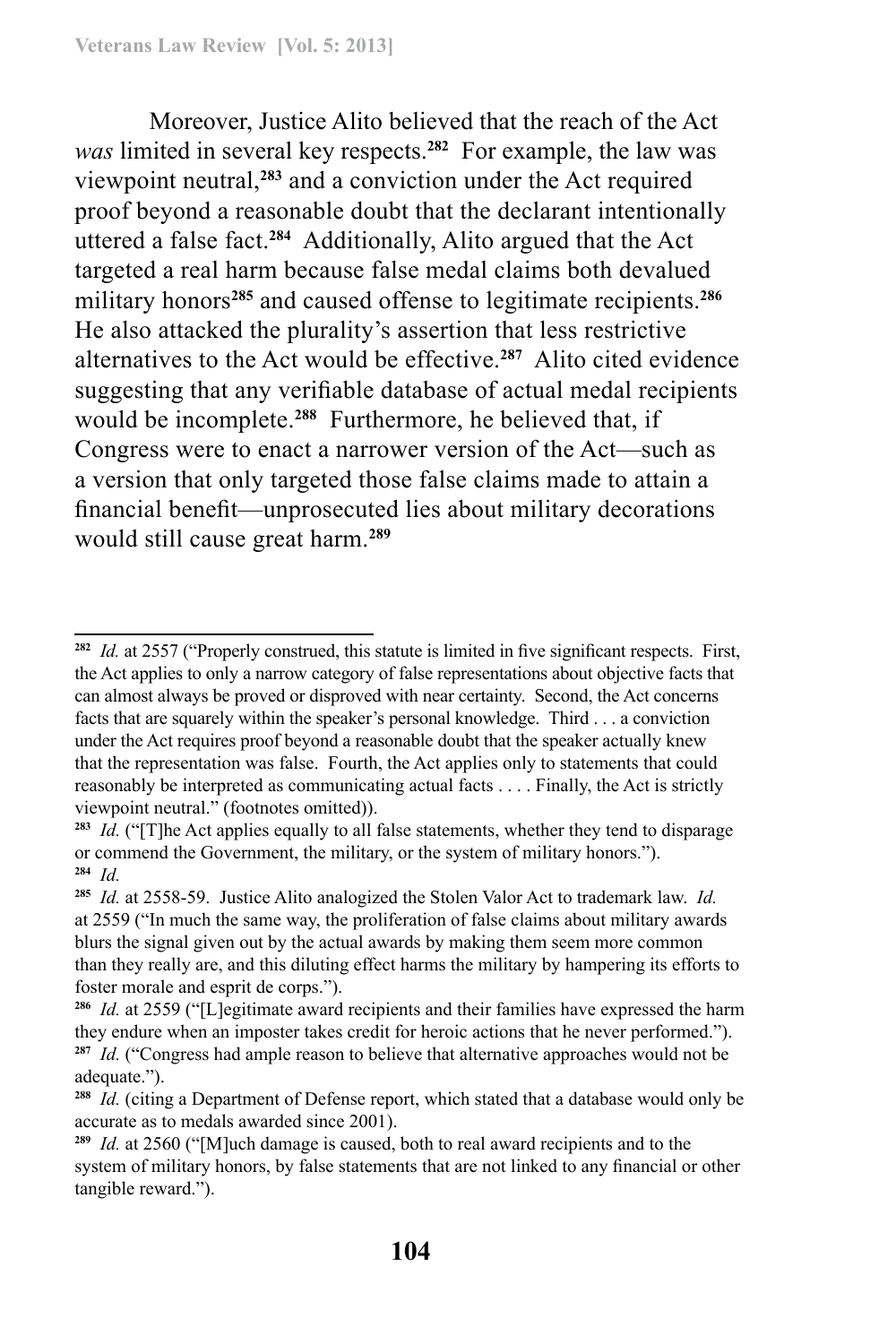Justice Alito concluded by stating that, even if upholding the Act invited the state to restrict lies on a plethora of subjects, this was not a constitutional problem.**<sup>290</sup>** Rather, the democratic process would prevent such "foolish" laws from being enacted.**<sup>291</sup>** After all, the Act itself was enthusiastically passed by a democratically elected legislature.**<sup>292</sup>**

### **III. ANALYSIS**

The Court in *United States v. Stevens* placed limits on devising new categories of unprotected speech;**<sup>293</sup>** as a result, such a task appears to be a difficult one in the future.**<sup>294</sup>** Moreover, in *United States v. Alvarez*, a plurality of the Court endorsed the *Stevens* approach and seemingly analyzed the Stolen Valor Act under the *Stevens* framework.**<sup>295</sup>**

Upon this foundation, this Part will analyze whether the Act could have been construed as a constitutional restriction on speech. To begin, Part III.A will consider whether "false statements of fact" comprise a general category excluded from First Amendment

**<sup>290</sup>** *Id.* at 2565 ("[T]he plurality's concern . . . falls outside the purview of the First Amendment."); *see* Volokh, *supra* note 233 ("[T]he First Amendment leaves laws that ban these sorts of lies to the political process, not to judicial evaluation.").

**<sup>291</sup>** *Alvarez III*, 132 S. Ct. at 2565 (Alito, J., dissenting) ("The safeguard against such laws is democracy, not the First Amendment. Not every foolish law is unconstitutional.").

**<sup>292</sup>** *Id.* ("The Stolen Valor Act represents the judgment of the people's elected representatives that false statements about military awards are very different from false statements about civilian awards."). *See generally supra* Part I.B (describing the popular support for the Stolen Valor Act).

**<sup>293</sup>** *See* Strossen, *supra* note 24, at 104 ("In sum, the *Stevens* litigation generated analysis and holdings that should significantly reinforce the general ban on content-based regulations of expression."); *supra* Part II.A (discussing the *Stevens* case).

**<sup>294</sup>** *See* Strossen, *supra* note 24, at 82–83 ("If these requirements are enforced strictly, it is hard to imagine any future expansion of the list of unprotected speech categories beyond those the Court has previously recognized."); Barnwell, *supra* note 97, at 1050 ("[T]hrough *Stevens* the Court has cast doubt on the idea that there still exist any categories of speech that may be pushed outside First Amendment protection for this reason.").

**<sup>295</sup>** *Alvarez III*, 132 S. Ct. at 2544 (citing *Stevens* with approval). Of note, Chief Justice Roberts, who authored the majority opinion in *Stevens*, see *supra* Part II.A, joined with the plurality in *Alvarez*.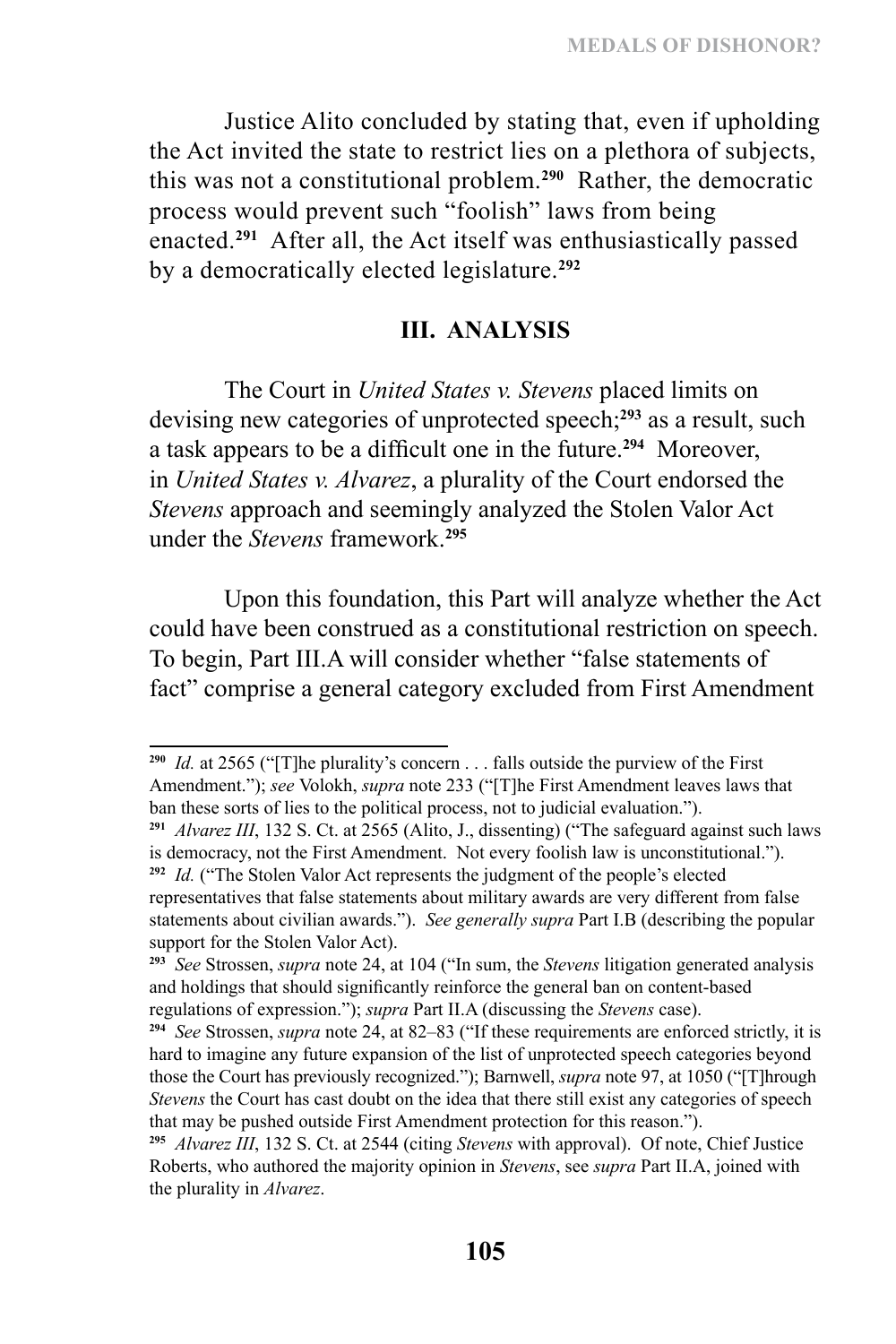protection. Subsequently, Part III.B will determine whether the Act could have been construed as constitutional under well-recognized categorical exclusions, such as defamation or fraud.

## **A. False Statements of Fact Do Not Comprise a Distinct Categorical Exclusion**

The Supreme Court in *Stevens* held that categories of unprotected speech must be "well-defined and narrowly limited."**<sup>296</sup>** Additionally, a law restricting a particular unprotected category must have some historical basis.**<sup>297</sup>** However, the category of "false statements of fact" is not "narrowly limited"—on the contrary, it is extremely broad.**<sup>298</sup>** As Justice Breyer and Chief Judge Kozinski articulated in each of their court's *Alvarez* opinions, individuals lie for many different mundane reasons every day.**<sup>299</sup>** For instance, so-called "white lies" are typically innocuous, and these falsities are often expected when one engages in polite discourse.**<sup>300</sup>**

**<sup>296</sup>** United States v. Stevens, 130 S. Ct. 1577, 1584 (2010) (quoting Chaplinsky v. New Hampshire, 315 U.S. 568, 571 (1942)); Strossen, *supra* note 24, at 83 (stating that the Supreme Court quoted *Chaplinsky* "approvingly").

**<sup>297</sup>** *Stevens*, 130 S. Ct. at 1585-86; Strossen, *supra* note 24, at 82.

**<sup>298</sup>** False statements are a "common staple of human existence." Rodney A. Smolla, *Attempting to Criminalize Mere "Lies"-The Stolen Valor Act Example*, 1 Law of Defamation § 4:70.50 (2d ed.) (2011); *see* Hudson, *supra* note 11, at 19 (describing scholars' reactions to the Stolen Valor Act).

**<sup>299</sup>** *Alvarez III,* 132 S. Ct. at 2553 (Breyer, J., concurring) (stating that false statements are "pervasive[]" in society); *Alvarez II*, 638 F.3d 666, 674 (9th Cir. 2011) (denying petition for rehearing en banc) (Kozinski, C.J., concurring) ("Saints may always tell the truth, but for mortals living means lying."). Numerical estimates of an average person's lies range anywhere from two to three lies told every ten minutes to one lie told every day. Ulrich Boser, *We're All Lying Liars: Why People Tell Lies, and Why White Lies Can Be OK*, U.S. News & WORLD REP. (May 18, 2009), http://health.usnews.com/health-news/familyhealth/brain-and-behavior/articles/2009/05/18/were-all-lying-liars-why-people-tell-liesand-why-white-lies-can-be-ok.

**<sup>300</sup>** *See* Victoria Talwar et al., *White Lie-Telling in Children for Politeness Purposes*, Int'l J. Behavioral. Dev. 1, 1 (2007), *available at* http://www.talwarresearch.com/ images/prosocial%20ijbd.pdf ("To spare the feelings of the recipient and foster amicable social relations, prosocial lies are expected."). Lying under certain circumstances was even supported by several Catholic theologians. *See* Knights of Columbus, The Catholic Encyclopedia 469 (Charles G. Herbermann et al. eds., 1910), *available at* http://archive. org/details/catholicencyclo00unkngoog ("St. John Chrysostom held that it is lawful to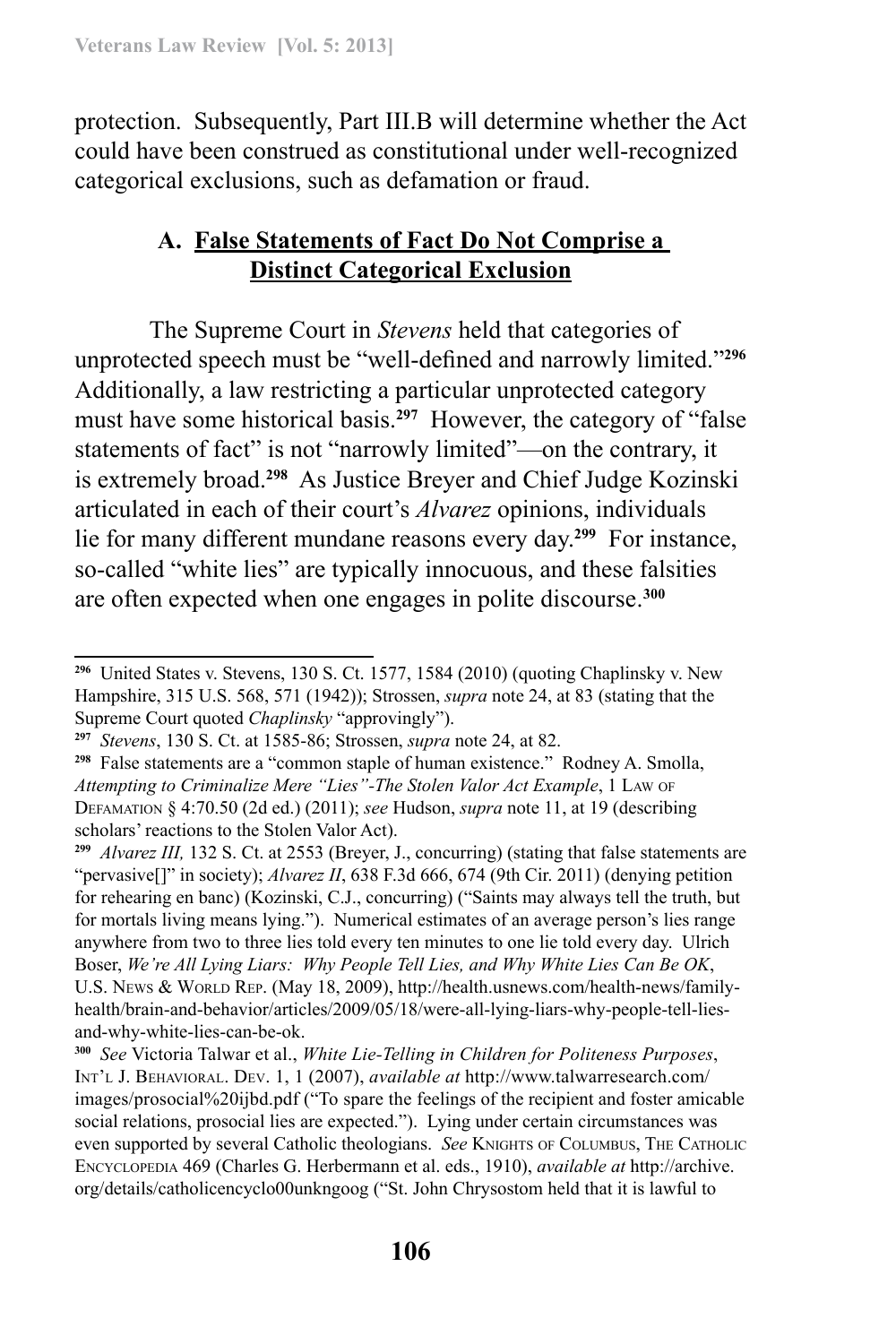Even at a young age,**<sup>301</sup>** parents urge their children to withhold the blunt truth in certain social situations.**<sup>302</sup>** Accordingly, a presumption that every lie is subject to government restriction is a "terrifying" and unwieldy prospect.**<sup>303</sup>** The dissenters in the various *Alvarez* decisions combated this issue by arguing that a democratically elected government would never *practically* choose to regulate innocuous and trivial lies.**<sup>304</sup>** But this solution is both unsatisfactory and similar to the Government's failed "prosecutorial restraint" argument, raised in *Stevens*. **<sup>305</sup>** The First Amendment serves precisely to *protect* certain fundamental rights from abrogation at the hands of a democratic legislature.**<sup>306</sup>**

**<sup>302</sup>** Talwar et al., *supra* note 300, at 8 ("The present study revealed that children from 3- to 11-years-old are able to tell white lies . . . when receiving an undesirable gift. In addition, parental coaching had a significant impact on these children's white lie-telling behavior."); *see* Boser, *supra* note 299 ("[P]arents sometimes explicitly encourage children to tell lies."). **<sup>303</sup>** *Alvarez II*, 638 F.3d at 673 (Kozinski, C.J., concurring) ("So what, exactly, does the dissenters' ever-truthful utopia look like? In a word: terrifying."). Such a presumption would also run counter to Supreme Court precedent with regard to criminal prosecutions. *Alvarez I*, 617 F.3d 1198, 1204 (9th Cir. 2010), *aff'd*, 132 S. Ct. 2537 (2012); *see* Philadelphia Newspapers, Inc. v. Hepps, 475 U.S. 767, 777 (1986) ("[I]t has long been established that the government cannot limit speech protected by the First Amendment without bearing the burden of showing that its restriction is justified."); United States v. Playboy Entm't Grp., Inc., 529 U.S. 803, 816 (2000) ("When the Government restricts speech, the Government bears the burden of proving the constitutionality of its actions."). Essentially, the declarant of a false statement would then carry the burden of proving that his or her words are protected. *Alvarez I*, 617 F.3d at 1204. **<sup>304</sup>** *Alvarez III*, 132 S. Ct. at 2565 (Alito, J., dissenting); *see Alvarez I*, 617 F.3d at 1232 n.9 (Bybee, J., dissenting) ("But the fact that we might find the majority's and Alvarez's hypothetical laws troubling from a policy perspective is irrelevant to the First Amendment question. . . . [T]he proper target for the majority's concerns is the legislature, not this court."); *supra* Part II.B.ii (discussing *Alvarez*).

**<sup>305</sup>** United States v. Stevens, 130 S. Ct. 1577, 1591 (2010) (holding that the government's assurances that it would use the law responsibly were not enough to uphold an otherwise unconstitutional statute); *see* Strossen, *supra* note 24, at 76 (examining the government's "trust us" argument in *Stevens*).

**<sup>306</sup>** *See* W. Va. State Bd. of Educ. v. Barnette, 319 U.S. 624, 638 (1943) ("The very purpose of a Bill of Rights was to withdraw certain subjects from the vicissitudes of political controversy, to place them beyond the reach of majorities and officials and to establish them as legal principles to be applied by the courts. One's right to life, liberty, and property, to

deceive others for their benefit, and Cassian taught that we may sometimes lie as we take medicine, driven to it by sheer necessity.").

**<sup>301</sup>** Most children begin lying at age three. Boser, *supra* note 299. At age six, most children lie a few times in a given day. *Id.*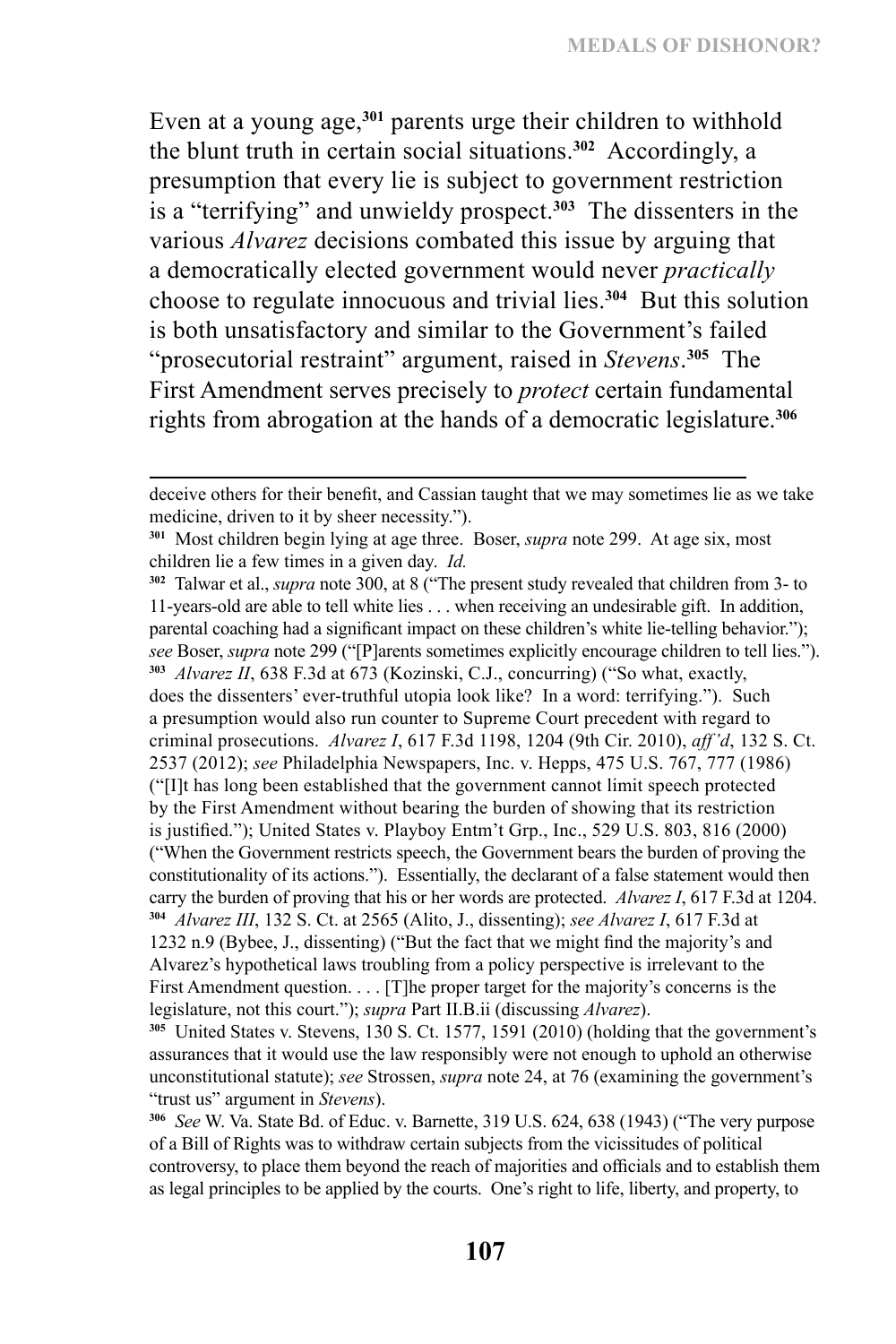Furthermore, under the dissenters' approach, individuals might not even know, in advance of speaking, whether a particular "lie" was subject to prosecution or not.**<sup>307</sup>**

Moreover, a theoretical, general category of "false statements of fact" is not particularly well-defined.**<sup>308</sup>** For example, the meaning of *Gertz*'s "erroneous statement of fact" language itself**<sup>309</sup>** has been debated vigorously—even in cases unrelated to the Stolen Valor Act.**<sup>310</sup>** Certainly, falsity is a component of fraud and defamation.**<sup>311</sup>** However, throughout Supreme Court jurisprudence, the Court has extensively articulated the requirements governing fraud and defamation

**<sup>310</sup>** *Compare* Nike, Inc. v. Kasky, 539 U.S. 654, 664 (2003) (Stevens, J., concurring) (conceding that the Court's language in *Gertz* was "perhaps overbroad[]"), *with* Time, Inc. v. Firestone, 424 U.S. 448, 482 (1976) (White, J., dissenting) ("*[N]o one seriously disputes*, that, regardless of fault, there is no constitutional value in false statements of fact." (emphasis added) (internal quotation marks omitted)). *See* Lyrissa Barnett Lidsky, *Where's the Harm?: Free Speech and the Regulation of Lies*, 65 Wash. & Lee L. Rev. 1091, 1091 (2008) ("False factual information has no First Amendment value, and yet the United States Supreme Court has accorded lies a measure of First Amendment protection." (footnote omitted)).

free speech, a free press, freedom of worship and assembly, and other fundamental rights may not be submitted to vote; they depend on the outcome of no elections."). **<sup>307</sup>** *See Alvarez II*, 638 F.3d at 675 (Kozinski, C.J., concurring) ("[W]e could all be made into criminals, depending on which lies those making the laws find offensive. And we would have to censor our speech to avoid the risk of prosecution for saying something that turns out to be false."); *see also* Wood, *supra* note 55, at 508-09 (describing concerns that, if all falsities were unprotected, the "chilling" of protected speech would occur). **<sup>308</sup>** *See generally* Strossen, *supra* note 24, at 83 ("[An unprotected category] would have to be demonstrated at a narrow level of specificity, rather than at a higher level of abstraction."). Construing the "well-defined and narrowly limited" requirement, the Supreme Court in *Brown v. Entertainment Merchants Ass'n* rejected California's attempt to equate violent video games with obscenity. 131 S. Ct. 2729, 2734 (2011) ("Our cases have been clear that the obscenity exception to the First Amendment does not cover whatever a legislature finds shocking, but only depictions of sexual conduct." (internal quotation marks omitted)); *see supra* Part II.A (providing a brief summary of *Brown*). **<sup>309</sup>** *See* Gertz v. Robert Welch, Inc., 418 U.S. 323, 340 (1974) ("[T]he erroneous statement of fact is not worthy of constitutional protection . . . ."); *supra* Part I.A (describing *Gertz* and other defamation cases).

**<sup>311</sup>** *See, e.g.*, *Alvarez I*, 617 F.3d 1198, 1211 (9th Cir. 2010) (reasoning that fraud and defamation involved falsities), *aff'd*, 132 S. Ct. 2537 (2012); Tushnet, *supra* note 207, at 15 (indicating that defamation and fraud are "particular categories of lies").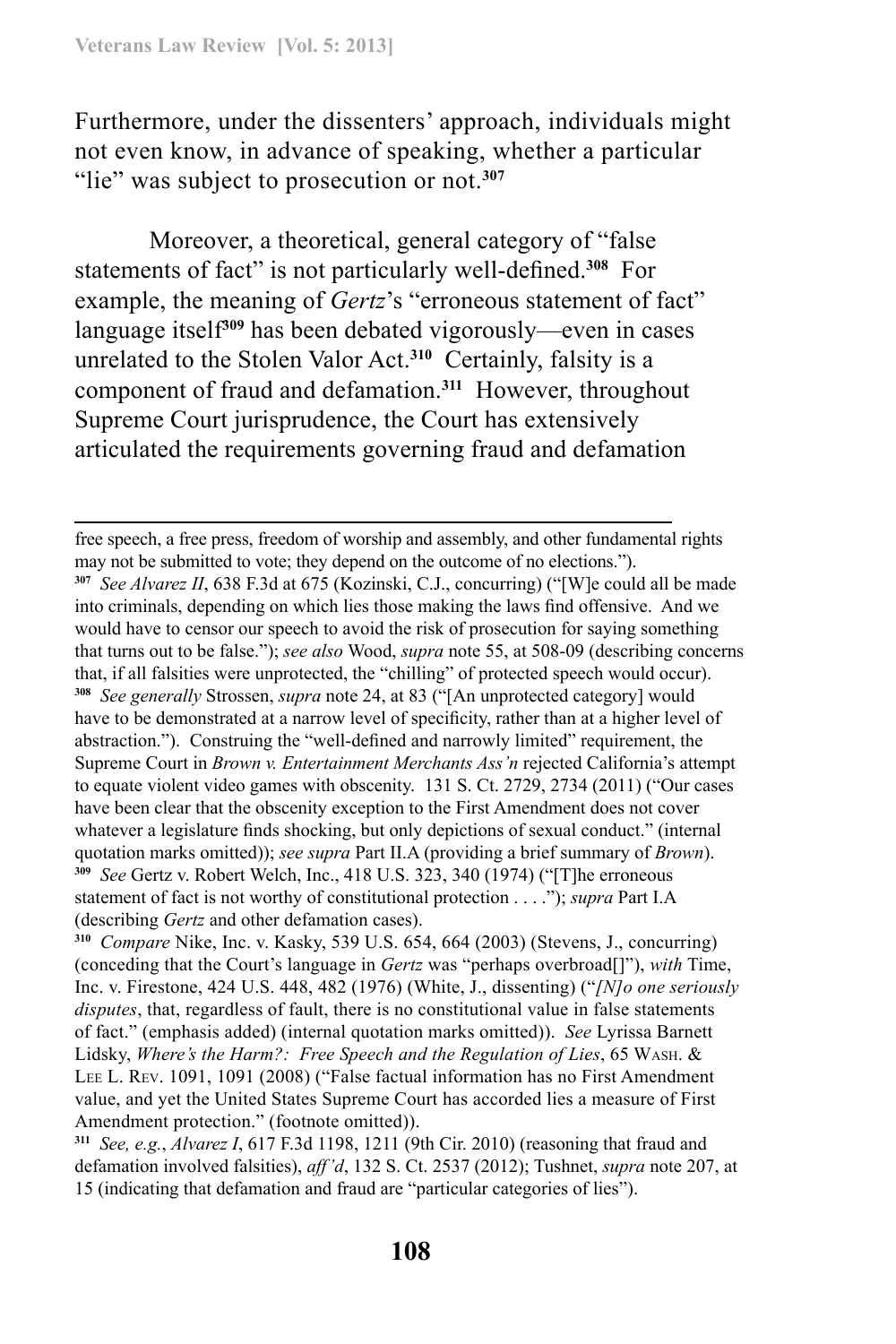prohibitions.**<sup>312</sup>** For example, a defamation action involving a *public* figure requires that the declarant possessed "actual malice" when speaking**<sup>313</sup>** while a defamation action involving a strictly *private* matter requires a lesser standard.**<sup>314</sup>** Similarly, the Supreme Court has described the components of a properly constructed fraud statute and the "clear and convincing" evidentiary requirements.**<sup>315</sup>**

In contrast, the Court has never created a methodical set of rules, tests, or analytical approaches to apply to a theoretical restriction on "false statements of fact"—apart from the approaches that govern the other, specific categorical exclusions.**<sup>316</sup>** Thus, the Stolen Valor Act's supporters relied upon *Gertz* and other cases that all involved defamation, fraud or other restrictions with well-established analyses.**<sup>317</sup>**

**<sup>315</sup>** *See* Illinois *ex rel.* Madigan v. Telemarketing Assocs., Inc., 538 U.S. 600, 620 (2003) ("[T]o prove a defendant liable for fraud . . . the complainant must demonstrate that the defendant made the representation with the intent to mislead the listener, and succeeded in doing so."); *supra* Part I.A (briefly describing the Supreme Court's approach to fraud). **<sup>316</sup>** Chemerinsky's constitutional law treatise devotes nearly 140 pages to unprotected and less protected speech. Chemerinsky, *supra* note 23, at 986–1123. What's more, his overview of each categorical exception is extensive. For instance, twenty-eight pages are devoted to sexually-oriented speech, while ten pages are devoted to defamation alone. *Id.*  at 1016-44 (discussing sexually-oriented speech); *id.* at 1045-55 (discussing defamation). In contrast, "false statements of fact" do not comprise an explicit section in the treatise. *See generally id.* at 986-1123. In *Alvarez I*, Judge Smith cited the meticulous First Amendment analysis that is required when a statute targets any category of unprotected speech. *Alvarez I*, 617 F.3d at 1208 n.9 (listing the respective rules for a variety of categorical exceptions). Furthermore, Smith extrapolated that a "new" category comprised of false statements would similarly require rigorous analysis. *Id.* ("If [dissenting] Judge Bybee is correct, then, we will need an *entirely new constitutional rule* for false speech regulations." (emphasis added)). However, Smith refused to "guess" as to what a new rule might look like. *Id.* **<sup>317</sup>** *See Alvarez II*, 638 F.3d 666, 667 (9th Cir. 2011) (denying petition for rehearing en banc) (Smith, J., concurring) ("The Dissenters draw[] almost entirely on defamation case law . . . ."). In *Alvarez III*, the plurality described these types of statutes. 132 S. Ct. 2537,

**<sup>312</sup>** *See supra* Part I.A (describing judicially-imposed defamation and fraud requirements). **<sup>313</sup>** New York Times Co. v. Sullivan, 376 U.S. 254, 279–80 (1964); Garrison v. Louisiana, 379 U.S. 64, 67 (1964) (extending the *New York Times* rule to criminal libel).

**<sup>314</sup>** *See, e.g.*, *Gertz*, 418 U.S. at 347 ("We hold that, so long as they do not impose liability without fault, the States may define for themselves the appropriate standard of liability for a publisher or broadcaster of defamatory falsehood injurious to a private individual."); *supra* Part I.A (examining defamation jurisprudence).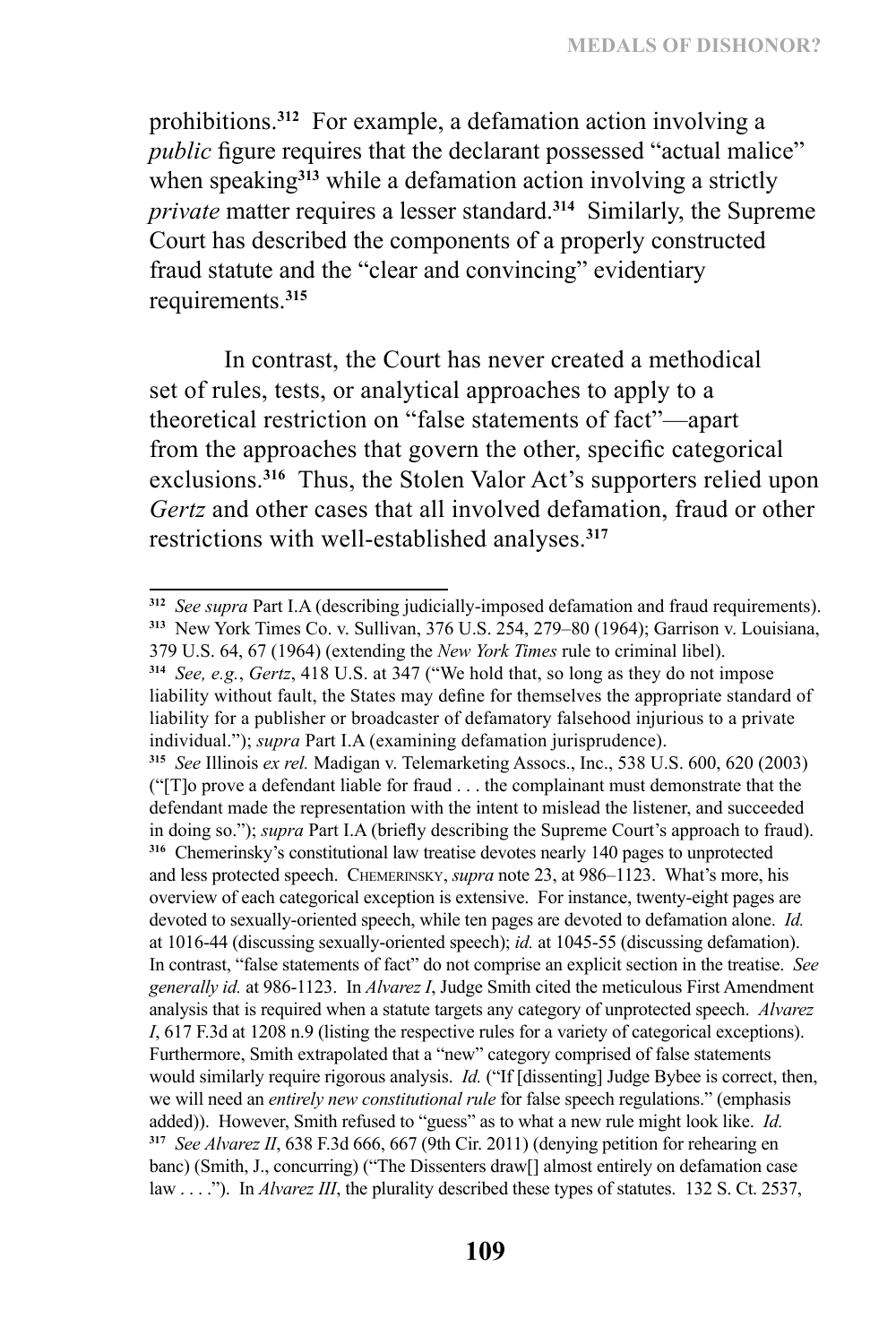Tellingly, those who argue that "false statements of fact" comprise a distinct category often acknowledge the lack of any analytical framework by implicitly *creating* such a framework.**<sup>318</sup>** In response to the litany of trivial lies whose prohibition was worrisome to his fellow judges, Judge O'Scannlain attempted to define "false statements of fact" in a way that would exclude "opinions . . . expressions of emotion or sensation . . . predictions or plans . . . exaggerations . . . and playful fancy."**<sup>319</sup>** But these types of grammatical carve-outs were merely arbitrary and inaccurate.**<sup>320</sup>**

Furthermore, in line with *Stevens*, "false statements of fact" have no historical basis for being generally restricted—apart from being *components* of unprotected speech such as fraud or defamation.**<sup>321</sup>** Instead, falsities are analogous to "depictions

2544 (2012); *see supra* Part II.B.ii. In his *Alvarez I* dissent, Judge Bybee cited many cases to support his position that false speech is categorically excluded. *Alvarez I*, 617 F.3d at 1218–27 (Bybee, J., dissenting). These cases included *Gertz v. Robert Welch, Inc.*, 418 U.S. 323 (1974), *Garrison v. Louisiana*, 379 U.S. 64 (1964), and *New York Times Co. v. Sullivan*, 376 U.S. 254 (1964), which involved defamation. *See supra* Part I.A (discussing these cases). Judge Bybee also discussed other defamation cases, including *Milkovich v. Lorain Journal Co.*, 497 U.S. 1 (1990), *Hustler Magazine, Inc. v. Falwell*, 485 U.S. 46 (1988), *Keeton v. Hustler Magazine, Inc.*, 465 U.S. 770 (1984), *Bill Johnson's Restaurants, Inc. v. NLRB*, 461 U.S. 731 (1983), *Herbert v. Lando*, 441 U.S. 153 (1979), *National Ass'n of Letter Carriers, AFL-CIO v. Austin*, 418 U.S. 264 (1974), *Greenbelt Cooperative Publishing Ass'n v. Bresler*, 398 U.S. 6 (1970), *Curtis Publishing Co. v. Butts*, 388 U.S. 130 (1967), and *Knievel v. ESPN*, 393 F.3d 1068 (9th Cir. 2005). *Alvarez I*, 617 F.3d at 1218–23 (Bybee, J., dissenting). **<sup>318</sup>** *See Alvarez II*, 638 F.3d at 676 (Kozinski, C.J., concurring) ("The dissent . . . creat[es] a doctrine that is so complex, ad hoc and subjective that no one but the author can say with assurance what side of the line particular speech falls on.").

**<sup>319</sup>** *Alvarez II*, 638 F.3d at 686 (O'Scannlain, J., dissenting) (quoting Chief Judge Kozinski's concurrence). To O'Scannlain, these statements were not false statements of fact whatsoever. *Id.* However, to "exaggerate" means to "represent (something) as being larger, greater, better, or worse *than it really is.*" OXFORD DICTIONARIES ONLINE, http://oxforddictionaries.com/definition/ american\_english/exaggerate?region=us (last visited Sept. 30, 2012) (emphasis added). **<sup>320</sup>** *See Alvarez II*, 638 F.3d at 675-76 (Kozinski, C.J., concurring) ("Judge O'Scannlain also turns a tin ear to the complexity of human communication. . . . And where, exactly, is the dividing line between an 'exaggeration'—which Judge O'Scannlain seems to think always gets constitutional protection—and a lie, which never does?").

**<sup>321</sup>** United States v. Stevens, 130 S. Ct. 1577, 1586 (2010); Strossen, *supra* note 24, at 82; *see, e.g.*, *Alvarez I*, 617 F.3d at 1200 ("All previous circumstances in which lies have been found proscribable involve not just knowing falsity, but additional elements . . . ."); Hanson, *supra* note 197, at 630 (discussing the holding in *Alvarez I*).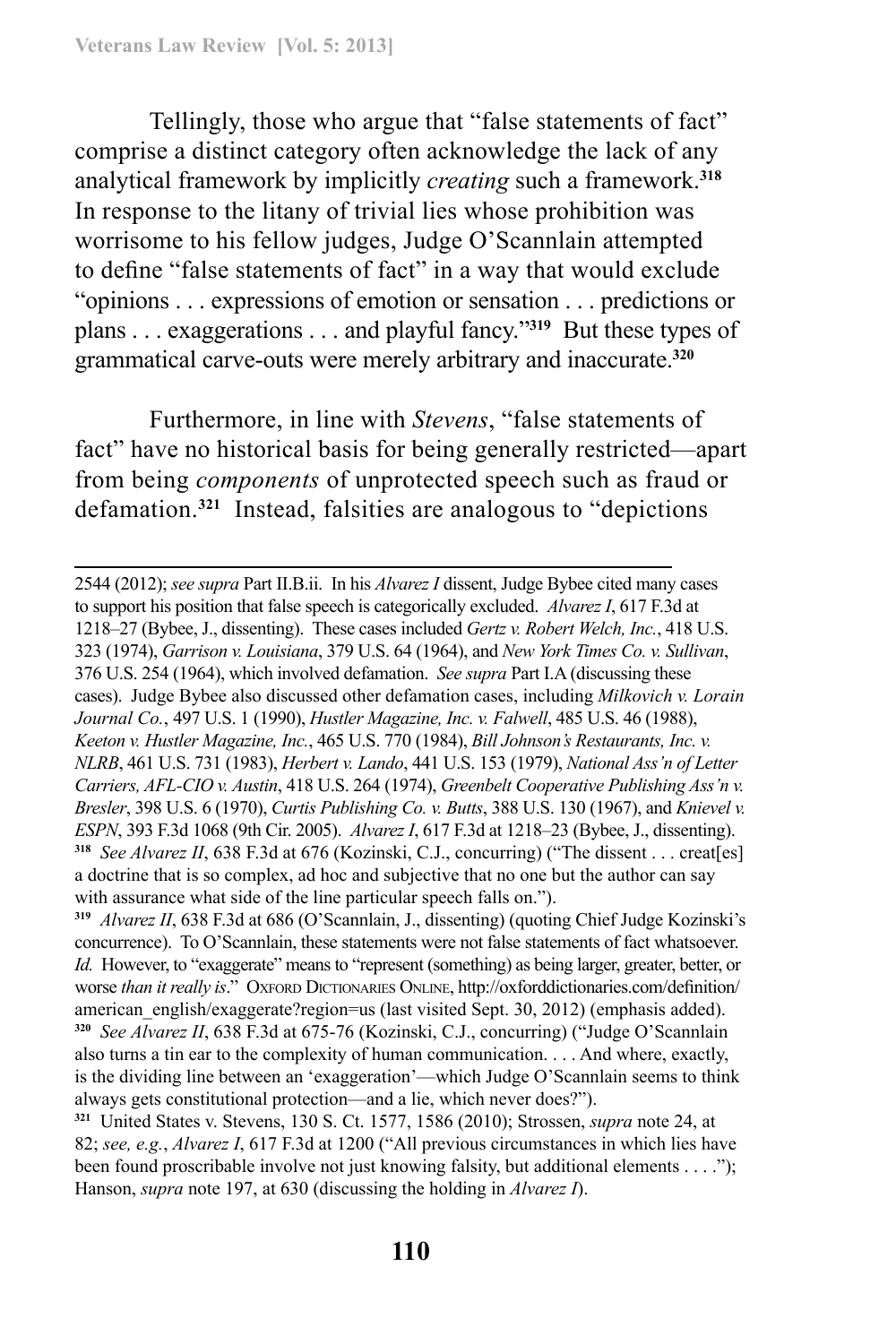of animal cruelty" from *Stevens*: newly minted categories of speech that have not been historically restricted since 1791.**<sup>322</sup>** The Government, and the dissenters in *Alvarez* plucked isolated sentences from Supreme Court cases, which implied that false statements were generally unprotected.**<sup>323</sup>** Justice Alito himself cited several recognized speech restrictions—such as the torts of false light invasion of privacy and intentional infliction of emotional distress—which, he argued, did not have a lengthy historical pedigree.**<sup>324</sup>**

But the Government and the various *Alvarez* dissenters did not view the Court's statements in the context of each respective case.**<sup>325</sup>** Most cases cited—in support of the argument that all false statements were historically unprotected—were clearly defamation cases.**<sup>326</sup>** However, even the cases "beyond the defamation context"**<sup>327</sup>** were arguably rooted in the historical jurisprudence of defamation, fraud, and other recognized categories.**<sup>328</sup>** As a result,

**<sup>322</sup>** *See Strandlof I*, 746 F. Supp. 2d 1183, 1186 (D. Colo. 2010) ("The government's primary argument in *Stevens* closely tracks that advanced in support of the Stolen Valor Act here . . . ."); Wood, *supra* note 55, at 480 (discussing the *Stevens*'s Court's emphasis on a speech category's necessary historical regulation); *supra* Part II.A (discussing the *Stevens* case).

**<sup>323</sup>** For example, Judge Bybee quoted the defamation case *Herbert v. Lando*, 441 U.S. 153, 171 (1979): "Spreading false information in and of itself carries no First Amendment credentials." *Alvarez I*, 617 F.3d at 1218 (Bybee, J., dissenting); *see supra* Part II.B (discussing several judges' reliance on isolated language from Supreme Court cases). **<sup>324</sup>** *Alvarez III*, 132 S. Ct. 2537, 2561 (2012) (Alito, J., dissenting).

**<sup>325</sup>** In *Robbins*, the district court conceded that the *Gertz* language had been both "recognized as dicta" and "made without citation." United States v. Robbins, 759 F. Supp. 2d 815, 818 (W.D. Va. 2011); *see* Calvert & Rich, *supra* note 30, at 28–29 (stating that the *Gertz* language has been taken out of context).

**<sup>326</sup>** For a list of many of these cases, see generally *supra* note 317. *See also* Calvert & Rich, *supra* note 30, at 28–29 (describing the *Alvarez I* majority's analysis of defamation jurisprudence).

**<sup>327</sup>** *Alvarez I*, 617 F.3d at 1222 (Bybee, J., dissenting).

**<sup>328</sup>** *See* Brief for Respondent at 46-50, United States v. Alvarez, 132 S. Ct. 2537 (2012) (No. 11-210), 2012 WL 160227 at \*46-50; *id.* at 50 ("While false light, [intentional infliction of emotional distress], and defamation are often said to cover slightly different interests—an objective interest in one's reputation as opposed to a subjective interest in avoiding injury to one's emotional sensibilities—the difference is illusory in most cases. . . . While hornbook law is that the speech underlying a false light tort or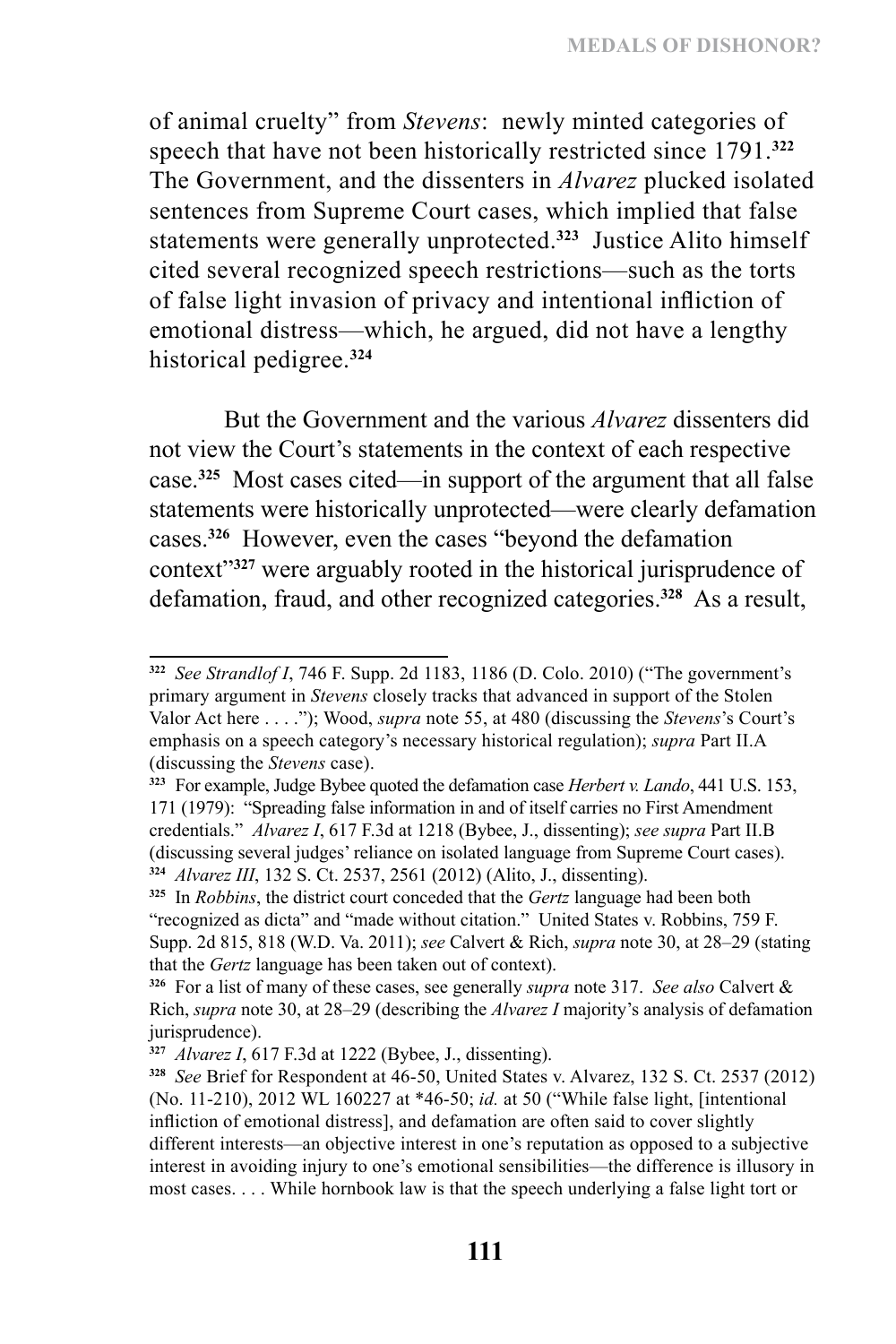statements from *Gertz* and the other cases were always "qualified," dicta, and integral to the (mostly) defamation contexts of the respective cases.**<sup>329</sup>**

The dissenters in the Ninth Circuit's *Alvarez* cases put much stock into what the Supreme Court *said* in *Gertz*—as opposed to contemplating what the Court *meant*. **<sup>330</sup>** Curiously, the Ninth Circuit dissenters inverted this interpretative argument when they were required to consider the obvious omission of "false statements of facts" from the *Stevens* and *Chaplinsky* lists of unprotected categories.**<sup>331</sup>** In *Alvarez II*, for instance, Judge O'Scannlain thought it was inappropriate to alter the meaning of the Supreme Court's actual words since the Court "knows the difference between defamation and false statements of fact."**<sup>332</sup>** At the same time, O'Scannlain

intentional infliction of emotional distress need not be defamatory, the similarities in these torts counsel in favor of permitting false light claims and [intentional infliction of emotional distress] to lay claim to defamation's historical pedigree for the purposes presented here." (citations omitted)). Specifically, *Time, Inc. v. Hill* involved a false light action against a magazine publisher. 385 U.S. 374, 389–90 (1967) ("We held in *New York Times* that calculated falsehood enjoyed no immunity in the case of alleged defamation of a public official concerning his official conduct. Similarly, calculated falsehood should enjoy no immunity in the situation here presented us.").

**<sup>329</sup>** In *Alvarez II*, even the dissenting Judge Gould recognized the problem of removing isolated sentences from the different cases. 638 F.3d 666, 687 (9th Cir. 2011) (denying petition for rehearing en banc) (Gould, J., dissenting) ("[B]oth sides to the controversy can find sentences in prior opinions to use in aid of their theories of the case. Moreover, statements in prior opinions . . . cannot properly be interpreted as absolutely binding in cases involving different types of facts not present in a previous case . . . ."). *See generally supra* Part II.B (discussing the Stolen Valor Act cases).

**<sup>330</sup>** *See, e.g.*, *Alvarez I*, 617 F.3d at 1223 (Bybee, J., dissenting) ("[A] line of reasoning that I cannot endorse: that our jurisprudence should rest on what we think the Supreme Court 'means' rather than what it actually says, and thus, because the Supreme Court means 'defamation' when it says 'false statements of fact,' only the former represents an unprotected category of speech."); *Alvarez II*, 638 F.3d at 682 (O'Scannlain, J., dissenting) ("It is not our place to put words into the mouth of the Supreme Court."). **<sup>331</sup>** *See Alvarez II*, 638 F.3d at 670 (Smith, J., concurring) (discussing the dissenters' opinions and stating that "the Court has *never* included 'false statements of fact' in its list"); *see also* United States v. Stevens, 130 S. Ct. 1577, 1584 (2010) (providing lists of unprotected categories); Chaplinsky v. New Hampshire, 315 U.S. 568, 572 (1942) (same). **<sup>332</sup>** *Alvarez II*, 638 F.3d at 682–83 (O'Scannlain, J., dissenting) (internal quotation marks omitted).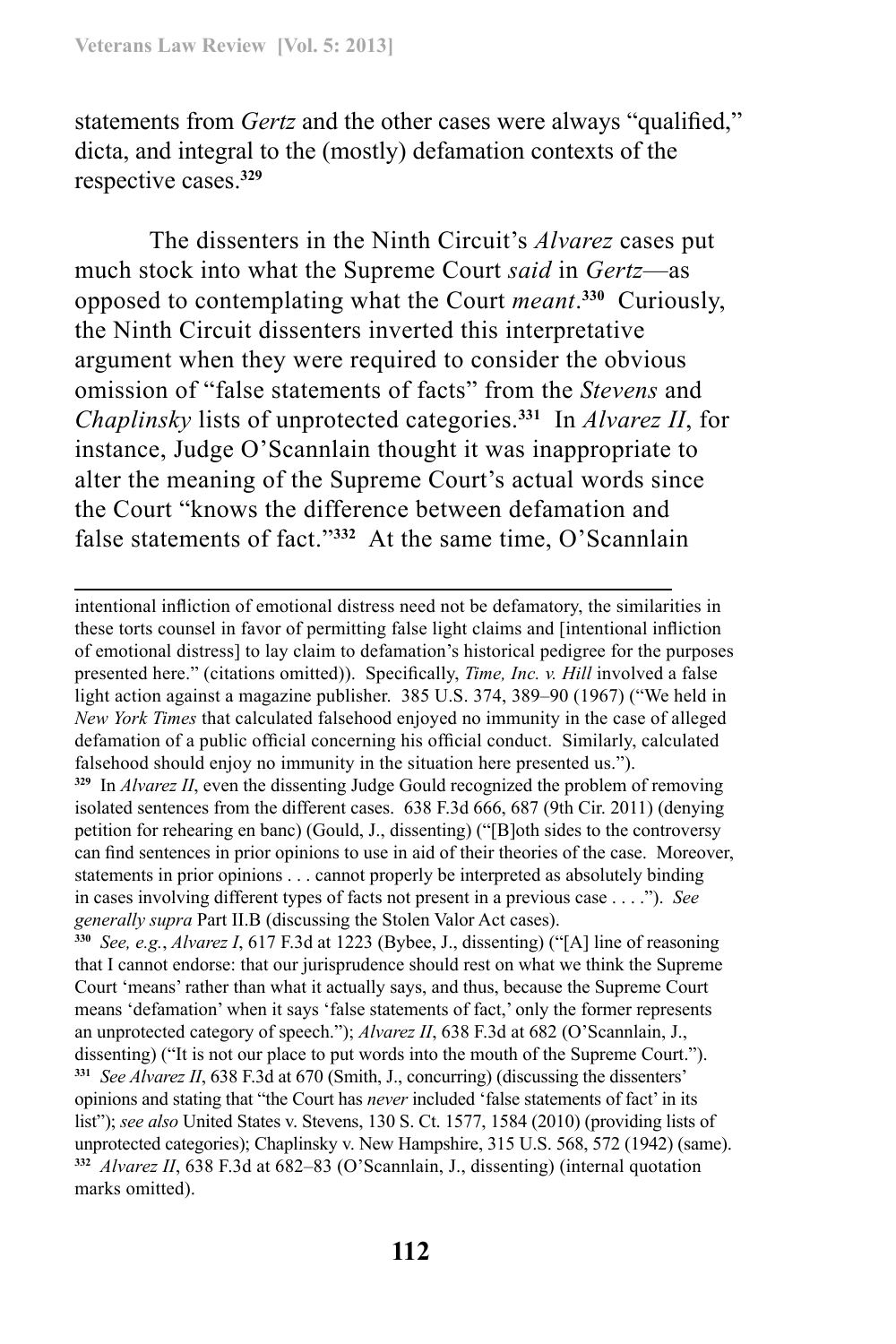apparently found nothing paradoxical about *adding* "false statements of fact" to the *Stevens* list of categories.**<sup>333</sup>**

Likewise, Judge Bybee argued that the Supreme Court merely used the term "defamation" out of convenience because the Court had ruled in numerous defamation cases—not because the Court intended to limit the excluded category to defamation.**<sup>334</sup>** But this type of analysis is reminiscent of the very approach—"rest[ing] on what we think the Supreme Court 'means' rather than what it actually says"—of which Judge Bybee had earlier disapproved.**<sup>335</sup>** Thus, borrowing the logic of the dissenters, the fact that the Supreme Court in *Stevens said* "defamation" and "fraud" should obviate the need to consider whether the Court *meant* to include "false statements of fact."**<sup>336</sup>** Importantly, in *Alvarez*, the Supreme Court *again* had the opportunity to list "false statements of fact" as an unprotected category of speech and *again* chose not to do so.**<sup>337</sup>**

Before departing from this consideration of whether "false statements of fact" comprise a distinct category of unprotected speech, it is worth addressing a general argument—raised by many of the Act's supporters—that most false statements are historically unprotected because of the low "value" traditionally afforded them.**<sup>338</sup>** As described in Part I.A, dicta in *Gertz* stated that there

**<sup>333</sup>** *See id.* at 683 ("[B]y stating that the categories of historically unprotected speech include the examples it named, the Court implied that other, unnamed classes of speech are unprotected as well." (emphasis omitted)); *see supra* notes 224-27 and accompanying text (examining O'Scannlain's dissent).

**<sup>334</sup>** *Alvarez I*, 617 F.3d at 1225 (Bybee, J., dissenting) (noting that there was "nothing interesting" about the Court's use of the term "defamation").

**<sup>335</sup>** *Id.* at 1223; *see supra* notes 206-15 and accompanying text (examining Bybee's dissent). **<sup>336</sup>** As Judge Bybee stated, the Supreme Court "presumably [knows] what these terms mean." *Alvarez I*, 617 F.3d at 1223 (Bybee, J., dissenting).

**<sup>337</sup>** *See Alvarez III*, 132 S. Ct. 2537, 2546-47 (2012); *supra* Part II.B.ii.

**<sup>338</sup>** *See* United States v. Robbins, 759 F. Supp. 2d 815, 818 (W.D. Va. 2011) ("[T]he relevant rule in this case is that false statements of fact are generally unprotected, aside from the protection for speech that matters." (internal quotation marks omitted)); *Alvarez I*, 617 F.3d at 1233 (Bybee, J., dissenting) ("I can see no value in false, self-aggrandizing statements by public servants. . . . If the Stolen Valor Act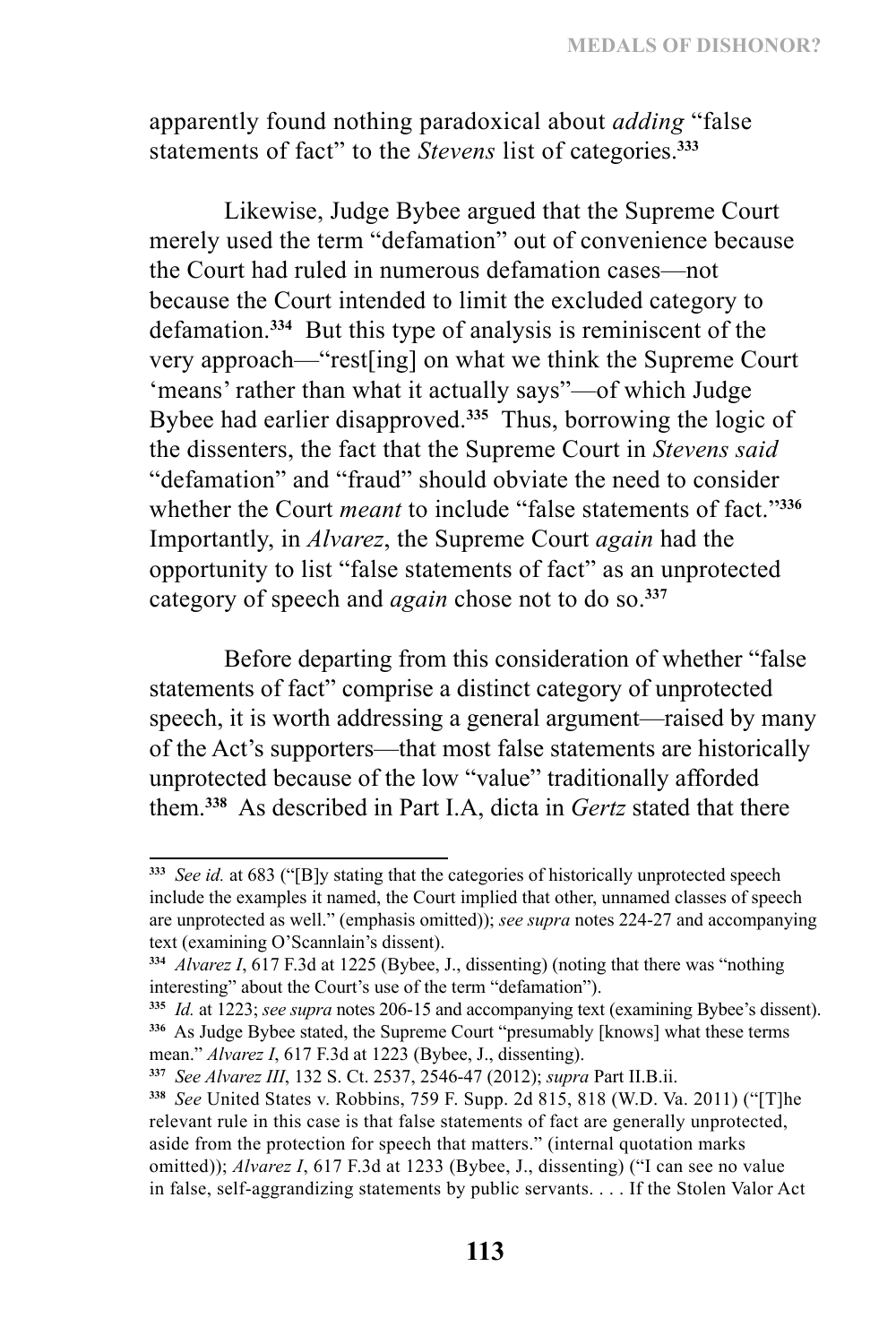was no "value" in falsities.**<sup>339</sup>** And *Chaplinsky* referred to the "slight social value" of unprotected speech.**<sup>340</sup>** The "breathing space" analysis of the Tenth Circuit in *United States v. Strandlof* and the "intermediate scrutiny" analysis of Justice Breyer's *Alvarez*  concurrence also invoked value-infused language.**<sup>341</sup>**

Nevertheless, any value-based argument seemingly runs afoul of the *Stevens* rebuke of an "ad hoc calculus of costs and benefits" that would determine whether speech is unnecessary.**<sup>342</sup>** In *Stevens*, the Supreme Court held that its use of the language of "value" was merely descriptive and did not invite the weighing of speech's societal worth.**<sup>343</sup>** Accordingly, in his *Strandlof II* dissent, Judge Holmes criticized "breathing space" analysis as a type of case-by-case balancing test.**<sup>344</sup>** In short, the low "value" of particular false speech is not what removes it from constitutional protection.**<sup>345</sup>**

**<sup>342</sup>** United States v. Stevens, 130 S. Ct. 1577, 1586 (2010); *see, e.g.*, *Alvarez II*, 638 F.3d 666, 673 (9th Cir. 2011) (Smith, J., concurring) ("[T]he Dissenters' 'speech that matters' approach simply invites courts to complete an ever-expanding list . . . ."); *Strandlof I*, 746 F. Supp. 2d 1183, 1186 (D. Colo. 2010) ("The government's argument, which invites it to determine what topics of speech 'matter' enough for the citizenry to hear, is troubling, as well as contrary . . . to well-established First Amendment doctrine."). **<sup>343</sup>** *Stevens*, 130 S. Ct. at 1586; *see* Strossen, *supra* note 24, at 81–82 (discussing the *Stevens* rebuke of a value-based balancing test).

**<sup>344</sup>** *Strandlof II*, 667 F.3d at 1185–86 ("Our nation ratified the First Amendment precisely *because* we do not trust ourselves to strike the balance appropriately on a case-by-case basis. . . . [T]he unacceptable risk of case-by-case balancing is reconstituted in the majority's newly minted breathing space analysis." (citations omitted)).

**<sup>345</sup>** Barnwell, *supra* note 97, at 1050 ("[*Stevens*] effectively closes the door to just about any new categorical exemption of speech based solely on its lack of value to society . . . ."); *see* Calvert & Rich, *supra* note 30, at 32 ("[T]he bridle that harnesses in the right to lie is measured by the lie's harm, *not its value-devoid nature*." (emphasis added)); *supra* Part II.A

<sup>&#</sup>x27;chills' false autobiographical claims by public officials such as Alvarez, our public discourse will not be the worse for the loss.").

**<sup>339</sup>** Gertz v. Robert Welch, Inc., 418 U.S. 323, 340 (1974).

**<sup>340</sup>** Chaplinsky v. New Hampshire, 315 U.S. 568, 572 (1942); *see supra* Part I.A (discussing *Chaplinsky*).

**<sup>341</sup>** *See Alvarez III*, 132 S. Ct. at 2552 (Breyer, J., concurring) (advocating a different analysis—other than strict scrutiny—for situations that do not involve the suppression of "*valuable* ideas" (emphasis added)); *Strandlof II*, 667 F.3d 1146, 1157 (10th Cir. 2012) ("As the [Supreme] Court recently confirmed, protection of false statements is derivative of the need to ensure that false-speech restrictions do not chill *valuable* speech." (emphasis added)), *vacated*, 684 F.3d 962 (10th Cir. 2012).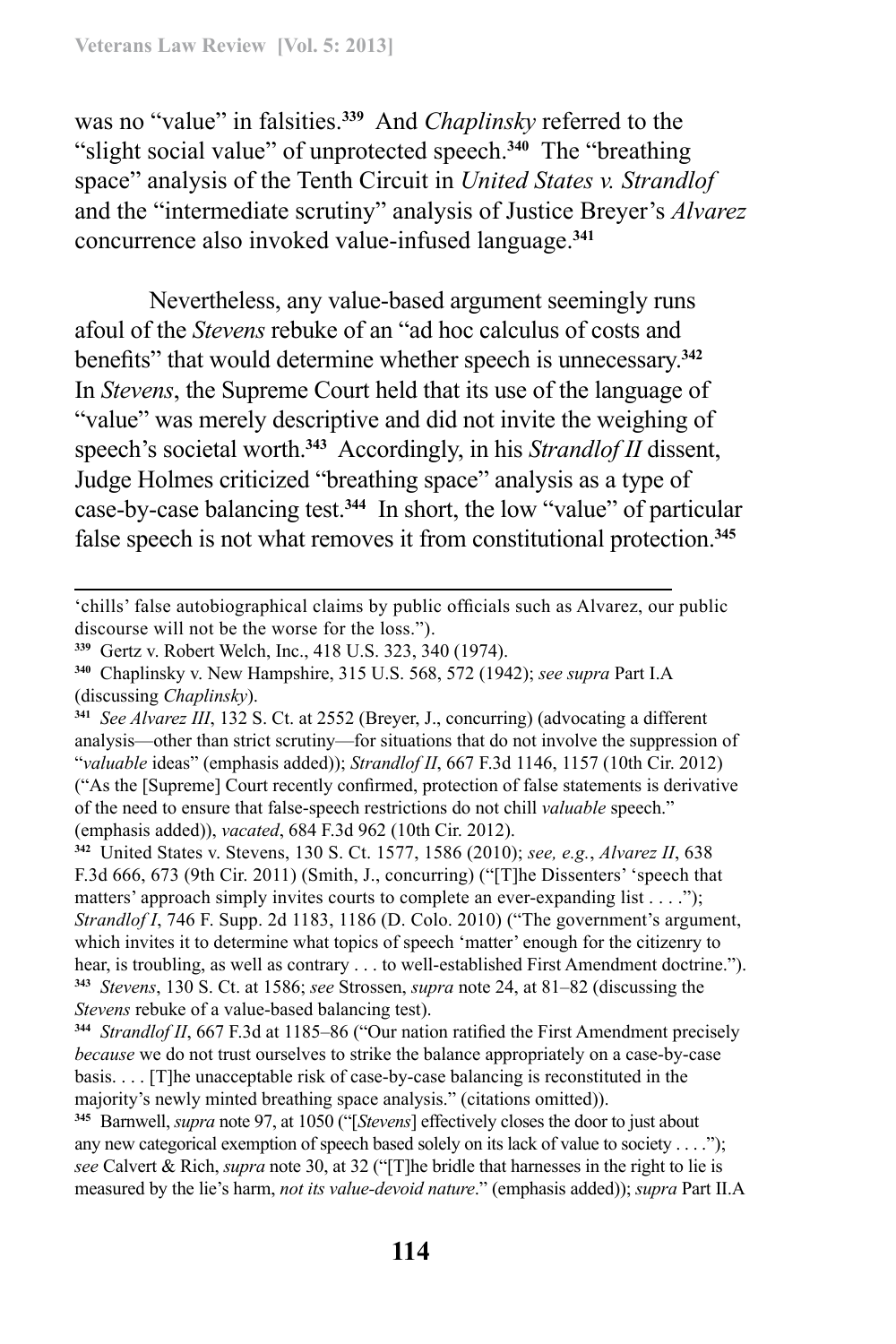# **B. The Stolen Valor Act Was Neither a Fraud nor a Defamation Statute**

Although false statements of fact do not comprise a category of speech unprotected by the First Amendment, the Stolen Valor Act could still have avoided strict scrutiny analysis if it were construed as a proper defamation or fraud statute.**<sup>346</sup>** Of course, fraud and defamation are types of speech long recognized as unprotected.**<sup>347</sup>** Some of the courts adjudicating the constitutionality of the Act attempted to fit the Act within one of these categories.**<sup>348</sup>** However, the Act's prohibition on falsely claiming the receipt of military decorations did not analogize well to traditional defamation or fraud restrictions.

Defamation involves the harming of another's reputation via false statements.**<sup>349</sup>** As used here, "defamation" includes both libel and slander.**<sup>350</sup>** Defamation laws can either be civil or criminal in nature, although there has been a recent trend away from criminal defamation laws.**<sup>351</sup>** As a criminal sanction, the Stolen Valor Act restricted speech that was of public concern—the purported receipt of military decorations.**<sup>352</sup>** A constitutional

<sup>(</sup>discussing the *Stevens* holding).

**<sup>346</sup>** *See supra* Part I.A (discussing categorical exclusions); *see also* Hanson, *supra* note 197, at 630 (describing the *Alvarez I* analysis of whether the Stolen Valor Act worked as a fraud or defamation provision).

**<sup>347</sup>** *See supra* Part I.A (examining fraud and defamation as categorical exclusions).

**<sup>348</sup>** *See supra* Part II.B (examining the Stolen Valor Act cases).

**<sup>349</sup>** 53 C.J.S. *Libel and Slander; Injurious Falsehood* § 1 (2012); *see* Black's Law DICTIONARY 479 (9th ed. 2009) (defining "defamation").

**<sup>350</sup>** Charles E. Torcia, *Libel*, 4 Wharton's Criminal Law § 561 (15th ed. 2011). "Libel" is written defamation, and "slander" is oral defamation. *Id.* 

**<sup>351</sup>** *Id.* As an example, New Hampshire's criminal defamation law is, in relevant part: I. A person is guilty of a class B misdemeanor if he purposely communicates to any person, orally or in writing, any information which he knows to be false and knows will tend to expose any other living person to public hatred, contempt or ridicule.

N.H. Rev. Stat. Ann. § 644:11 (2012).

**<sup>352</sup>** *Alvarez I*, 617 F.3d 1198, 1209 (9th Cir. 2010) ("We assume that receipt of military decorations is a matter of public concern . . . ."), *aff'd*, 132 S. Ct. 2537 (2012); United States v. Robbins, 759 F. Supp. 2d 815, 819 (W.D. Va. 2011) ("Here, the speech arguably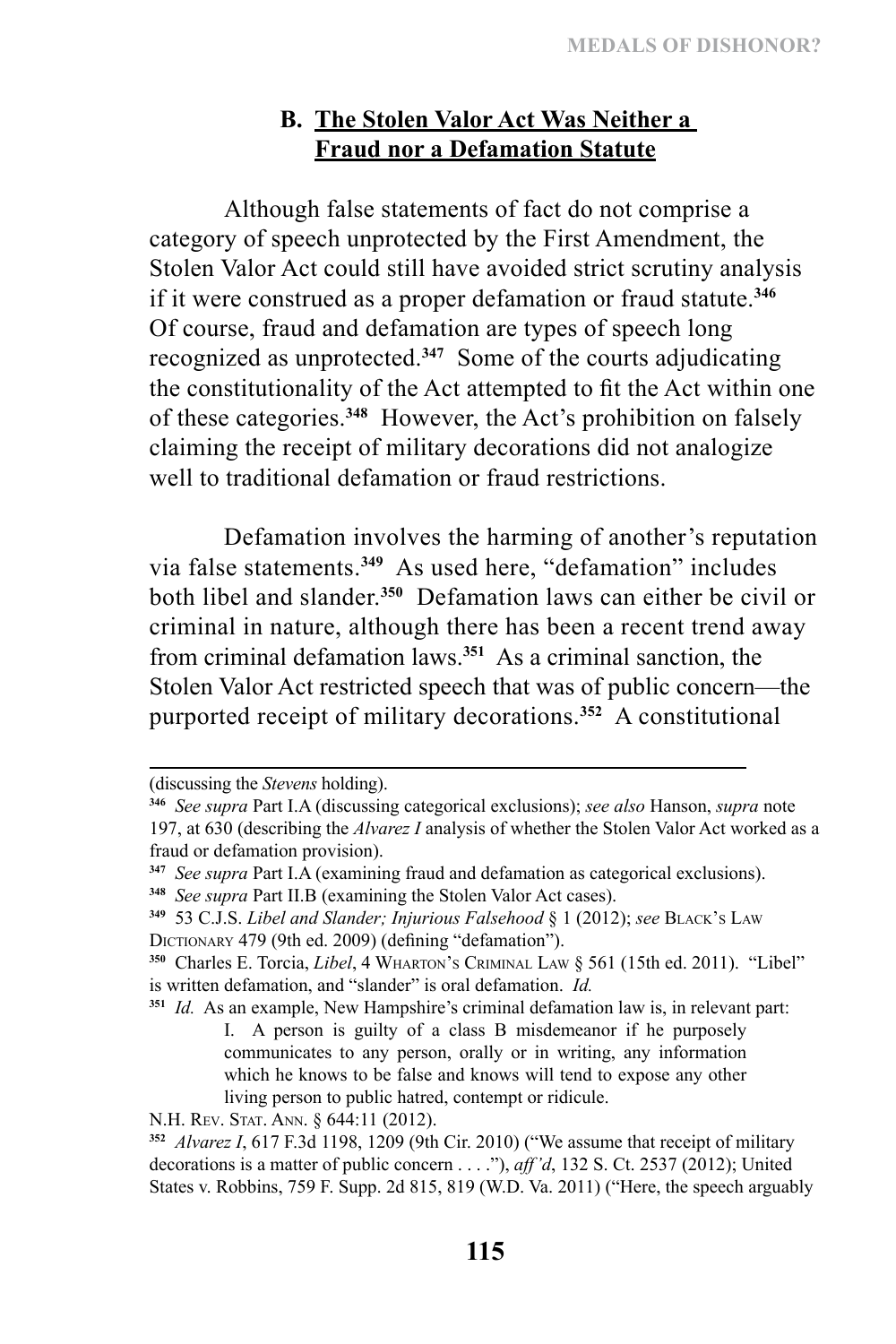defamation restriction must require that the declarant made the statement with actual malice—*knowledge* that the statement was untrue.**<sup>353</sup>** Reasonably construed, the Act was limited to malicious violations due to the Act's language that one "falsely represent[] himself or herself."**<sup>354</sup>** An interpretation of the words "falsely represent" could easily satisfy the constitutional standard.**<sup>355</sup>** To falsely represent is to *misrepresent*, **356** where a declarant makes a "false or misleading assertion about something, usu[ally] with the intent to deceive."**<sup>357</sup>** Furthermore, Justice Breyer in his *Alvarez* concurrence, several of the *Alvarez* dissenters, and the Tenth Circuit in *Strandlof* all read a scienter requirement into the statute.**<sup>358</sup>** Even the majority in *Alvarez I* determined that this interpretation of the

addresses a matter of public concern . . . ."); *see* Chemerinsky, *supra* note 23, at 1052 ("'Matter of public concern' has never been defined, but generally it refers to issues in which the public has a legitimate interest.")*.*

**<sup>353</sup>** *See* Garrison v. Louisiana, 379 U.S. 64, 74–75 (1964) ("[O]nly those false statements made with the high degree of awareness of their probable falsity demanded by *New York Times* may be the subject of . . . criminal sanctions. For speech concerning public affairs is more than self-expression; it is the essence of self-government."); 50 Am. Jur. 2d *Libel and Slander* § 508 (2011) ("The government must prove actual malice in a criminal defamation prosecution . . . ."); *see also Alvarez I*, 617 F.3d at 1206 ("[T]he Court has consistently held that when a speaker publishes a false statement of fact about a matter of public concern, such a statement can be punished only upon some showing of malice . . . ." (emphasis omitted) (citing New York Times Co. v. Sullivan, 376 U.S. 254, 283 (1964))).

**<sup>354</sup>** 18 U.S.C. § 704(b) (2006); *see* Tushnet, *supra* note 207, at 7 n.32 (explaining that the term "represents" can be interpreted to require a mental element).

**<sup>355</sup>** *See* Petition for Writ of Certiorari, *supra* note 6, at \*16-17 ("[T]he phrase 'falsely represent' connotes making a factual assertion with the knowledge that it is false."); Tushnet, *supra* note 207, at 7 n.32.

**<sup>356</sup>** *See* Black's Law Dictionary 1091 (9th ed. 2009). **<sup>357</sup>** *Id.*

**<sup>358</sup>** *Alvarez III*, 132 S. Ct. 2537, 2552-53 (2012) (Breyer, J., concurring) ("I would read the statute favorably to the Government as criminalizing only false factual statements made with knowledge of their falsity and with the intent that they be taken as true."); *Alvarez I*, 617 F.3d at 1237 (Bybee, J., dissenting); *Alvarez II*, 638 F.3d 666, 685 (9th Cir. 2011) (denying petition for rehearing en banc) (O'Scannlain, J., dissenting) ("[E]ven accepting the need for some scienter above negligence, it is clearly met here."); *Strandlof II*, 667 F.3d 1146, 1155 (10th Cir. 2012) ("[W]e find [the Stolen Valor Act] contains a scienter element, which operates to criminalize only knowingly false statements about receiving military awards."), *vacated,* 684 F.3d 962 (10th Cir. 2012).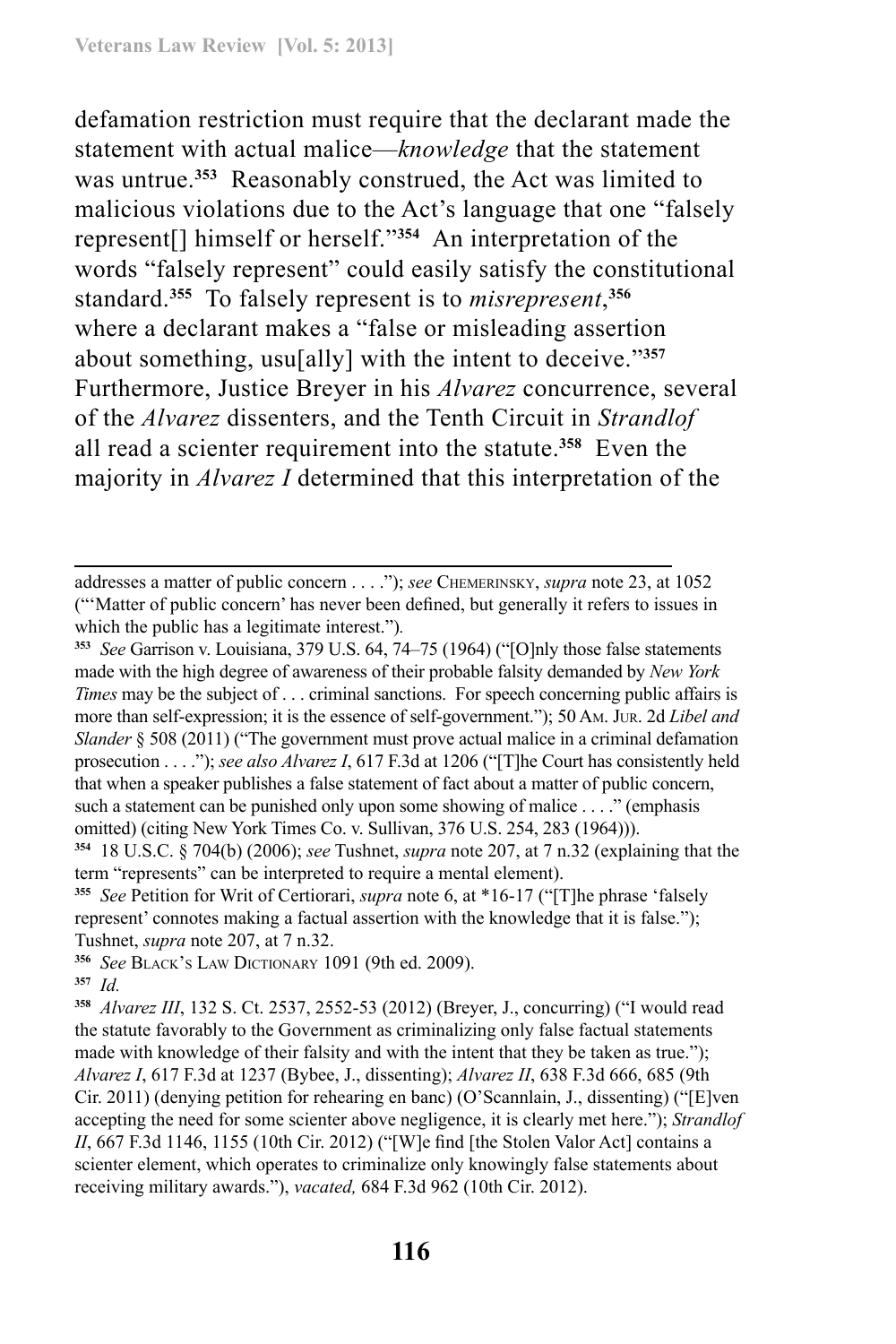Act's language was "reasonable."**<sup>359</sup>** In any event, courts are to interpret statutes as constitutional if such an interpretation is possible.**<sup>360</sup>**

However, the Stolen Valor Act did not target the same type of "harm" as a typical defamation statute.**<sup>361</sup>** Traditionally, defamation involves harm to a "private individual"**<sup>362</sup>** as a result of statements made "of and concerning" such a person.**<sup>363</sup>** Accordingly, the government as an institution and military medals as things would not seem to possess a right against defamation.**<sup>364</sup>** Generally, this limiting characteristic aims to prevent the prohibition of political speech—content that is at the very heart of the First Amendment.**<sup>365</sup>** As the *Alvarez I* majority noted, "the government may not restrict speech as a means of self-preservation."**<sup>366</sup>**

**<sup>359</sup>** *Alvarez I*, 617 F.3d at 1209.

**<sup>360</sup>** *See* Commc'ns Workers of Am. v. Beck, 487 U.S. 735, 762 (1988) ("It is, of course, true that federal statutes are to be construed so as to avoid serious doubts as to their constitutionality, and that when faced with such doubts the Court will first determine whether it is fairly possible to interpret the statute in a manner that renders it constitutionally valid."); *see also* Tushnet, *supra* note 207, at 7 (suggesting that the Act should be construed to require some mental element).

**<sup>361</sup>** Wood, *supra* note 55, at 499; *see, e.g.*, N.H. Rev. Stat. Ann. § 644:11 (2012) (referencing harm to a "living person").

**<sup>362</sup>** Gertz v. Robert Welch, Inc., 418 U.S. 323, 347 (1974).

**<sup>363</sup>** New York Times Co. v. Sullivan, 376 U.S. 254, 288 (1964); *see* Calvert & Rich, *supra* note 30, at 29 ("False statements of fact are punished in defamation law only to the extent they are 'of and concerning' a specific person and to the extent they harm that same person's reputation."); 50 Am. Jur. 2d *Libel and Slander* § 28 (2012) (outlining the nature of defamation).

**<sup>364</sup>** *See* City of Chicago v. Tribune Co., 307 Ill. 595, 601 (1923) ("[N]o court of last resort in this country has ever held, or even suggested, that prosecutions for libel on government have any place in the American system of jurisprudence."); Wood, *supra* note 55, at 501.

**<sup>365</sup>** *See New York Times*, 376 U.S. at 270 ("[D]ebate on public issues should be uninhibited, robust, and wide-open, and . . . it may well include vehement, caustic, and sometimes unpleasantly sharp attacks on government and public officials."); Stromberg v. California, 283 U.S. 359, 369 (1931) ("The maintenance of the opportunity for free political discussion to the end that government may be responsive to the will of the people . . . is a fundamental principle of our constitutional system.").

**<sup>366</sup>** *Alvarez I*, 617 F.3d 1198, 1210 (9th Cir. 2010); *see* Calvert & Rich, *supra* note 30, at 29 (describing the *Alvarez* majority's approach to defamation).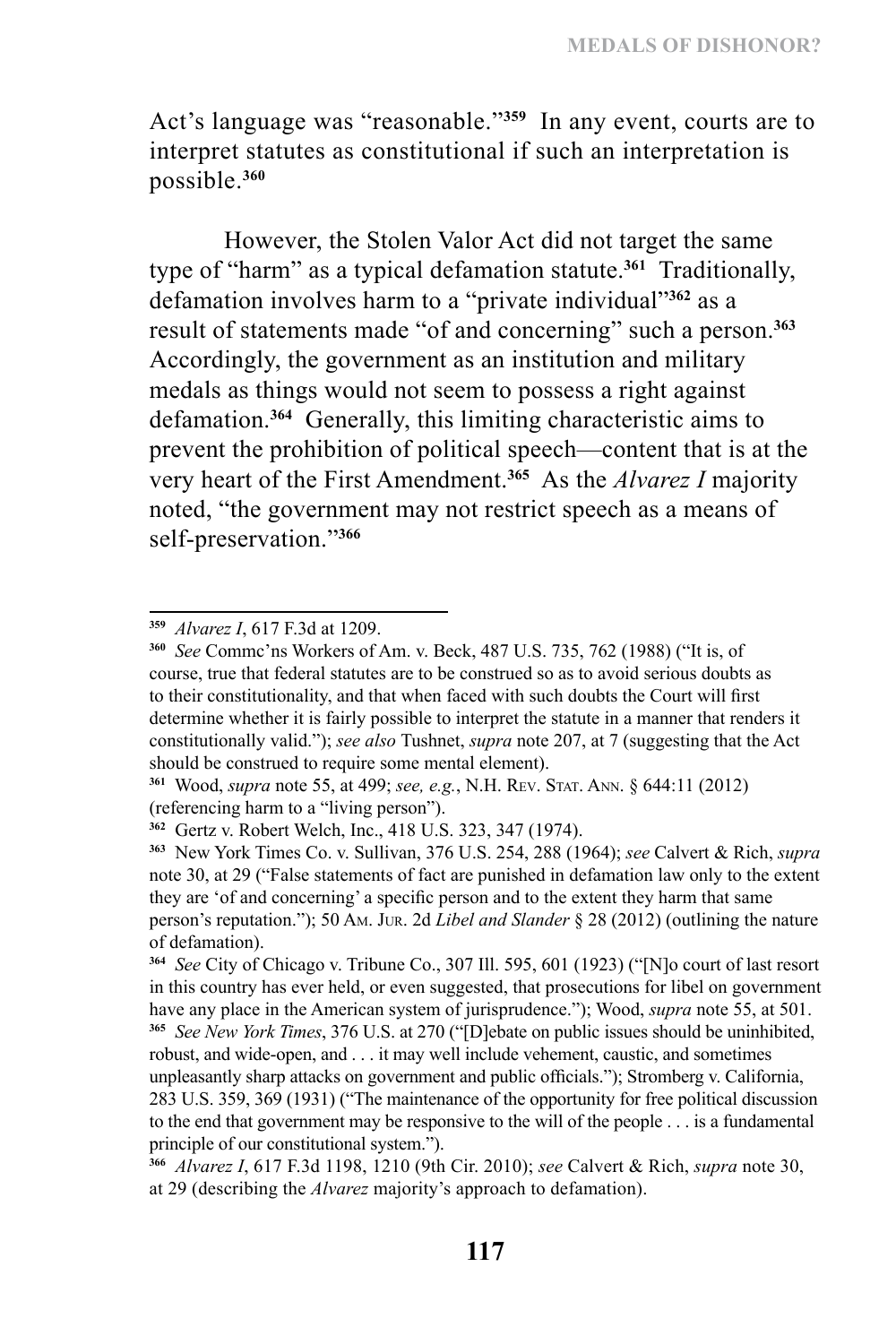Furthermore, to constitute defamation, false statements are typically told regarding another individual.**<sup>367</sup>** But for one to violate the Stolen Valor Act, one must have uttered a false statement about *oneself*. **<sup>368</sup>** Further, in his *Alvarez I* dissent, Judge Bybee reasoned that false claims of receiving military decorations dishonored and harmed the rightful medal recipients as well as all members of the military.**<sup>369</sup>** Although this is a valid understanding of the nature of the harm,**<sup>370</sup>** the Constitution does not typically permit this type of *group* defamation.**<sup>371</sup>** Therefore, the nature of the harm targeted by the Act is not sufficiently similar to that targeted by defamation statutes.**<sup>372</sup>**

Similarly, the Stolen Valor Act as written did not equate to a proper fraud statute.**<sup>373</sup>** Even if a scienter and "intent to defraud" element could have been read into the Act in the same way as an "actual malice" element,**<sup>374</sup>** fraud prohibitions must at least include

18 U.S.C. § 1025 (2006).

**<sup>367</sup>** *See* Calvert & Rich, *supra* note 30, at 29 (examining aspects of defamation); *see, e.g.*, N.H. Rev. Stat. Ann. § 644:11 (2012) (referencing harm to "any *other*" person (emphasis added)).

**<sup>368</sup>** 18 U.S.C. § 704(b) (2006); Calvert & Rich, *supra* note 30, at 29.

**<sup>369</sup>** *Alvarez I*, 617 F.3d at 1235 (Bybee, J., dissenting); *supra* notes 206-15 and accompanying text (examining Bybee's dissent).

**<sup>370</sup>***See infra* Part IV (discussing this harm in the context of strict scrutiny analysis). **<sup>371</sup>** 53 C.J.S. *Libel and Slander; Injurious Falsehood* § 37 (2011) ("[T]he general rule is that defamation of a group does not allow an individual member of that group to maintain an action . . . ."); *see* Charles Fried, *The New First Amendment Jurisprudence: A Threat to Liberty*, 59 U. Chi. L. Rev. 225, 238 (1992) ("[T]he First Amendment precludes punishment for generalized public frauds . . . ." (internal quotation marks omitted)). **<sup>372</sup>** *See* Calvert & Rich, *supra* note 30, at 29 ("[T]he Stolen Valor Act . . . punishes false statements of fact that are not about another person (they are, instead, about the speaker himself) and regardless of whether they harm anyone."); Wood, *supra* note 55, at 501 ("There is no cause of action for libel on the government . . . .").

**<sup>373</sup>** *See* Calvert & Rich, *supra* note 30, at 33; Wood, *supra* note 55, at 503. An example of a federal fraud statute—dealing with "[f]alse pretenses on high seas and other waters"—is, in relevant part:

Whoever, upon any waters or vessel within the special maritime and territorial jurisdiction of the United States, by any fraud, or false pretense, obtains from any person anything of value . . . shall be fined under this title or imprisoned not more than five years, or both . . . .

**<sup>374</sup>** See generally *supra* Part I.A, for a brief discussion of fraud jurisprudence.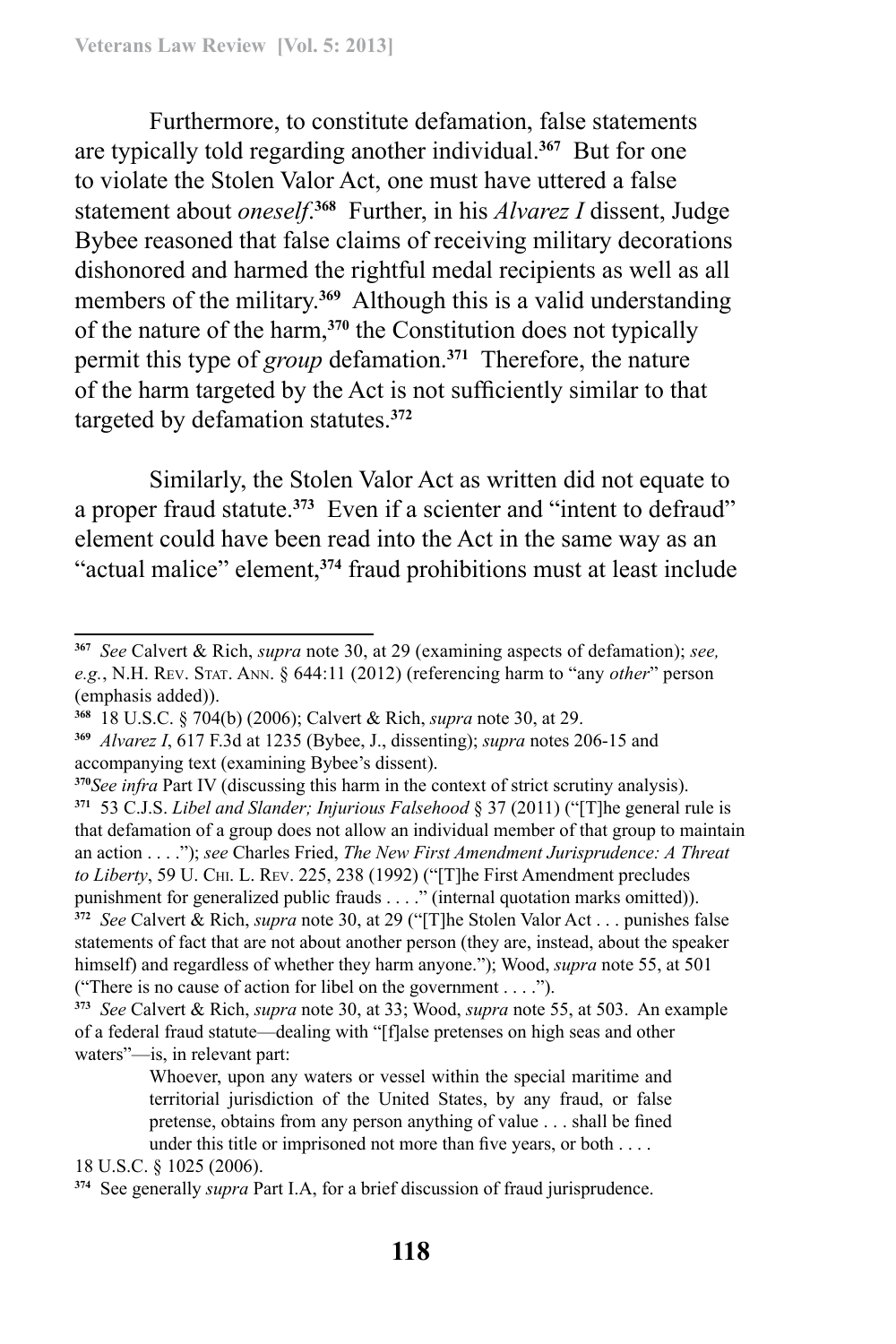a harm element.**<sup>375</sup>** However, a prosecution under the Act did not require that a listener be deceived by a declarant's false medal claim.**<sup>376</sup>** Nor did prosecution under the Act require that a listener detrimentally rely on the false statement.**<sup>377</sup>** As discussed within the context of defamation, the harm targeted by the Stolen Valor Act involved harm to military decorations and the function they serve as part of the armed services.**<sup>378</sup>** But fraud statutes typically target the *economic* harm that occurs as a result of detrimental reliance.**<sup>379</sup>** As stated in Part II.B, Justice Breyer in his *Alvarez*  concurrence and the Ninth Circuit in *Alvarez I* reasoned that the Stolen Valor Act could be redrafted into a proper fraud statute.**<sup>380</sup>** But, as written, the Act was not sufficiently analogous to either fraud or defamation statutes.**<sup>381</sup>**

**<sup>375</sup>** Illinois *ex rel.* Madigan v. Telemarketing Assocs., Inc., 538 U.S. 600, 620 (2003); *see Strandlof I*, 746 F. Supp. 2d 1183, 1188 (D. Colo. 2010) ("To survive constitutional scrutiny, a common law cause of action for fraud requires proof of harm or detrimental reliance."); Wood, *supra* note 55, at 503 (suggesting that fraud statutes require a showing of bona fide harm).

**<sup>376</sup>** 18 U.S.C. § 704(b) (2006); *see, e.g.*, *Strandlof I*, 746 F. Supp. 2d at 1188 ("[T]he Act criminalizes the mere utterance of the false statement . . . .").

**<sup>377</sup>** 18 U.S.C. § 704(b); *cf. Alvarez I*, 617 F.3d at 1211 (holding that—in a fraud statute relevant false statements must cause a "bona fide harm").

**<sup>378</sup>** *See* Stolen Valor Act of 2005, Pub. L. No. 109-437, 120 Stat. 3266 (2006) (describing the Congressional "findings"). See text accompanying notes 352–59 for an analysis of the Stolen Valor Act's language with regard to defamation.

**<sup>379</sup>** *E.g.*, 18 U.S.C. § 1025. One of this statute's elements is that the declarant obtains "anything of value" from the listener. *Id.*; *see* Calvert & Rich, *supra* note 30, at 34 (arguing that—to be a proper fraud statute—the Stolen Valor Act would need to anticipate an economic harm—not simply "emotional anguish and embarrassment"—suffered as a result of hearing the false claims).

**<sup>380</sup>** *Alvarez III*, 132 S. Ct. 2537, 2555-56 (2012) (Breyer, J., concurring); *Alvarez I*, 617 F.3d at 1212; Calvert & Rich, *supra* note 30, at 33.

**<sup>381</sup>** *Cf*. Calvert & Rich, *supra* note 30, at 33-34 (suggesting that the Act could be rewritten into a proper fraud statute); *infra* Part IV.B (discussing the utility of altering the Act so that it only targets fraudulent speech).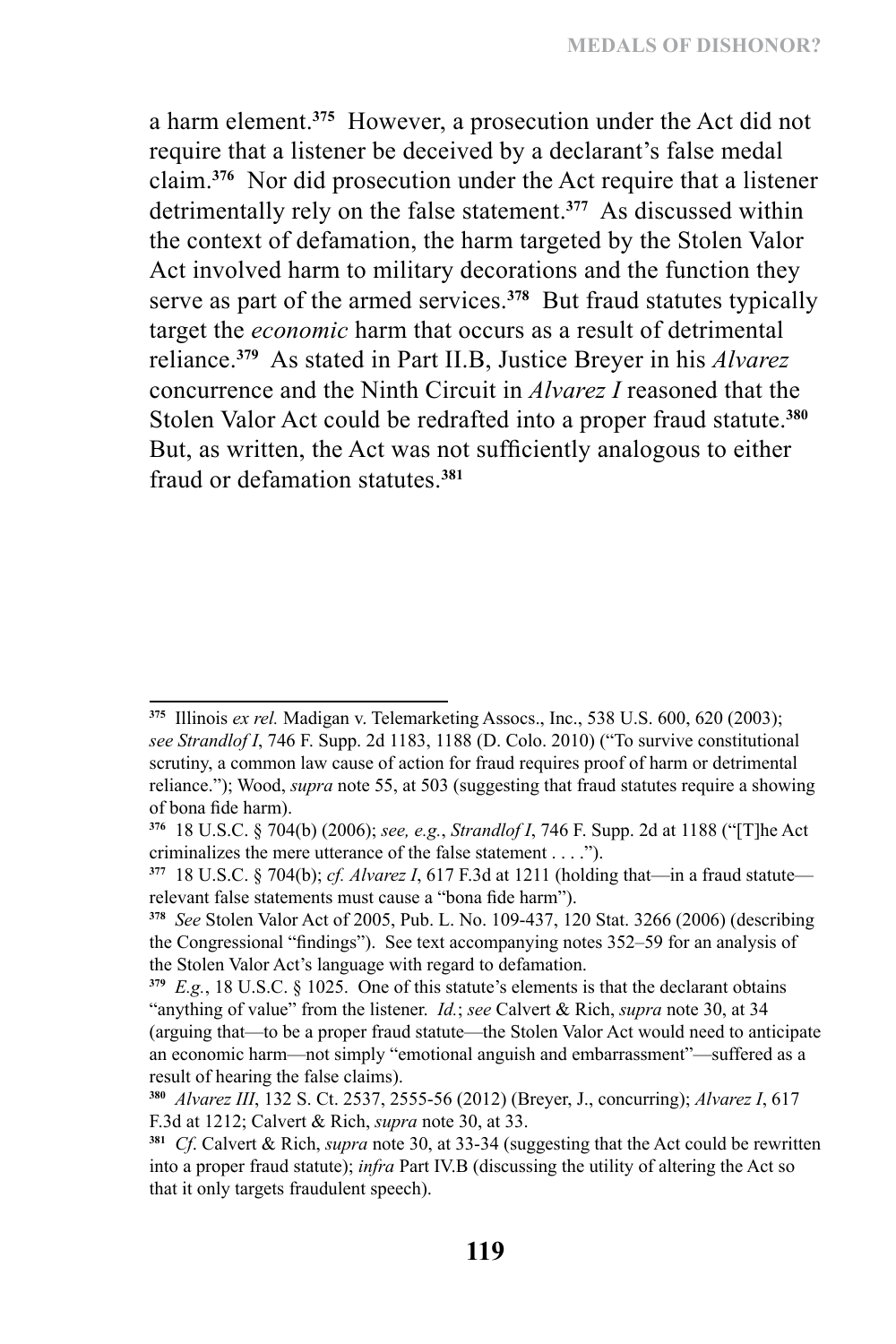### **IV. PROPOSAL**

This Article suggests that the Supreme Court should have utilized strict scrutiny to uphold the Stolen Valor Act. The Court's holding in *Alvarez III* was extremely unpopular among the American people—particularly among veterans.**<sup>382</sup>** Furthermore, thanks to the Court's four to two to three split, the constitutionality of false statements of fact continues to be unclear.**<sup>383</sup>**

Because false statements of fact do not comprise a general category of unprotected speech**<sup>384</sup>** and because the Act did not conform to traditional defamation and fraud statutes,**<sup>385</sup>** the constitutionality of the Act hinged upon surviving strict scrutiny analysis.**<sup>386</sup>** As previously described in Part II.B, the Act failed strict scrutiny in every court that held the statute unconstitutional.**<sup>387</sup>** Even Judge Bybee in his *Alvarez I* dissent conceded that the Act would

**<sup>382</sup>** *See* Dao, *supra* note 92 ("[M]any veterans organizations expressed dismay [with the Court's ruling], saying that criminal prosecution was the only way to deter false claims about military awards. The act called for fines and imprisonment of up to one year."); *Veterans Passionate about the Stolen Valor Act*, *supra* note 92 ("Shortly after the news broke, Veterans of Foreign Wars of the United States Commander Richard DeNoyer issued a statement that the VFW was very disappointed that the court overturned the act."); *supra* Part I.B (describing the popular support of the Stolen Valor Act).

**<sup>383</sup>** *See* Hudson, *supra* note 11, at 18 (stating that the Supreme Court must likely deal with the various interpretations of the dicta in *Gertz*); *supra* Part II.B. *See generally supra* Part III.A (highlighting the confusion surrounding false statements of fact as a categorical exclusion). **<sup>384</sup>** *See supra* Part III.A (examining whether false statements of fact constitute a distinct categorical exception).

**<sup>385</sup>** *See supra* Part III.B (examining whether the Stolen Valor Act can be considered as a defamation or fraud prohibition).

**<sup>386</sup>** *See* Strossen, *supra* note 24, at 77–78 (stating that even speech that is not within an unprotected category can still be regulated if strict judicial scrutiny is satisfied). *See generally* Stephen A. Siegel, *The Origin of the Compelling State Interest Test and Strict Scrutiny*, 48 Am. J. Legal Hist. 355 (2006) (offering a good historical examination of strict scrutiny's origins in the twentieth century). According to Professor Siegel, the Supreme Court has articulated two purposes for strict scrutiny analysis. *Id.* at 393 ("It is, first of all, a device to smoke out illicit governmental motive. . . . In addition, strict scrutiny is a tool to determine whether there is a cost-benefit justification for governmental action that burdens interests for which the Constitution demands unusually high protection." (internal quotation marks omitted)). **<sup>387</sup>** The Stolen Valor Act was subjected to and failed strict scrutiny in *Alvarez III*, *Alvarez I*, and *Strandlof I*. *See supra* Part II.B.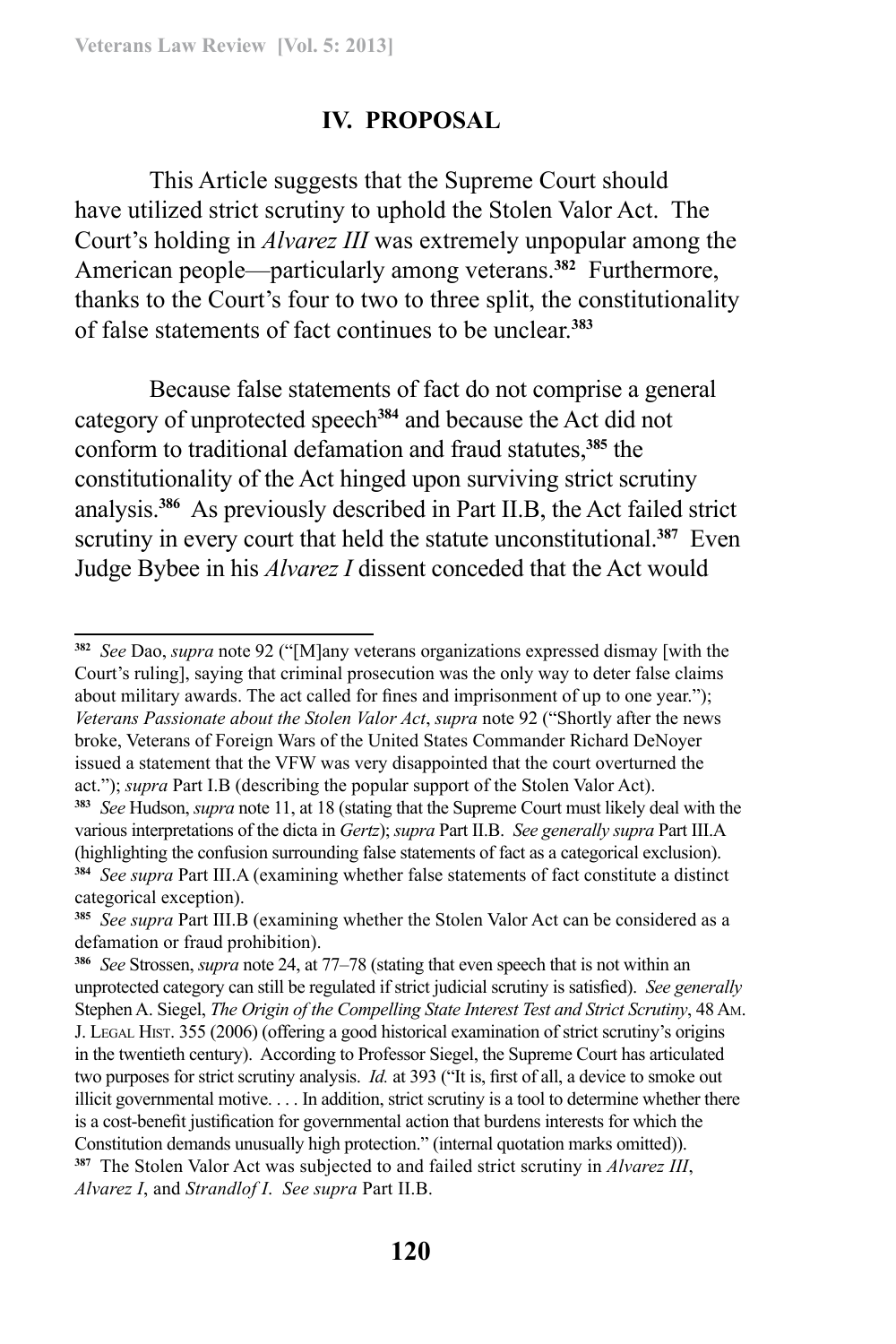fail the review.**<sup>388</sup>** However, despite the widely held perception that strict scrutiny is typically fatal to a statute,**<sup>389</sup>** this is not always the case.**<sup>390</sup>**

Upon close inspection, the Act should have *survived* strict scrutiny analysis as well.**<sup>391</sup>** Specifically, as this section will show, the Act's prohibition on false claims of receiving military decorations served a compelling governmental interest, and the Act was a narrowly tailored means of effectively achieving this interest.

**<sup>390</sup>** Satisfying strict scrutiny is difficult but not impossible. *See* Adarand Constructors, Inc. v. Pena, 515 U.S. 200, 237 (1995) ("[W]e wish to dispel the notion that strict scrutiny is strict in theory, but fatal in fact." (internal quotation marks omitted)); Winkler, *supra* note 20, at 797 ("[L]aws can (and do) survive strict scrutiny with considerable frequency."). Moreover, strict scrutiny is ambiguous in its application. *See* Matthew D. Bunker et al., *Strict in Theory, but Feeble in Fact? First*  Amendment Strict Scrutiny and the Protection of Speech, 16 COMM. L. & POL'Y 349, 350 (2011) ("Strict scrutiny's verbal formulation suggests precision and certainty, but its operation in practice is highly impressionistic and, at times, seemingly indeterminate."). According to these authors, in certain contexts, strict scrutiny can be a mere balancing test. *Id.* at 351-52. Furthermore, according to research conducted by Professor Adam Winkler, thirty percent of statutes subjected to strict scrutiny in recent years have survived. Winkler, *supra* note 20, at 812–13. Professor Winkler's data was based upon 459 separate instances of strict scrutiny analysis from 1990 through 2003. *Id.* at 809-10, 812. Even though free speech restrictions were the least likely to survive, Winkler nonetheless found that twenty-two percent of these laws did survive. *Id.* at 815. Moreover, nearly fifty percent of Congressional laws survived. *Id.* at 818. Winkler's findings have been cited approvingly. *See, e.g.*, Bunker, et al., *supra*, at 351 ("[E]mpirical evidence suggests strict scrutiny is not as fatal as once advertised."). **<sup>391</sup>** In its petition for Writ of Certiorari in the *Alvarez* case, the Government argued—among other things—that the Act is constitutional even after applying strict scrutiny. Petition for Writ of Certiorari, *supra* note 6, at \*29-30.

**<sup>388</sup>** *Alvarez I*, 617 F.3d 1198, 1232 n.10 (9th Cir. 2010) (Bybee, J., dissenting), *aff'd*, 132 S. Ct. 2537 (2012).

**<sup>389</sup>** The view that strict scrutiny is "strict in theory, fatal in fact" pervades, particularly with regard to free speech cases. *See* Ashutosh Bhagwat, *What If I Want My Kids to Watch Pornography?: Protecting Children from "Indecent" Speech*, 11 Wm. & Mary BILL RTS. J. 671, 673 (2003) ("[Strict scrutiny] is extremely difficult to satisfy and was once famously described as '"strict" in theory and fatal in fact.'" (quoting Gerald Gunther, *Foreword: In Search of Evolving Doctrine on a Changing Court: A Model for a Newer Equal Protection*, 86 Harv. L. Rev. 1, 8 (1972))).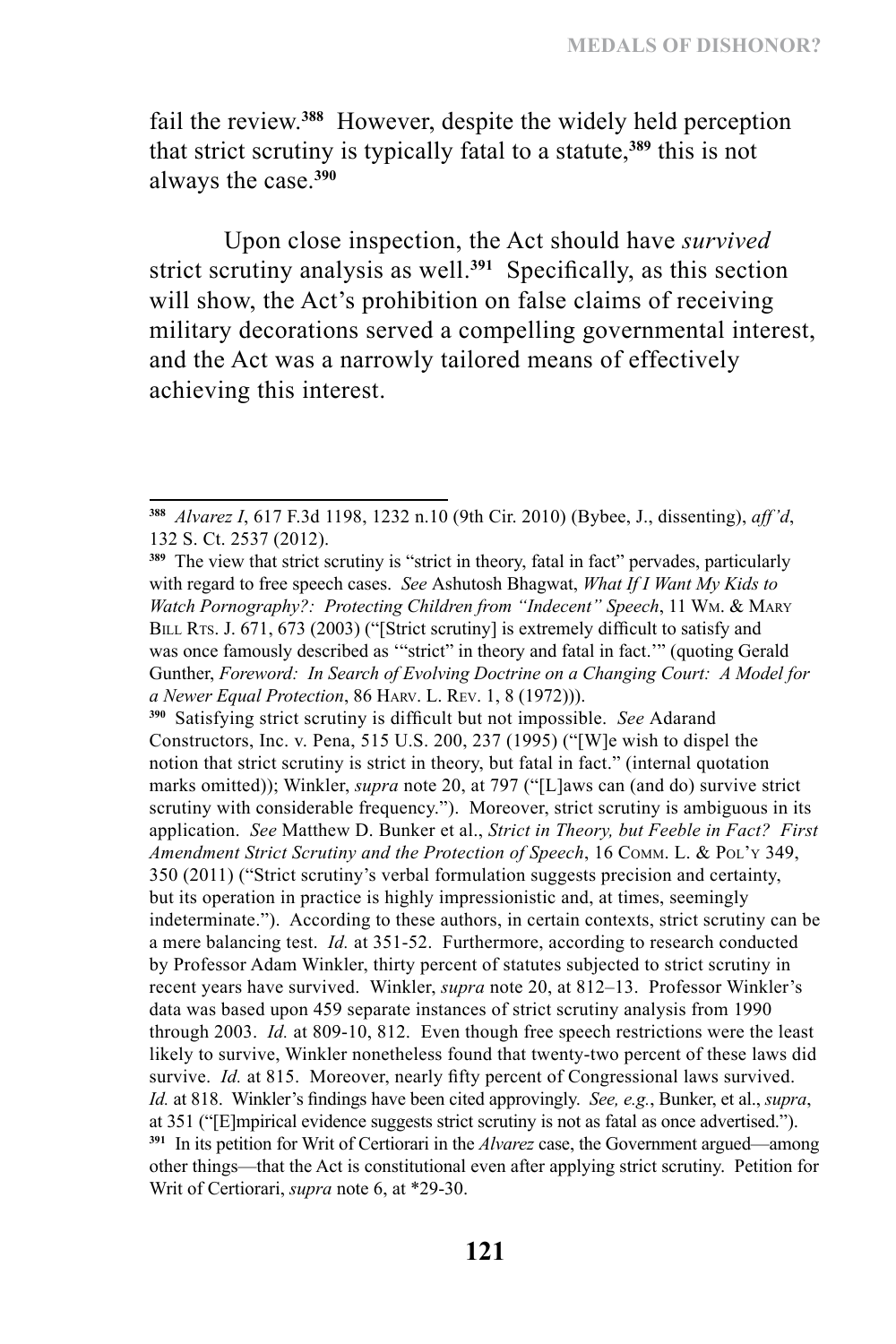## **A. The Government Has a Compelling Interest in Preventing False Claims**

First, the Stolen Valor Act furthered a compelling governmental objective.**<sup>392</sup>** As with every element of strict scrutiny analysis, the nature of what exactly constitutes a "compelling interest" is shrouded in confusion and ambiguity.**<sup>393</sup>** Although the district court in *Strandlof I* failed to identify a compelling interest for the Stolen Valor Act,**<sup>394</sup>** the Supreme Court plurality in *Alvarez III* and the Ninth Circuit majority in *Alvarez I*  conceded such an interest.**<sup>395</sup>**

As a preliminary matter, it is worth noting that the judiciary has traditionally afforded Congress a degree of deference with regard to the military.**<sup>396</sup>** Article I of the Constitution grants

**<sup>393</sup>** *See* Bunker, et al., *supra* note 390, at 364 ("Case law actually suggests there is no bright-line standard for resolving what a compelling state interest looks like—no definitive criterion, no operational definition."). Bunker noted that even Justice Harry Blackmun was uncertain as to the meaning of this component. *Id.* As Bunker observed, the "exact nature of a compelling interest has perplexed even the finest legal minds." *Id.* Furthermore, a compelling interest can sometimes be readily found. *Id.* at 368; *see* Russell W. Galloway, *Means-End Scrutiny in American Constitutional Law*, 21 Loy. L.A. L. Rev. 449, 475 (1988) ("Increasingly, the Justices add new interests to the list in a casual, off-hand manner suggesting that they believe that almost any significant government interest is sufficiently compelling to satisfy strict scrutiny."). **<sup>394</sup>** *Strandlof I*, 746 F. Supp. 2d 1183, 1189 (D. Colo. 2010) ("I find that no such

compelling interest pertains here . . . .").

**<sup>392</sup>** *See* Winkler, *supra* note 20, at 800 (stating that a compelling governmental end involves "the most pressing circumstances"); *see, e.g.*, Wisconsin v. Yoder, 406 U.S. 205, 215 (1972) (reasoning that such an interest must be "of the highest order").

**<sup>395</sup>** *Alvarez III*, 132 S. Ct. 2537, 2549 (2012) (calling the government's interest "compelling"); *Alvarez I*, 617 F.3d 1198, 1216 (9th Cir. 2010) ("Congress certainly has an interest, even a compelling interest, in preserving the integrity of its system of honoring our military men and women for their service and, at times, their sacrifice."), *aff'd*, 132 S. Ct. 2537 (2012); *see* Bunker, et al., *supra* note 390, at 350 (providing a brief overview of the strict scrutiny reasoning of *Strandlof I* and *Alvarez I*).

**<sup>396</sup>** *See, e.g.*, Rostker v. Goldberg, 453 U.S. 57, 70 (1981) ("[J]udicial deference . . . is at its apogee when legislative action under the congressional authority to raise and support armies and make rules and regulations for their governance is challenged."); Amy E. Crawford, *Under Siege: Freedom of Choice and the Statutory Ban on Abortions on Military Bases*, 71 U. Chi. L. Rev. 1549, 1558–61 (2004) (describing the nature of this deference); Kelly E. Henriksen, *Gays, the Military, and Judicial Deference: When the Courts*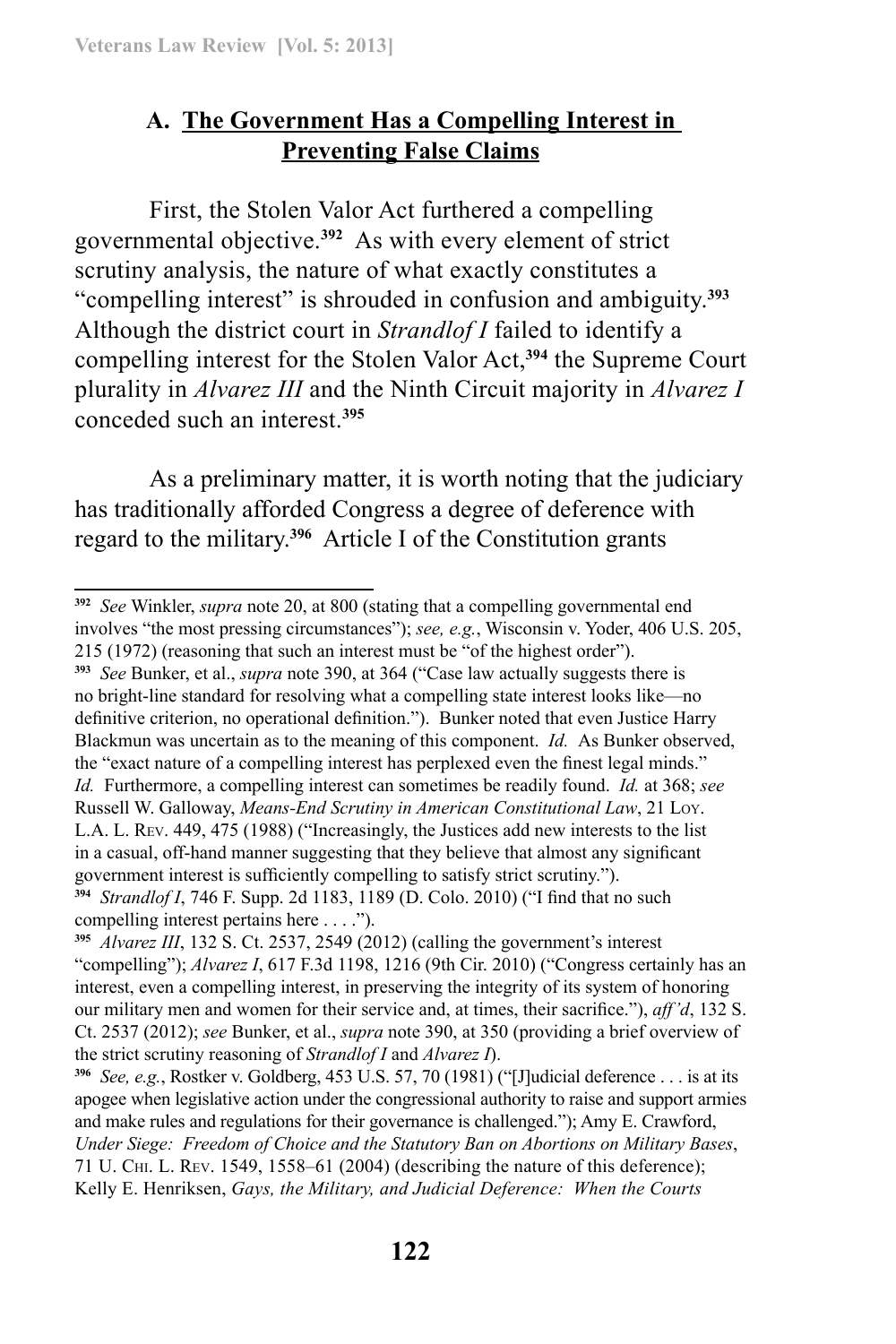Congress a wide range of military powers**<sup>397</sup>** from the ability to declare war**<sup>398</sup>** to the ability to raise and maintain troops**<sup>399</sup>**, as well as the responsibility of making rules for the military's governance and regulation.**<sup>400</sup>** It also provides Congress the ability to make all laws "necessary and proper" to carrying out its military powers.**<sup>401</sup>** Indeed, the courts have acquiesced to Congress's military decisions on many issues.**<sup>402</sup>** Although the Stolen Valor Act ostensibly

- **<sup>398</sup>** U.S. Const. art. I, § 8, cl. 11.
- **<sup>399</sup>** *Id.* § 8, cls. 12–13.
- **<sup>400</sup>** *Id.* § 8, cl. 14.

**<sup>402</sup>** For example, the courts have long recognized that members of the military do not receive the full extent of First Amendment rights typically afforded civilians. *See, e.g.*, Parker v. Levy, 417 U.S. 733, 758 (1974) (citing United States v. Priest, 21 U.S.C.M.A. 564, 570 (1972)) (holding that "[s]peech that is protected in the civil population may nonetheless undermine the effectiveness of response to command"); Katherine C. Den Bleyker, *The First Amendment Versus Operational Security: Where Should the Milblogging Balance Lie?*, 17 FORDHAM INTELL. PROP. MEDIA & ENT. L.J. 401, 418 (2006) ("From the beginning of American history, military servicemembers have had limited First Amendment rights."). In addition, the courts have never found fault with the existence of a draft, despite reasonable concerns as to its constitutionality. *See, e.g.*, Arver v. United States, 245 U.S. 366, 390 (1918) (rejecting an attack on the draft that was based on the Thirteenth Amendment's prohibition of involuntary servitude); Jason Britt, *Unwilling Warriors: An Examination of the Power to Conscript in Peacetime*, 4 Nw. J.L. & Soc. Pol'y 400, 408 (2009) ("[During the Vietnam conflict], the issue of a draft in the absence of a declared war was present, and again the Supreme Court declined to hear any cases that would clarify the issue."). Moreover, courts have held that even civilians do not have an unfettered right to exercise their First Amendment rights on military installations. *See* Greer v. Spock, 424 U.S. 828, 840 (1976) ("There is nothing in the Constitution that disables a military commander from acting to avert what he perceives to be a clear danger to the loyalty, discipline, or morale of troops on the base under his command."); *see also* Brown v. Glines, 444 U.S. 348, 354 (1980) (upholding the reasoning from *Greer*).

Must Reclaim Equal Protection as Their Area of Expertise, 9 ADMIN. L.J. AM. U. 1273, 1276–79 (1996) (providing the historical justification of the deference).

**<sup>397</sup>** *E.g.*, Chappell v. Wallace, 462 U.S. 296, 301 (1983) ("It is clear that the Constitution contemplated that the Legislative Branch has plenary control over rights, duties, and responsibilities in the framework of the military establishment . . . ."). As Amy Crawford noted in her article about a statutory ban on abortions on military bases, "courts will often bend over backward to uphold decisions made by, and with regard to, the military." Crawford, *supra* note 396, at 1561.

**<sup>401</sup>** *Id.* § 8, cl. 18; *see* 16 C.J.S. *Constitutional Law* § 100 (2012) ("The provision permits a choice of means and includes, in general, all powers or means which are appropriate for the accomplishment of a constitutional purpose and not forbidden by the letter or spirit of the Constitution.").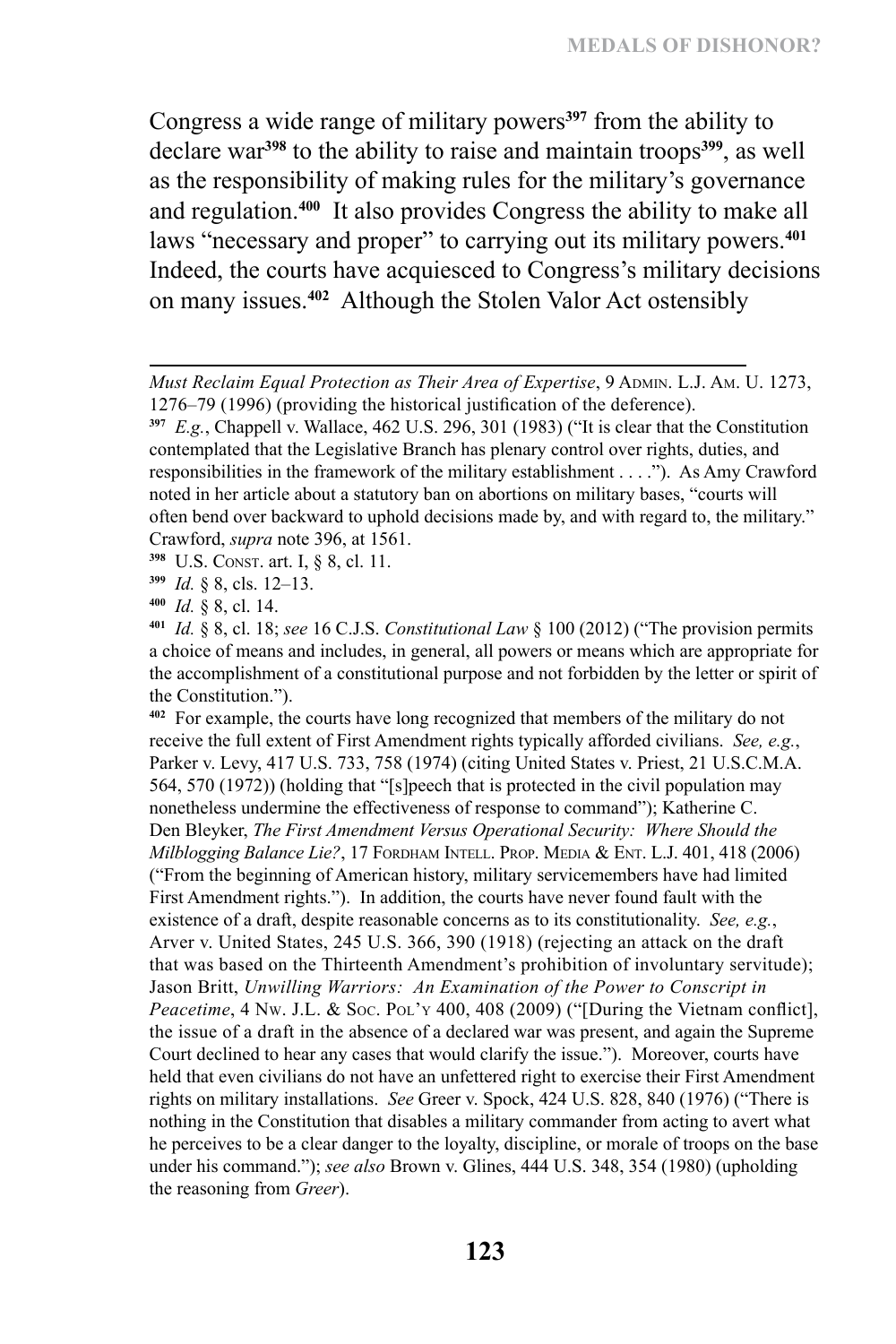involved *civilian* issues, the Act evoked this congressional *military* prerogative.**<sup>403</sup>** The importance of—and Congress's role in—the military formed the basis of Judge Gould's dissent in *Alvarez II*. **<sup>404</sup>** To Gould, the Act's regulation of speech was permissive precisely due to the military context.**<sup>405</sup>**

The Stolen Valor Act helped preserve the intrinsic value of military medals because such value emanates from the medals' selective nature.**<sup>406</sup>** In the aggregate, false claims create the public perception that there are more medals in existence than were ever actually awarded.**<sup>407</sup>** Moreover, the duplicitous personalities of

**<sup>403</sup>** In another example of this concept, civilians—during times of war—have been subjected to military law in courts martial. *See* John F. O'Connor, *Contractors and Courts-Martial*, 77 Tenn. L. Rev. 751, 793 (2010) ("[H]istorical practice suggests that there are some circumstances that would support the constitutional subjection of civilians to trial by court-martial . . . ."); Kara M. Sacilotto, *Jumping the (Un)Constitutional Gun?: Constitutional Questions in the Application of the UCMJ to Contractors*, 37 Pub. Cont. L.J. 179, 188 (2008) ("[T]he Supreme Court . . . has suggested that exercise of [Uniform Code of Military Justice] jurisdiction in 'time of war' would be appropriate . . . ."). **<sup>404</sup>** *See Alvarez II*, 638 F.3d 666, 687–88 (9th Cir. 2011) (denying petition for rehearing en banc) (Gould, J., dissenting) ("Given the military context impelling Congress and the lack of substantial interest of Alvarez or society in his falsehood, the Stolen Valor Act should be sustained against Alvarez's First Amendment challenge."). **<sup>405</sup>** *Id.*

**<sup>406</sup>** *See, e.g.*, Dep't of Def., No. 1348.33, Manual of Military Decorations and Awards 81 (2010) (describing the criteria of achievement awards and noting that the impact awards or awards for outstanding achievement are rare and intended "to recognize a single specific act or accomplishment, separate and distinct from regularly assigned duties, such as a special project"); *Examination of Awards*, *supra* note 6, at 77 (statement of Michael L. Dominguez, Principal Deputy Undersecretary of Defense for Personnel and Readiness) ("The award adjudication process is exacting, as no award of a Medal of Honor should ever be open to criticism—we must get it right the first time. Medal of Honor recommendations are thoroughly scrutinized to ensure the event upon which the recommendation is based fully meets the high standards for the Nation's highest military honor."); DEP'T OF THE NAVY, SECNAV INSTRUCTION 1650.1H, 1-3 (Aug. 22, 2006), *available at https://www.marines.mil/news/publications/Documents/SecNavinst%20* 1650.1H.pdf ("An award should only be recommended in cases where the circumstances clearly merit special recognition of the actions or service." (emphasis omitted)); *see also* Petition for Writ of Certiorari, *supra* note 6, at \*24 ("The government intends that military honors should bestow a *rare degree of prestige* on their bearers . . . ." (emphasis added)). Even the issuance of example Medals of Honor for public *display* purposes is strictly regulated. Dep't of the Navy, SECNAV Instruction 1650.1H, 1-12 (Aug. 22, 2006). **407** For example, as of August 28, 2012, there were only eighty-one living Medal of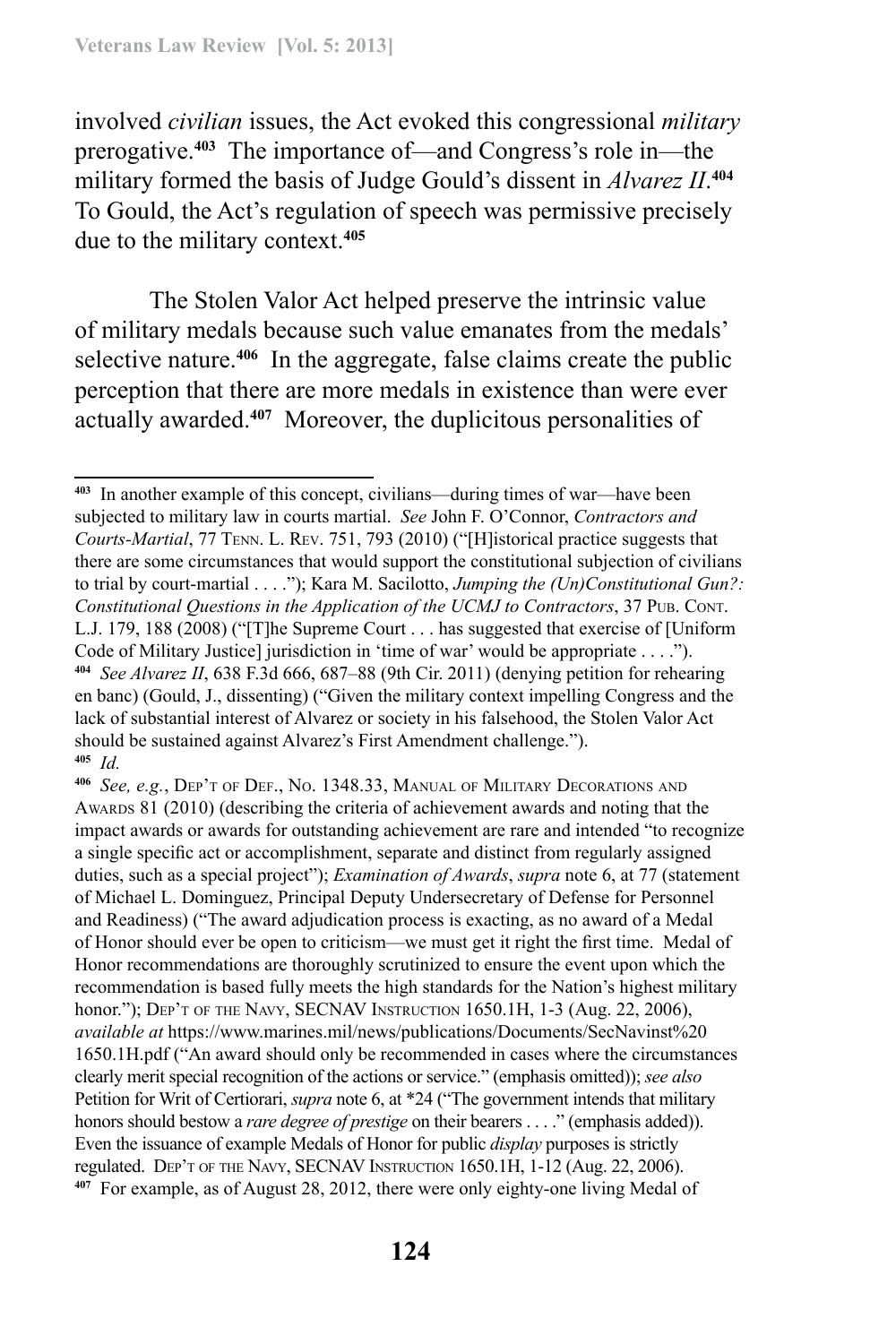those individuals who falsely claim the medals can foster—in an unwitting listener—a diminished view of both the medals and legitimate medal recipients.**<sup>408</sup>**

Medals and decorations form an integral thread in the tapestry of military life.**<sup>409</sup>** As such, they are vitally important—especially during a time when the armed forces are engaged in several unpopular international wars.**<sup>410</sup>** Medals are awarded for and represent heroic

**<sup>410</sup>** According to recent polls—as of October 28, 2011—the popularity of the war in Afghanistan had reached all time lows. *CNN Poll: Support for Afghanistan War at All Time Low*, CNN Political Ticker (Oct. 28, 2011, 11:44 AM), http://politicalticker. blogs.cnn.com/2011/10/28/cnn-poll-support-for-afghanistan-war-at-all-time-low. Only thirty-four percent of the American public supported the war, and fifty-eight percent believed that the situation has similarities to the war in Vietnam. *Id.* Moreover, one third of post-September 11th veterans believed that the wars in Iraq and Afghanistan were not worth starting. Robert Burns, *A Third of Vets Sees Iraq, Afghan Wars as Wastes,*  Poll Says, Hous. CHRON. (Oct. 5, 2011, 7:04 AM), http://www.chron.com/news/politics/ article/A-third-of-vets-sees-Iraq-Afghan-wars-as-wastes-2203397.php. Furthermore, half of post-September 11th veterans believed that deployment has adversely affected their family relationships. *Id.* ("Asked for a single word to describe their experiences, the war veterans offered a mixed picture: 'rewarding,' 'nightmare,' 'eye opening,' 'lousy.'").

Honor recipients. Cong. MEDAL OF HONOR Soc'y, http://www.cmohs.org (last visited Sept. 30, 2012). Moreover, the first living member of the military to receive a Medal of Honor since the Vietnam War was Salvatore Giunta in 2010. Helene Cooper, *Rare Honor for a Living Service Member*, N.Y. Times, Nov. 17, 2010, at A21, *available at* http:// www.nytimes.com/2010/11/17/us/politics/17medal.html. *See generally* Petition for Writ of Certiorari, *supra* note 6, at \*24 ("[F]alse representations threaten to make the public skeptical of any claim to have been awarded a medal.").

**<sup>408</sup>** *See, e.g.*, Simpson, *supra* note 134 (reporting on the many lies of Rick Strandlof); *supra* Part II.B (discussing the lies of Strandlof and Alvarez).

**<sup>409</sup>** *See, e.g.*, *Examination of Awards*, *supra* note 6, at 25-26 (statement of Brig. Gen. Richard P. Mills, Director, Personnel Management Division, Manpower and Reserve Affairs, HQ, U.S. Marine Corps) ("[W]e use military awards to recognize the courageous and selfless achievements of those brave men and women of your Marine Corps whose heroism sets them apart from their peers. . . . Marine leaders [who determine who receives a given award] take their responsibilities for leadership and recognition of exceptional performance in combat very seriously. They all know the importance of a viable and robust military combat awards system . . . ."); U.S. MARINE CORPS, ORDER 1650.19J Encl. 1, at 3, Encl. 2, at 1 (Feb. 5, 2001), *available at* http://www.marines.mil/news/publications/Documents/MCO%201650.19J.pdf ("Awards are an important aspect of command responsibility at all levels. . . . Recognizing Marines for their superior performance . . . will significantly benefit the Marine Corps as well as the Marine recommended."); *see also* Petition for Writ of Certiorari, *supra* note 6, at \*5 ("The armed services have long held the view that the awards program performs crucial functions within the military.").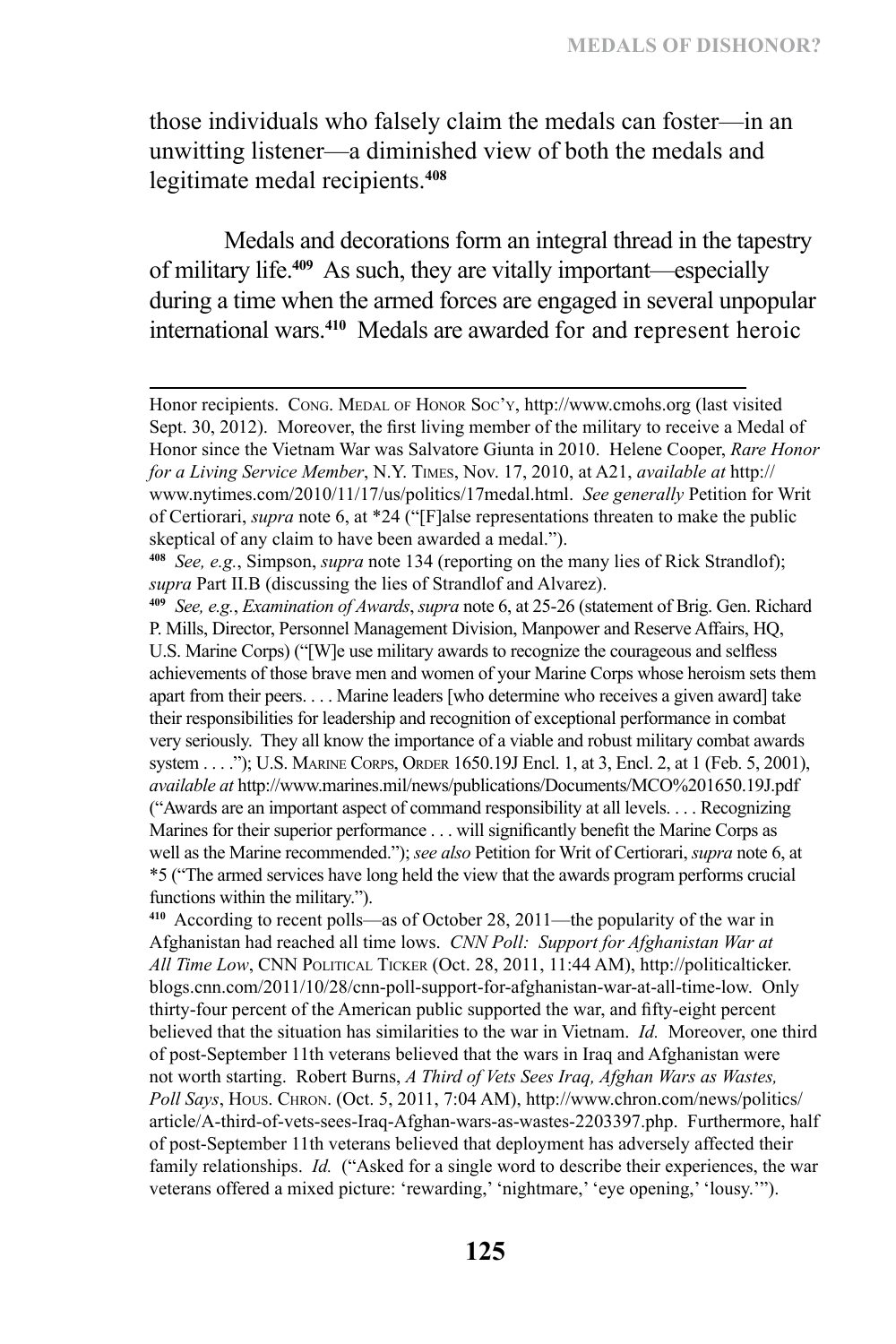behavior, sacrificial acts, and otherwise noble virtues.**<sup>411</sup>** Although the District Court in *Strandlof I* criticized the notion that—while performing in the field—servicemen and women could be motivated by the possibility of subsequently receiving medals,**<sup>412</sup>** courts are ill-suited to the task of assessing military personnel and activities.**<sup>413</sup>** Military leadership has repeatedly recognized the incentivizing power of these honors.**<sup>414</sup>** Moreover, civilians should not be considered knowledgeable arbiters about the nature of military life.**<sup>415</sup>**

**<sup>411</sup>** *See, e.g.*, Air Force, Policy Directive 36-28, Awards and Decorations Programs (July 30, 2012), *available at* http://www.af.mil/shared/media/epubs/AFPD36-28.pdf ("[The awards program] will recognize acts of bravery, outstanding achievements, or periods of meritorious service."); Dep't of the Army, *supra* note 5, at 2 ("The objective of the Department of the Army Military Awards Program is to provide tangible recognition for acts of valor, exceptional service or achievement, special skills or qualifications, and acts of heroism not involving actual combat."); DEP'T OF THE NAVY, SECNAV Instruction 1650.1H, 1–2 (Aug. 22, 2006) ("Awards are important symbols of public recognition for rewarding heroism or valor, exceptionally meritorious service, or outstanding achievement and other acts or services which are above and beyond what is normally expected . . . .").

**<sup>412</sup>** *Strandlof I*, 746 F. Supp. 2d 1183, 1190 (D. Colo. 2010) (reasoning that soldiers are not motivated *in any way* by considerations of whether they will receive a medal). **<sup>413</sup>** *See* Earl Warren, *The Bill of Rights and the Military*, 37 N.Y.U. L. Rev. 181, 187 (1962) ("[C]ourts are ill-equipped to determine the impact upon discipline that any particular intrusion upon military authority might have. Many of the problems of the military society are, in a sense, alien to the problems with which the judiciary is trained to deal."); *see also* Henriksen, *supra* note 396, 1279 ("The professional judgment and experience of those familiar with the military is the primary source for determining the climate of obedience and discipline necessary to sustain an effective fighting force. Traditionally, courts have deemed themselves unable to master these complexities."). **<sup>414</sup>** *See, e.g.*, Dep't of theArmy, *supra* note 5, at 1 ("The goal of the total Army awards program is to *foster mission accomplishment* by recognizing excellence of . . . military . . . members of the force and *motivating them* to high levels of performance and service." (emphasis added)); *Examination of Awards*, *supra* note 6, at 24 (statement of Lt. Gen. Brady, Deputy Chief of Staff, Manpower and Personnel, Headquarters, U.S. Air Force) (describing medals' effect on airmen). **<sup>415</sup>** *See* Burns, *supra* note 410, for recent poll results. A study found that many Americans respected the military, but only twenty-seven percent of civilians and twenty-one percent of veterans believed the public even understands the problems faced by military personnel. *Id.* ("The survey . . . reflected what many view as a troublesome cultural gap between the military and the general public.").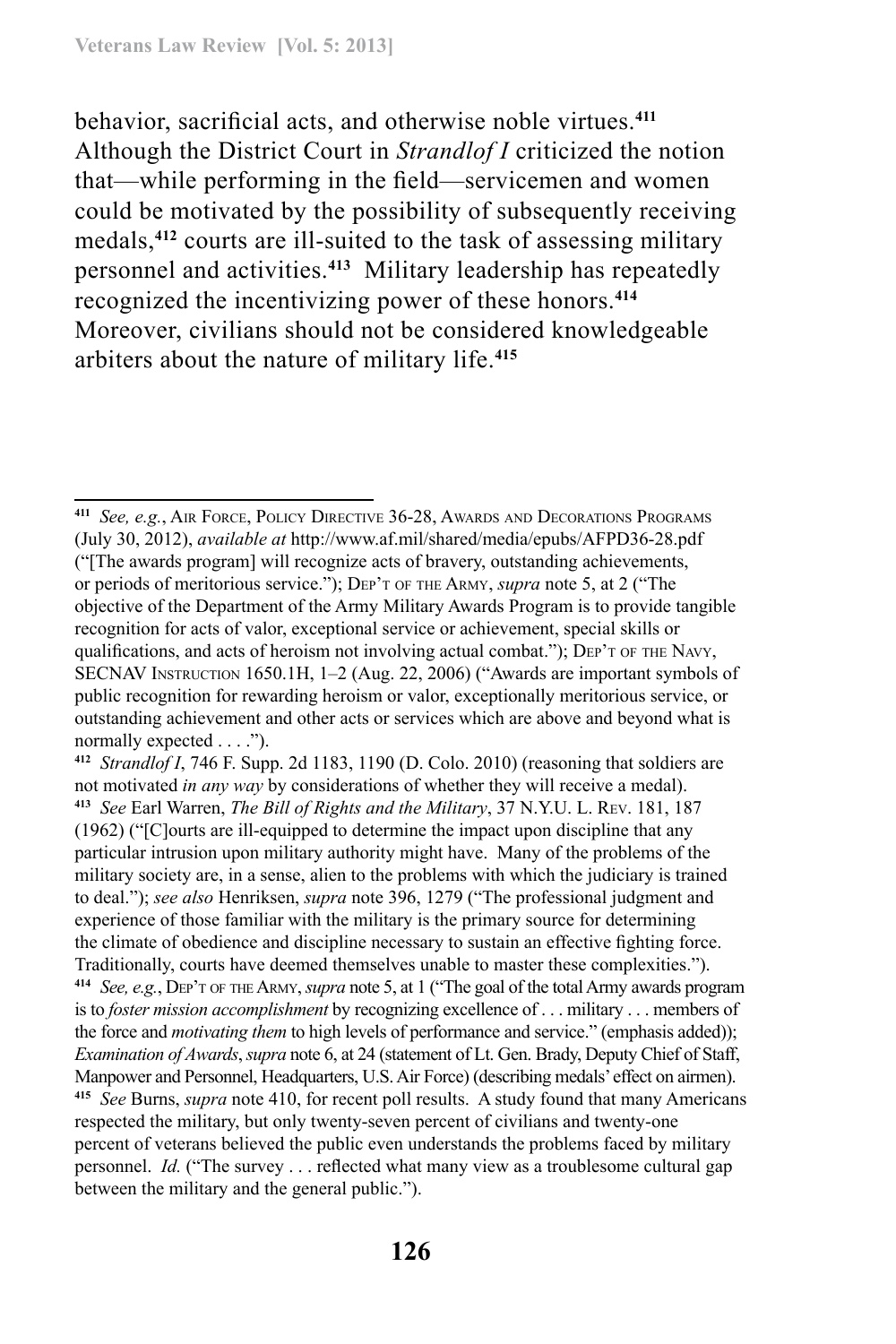Additionally, the military has made it clear that these medals foster both *esprit de corps***<sup>416</sup>** and morale among servicemen and women.**<sup>417</sup>** And, as evidenced by the prominent placement of medals on recruiters' uniforms, the perceived prestige of medals plays a critical role in military recruitment**<sup>418</sup>**—thereby implicating Congress's constitutional stake in raising troops.**<sup>419</sup>** So important are these honors to the military, that the various chains of command have promulgated regulations concerning every aspect of each medal's usage—from the criteria required for earning a given medal**<sup>420</sup>** to the appropriate standards of a

**<sup>417</sup>** *See, e.g.*, Air Force, Policy Directive 36-28, Awards and Decorations Programs (July 30, 2012) ("The Air Force will have an awards and decorations program to serve as an incentive, and to foster morale and spirit de corps."); *Examination of Awards*, *supra* note 6, at 72 (statement of Michael L. Dominguez) ("[Decorations and awards] serve[] to foster high morale, esprit de corps, motivation of others to do like deeds, and public acknowledgment of our Service member's actions, achievements and sacrifices."). **<sup>418</sup>** For example, the Marine Corps "Dress Blues" uniform is one of the most recognizable uniforms in the armed services. *Uniforms of the Marine Corps*, JONATHAN FIELD COLLECTION, http://www.jonathanfieldcollection.com/military/Marines\_uniforms.htm (last visited Sept. 30, 2012). Moreover, the full range of a Marine's earned medals and decorations adorn his or her dress uniform. *See id.* As a result, the uniform and accompanying medals are often the focal point in Marine recruiting efforts. *See* Meredith Brown, *Dress Blues Mandatory October 1*, ROTOVUE (Sept. 14, 2011, 12:00 AM), http://www.camplejeuneglobe.com/ rotovue/news/around\_the\_corps/article\_f164859a-de14-11e0-87fb-001cc4c002e0.html ("[A Marine recruiter] wore his dress blues out in town while serving on recruiting duty. They served as a walking billboard for those who wanted to go above and beyond, he said."); Tony Perry, *Marines Want Dark Tone Out of Dress Blues*, L.A. Times (Mar. 20, 2005), http://articles.latimes.com/2005/mar/20/nation/na-blues20 ("[D]ress blues are also featured in Marine Corps recruiting advertisements.").

**<sup>419</sup>** U.S. Const. art. I, § 8, cls. 12–13; *see* Rumsfeld v. Forum for Academic and Inst. Rights, Inc., 547 U.S. 47, 58 (2006) ("Congress has broad authority to legislate on matters of military recruiting . . . .").

**<sup>420</sup>** For instance, the Navy's requirements to receive a Medal of Honor are strict. *See* Dep't of the Navy, SECNAV Instruction 1650.1H, 2–22 (Aug. 22, 2006) ("To justify the decoration, the individual's service must clearly be rendered conspicuous above his or her comrades by an act so outstanding that it clearly distinguishes his or her gallantry beyond the call of duty from lesser forms of bravery; and it must be the type of deed which if not done would not subject the individual to any justified criticism."). Likewise, the Army has outlined several criteria to determine when a Purple Heart is not warranted. *See* Dep't of the Army, *supra* note 5, at 20 (listing—among other conditions—battle fatigue, heat stroke, posttraumatic stress disorder, and food poisoning).

**<sup>416</sup>** *Esprit de corps* can be defined as "a feeling of pride, fellowship, and common loyalty shared by the members of a particular group." OXFORD DICTIONARIES ONLINE, http:// oxforddictionaries.com/definition/american\_english/esprit%2Bde%2Bcorps?region=us& q=esprit+de+corps (last visited Sept. 30, 2012).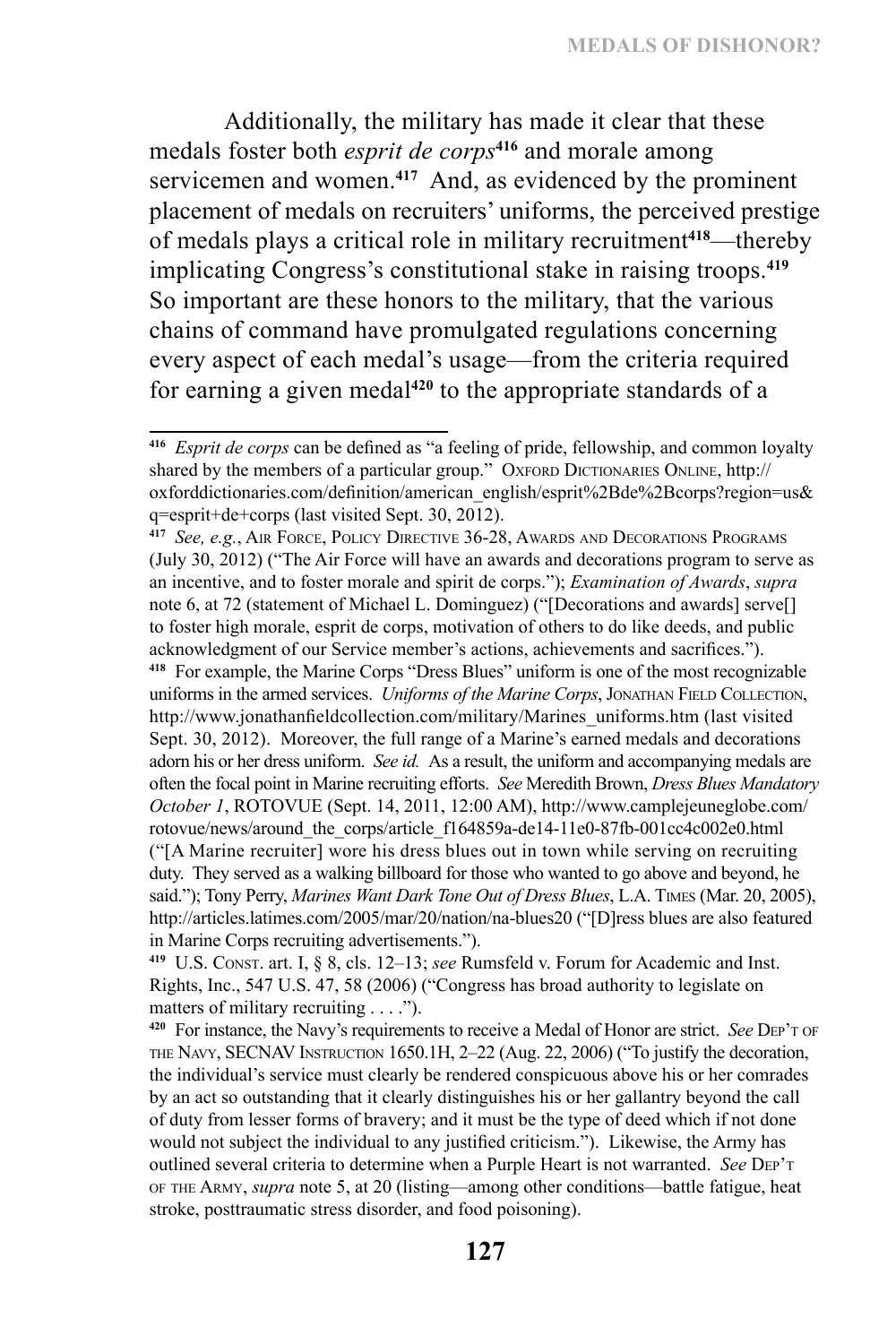medal's wear on the uniform.**<sup>421</sup>** Thus, although the Stolen Valor Act regulated civilian speech, Congress's constitutionally granted military responsibilities were directly implicated.**<sup>422</sup>**

Finally, the Stolen Valor Act cases were also distinguishable from *Texas v. Johnson*, where the Supreme Court held that a state law banning the offensive burning of an American flag failed strict scrutiny.**<sup>423</sup>** Although in *Strandlof I*, the District Court of Colorado relied upon the *Johnson* reasoning in holding that the Act failed strict scrutiny,**<sup>424</sup>** the two circumstances differed.**<sup>425</sup>** Importantly, the Act did not target a *particular* political viewpoint or opinion on the military.**<sup>426</sup>** In contrast, the flag-burning provisions targeted anti-government

**<sup>421</sup>** *See, e.g.*, Dep't of the Army, Army Regulation 670-1, Wear and Appearance of Army Uniforms and Insignia 271 (May 11, 2012), *available at* http://www.apd.army.mil/pdffiles/ r670\_1.pdf ("Personnel wear all full-size decorations . . . in the order of precedence from the wearer's right to left, in one or more rows, with 1⁄8-inch space between rows. Second and subsequent rows will not contain more medals than the row below."); *see also* Dep't of the Air Force, Instruction 36-2903, Dress and Personal Appearance of Air Force Personnel 137-41, at 144 (June 1, 2012), *available at* http://www.af.mil/shared/media/ epubs/afi36-2903.pdf (describing medal placement on the Air Force dress uniform). **<sup>422</sup>** Blurring the distinction even further is that—although rare—civilians can be awarded military medals. DEP'T OF THE NAVY, SECNAV INSTRUCTION 1650.1H, 1-7 (Aug. 22, 2006) (listing the Navy decorations for which civilians could be eligible). **<sup>423</sup>** *See* Texas v. Johnson, 491 U.S. 397, 420 (1989) (overturning, on First Amendment grounds, a conviction for flag desecration); *supra* Part I.B (providing commentary on *Johnson*). **<sup>424</sup>** *Strandlof I*, 746 F. Supp. 2d 1183, 1189–90 (D. Colo. 2010) ("I find the Supreme Court's decision in *Texas v. Johnson* highly instructive." (citation omitted)); *see Johnson*, 491 U.S. at 414 ("If there is a bedrock principle underlying the First Amendment, it is that the government may not prohibit the expression of an idea simply because society finds the idea itself offensive or disagreeable."); *supra* Part I.A (discussing *Johnson*). **<sup>425</sup>** *See* Petition for Writ of Certiorari, *supra* note 6, at \*26 ("[The Stolen Valor Act] does not inhibit expression of opinion about military policy, the meaning of military awards, the values they represent, or any other topic of public concern.").

**<sup>426</sup>** *See Alvarez III*, 132 S. Ct. 2537, 2557 (2012) (Alito, J., dissenting) ("[T]he Act is strictly viewpoint neutral."); Eugene Volokh, *Amicus Curiae Brief: Boundaries of the First Amendment's "False Statements of Fact" Exception*, 6 STAN. J. Civ. RTS. & Civ. Liberties 343, 354 (2010) ("False claims of military honors are not limited to any particular viewpoints, or even particular topics of debate. They can equally be raised by people who are anti-war, who are pro-war, or who are just trying to get themselves elected to an office that is entirely unrelated to the military."); *see also* Petition for Writ of Certiorari, *supra* note 6, at \*28 ("[T]he government could not use [the Stolen Valor Act] as a means of imposing its own view of 'truth' or punishing criticism.").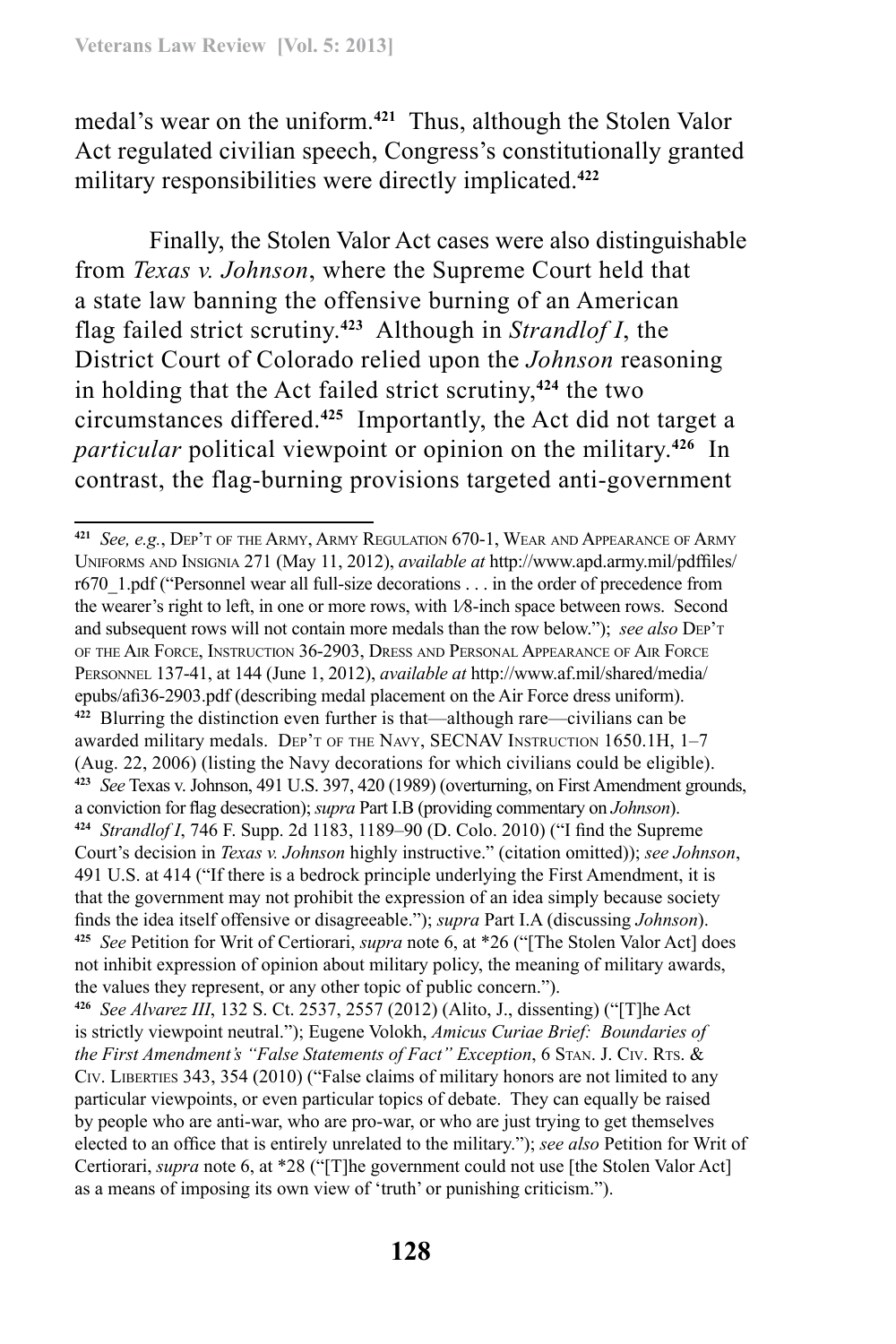viewpoints and political speech—speech at the heart of First Amendment rights.**<sup>427</sup>**

## **B. The Stolen Valor Act Was Narrowly Tailored**

Second, the Stolen Valor Act was narrowly tailored to achieve its compelling objective.**<sup>428</sup>** As with the nature of the "compelling interest" prong of strict scrutiny analysis, the meaning of "narrow tailoring" is likewise interpretable.**<sup>429</sup>** However, the Act's prohibition on all false claims of receiving military medals was the least restrictive means of preventing the harm caused by those false claims.**<sup>430</sup>** Specifically, public lists featuring the names of actual medal recipients are either not

**<sup>427</sup>** *See* Keith A. Darling, *Flag Burning: Johnson, Eichman and Beyond*, 3 Appalachian J.L. 101, 105 (2004) ("[T]he government remains unable to mandate that the flag (as a national symbol) be used only to portray one view to the exclusion of all others."); *see also* United States v. Eichman, 496 U.S. 310, 312 (1990) (holding unconstitutional the Flag Protection Act of 1989). In *Eichman*, the Government attempted to distinguish *Johnson* by arguing that the Flag Protection Act did not target a particular message. *Id.*  at 315. The Supreme Court rejected this argument, reasoning that the Government's interest was ultimately related to suppressing a particular viewpoint. *Id.* at 317 ("The [Flag Protection] Act criminalizes the conduct of anyone who knowingly mutilates, defaces, physically defiles, burns, maintains on the floor or ground, or tramples upon any flag. Each of the specified terms—with the possible exception of 'burns'—unmistakably *connotes disrespectful treatment* of the flag . . . ." (emphasis added) (citation omitted) (internal quotation marks omitted)).

**<sup>428</sup>** This prong of strict scrutiny can also be articulated as requiring that the law in question be the least restrictive means available to achieve the compelling governmental interest. Winkler, *supra* note 20, at 800-01 (citing Thomas v. Review Bd. of Ind. Emp't Sec. Div., 450 U.S. 707, 718 (1981)). Narrow tailoring has also been described as having three components—each of which may or may not be utilized in a particular case. *See*  Bunker et al., *supra* note 390, at 372–73 ("First, narrow tailoring asks whether the regulation is overinclusive . . . . Second, narrow tailoring explores whether the regulation is underinclusive . . . . Finally, narrow tailoring analysis in strict scrutiny asks whether the least restrictive means have been chosen to achieve the stated interest." (internal quotation marks omitted)).

**<sup>429</sup>** *See* Bunker et al., *supra* note 390, at 373–77 (describing the deficiencies of "narrow tailoring" analysis).

**<sup>430</sup>** *See* Petition for Writ of Certiorari, *supra* note 6, at \*29-30 (arguing that the Stolen Valor Act is narrowly tailored). Of course, in the courts where the Stolen Valor Act failed strict scrutiny, the statute was not held to be narrowly tailored. *See supra* Part II.B (discussing the Stolen Valor Act cases).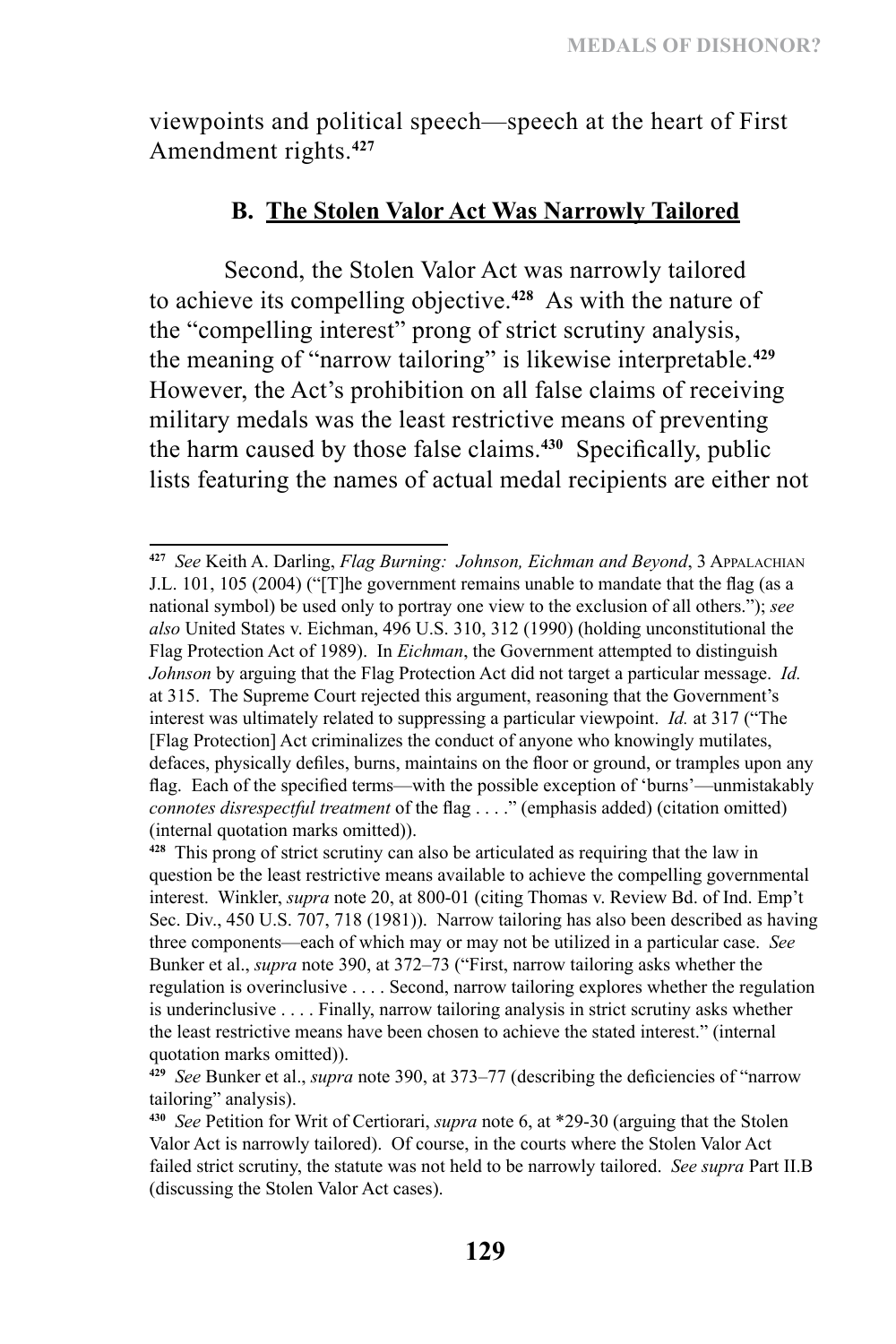readily available**<sup>431</sup>** or inadequate.**<sup>432</sup>** Theoretically, public lists could provide a listener a verifiable resource for corroborating a declarant's medal claims.**<sup>433</sup>** But even if accurate lists could be consulted, an unsuspecting listener—upon hearing a false claim—would have every reason to simply accept the claim without any attempt to verify its authenticity.**<sup>434</sup>** The factual

<sup>431</sup> An official list of awarded Medals of Honor does exist. Cong MEDAL OF HONOR Soc'y, *supra* note 407. However, no official analogues exist for the other medals. *See* Crewdson, *supra* note 9 ("[A]t the moment the only official compilation is for recipients of the Medal of Honor, maintained online by the Congressional Medal of Honor Society"). Moreover, the Stolen Valor Act's sponsor, Representative John Salazar, introduced a bill that would have created a searchable database of all awarded medals. Military Valor Roll of Honor Act, H.R. 666, 111th Cong. (1st Sess. 2009); *see* Bea Karnes & Greg Boyce, *Rep. Salazar Seeks Database of Medal Recipients*, KOAA.com (Sept. 20, 2010, 6:44 PM), http://www. koaa.com/news/rep-salazar-seeks-database-of-medal-winners. However, the bill did not become law. Calvert & Rich, *supra* note 30, at 30 n.239. Furthermore, the Department of Defense conducted research to determine the feasibility of creating medal databases. OFFICE of the Undersec'y of Def., Report to the Senate and House Armed Services Committees on <sup>a</sup> Searchable Military Valor Decorations Database 1 (2009), *available at* http://www. reportstolenvalor.org/pdf/DoD-DB-Report-04-02-2009.pdf. The Department found that a database would be ineffective because social security numbers and birthdays—two pieces of information necessary for specific identifications—could not be included due to privacy laws. *Id.* at 2 ("This limitation is especially true for those valor award recipients who have common surnames.").

**<sup>432</sup>** For example, several unofficial databases exist, but they are incomplete and rely on public participation. *See Alphabetical Index of Recipients of Major U.S. Military Awards*, HomeOfHeroes.com, *supra* note 75 (stating that the site's database for a medal could be as little as 70% complete); *Welcome to the Military Times Hall of Valor*, MilitaryTimes. com, http://militarytimes.com/citations-medals-awards/about.php (last visited Sept. 30, 2012) ("For [many of the] awards, absence of a name should not be considered evidence that an individual did not receive an award."). *See generally* Seavey, *supra* note 13 (criticizing the *Alvarez I* court's majority's reasoning that publicizing false claimants is the proper remedy). As Seavey stated, "[a]s someone who has been engaged in the cottage industry of tracking down these fakers, I can attest to the fact that we will need a lot more people to adequately accomplish such a feat." *Id*.

**<sup>433</sup>** *See* Editorial, *False Claims of Military Valor are Hardly Criminal*, Denv. Post (Jan. 24, 2010, 1:00 AM), http://www.denverpost.com/opinion/ci\_14244052 ("[I]t would be easy to check someone out."); Editorial, *Public Shame is the Best Remedy*, VIRGINIAN-PILOT (July 23, 2010), http://hamptonroads.com/2010/07/public-shame-best-remedy ("[T]here is only one appropriate arbiter for just punishment: the court of public opinion.").

**<sup>434</sup>** *See, e.g.*, Simpson, *supra* note 134 (reporting that Rick Strandlof's deception carried on for several years); Petition for Writ of Certiorari, *supra* note 6, at \*29 ("Some misrepresentations . . . are not discovered for substantial amounts of time, if ever."). It is unlikely that the average listener would spend the time and exert the effort to verify every medal claimant he or she encountered.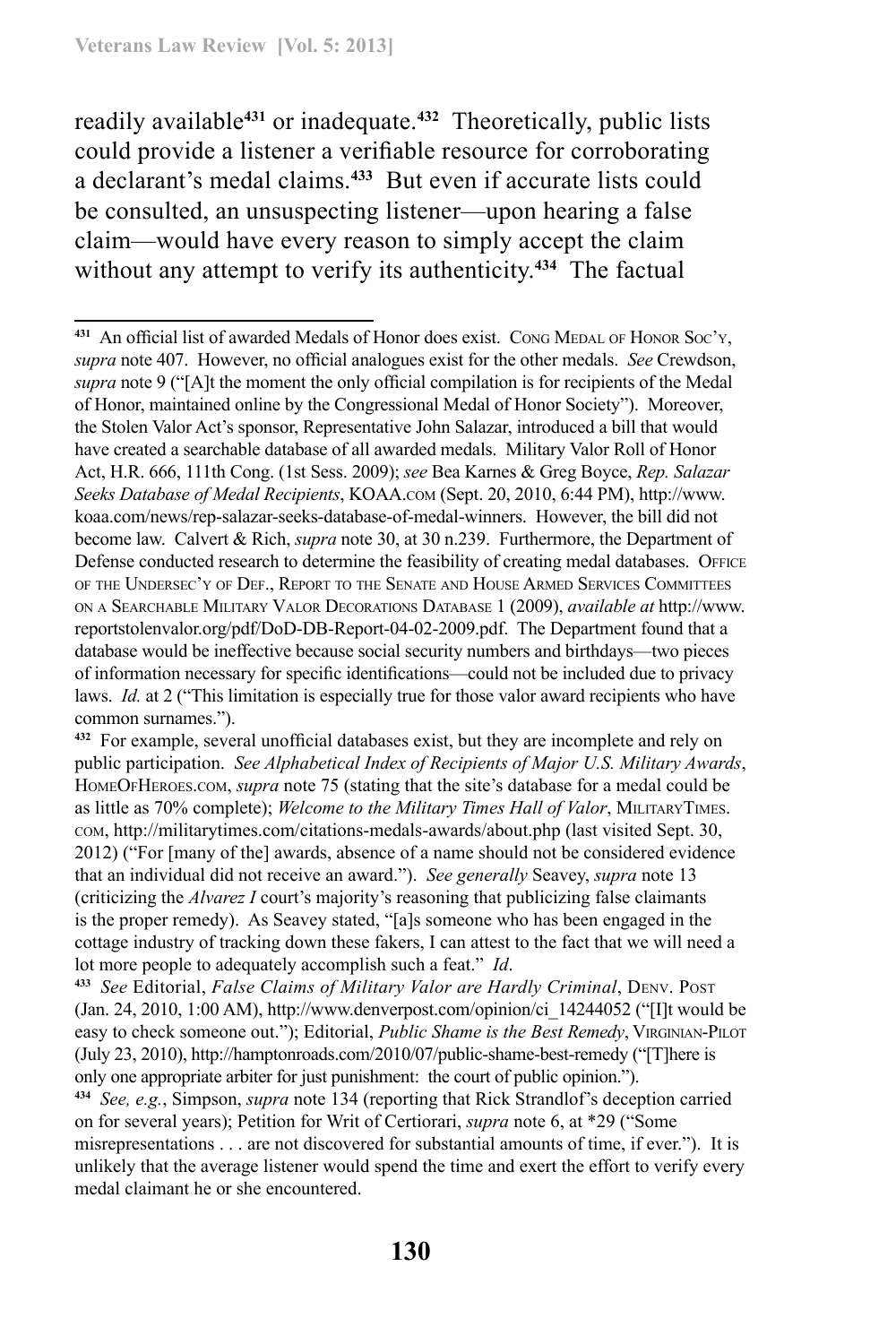backgrounds of the Stolen Valor Act cases suggest that false claimants typically continue their intricate deceptions for long periods of time before *any* adverse repercussions befall them.**<sup>435</sup>** Indeed, many veterans find it disrespectful to question others' war stories.**<sup>436</sup>** Furthermore, many military records have been lost or destroyed, and, therefore, a verifiable public list would be incomplete and misleading.**<sup>437</sup>** However, the Stolen Valor Act *deterred* the false claims from occurring altogether—even if the number of successful prosecutions under the Act remained low.**<sup>438</sup>**

In addition, the Act was not overinclusive, because it did not inhibit otherwise protected speech beyond a narrow context.**<sup>439</sup>** As mentioned in Part III.B and according to the Act's

**<sup>435</sup>** *See supra* Part II.B (analyzing the Stolen Valor Act cases). Thus, enough time often passes for a given false claim to be heard or received by many other people. The lie has spread even if *every* false claimant is eventually uncovered by the public. *But cf.* Calvert & Rich, *supra* note 30, at 29–30 (implying that false claims are "defeated" by public shame). **<sup>436</sup>** *See* Simpson, *supra* note 134; Robert J. Juge, III, *Heroism, Valor, and Deceit: False Claims of Military Awards and the First Amendment*, 10 CARDOZO PUB. L. POL'Y & ETHICS J. 267, 293 (2012) ("Who would have the knowledge or arrogance to stop a purported Purple Heart recipient and demand to know how he was injured in battle or to see his wound? The very question would insult and offend a legitimate recipient, whose emotional well-being and reputation could then come under fire."); *see also* James Munroe, Transitioning War Zone Skills: Information for Veterans and Those who Care 17, *available at* http://www.nami.org/ Content/Microsites191/NAMI\_Oklahoma/Home178/Veterans3/Veterans\_Articles/15VetandFa milyInformationBooklet.pdf ("It is sometimes very difficult to talk about the events of war."). **<sup>437</sup>** *See* Office of the Undersec'y of Def., *supra* note 431, at 5 ("Utilizing official personnel records to populate such a database is not possible for certain time periods, as there was a major fire at the National Personnel Records Center . . . in 1973 that destroyed approximately 16 to 18 million official military personnel records . . . ."); Petition for Writ of Certiorari, *supra* note 6, at \*30 (arguing that the destruction of records undermines the potential effectiveness of any "public refutation" of false claimants). Thus, a public list might adversely affect legitimate recipients. OFFICE OF THE UNDERSEC'Y OF DEF., *supra* note 431, at 7 ("An unintended consequence of establishing such a database would be that the integrity of bona fide award recipients could be called into question if their names are not included in the database.").

**<sup>438</sup>** *See* Petition for Writ of Certiorari, *supra* note 6, at \*30 (arguing for the Stolen Valor Act as a deterrent); *see also* Crewdson, *supra* note 9 (reporting that there had been forty prosecutions as of 2008).

**<sup>439</sup>** *See* Petition for Writ of Certiorari, *supra* note 6, at \*28 ("[The Act] targets only those representations that reasonably can be understood as factual claims to have won a medal . . . ."). *See generally* Edward J. DeBartolo Corp. v. Fla. Gulf Coast Bldg. and Const. Trades Council, 485 U.S. 568, 575 (1988) ("[W]here an otherwise acceptable construction of a statute would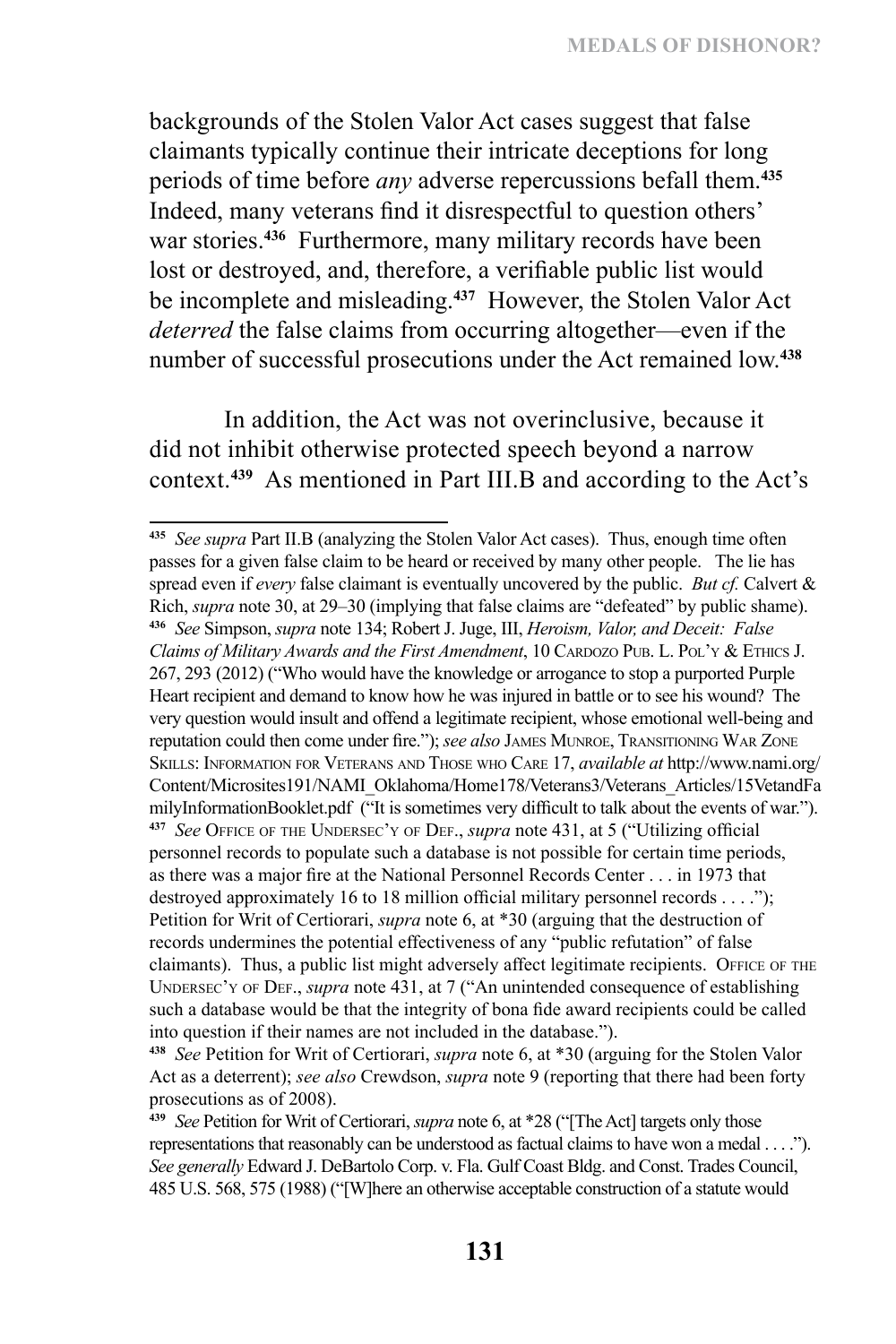language, a violation required that a declarant "falsely represent" him or herself as having been awarded a decoration or medal.**<sup>440</sup>** "Misrepresentation" evokes an intention to deceive and requires more than the mere utterance of the words.**<sup>441</sup>** Therefore, the Act could not reasonably have been construed as reaching scenarios such as the mentally-ill declarant who utters the words without truly "representing" himself,**<sup>442</sup>** or the actor who portrays a military officer.**<sup>443</sup>**

Some, such as Justice Breyer, have suggested that the proper course of action is for the Stolen Valor Act to be rewritten into a constitutional fraud statute.**<sup>444</sup>** A narrower version of the Act could theoretically penalize false claims in situations where

raise serious constitutional problems, the Court will construe the statute to avoid such problems unless such construction is plainly contrary to the intent of Congress.").

**<sup>440</sup>** 10 U.S.C. § 704(b) (2006); *see supra* Part III.B (analyzing the Stolen Valor Act in terms of defamation and fraud); *see also* Petition for Writ of Certiorari, *supra* note 6, at \*16–17 ("[T]he phrase 'falsely represent' connotes making a factual assertion with the knowledge that it is false.").

**<sup>441</sup>** *See* Black's Law Dictionary 1091 (9th ed. 2009) (defining "misrepresentation"). In *Strandlof I*, the District Court described the speech (regulated by the Stolen Valor Act) as "misrepresentations." *Strandlof I*, 746 F. Supp. 2d 1183, 1188 (D. Colo. 2010); Tushnet, *supra* note 207, at 7 n.32 ("Textually, the term 'represents' can fairly be read to require some mental element associated with the representation."); *see also* Petition for Writ of Certiorari, *supra* note 6, at \*16 ("Properly construed, [the Stolen Valor Act] prohibits . . . knowingly false representations that a reasonable observer would understand as a factual claim that the speaker has been awarded a military medal.").

**<sup>442</sup>** *Cf.* Tushnet, *supra* note 207, at 7 n.33 ("I would hope that [insanity and similar] defenses would protect such persons against conviction under a statute imposing liability for making false statements. The possibility that there are such people should not affect First Amendment analysis . . . .").

**<sup>443</sup>** *See* Tushnet, *supra* note 207, at 2 n.8 ("I believe that an audience-oriented component is presupposed in any statute imposing liability for false statements."); *see also Alvarez I*, 617 F.3d 1198, 1240 (9th Cir. 2010) (Bybee, J., dissenting) ("[C]laims about military decorations and medals made in an artistic context are not subject to prosecution under the most reasonable construction of the Act."); Petition for Writ of Certiorari, *supra* note 6, at \*17 ("Nothing suggests that Congress sought to prohibit statements about having received a medal that would be understood as fictional or hyperbolic rather than as 'claims' to have actually received a medal.").

**<sup>444</sup>** *See, e.g.*, *Alvarez III*, 132 S. Ct. 2537, 2555-56 (2012) (Breyer, J., concurring); Calvert & Rich, *supra* note 30, at 34 ("The most basic way to cure the Act would apparently be to meld or blend in elements from fraud . . . ."); *see also Alvarez I*, 617 F.3d at 1212 ("[W]e believe that Congress could revisit the Act to modify it into a properly tailored fraud statute . . . .").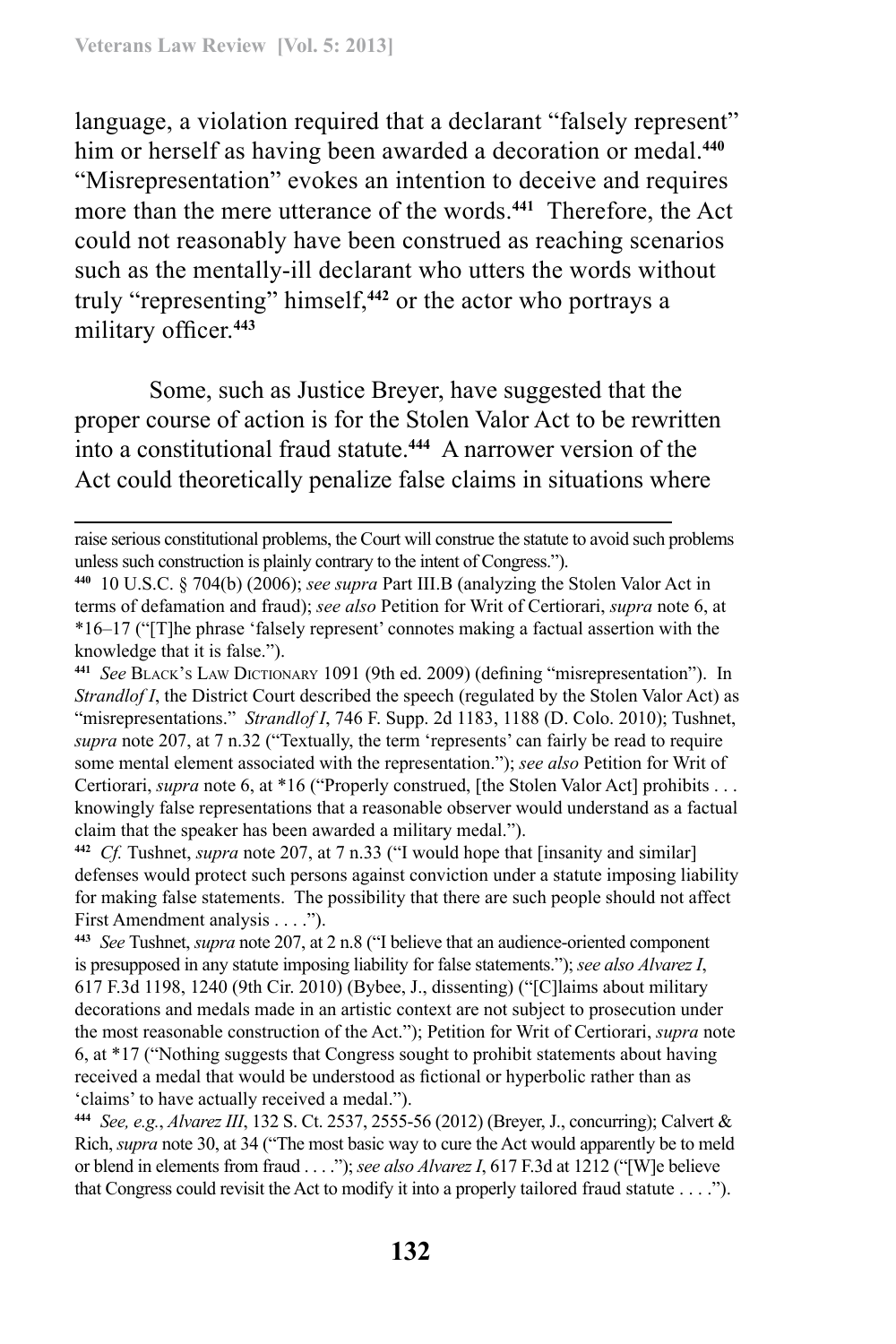the lies resulted in some type of economic harm.**<sup>445</sup>** Along these lines, bills were introduced during the 112th session of Congress that would revise and narrow the Stolen Valor Act and incorporate aspects of fraud.**<sup>446</sup>** However, a revised Stolen Valor Act would still be ineffective because many types of false medal claims—those with no economic harm threatened—would escape punishment.**<sup>447</sup>** In the aggregate, even the allowable false claims would still dilute the medals' meaning, erode the medals' perceived selectivity, and interfere with the medals' important function in the military.**<sup>448</sup>**

**<sup>445</sup>** *See supra* Part III.B (discussing the Stolen Valor Act's relation to fraud); *see also* Calvert & Rich, *supra* note 30, at 34 (recommending that, if the Act were to be rewritten into a fraud statute, a listener's detrimental reliance should involve "monetary" harm). **<sup>446</sup>** A bill in the House was introduced on May 5, 2011 by Representative Joseph Heck and passed the House on September 13, 2012. Stolen Valor Act of 2011, H.R. 1775, 112th Cong. (1st Sess. 2011); *H.R. 1775: Stolen Valor Act of 2011*, GovTrack.us, http://www. govtrack.us/congress/bills/112/hr1775 (last visited Nov. 19, 2012). Its counterpart in the Senate was introduced on October 18, 2011 by Senator Scott Brown. Stolen Valor Act of 2011, S. 1728, 112th Cong. (1st Sess. 2011). Each bill was substantively the same and stated that "Whoever, with intent to obtain anything of value, knowingly makes a misrepresentation regarding his or her military service" faces criminal penalties. H.R. 1775; S. 1728. *See generally* Michael Doyle, *Does Constitution Allow Lying about Military Heroism? Supreme Court to Decide*, McClatchy (Oct. 17, 2011), http://www.mcclatchydc. com/2011/10/17/127462/does-constitution-allow-lying.html (reporting on the House bill); Frosch, *supra* note 9 ("It's not O.K. to misrepresent yourself as a physician and practice medicine. . . . It's not O.K. to misrepresent yourself as a police officer. Why should you be able to misrepresent yourself as [a] member of the military, specifically if you're trying to gain something of value?" (quoting Rep. Joseph Heck)). The Supreme Court's ruling in *Alvarez III* hastened efforts to revise the Stolen Valor Act. Bill Mears, *Lawmakers Promote Revised 'Stolen Valor' Law*, CNN Politics (July 10, 2012, 5:23 PM), http://www.cnn.com/2012/07/10/politics/congress-stolen-valor-law/index.html. However, neither bill was enacted prior to the close of the 112th Congress. These bills have been reintroduced in the 113th Congress as H.R. 258 and S. 210. H.R. 258: *Stolen Valor Act of 2013*, GovTrack.us, http://www.govtrack.us/congress/bills/113/ hr258 (last visited Feb. 18, 2013).

**<sup>447</sup>** *Cf.* Calvert & Rich, *supra* note 30, at 34 (suggesting that "emotional anguish and embarrassment" is not sufficient harm for a revised Stolen Valor Act). In addition, the bills currently pending in Congress specify "intent" to cause a specific harm, but do not expressly require that the specific harm result. H.R. 258; S. 210. Nevertheless, it is unclear what "anything of value" means. *See NV Rep's Proposed Stolen Valor Act Changes*, THIS AIN'T HELL (May 6, 2011), http://thisainthell.us/blog/?p=23251 ("I think the 'obtain anything of value' is arbitrary. What is value?").

**<sup>448</sup>** *See Alvarez III*, 132 S. Ct. 2557, 2558-59 (2012) (Alito, J., dissenting); Hudson, *supra*  note 11, at 19 ("Because some lie about their military honors, everyone becomes suspect and everyone else is a little less credible." (quoting John D. Hutson, dean emeritus of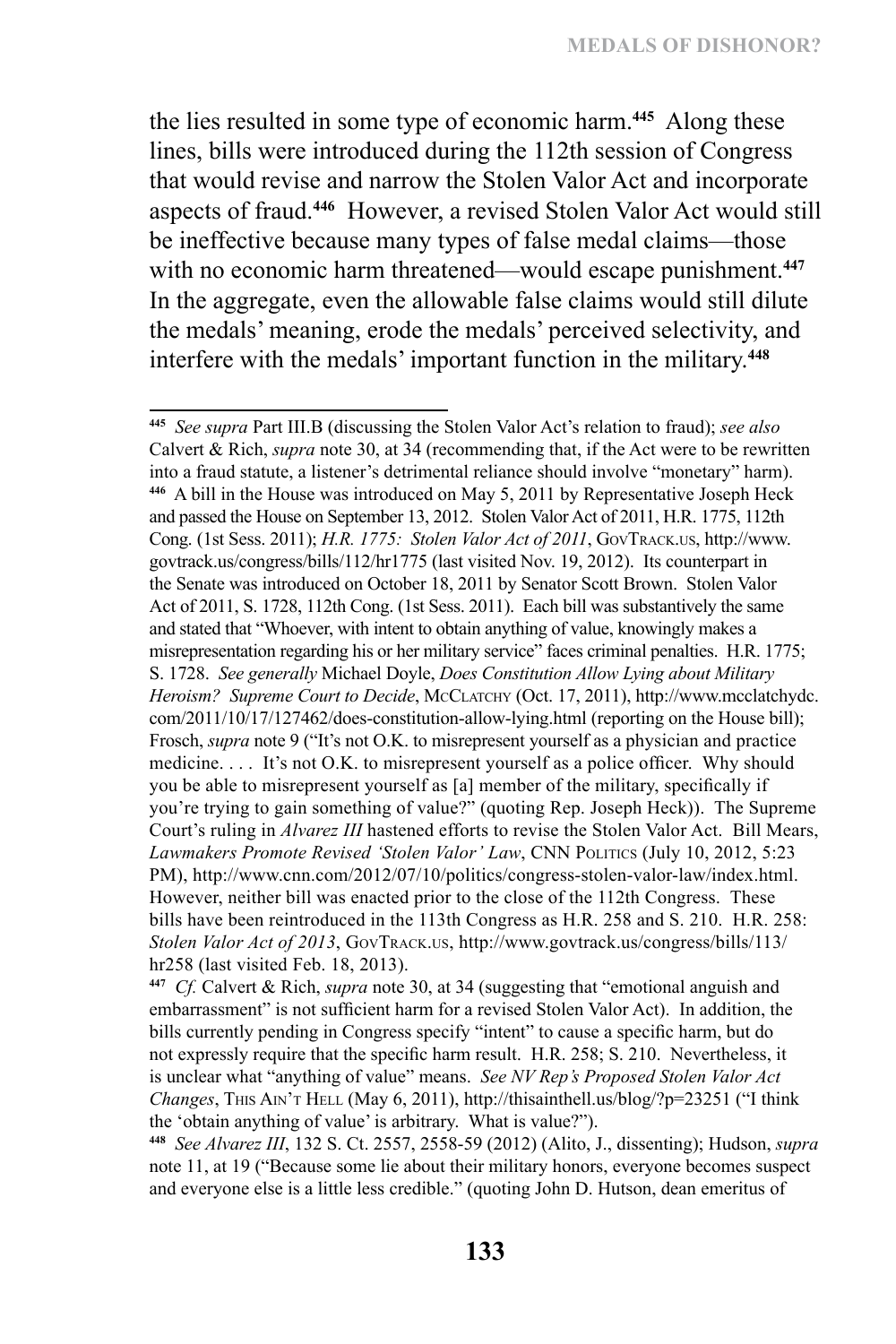Thus, the Supreme Court should have upheld the Act under strict scrutiny. This declaration would not have led to a "slippery slope"**<sup>449</sup>** of increasing regulation, although such a fear is common in response to any proposed speech restriction.**<sup>450</sup>** Nevertheless, because the Stolen Valor Act implicated Congress's vast military authority**<sup>451</sup>** and because only a relatively narrow category of speech—false claims of receiving military medals—was restricted,**<sup>452</sup>** the Act was constitutional.**<sup>453</sup>**

**<sup>452</sup>** *See* Petition for Writ of Certiorari, *supra* note 6, at \*27 ("The statute prohibits only a discrete category of misrepresentations of fact about the speaker himself.").

University of New Hampshire School of Law)); *see also supra* Part III.A (describing the negative consequences of false medal claims).

**<sup>449</sup>** *See* Eugene Volokh, *The Mechanisms of the Slippery Slope*, 116 Harv. L. Rev. 1026, 1030 (2003) ("I think the most useful definition of a slippery slope is one that covers all situations where decision A, which you might find appealing, ends up materially increasing the probability that others will bring about decision B, which you oppose."); *see also* Frederick Schauer, *Slippery Slopes*, 99 Harv. L. Rev. 361, 382 (1985) ("Many slippery slope claims, whether in law or in popular discourse, are wildly exaggerated."). **<sup>450</sup>** *See* Tushnet, *supra* note 207, at 16 ("[T]he argument is that legislatures that adopt apparently well-justified bans on *particular* forms of lying such as the Stolen Valor Act will somehow become accustomed to banning lying more generally . . . ."). According to Professor Lyrissa, the occurrence of a "slippery slope" is not certain even if the government were to ban, for instance, speech that denied the holocaust. Lidsky, *supra* note 310, at 1098-99 ("[T]he European experience [in prohibiting such hate speech] provides little evidence that punishment of Holocaust denial is the first step on the slippery slope to tyranny . . . ."). Still, Professor Lidsky concedes that punishing holocaust denial is likely a poor decision for "pragmatic" reasons because government restriction has the effect of fueling existing conspiracy theories. *Id*. at 1099-1100. In contrast, falsely stating that one has earned a military medal is not bound up in a broader conspiracy theory—this speech does not even have a particular viewpoint. See text accompanying footnotes 423–27 for a discussion on the nature of the speech. **<sup>451</sup>** U.S. Const. art. I, § 8, cls. 11-14, 18.

**<sup>453</sup>** Given the limited, military context of both the Act and any Supreme Court case holding it constitutional, Chief Judge Kozinski's "terrifying" world of rampant lie-regulation is unlikely. *See generally Alvarez II*, 638 F.3d 666, 673 (9th Cir. 2011) (denying petition for rehearing en banc) (Kozinski, C.J., concurring) (listing examples of trivial lies potentially subject to regulation under the dissenters' approach).